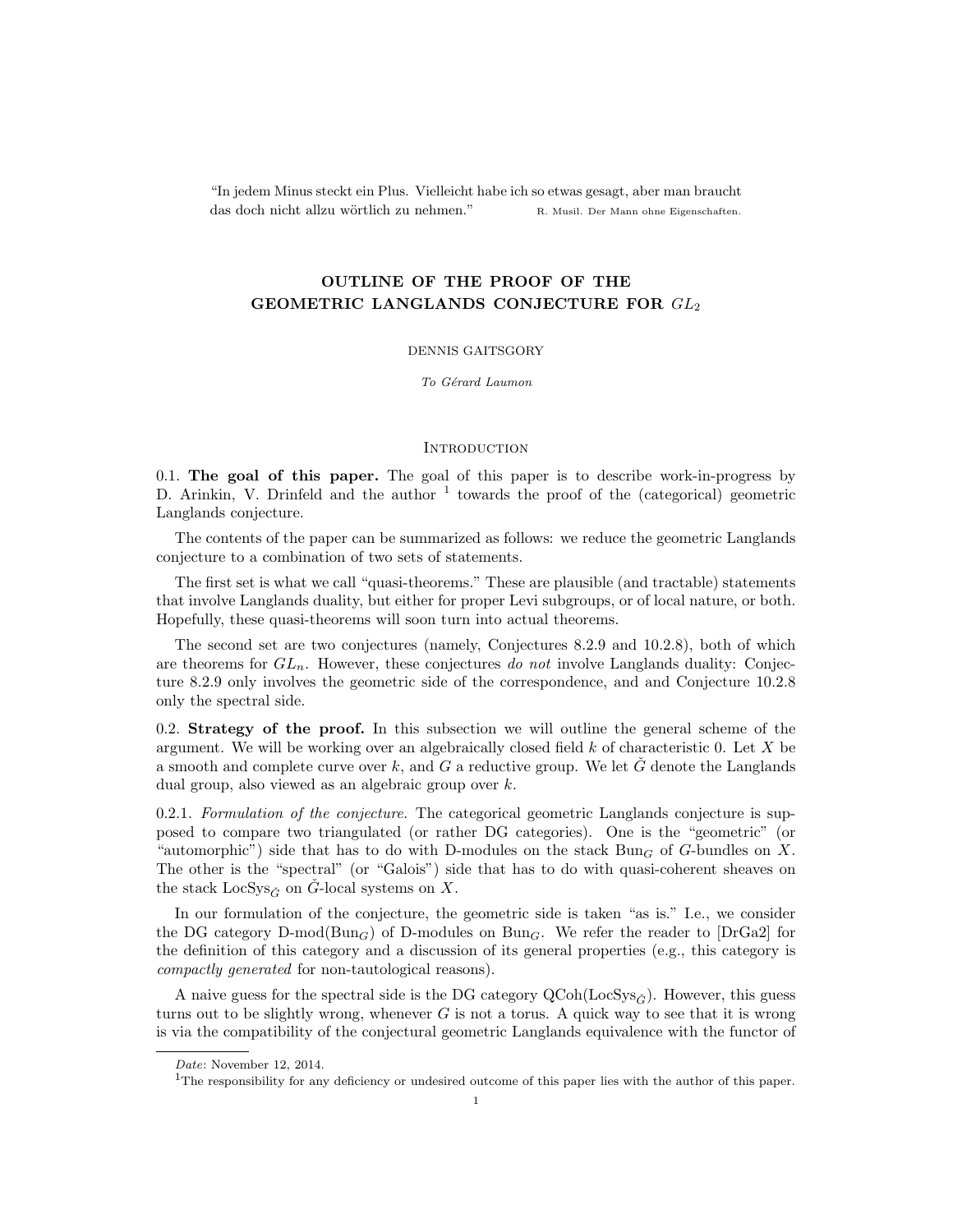Eisenstein series, see Property Ei stated in Sect. 6.4.8. Namely, if  $P$  is a parabolic of  $G$  with Levi quotient  $M$ , we have the Eisenstein series functors

 $Eis_P : D\text{-mod}(Bun_M) \to D\text{-mod}(Bun_G)$  and  $Eis_{\tilde{P}, \text{spec}} : Q\text{Coh}(\text{LocSys}_{\tilde{M}}) \to Q\text{Coh}(\text{LocSys}_{\tilde{G}})$ ,

that are supposed to match up under the geometric Langlands equivalence (up to a twist by some line bundles). However, this cannot be the case because the functor  $E$ is<sub>P</sub> preserves compactness (see [DrGa3]), whereas  $Eis_{\tilde{P}, \text{spec}}$  does not.

Our "fix" for the spectral side is designed to make the above problem with Eisenstein series go away in a minimal way (see Proposition 6.4.7). We observe that the non-preservation of compactness by the functor  $Eis_{\check{P}, \text{spec}}$  has to do with the fact that the stack LocSys<sub> $\check{G}$ </sub> is not smooth. Namely, it expresses itself in that some coherent complexes on LocSys<sub> $\tilde{G}$ </sub> are nonperfect.

Our modified version for the spectral side is the category that we denote

$$
\operatorname{IndCoh}_{\operatorname{Nilp}^{\operatorname{glob}}_{\check{G}}}(\operatorname{LocSys}_{\check{G}}),
$$

see Sect. 3.3.2. It is a certain enlargement of  $QCoh(LocSys_{\tilde{G}})$ , whose definition uses the fact that LocSys<sub> $\tilde{G}$ </sub> is a derived locally complete intersection, and the theory of singular support of coherent sheaves for such stacks developed in [AG].

0.2.2. Idea of the proof. The idea of the comparison between the categories  $D\text{-mod}(Bun_G)$  and  $\text{IndCoh}_{\text{Nilp}^{\text{glob}}_G}(\text{LocSys}_{\check{G}})$  pursued in this paper is the following: we embed each side into a more tractable category and compare the essential images.

For the geometric side, the more tractable category in question is the category that we denote Whitext $(G, G)$ , and refer to it as the *extended Whittaker category*; the nature of this category is explained in Sect. 0.2.3 below. The functor

$$
\mathrm{D\text{-}mod}(\mathrm{Bun}_G) \to \mathrm{Whit}^{\mathrm{ext}}(G,G)
$$

(which, according to Conjecture 8.2.9, is supposed to be fully faithful) is that of extended Whittaker coefficient, denoted coeff<sup>ext</sup><sub>G,G</sub>.

For the spectral side, the more tractable category is denoted  $\text{Glue}(\check{G})_{\text{spec}}$ , and the functor

$$
\operatorname{IndCoh}_{\operatorname{Nilp}^{\operatorname{glob}}_{\check{G}}}(\operatorname{LocSys}_{\check{G}}) \to \operatorname{Glue}(\check{G})_{\operatorname{spec}}
$$

is denoted by  $\text{Glue}(\text{CT}_{\text{spec}}^{\text{enh}})$  (this functor is fully faithful by Theorem 9.3.8). The idea of the pair (Glue( $\check{G}$ )<sub>spec</sub>, Glue( $\widehat{CT}_{\text{spec}}^{\text{enh}}$ )) is explained in Sect. 0.2.4.

We then claim (see Quasi-Theorems 9.4.2 and 9.4.5) that there exists a canonically defined fully faithful functor

 $\mathbb{L}^{\text{White}}_{G,G}$ : Glue $(\check{G})_{\text{spec}} \to \text{White}^{\text{ext}}(G,G)$ .

Thus, we have the following diagram

(0.1)  
\n
$$
\text{Glue}(\check{G})_{\text{spec}} \xrightarrow{\mathbb{L}_{G,G}^{\text{White}} \text{Whit}^{\text{ext}}(G, G)}
$$
\n
$$
\text{Glue}(\text{CT}_{\text{spec}}^{\text{enh}}) \qquad \qquad \text{Unif}^{\text{White}}_{G, G} \qquad \qquad \text{Coeff}_{G, G}^{\text{ext}}
$$
\n
$$
\text{IndCoh}_{\text{Nilp}_G^{\text{glob}}}(\text{LocSys}_{\check{G}}) \qquad \qquad \text{D-mod}(\text{Bun}_G),
$$

with all the arrows being fully faithful.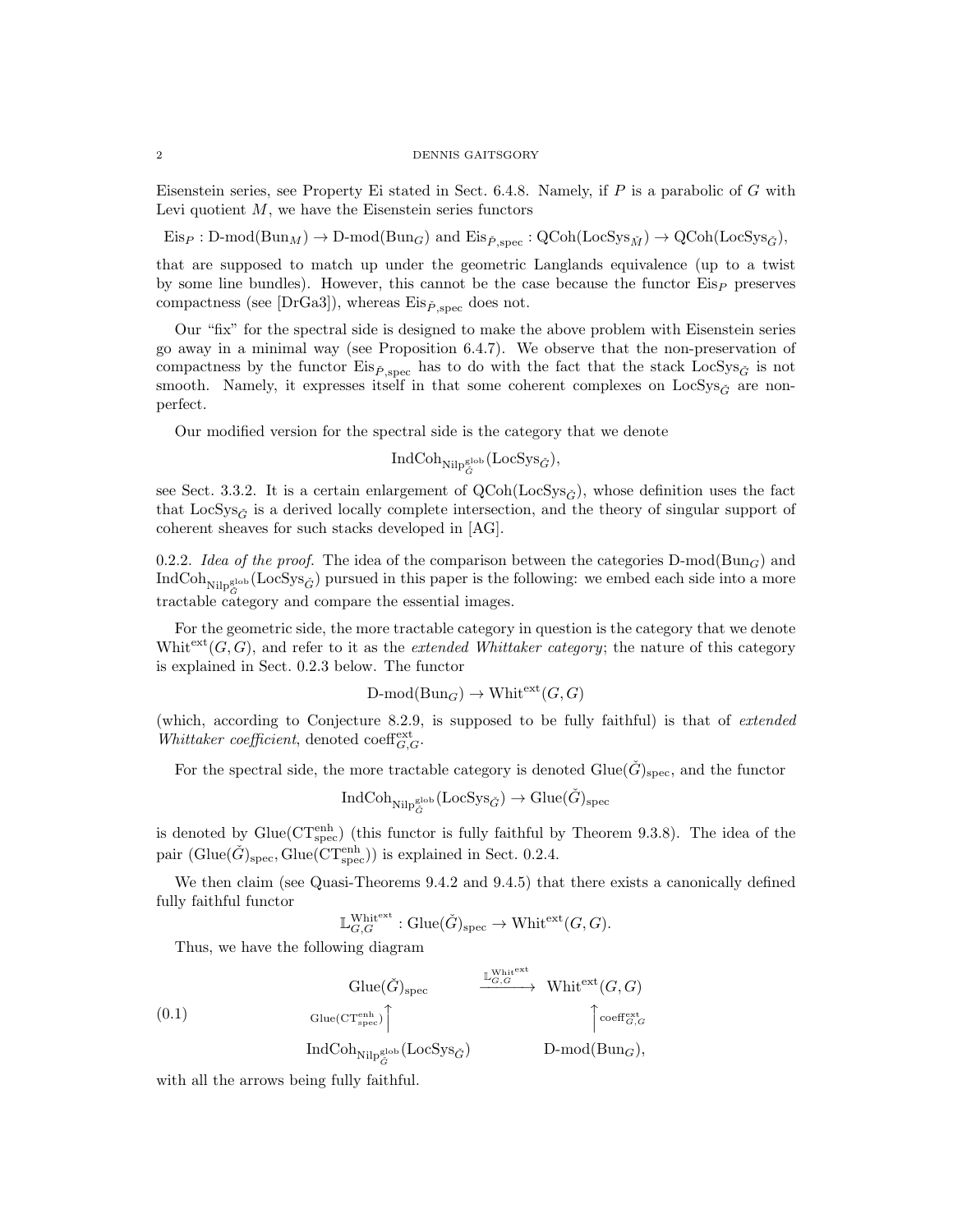Assume that the essential images of the functors

(0.2) 
$$
\mathbb{L}^{\text{Whit}^{\text{ext}}}_{G,G} \circ \text{Glue}(\text{CT}^{\text{enh}}_{\text{spec}}) \text{ and } \text{coeff}_{G,G}^{\text{ext}}
$$

coincide. We then obtain that diagram  $(0.1)$  can be (uniquely) completed to a commutative diagram by means of a functor

$$
\mathbb{L}_G : \mathrm{IndCoh}_{\mathrm{Nilp}_G^{\mathrm{glob}}}(\mathrm{LocSys}_{\check G}) \to \mathrm{D\text{-}mod}(\mathrm{Bun}_G),
$$

and, moreover,  $\mathbb{L}_G$  is automatically an equivalence.

The required fact about the essential images of the functors (0.2) follows from Conjecture 10.2.8.

0.2.3. The extended Whittaker category. The extended Whittaker category White $\chi^{\text{ext}}(G, G)$  is defined as the DG category of D-modules on a certain space (prestack), by imposing a certain equivariance condition. It may be easiest to explain what White $\chi^{\text{ext}}(G, G)$  is via an analogy with the classical adelic picture.

Assume for simplicity that G has a connected center. Consider the adelic quotient  $G(\mathbb{A})/G(\mathbb{O})$ . Let ch(K) denote the set of characters of the adèle group  $N(\mathbb{A})$  (here N is the unipotent radical of the Borel group B) that are trivial on  $N(K) \subset N(\mathbb{A})$  (here K denotes the global field corresponding to X). The set  $\mathfrak{ch}(K)$  is naturally acted on by the Cartan group  $T(K)$  by conjugation.

The space of functions which is the analog of the category White  $\mathfrak{c}^{\text{ext}}(G, G)$  is the subspace of all functions on the set

$$
G(\mathbb{A})/G(\mathbb{O})\times \mathfrak{ch}(K)
$$

that satisfy the following two conditions:

• 
$$
f(t \cdot g, \text{Ad}_t(\chi)) = f(g, \chi), \quad t \in T(K), \quad g \in G(\mathbb{A})/G(\mathbb{O}), \quad \chi \in \mathfrak{ch}(K).
$$

•  $f(n \cdot g, \chi) = \chi(n) \cdot f(g, \chi), \quad g \in G(\mathbb{A})/G(\mathbb{O}), \quad \chi \in \mathfrak{ch}(K), \quad n \in N(\mathbb{A}).$ 

The analog of the functor coeff<sub>c</sub>,  $G$  is the map from the space of functions on

$$
G(K)\backslash G(\mathbb{A})/G(\mathbb{O})
$$

that takes a function  $\tilde{f}$  to

$$
f(g, \chi) := \int_{N(K) \backslash N(\mathbb{A})} \widetilde{f}(n \cdot g) \cdot \chi^{-1}(n).
$$

By construction, the category Whit<sup>ext</sup> $(G, G)$  is glued from the categories that we denote Whit $(G, P)$  (here P is a parabolic in G) and call "degenerate Whittaker categories." In the function-theoretic analogy, for a parabolic P, the category  $\text{Whit}(G, P)$  corresponds to the subspace of functions supported on those characters  $\chi \in \mathfrak{ch}(K)$  that satisfy:

- $\chi$  is non-zero on any simple root subgroup corresponding to roots inside  $M$ ;
- $\chi$  is zero on any simple root not in M.

One can rewrite this subspace as the space of functions f on the set  $G(\mathbb{A})/G(\mathbb{O})$  that satisfy

- f is invariant with respect to the subgroup  $Z_M(K)$ ;
- f is invariant with respect to  $N(P)(\mathbb{A})$ , where  $N(P)$  is the unipotent radical of P;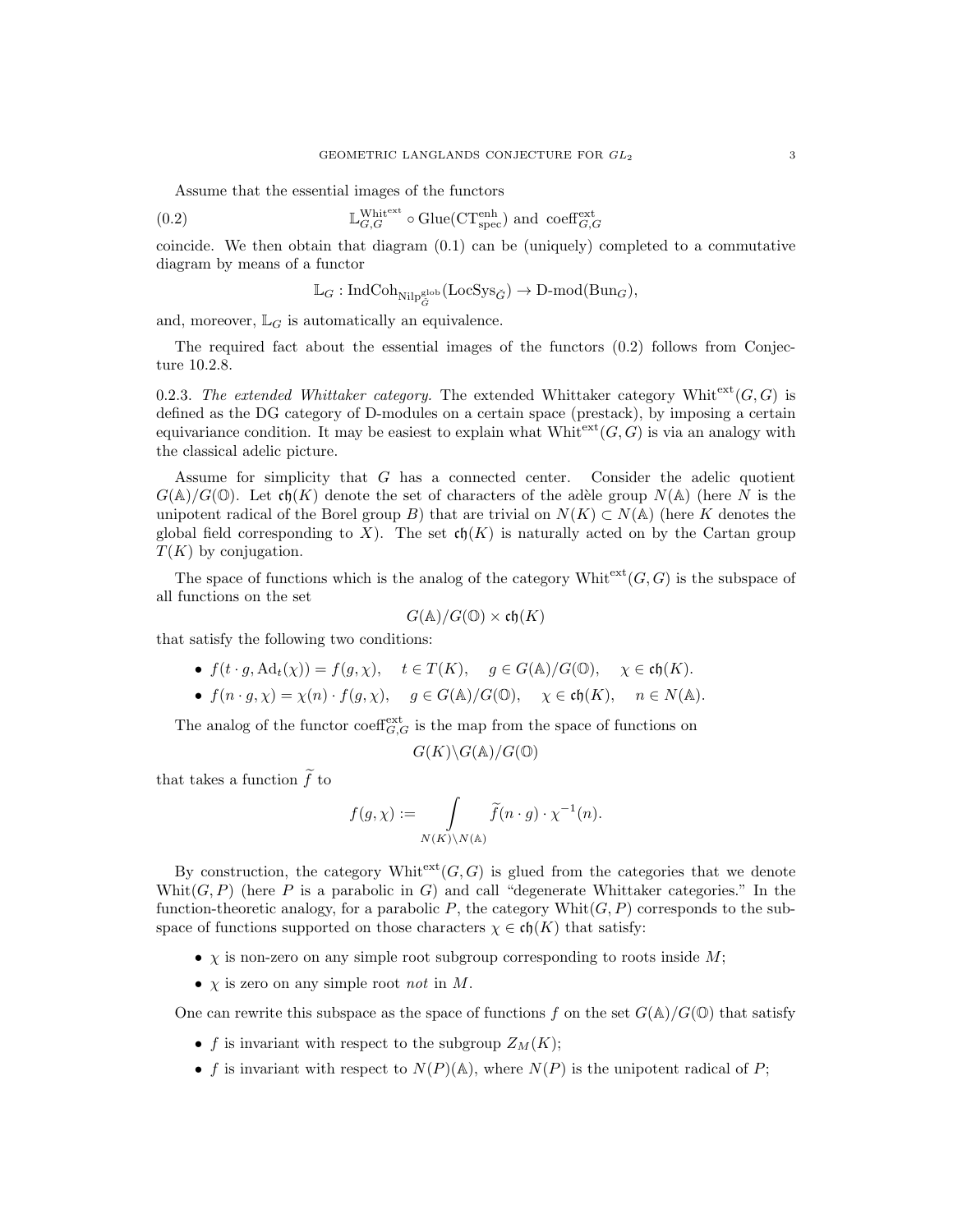• f is equivariant with respect to  $N(M)(\mathbb{A})$  against a fixed non-degenerate character, where  $N(M) := N \cap M$  and M is the Levi subgroup of P.

In particular, the "open stratum" in White $\kappa(G, G)$  is a version of the usual Whittaker category Whit $(G, G)$  (with the imposed extra condition of equivariance with respect to the group of rational points of  $Z_G$ ).

The other extreme is the "closed stratum", which is the principal series category denoted  $I(G, B)$ . The latter is the analog of the space of functions on the double quotient

$$
T(K) \cdot N(\mathbb{A}) \backslash G(\mathbb{A}) / G(\mathbb{O}).
$$

The functor coeff<sup>ext</sup><sub> $G,G$ </sub> can be thus thought of as taking for each parabolic the corresponding functor of *constant term*, and then taking the non-degenerate Whittaker coefficients for the Levi.

The category Whitext $(G, G)$  is more tractable than the original category D-mod(Bun<sub>G</sub>) because it is comprised of the categories  $Whit(G, P)$ , each of which is a combination of local information and that involving a proper Levi subgroup.

0.2.4. The glued category on the spectral side. The category  $G\text{lie}(\check{G})_{\text{spec}}$  is defined by explicitly gluing certain categories

 $\mathsf{F}_{\check{P}}\text{-mod}(\mathrm{QCoh}(\mathrm{LocSys}_{\check{P}})),$ 

where  $\check{P}$  runs through the poset of parabolic subgroups of  $\check{P}$ .

Each category  $F_{\tilde{P}}$ -mod(QCoh(LocSys<sub>P</sub>^)) is defined as follows. We consider the map

$$
\mathsf{p}_{\check{P},\mathrm{spec}}:\mathrm{LocSys}_{\check{P}}\to \mathrm{LocSys}_{\check{G}},
$$

and  $F_{\check{P}}$ -mod(QCoh(LocSys<sub> $\check{P}$ </sub>)) is the DG category of quasi-coherent sheaves on LocSys<sub> $\check{P}$ </sub> equipped with a connection along the fibers of the map  $p_{\tilde{P}, \text{spec}}$ .

The gluing functors, and the functor  $\text{Glue}(\text{CT}_{\text{spec}}^{\text{enh}})$  are defined naturally via pull-back, see Sect. 9.3 for details.

To explain the reason why the category  $\text{Glue}(\check{G})_{\text{spec}}$  is more tractable than the original category  $\text{IndCoh}_{\text{Nilp}^{\text{glob}}_{\tilde{G}}}(\text{LocSys}_{\tilde{G}})$ , let us consider the "open stratum", i.e., the category

 $\mathsf{F}_{\check{G}}\text{-mod}(\mathrm{QCoh}(\mathrm{LocSys}_{\check{G}})) = \mathrm{QCoh}(\mathrm{LocSys}_{\check{G}}).$ 

We claim that this category embeds fully faithfully into the "open stratum" on the geometric side, i.e., the category Whit $(G, G)$ . This is shown by combining the following two results:

One is Proposition 4.3.4 that says that the category  $\text{QCoh}(\text{LocSys}_{\tilde{C}})$  admits a fully faithful functor

co-Loc
$$
\tilde{G}_{,\text{spec}}
$$
:  $QCoh(\text{LocSys}_{\tilde{G}}) \to \text{Rep}(\tilde{G})_{\text{Ran}(X)},$ 

where  $\text{Rep}(\check{G})_{\text{Ran}(X)}$  is a version of the category  $\text{Rep}(\check{G})$  spread over the Ran space of X. <sup>2</sup>

The second is a geometric version of the Casselman-Shalika formula, Quasi-Theorem 5.9.2, that says that Whit $(G, G)$  is equivalent to a category obtained by slightly modifying  $\mathrm{Rep}(\check{G})_{\mathrm{Ran}(X)}.$ 

<sup>&</sup>lt;sup>2</sup>The notation "co-Loc<sub>G, spec</sub>" is not intended to suggest that this functor is a *co-localization* in the sense of category theory (i.e., admits a fully faithful left adjoint). Rather, it is the right adjoint to a functor  $\text{Loc}_{\tilde{G}, \text{spec}}$ , which is a localization-type functor in the sense of [BB]. The latter happens to be a localization in the sense of category theory as its right adjoint, i.e., co-Loc $_{\check{G}, \text{spec}}$  is fully faithful.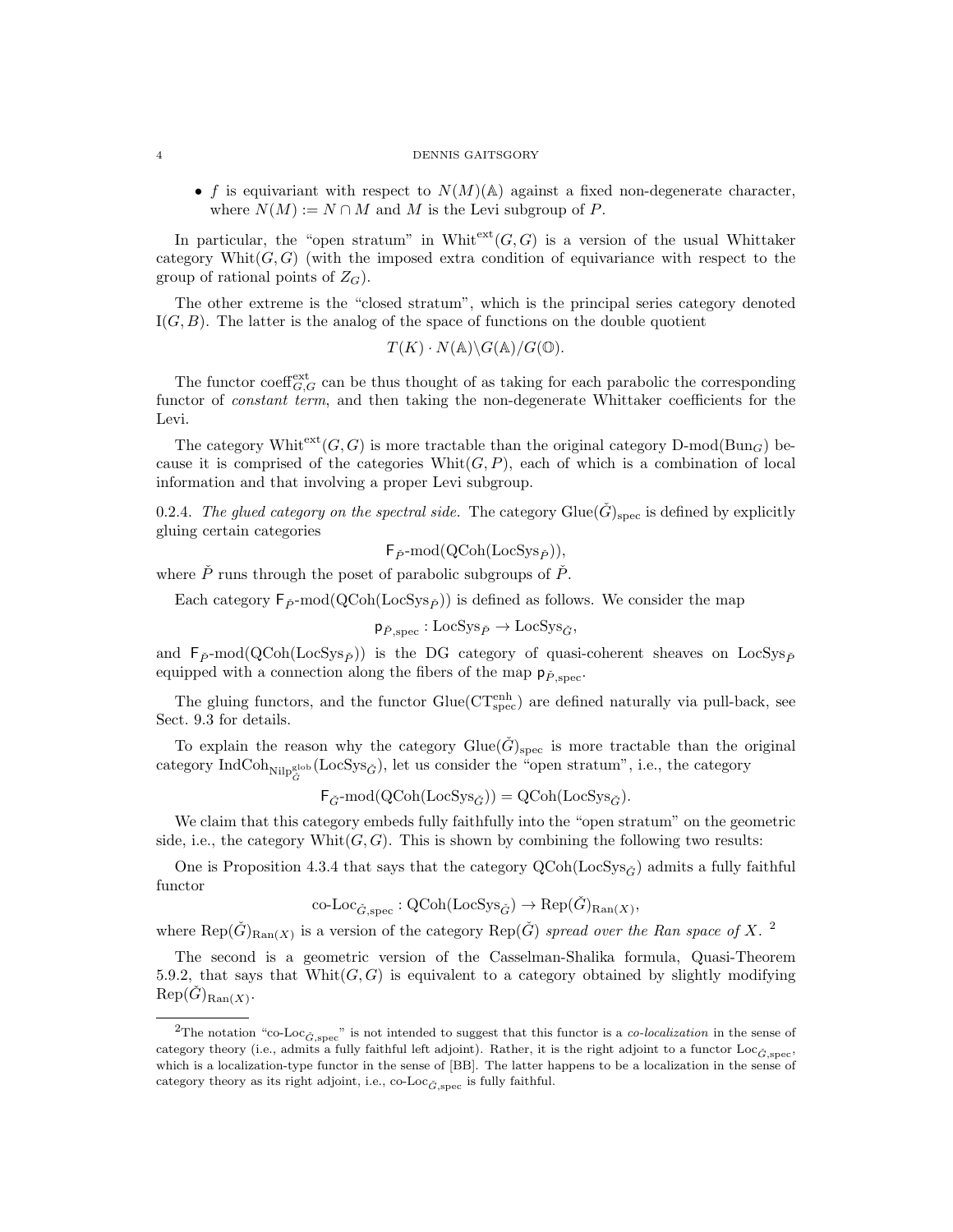0.2.5. Comparing the essential images. Finally, let us comment on the last step of the proof, namely, the comparison of the essential images in diagram (0.1).

The idea is to show that there exist two families of objects

 $\mathcal{F}_a \in \text{IndCoh}_{\text{Nilp}_G^{\text{glob}}}(\text{LocSys}_{\check{G}})$  and  $\mathcal{M}_a \in \text{D-mod}(\text{Bun}_G)$ ,

parameterized by the same set A, such that

- The objects  $\mathcal{F}_a$  generate  $\text{IndCoh}_{\text{NilP}_G^{\text{glob}}}(\text{LocSys}_{\check{G}});$
- The objects  $\mathcal{M}_a$  generate D-mod(Bun<sub>G</sub>);
- For each  $a \in A$  we have an isomorphism

$$
\mathbb{L}^{\text{Whit}^{\text{ext}}}_{G,G} \circ \text{Glue}(\text{CT}^{\text{enh}}_{\text{spec}})(\mathcal{F}_a) \simeq \text{coeff}_{G,G}^{\text{ext}}(\mathcal{M}_a).
$$

We construct the required families  $\mathcal{F}_a$  and  $\mathcal{M}_a$  as follows. By induction on the rank, we can assume that the geometric Langlands conjecture holds for proper Levi subgroups of G. Then Quasi-Theorem 6.7.2 implies that for a proper parabolic  $P$  with Levi quotient  $M$ , we have a diagram

$$
\begin{array}{ccc}\n\text{Glue}(\check{G})_{\text{spec}} & \xrightarrow{\mathbb{L}_{G,G}^{\text{White}^{\text{ext}}}} & \text{Whit}^{\text{ext}}(G,G) \\
\text{Glue}(\text{CT}_{\text{spec}}^{\text{enh}}) \Big\uparrow & & \Big\uparrow \text{coeff}_{G,G}^{\text{ext}} \\
\text{IndCoh}_{\text{Nilp}_G^{\text{glob}}}(\text{LocSys}_{\check{G}}) & \text{D-mod}(\text{Bun}_G) \\
&\xrightarrow{\text{Eis}_{\check{P},\text{spec}}} \Big\uparrow & & \Big\uparrow \text{Eis}_{P} \\
\text{IndCoh}_{\text{Nilp}_M^{\text{glob}}}(\text{LocSys}_{\check{M}}) & \xrightarrow{\mathbb{L}_M} & \text{D-mod}(\text{Bun}_M)\n\end{array}
$$

that commutes up to a (specific) self-equivalence of  $D\text{-mod}(Bun_M)$ . Here  $Eis_{\tilde{P}, spec}$  and  $Eis_P$ are the Eisenstein series functors on the spectral and geometric sides, respectively.

However, the essential images of the functor  $Eis_{\tilde{P}, spec}$  (resp.,  $Eis_P$ ) for all proper parabolics P are not sufficient to generate the category  $\text{IndCoh}_{\text{Nilp}_G^{\text{glob}}}(\text{LocSys}_{\check{G}})$  (resp.,  $\text{D-mod}(\text{Bun}_G)$ ). Namely, on the spectral side we are missing the entire locus of *irreducible* local systems, and on the geometric side the full subcategory  $D\text{-mod}(Bun_G)_{cusp}$  corresponding to cuspidal objects.

Another family of objects is provided by the commutative diagram

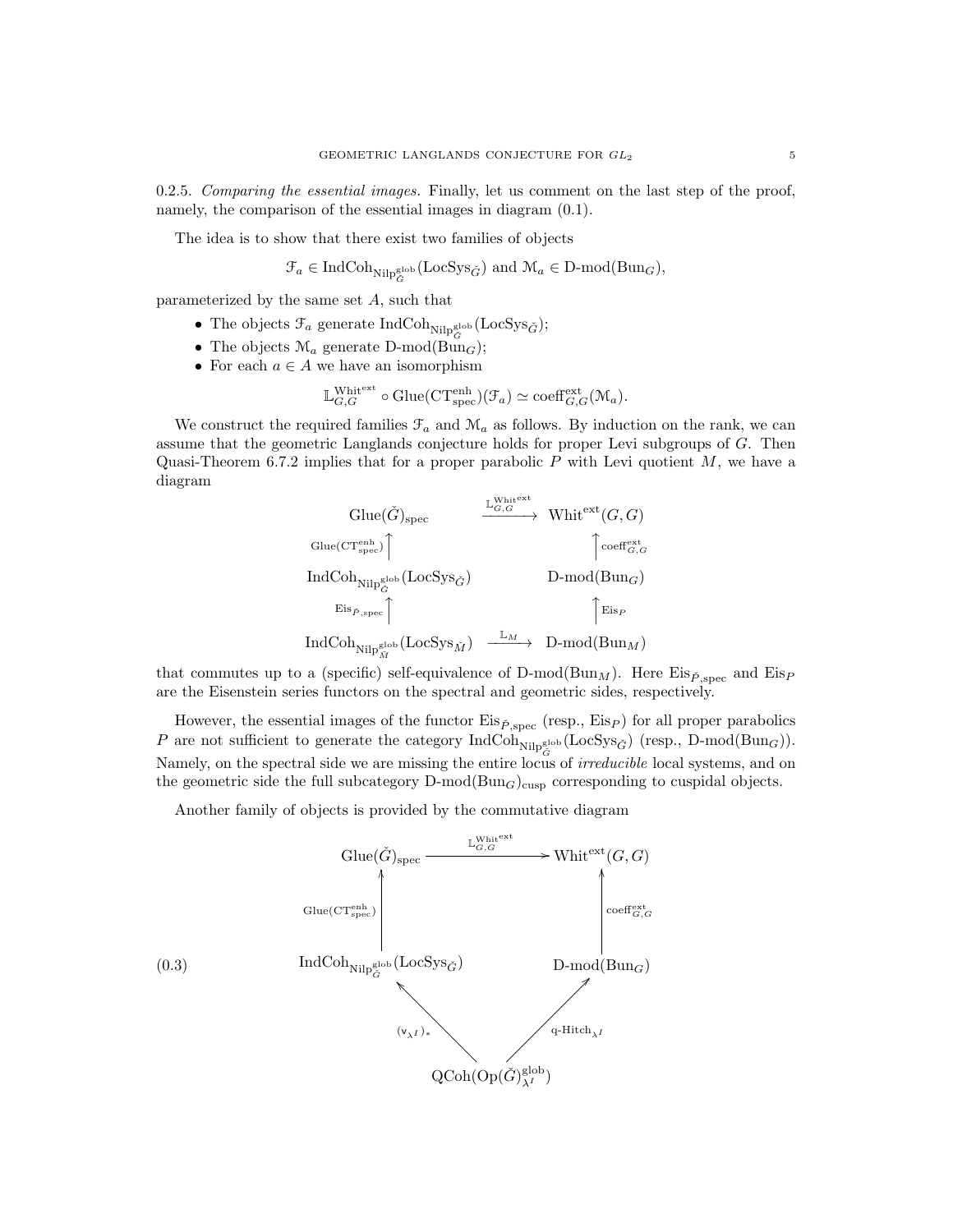Here  $Q\text{Coh}(\text{Op}(\check{G})_{\lambda^I}^{\text{glob}})$  is the scheme of global *opers* on the curve X with specified singularities (encoded by the index  $\lambda^I$ ), see Sect. 10.

The functor  $(v_{\lambda}I)_*$  is that of direct image with respect to the natural forgetful map

 $\mathsf{v}_{\lambda^I}: \mathrm{QCoh}(\mathrm{Op}(\check{G})_{\lambda^I}^{\mathrm{glob}}) \to \mathrm{Loc} \mathrm{Sys}_{\check{G}}$ .

The functor q-Hitch<sub> $\lambda$ I</sub> is obtained by generalizing the construction of [BD2] that attaches objects in  $D\text{-mod}(Bun_G)$  to quasi-coherent sheaves on the scheme of opers.

Now, the essential images of the functors  $E$  is  $P$  (for all proper parabolics P) and those of the functors q-Hitch<sub> $\lambda$ I</sub> do generate D-mod(Bun<sub>G</sub>) by Theorem 11.1.1.

The generation of  $\text{IndCoh}_{\text{NilP}_G^{\text{glob}}}(\text{LocSys}_{\check{G}})$  by the essential images of the functors  $\text{Eis}_{\check{P}, \text{spec}}$ and  $(v_{\lambda^I})_*$  follows from Conjecture 10.2.8.

0.2.6. Summary. One can summarize the idea of the proof as playing off against each other the operations of taking the (extended) Whittaker coefficient and the Beilinson-Drinfeld construction of D-modules on  $Bun_G$  via opers, and tracing through the corresponding operations on the spectral side.

We should remark that the compatibility of the two operations on the geometric and spectral sides is the limiting case of the more general quantum Langlands phenomenon. This idea was present and explored in the papers [Fr] (specifically, Sect. 6.4) and [Sto]; these papers record part of the research in this direction, carried out by B. Feigin, E. Frenkel and A. Stoyanovsky in the early 90's.

## 0.3. Other approaches to the construction of the functor.

0.3.1. The Drinfeld-Laumon approach: the case of an arbitrary reductive group. Let  $G$  be still an arbitrary reductive group. Let

$$
\mathrm{LocSys}_{\check{G}}^{\mathrm{irred}} \overset{\jmath}{\hookrightarrow} \mathrm{LocSys}_{\check{G}}
$$

be the embedding of the locus of irreducible local systems. By a slight abuse of notation we shall denote by  $\iota_*$  the functor  $^3$ 

$$
\operatorname{QCoh}(\operatorname{LocSys}^{\operatorname{irred}}_{\check{G}}) \to \operatorname{QCoh}(\operatorname{LocSys}_{\check{G}}) \to \operatorname{IndCoh}_{\operatorname{Nilp}^{\operatorname{glob}}_{\check{G}}}(\operatorname{LocSys}_{\check{G}}).
$$

The resulting functor

$$
\mathbb{L}_G\circ \jmath_*: {\rm QCoh}({\rm LocSys}_{\check{G}}^{\rm irred})\rightarrow {\rm D\text{-}mod}({\rm Bun}_G)
$$

can be described as follows:

Starting from  $\mathcal{F} \in \text{QCoh}(\text{LocSys}_{\check{G}}^{\text{irred}})$ , we regard it as an object of  $\text{Glue}(\check{G})_{\text{spec}}$  extended by zero from the "open stratum"

$$
\text{QCoh}(\text{LocSys}_{\check{G}}) \hookrightarrow \text{Glue}(\check{G})_{\text{spec}}.
$$

Applying the functor

$$
\mathbb{L}^\text{Whit^{ext}}_{G,G}: \text{Glue}(\check{G})_{\text{spec}} \to \text{Whit}^{\text{ext}}(G,G),
$$

we obtain an object extended by zero from the "open stratum"

$$
Whit(G, G) \hookrightarrow Whitext(G, G).
$$

<sup>&</sup>lt;sup>3</sup>In fact, the difference between the two categories  $QCoh(LocSys_{\check{G}})$  and  $IndCoh_{NilP_{\check{G}}^{\text{glob}}}(LocSys_{\check{G}})$  disappears once we restrict to  $\text{LocSys}_{\check{G}}^{\text{irred}}$ .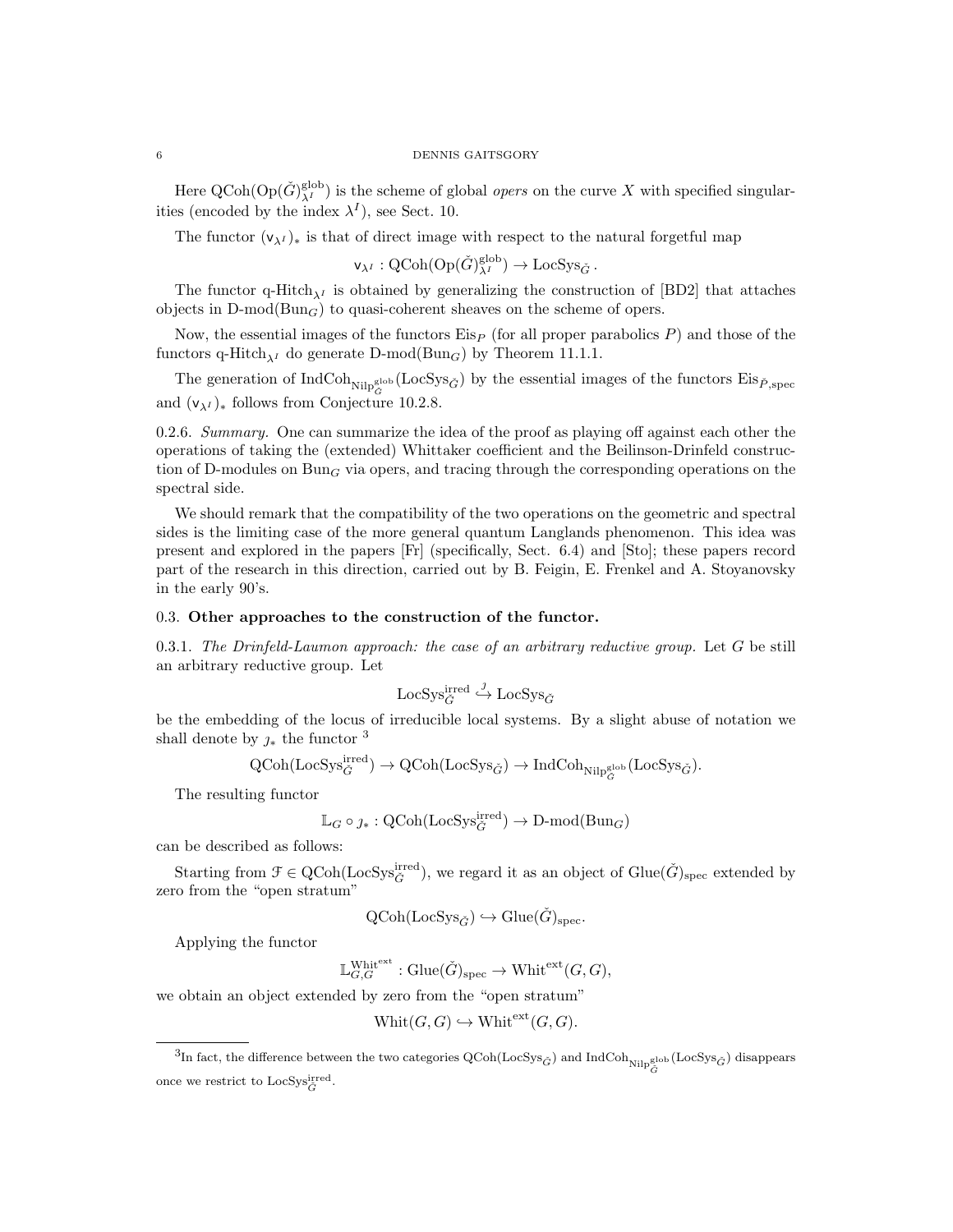I.e., we do not need to worry about constant terms and gluing; our sought-for object of  $Bun_G$ will be cuspidal, and thus will only have non-degenerate Whittaker coefficients.

One can interpret the Drinfeld-Laumon approach (which takes its origin in the classical theory of automorphic functions) as attempting to prove directly that the above object

$$
\mathbb{L}^{\mathrm{Whit}^{\mathrm{ext}}}_{G, G} \circ \jmath_{*}(\mathcal{F}) \in \mathrm{Whit}^{\mathrm{ext}}(G, G)
$$

uniquely descends to an object

$$
\mathbb{L}_G \circ \jmath_*(\mathfrak{F}) \in \mathbf{D}\text{-mod}(\mathbf{Bun}_G).
$$

The difference between this approach and one in the present paper is that instead of proving the descent statement mentioned above for an arbitrary  $\mathcal{F} \in \text{QCoh}(\text{LocSys}_{\check{G}}^{\text{irred}})$ , we do it on the set of generators of that category. These are given as direct images

$$
\mathsf{v}_{\lambda^I}(\mathcal{F}), \quad \mathcal{F} \in \mathrm{QCoh}(\mathrm{Op}(\check{G})_{\lambda^I}^{\mathrm{glob}, \mathrm{irred}}).
$$

For such objects descent is proved by pinpointing the corresponding object of  $D\text{-mod}(Bun_G)$ . Namely, it is one given by the Beilinson-Drinfeld construction, i.e.,  $q$ -Hitch $\chi_I(\mathcal{F})$ .

0.3.2. The Drinfeld-Laumon approach: the case of  $GL_n$ . In reality, the Drinfeld-Laumon approach as it appears in [Dr], [Lau1] and [Lau2], and developed further in [FGKV] and [FGV2], is specialized to the case of  $G = GL_n$ .

The main feature of this special case is that one can replace the space (prestack) on which we realize Whit<sup>ext</sup> $(G, G)$  by an actual algebraic stack <sup>4</sup>, at the cost of losing fully-faithfulness of the functor

$$
\mathrm{coeff}_{G,G}^{\mathrm{ext}}: \mathrm{D\text{-}mod}(\mathrm{Bun}_G) \to \mathrm{Whit}^{\mathrm{ext}}(G,G).
$$

In our notations, the construction of [FGV2] can be interpreted as follows. One introduces a certain full subcategory

$$
Whit(G, G)^{non-polar; ext} \subset Whit^{ext}(G, G),
$$

(whose definition only involves usual algebraic stacks). The above inclusion admits a right adjoint, denoted

 $\Upsilon: \text{Whit}^{\text{ext}}(G, G) \to \text{Whit}(G, G)^{\text{non-polar;ext}},$ 

and one considers the functor

$$
\mathrm{coeff}_{G,G}^{\mathrm{non-polar;ext}} = \Upsilon \circ \mathrm{coeff}_{G,G}^{\mathrm{ext}}, \quad \mathrm{D}\text{-}\mathrm{mod}(\mathrm{Bun}_G) \to \mathrm{Whit}(G,G)^\mathrm{non-polar;ext}.
$$

The functor coeff<sup>non-polar<sub>iext</sub> is no longer fully faithful. However, it has the property that it</sup> is fully faithful on the subcategory

$$
\text{D-mod}(\overset{\circ}{\text{Bun}}_G)^{\heartsuit} \subset \text{D-mod}(\text{Bun}_G),
$$

where  $\overset{\circ}{\text{Bun}}_G$  is the open substack corresponding to G-bundles (i.e., rank n vector bundles) with vanishing  $H^1$ , and where the superscript " $\heartsuit$ " denotes the heart of the t-structure.

Starting from an irreducible *n*-dimensional local system  $\sigma$  on X, one wants to construct the corresponding object

$$
\mathcal{M}_{\sigma} := \mathbb{L}_G(k_{\sigma}) \in D\text{-mod}(\text{Bun}_G),
$$

where  $k_{\sigma}$  is the sky-scraper at the point  $\sigma \in \text{LocSys}_{\check{G}}^{\text{irred}}$ .

<sup>4</sup>This was crucial at the time of writing of [FGV2], as it was not clear how to define or deal with D-modules on arbitrary prestacks.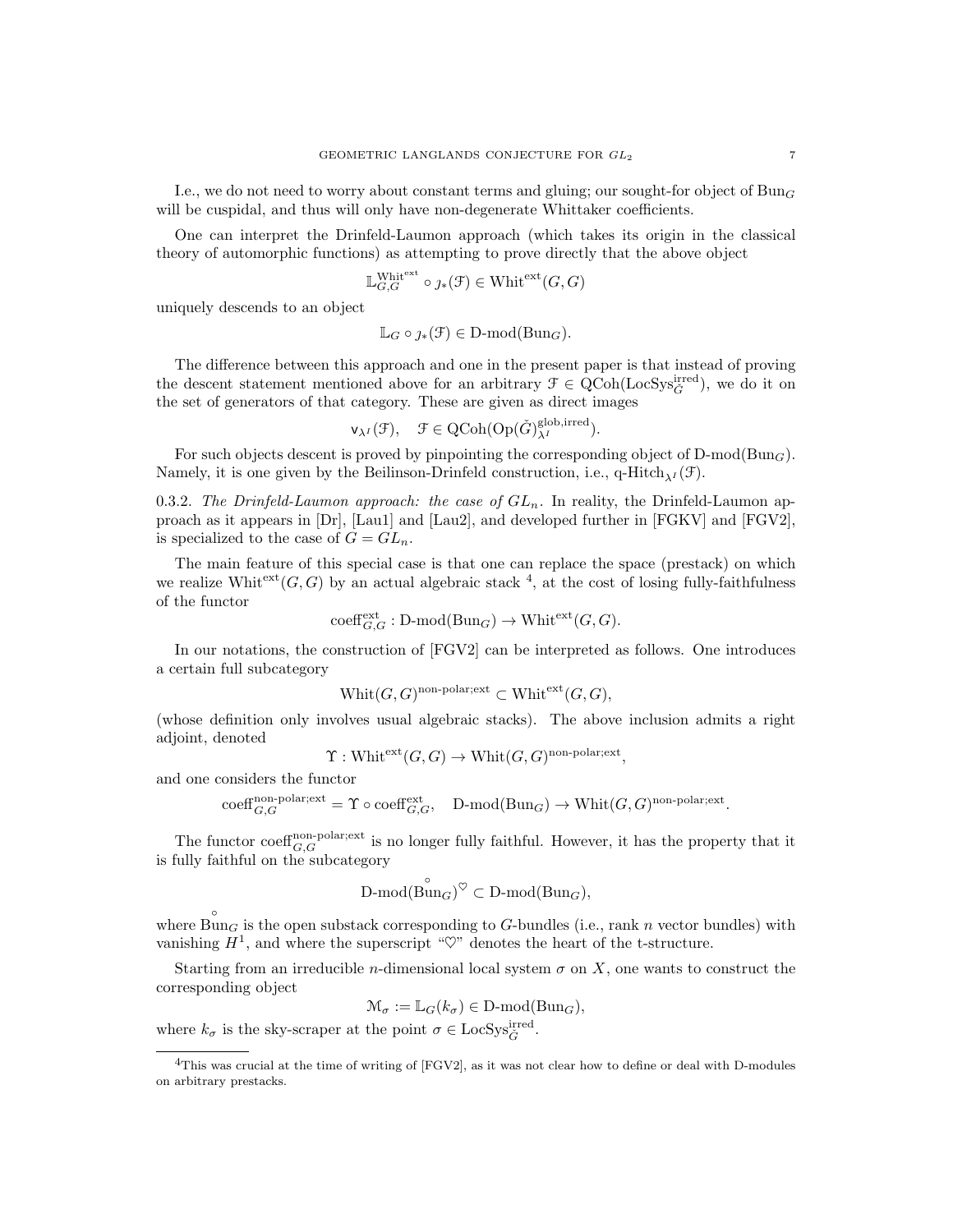To  $\sigma$  one explicitly associates an object of Whit $(G, G)$ <sup>non-polar;ext</sup>, which in our notations is

(0.4) 
$$
\Upsilon \circ \mathbb{L}_{G,G}^{\text{Whiteext}} \circ \text{Glue}(\text{CT}_{\text{spec}}^{\text{enh}}) \circ \jmath_{*}(k_{\sigma}) \in \text{Whit}(G, G)^{\text{non-polar;ext}},
$$

or, by slightly abusing the notation and ignoring the contributions of proper parabolics,

 $\Upsilon \circ \mathbb{L}_{G,G}^{\text{White}} \circ \text{co-Loc}_{\check{G},\text{spec}}(k_{\sigma}).$ 

One constructs the restriction of  $\mathcal{M}_{\sigma}$  to  $Bun_{G}^{d}$  (the connected component of  $Bun_{G}$  corresponding to vector bundles of degree d) for  $d \gg 0$  by showing that the direct summand of (0.4) living over  $Bun_G^d$  descends to (=canonically comes as the image under coeffof) an object of D-mod( $\text{Bun}_G^d$ ) by making heavy use of the t-structures on D-mod( $\text{Bun}_G$ ) and  $\text{Whit}(G, G)$ <sup>non-polar;ext</sup>.

0.3.3. The Beilinson-Drinfeld approach via opers. Extending the construction of [BD2], one may attempt to define a functor

 $\mathbb{L}_G|_{\text{QCoh}(\text{LocSys}_{\check{G}})} : \text{QCoh}(\text{LocSys}_{\check{G}}) \to \text{D-mod}(\text{Bun}_G)$ 

by requiring that the diagram



be commutative for every parameter  $\lambda^I$ .

This would be possible if one knew Conjecture 10.5.10.

0.3.4. Beilinson's spectral projector. There exists yet one more approach to the construction of the functor

$$
\mathbb{L}_G|_{\rm QCoh(\rm LocSys_{\check G})}: {\rm QCoh}(\rm LocSys_{\check G}) \to {\rm D-mod}({\rm Bun}_G).
$$

It is based on the idea that the Hecke functors applied at all points of X comprise an action of the symmetric monoidal category  $QCoh(LocSys_{\tilde{G}})$  on D-mod(Bun<sub>G</sub>). A precise statement along these lines is formulated as Theorem 4.5.2.

This does indeed define the restriction of the functor  $\mathbb{L}_G$  to

$$
\operatorname{QCoh}(\operatorname{LocSys}_{\check G}) \subset \operatorname{IndCoh}_{\operatorname{Nilp}^{\operatorname{glob}}_{\check G}}(\operatorname{LocSys}_{\check G})
$$

by applying the above action to the object of  $D\text{-mod}(Bun_G)$  that is supposed to correspond under  $\mathbb{L}_G$  to  $\mathbb{O}_{\text{LocSys}_{\check{G}}} \in \text{QCoh}(\text{LocSys}_{\check{G}})$ . This object is identified in Sect. 5.9.4.

## 0.4. What is new in this paper?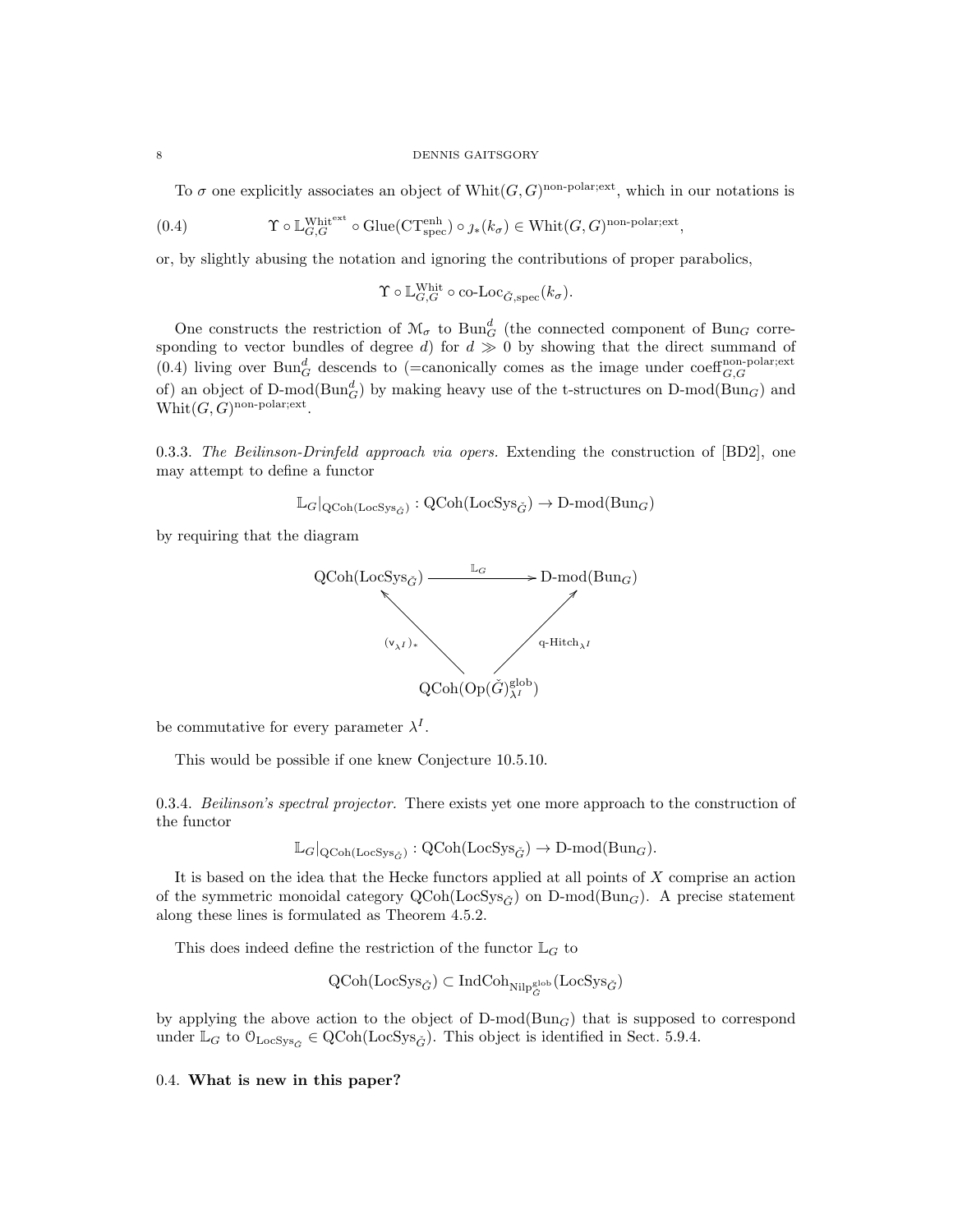0.4.1. *Old and new ideas*. Many of the ideas present in this paper are not at all new.

The basic initial idea is the same one as in the Drinfeld-Laumon approach. It consists of accessing the category  $D\text{-mod}(Bun_G)$  through the Whittaker model, while the latter can be directly compared to the spectral side.

The next idea was already mentioned above: it consists of playing off the functors

 $\mathrm{coeff}_{G,G} : \mathrm{D\text{-}mod}(\mathrm{Bun}_G) \to \mathrm{Whit}(G,G)$  and  $\mathrm{Loc}_G : \mathrm{KL}(G,\mathrm{crit})_{\mathrm{Ran}(X)} \to \mathrm{D\text{-}mod}(\mathrm{Bun}_G)$ 

against each other, and comparing them to their counterparts on the spectral side.

I.e., we want to complete both the Drinfeld-Laumon approach and the Beilinson-Drinfeld approach to an equivalence of categories, by comparing them to each other. As was mentioned already, the fruitfulness of such a comparison was explored already in [Fr] and [Sto].

Among the new ideas one could mention the following ones: (a) the modification of the spectral side, given by  $\text{IndCoh}_{\text{Nilp}^{\text{glob}}_{\tilde{G}}}(\text{LocSys}_{\tilde{G}});$  (b) the idea that one can consider D-modules on arbitrary prestacks rather than algebraic stacks or ind-algebraic stacks; (c) categories living over the Ran space and "local-to-global" constructions they give rise to; (d) contractibility of the space of generically defined maps from X to a connected algebraic group.

All of these ideas became available as a result of bringing the machinery of derived algebraic geometry and higher category theory to the paradigm of Geometric Langlands. We learned about these subjects from J. Lurie.

### 0.4.2. Ind-coherent sheaves and singular support.

The definition of  $IndCoh_{NilP_G^{glob}}(LocSys_{\check{G}})$  is based on the theory of singular support of coherent sheaves on a scheme (or algebraic stack) which is a derived locally complete intersection. This theory is developed in [AG] and reviewed in Sect. 2.

The idea of singular support is also an old one, and apparently goes back to D. Quillen. Given a triangulated category C, an object  $c \in \mathcal{C}$  and an evenly graded commutative algebra A mapping to the algebra

$$
\mathop{\oplus}\limits_i\mathop{\operatorname{{\cal E}xt}}\nolimits^{2i}_{{\Bbb C}}(c,c),
$$

it makes sense to say that c is supported over a given Zariski-closed subset of  $Spec(A)$ .

When  $\mathfrak C$  is the derived category of quasi-coherent sheaves on an affine DG scheme  $X$ , we take A to be the even part of  $HH(X)$ , the Hochschild cohomology algebra of X.

So, at the end of the day, singular support of a coherent sheaf F measures which cohomological operations  $\mathcal{F} \to \mathcal{F}[2i]$  vanish when iterated a large number of times.

Further details are given in Sect. 2.

0.4.3. D-modules on prestacks. The idea of considering D-modules on prestacks is really an essential one for this paper. Here is a typical example of a prestack, considered in Sect. 5 and denoted  $\text{Bun}_G^{B\text{-gen}}$ , which is used in the definition of the category  $\text{Whit}^{\text{ext}}(G, G)$ .

The prestack  $\text{Bun}_G^{B\text{-gen}}$  classifies G-bundles on X, equipped with a reduction to the Borel subgroup  $B$ , defined generically on  $X$ .

The idea to realize  $\text{Whit}^{\text{ext}}(G, G)$  on  $\text{Bun}_G^{B\text{-gen}}$  defined as above was suggested by J. Barlev.

Of course, for an arbitrary prestack  $\mathcal{Y}$ , the category D-mod( $\mathcal{Y}$ ), although well-defined, will be pretty intractable. In the case of  $Bun_G^{B\text{-gen}}$ , the nice properties of D-mod $(Bun_G^{B\text{-gen}})$  are ensured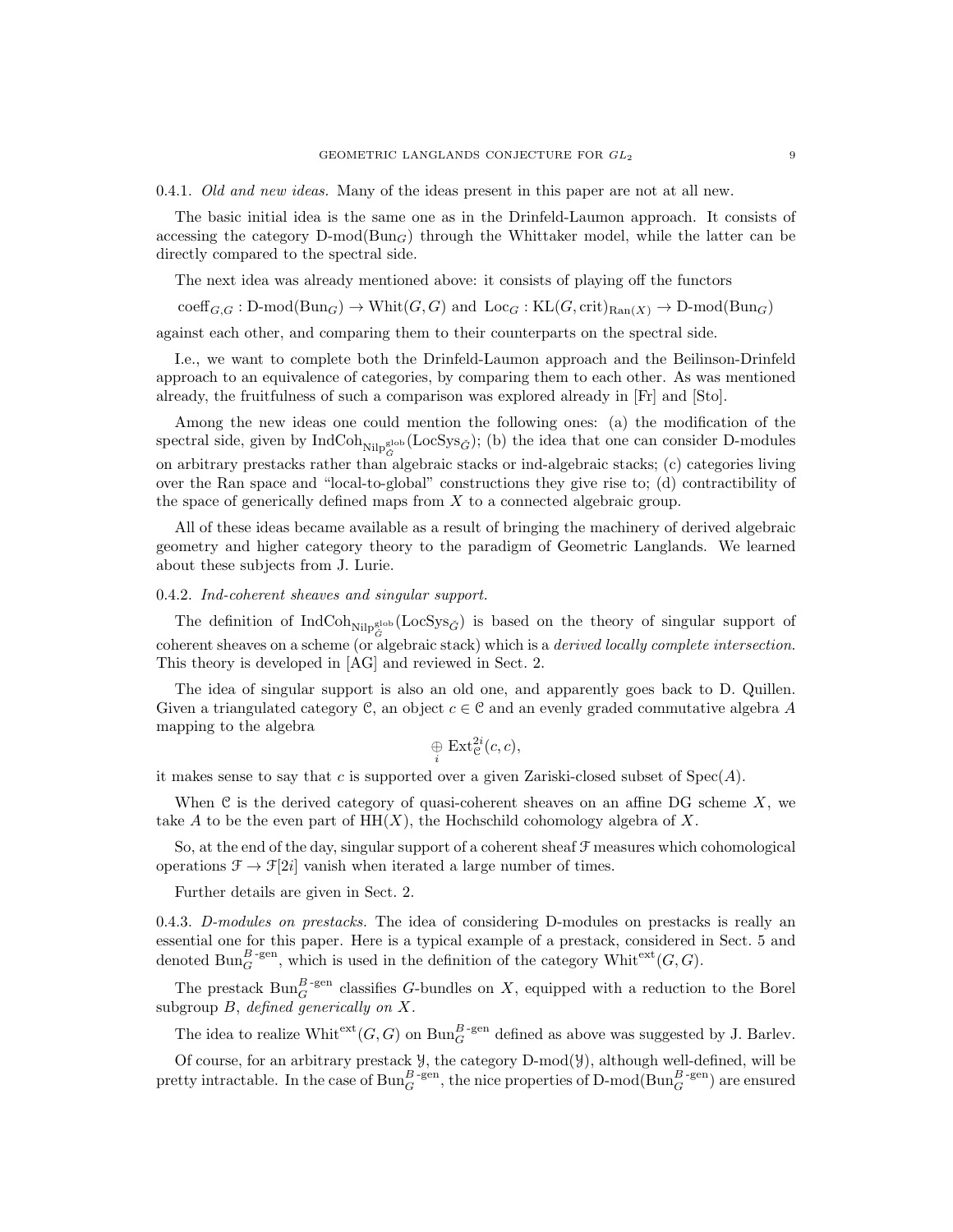by Proposition 5.1.3 that says that  $Bun_G^{B\text{-gen}}$  can be realized as a quotient of an algebraic stack by a schematic and proper equivalence relation.

One feature of D-mod( $\text{Bun}_G^{B\text{-gen}}$ ) is that it *does not have* a t-structure with the usual properties of a t-structure of the category of D-modules on a scheme or algebraic stack. For many people, including the author, this is one of the reasons why this category has not been considered earlier.

Another class of examples of prestacks has to do with the Ran space of X, denoted  $\text{Ran}(X)$ , which classifies *non-empty finite subsets of X*.

0.4.4. Local-to-global. To give an example of a "local-to-global" principle employed in this paper, we consider the category  $QCoh(LocSys_{\tilde{G}})$ . This is a "global" object, since the stack LocSys<sub> $\check{G}$ </sub> itself is of global nature, as it depends on the curve X.

The corresponding local category is  $\text{Rep}(\check{G})$  of algebraic representations of  $\check{G}$ . We spread it over the Ran space and obtain the category, denoted  $\text{Rep}(\check{G})_{\text{Ran}(X)}$ , introduced in Sect. 4.2. The "local-to-global" principle for this case, stated in Proposition 4.3.4, says that there is a pair of adjoint functors

 $Loc_{\check{G}, \text{spec}} : \text{Rep}(\check{G})_{\text{Ran}(X)} \rightleftarrows \text{QCoh}(\text{LocSys}_{\check{G}}) : \text{co-Loc}_{\check{G}, \text{spec}}$ 

with the right adjoint co-Loc<sub> $\check{G}$ , spec</sub> being fully faithful.

Hence, we obtain a fully faithful functor from a "global" category to a "local" one, which is what we mean by a "local-to-global" principle.

We will also encounter non-trivial generalizations of the above example in Quasi-Theorems 6.6.2 and 7.4.2. However, the corresponding "local-to-global" principle will not appear in the statement, but rather constitutes one of the steps in the proof, which is not discussed explicitly in the paper.

To explain its flavor, we consider the following example. Consider the natural map

$$
\mathsf{p}_{\check{B},\mathrm{spec}}:\mathrm{LocSys}_{\check{B}} \to \mathrm{LocSys}_{\check{G}}.
$$

We are interested in the category, denoted by  $\mathsf{F}_{\check{B}}$ -mod(QCoh(LocSys<sub> $\check{B}$ </sub>)), mentioned in Sect. 0.2.4. It is equipped with a pair of adjoint functors:

 $\textbf{ind}_{\mathsf{F}_{\check{B}}} : \text{QCoh}(\text{LocSys}_{\check{B}}) \rightleftarrows \mathsf{F}_{\check{B}}\text{-}\text{mod}(\text{QCoh}(\text{LocSys}_{\check{B}})) : \textbf{oblv}_{\mathsf{F}_{\check{B}}},$ 

The composition  $\textbf{oblv}_{\textsf{F}_{\check{B}}} \circ \textbf{ind}_{\textsf{F}_{\check{B}}} : \text{QCoh}(\text{LocSys}_{\check{B}}) \to \text{QCoh}(\text{LocSys}_{\check{B}})$  has thus a structure of monad (i.e., algebra object in the monoidal category  $\text{End}(Q\text{Coh}(\text{LocSys}_{\tilde{B}})))$ . We would like to describe this monad in "local" terms.

The latter turns out to be possible. The answer is given in terms of the Ran version of the spectral Hecke stack (see Sect. 4.7.1) and is obtained by generalizing the construction of  $[Ro]$ .

0.4.5. Contractibility. Finally, the contractibility result mentioned in Sect. 0.4.1 says that if  $H$ is a connected affine algebraic group, then the prestack  $\mathbf{Maps}(X, H)$ <sup>gen</sup> that classifies maps from  $X$  to  $H$ , defined generically on  $X$ , is homologically contractible.

The latter means that the pull-back functor

$$
Vect = D\text{-mod}(\text{pt}) \to D\text{-mod}(\mathbf{Maps}(X, H)^{\text{gen}})
$$

is fully faithful.

This result is the reason behind the validity of Theorem 8.2.10 (fully faithfulness of the functor coeff<sup>ext</sup><sub>G,G</sub>) for  $GL_n$ .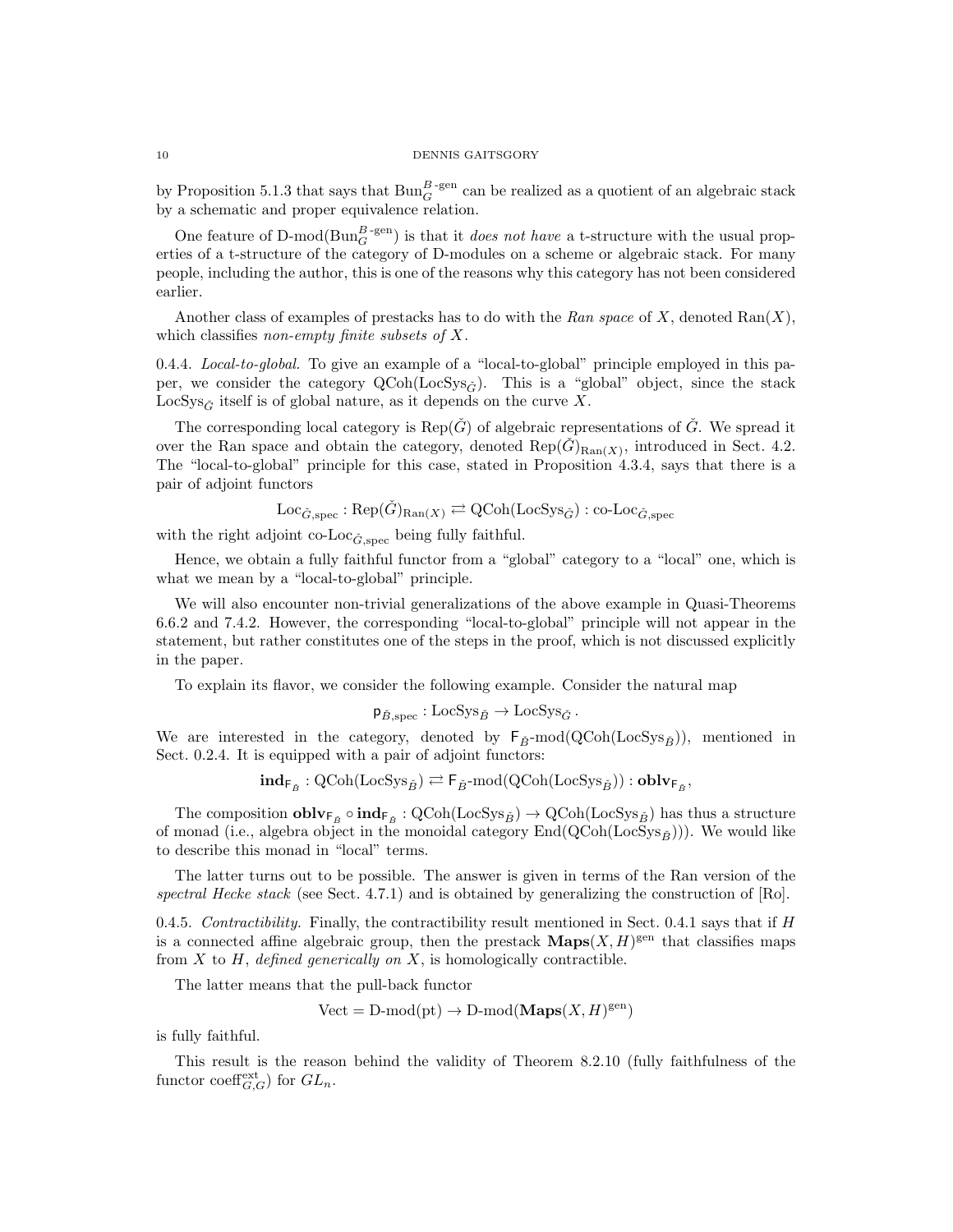We also note (although this is not used in this paper), that the above-mentioned contractibility provides a "local-to-global" principle on the geometric side. Namely, as is explained in [Ga2, Sect. 4.1], it implies that the pull-back functor

$$
D\text{-mod}(Bun_G) \to D\text{-mod}(Gr_{G, Ran(X)})
$$

is fully faithful, where  $\text{Gr}_{G, \text{Ran}(X)}$  is the Ran version of the affine Grassmannian of the group G.

## 0.5. Notations and conventions.

0.5.1. The theory of  $\infty$ -categories. Even though the statement of the categorical geometric Langlands conjecture can be perceived as an equivalence of two triangulated categories (rather than DG categories), the language of  $\infty$ -categories is essential for this paper. The main reason they appear is the following:

Some of the crucial constructions in this paper use fact that we can define the (DG) category of D-modules (and quasi-coherent sheaves) on an arbitrary prestack. The latter category is, by definition, constructed as a limit taken in the  $\infty$ -category of DG categories, see Sect. 2.7.1.

So, essentially all we need is to have the notion of *diagram of DG categories, parameterized* by some index category (which is typically an ordinary category), and to have the ability to take the limit of such a diagram. Now, to have such an ability (and to know some of its basic properties) amounts to including [Lu, Chapters 1-5] into our tool kit.

We will not attempt to review the theory of  $\infty$ -categories here. <sup>5</sup> An excellent review is provided by [Lu, Chapter 1]. So, our suggestion to the reader is to familiarize oneself with loc.cit. and start using the theory pretending having a full knowledge of it (knowing the proofs from the bulk of [Lu] will not really enhance one's ability to understand how the theory is applied in practice).

0.5.2. The conventions in this paper regarding  $\infty$ -categories and DG categories follow verbatim those adopted in [DrGa1]. The most essential ones are:

(i) When we say "category" by default we mean " $(\infty, 1)$ "-category.

(ii) For a category C and objects  $c_1, c_2 \in C$  we shall denote by  $\text{Maps}_{\mathbf{C}}(c_1, c_2)$  the  $\infty$ -groupoid of maps between them. We shall denote by  $\text{Hom}_{\mathbf{C}}(\mathbf{c}_1, \mathbf{c}_2)$  the set  $\pi_0(\text{Maps}_{\mathbf{C}}(\mathbf{c}_1, \mathbf{c}_2))$ , i.e., Hom in the ordinary category  $Ho(\mathbf{C})$ .

(iii) All DG categories are assumed to be pretriangulated and, unless explicitly stated otherwise, cocomplete (that is, they contain arbitrary direct sums). All functors between DG categories are assumed to be exact and continuous (that is, commuting with arbitrary direct sums, or equivalently, with all colimits). In particular, all subcategories are by default assumed to be closed under arbitrary direct sums.

(iv) We let Vect denote the DG category of complexes of vector spaces; thus, the usual category of k-vector spaces is denoted by Vect<sup> $\heartsuit$ </sup>.

(v) The category of  $\infty$ -groupoids is denoted by  $\infty$ -Grpd.

0.5.3. Our conventions regarding DG schemes and prestacks follow verbatim those adopted in [DrGa1], Sect. 0.6.8-0.6.9.

<sup>5</sup>That said, the reader who is completely new to ∞-categories can pretend that the notion of ∞-category is an enhancement of that of ordinary category. The main point of difference is that morphisms between two objects no longer form a set, but rather an  $\infty$ -groupoid, i.e., a non-discrete homotopy type.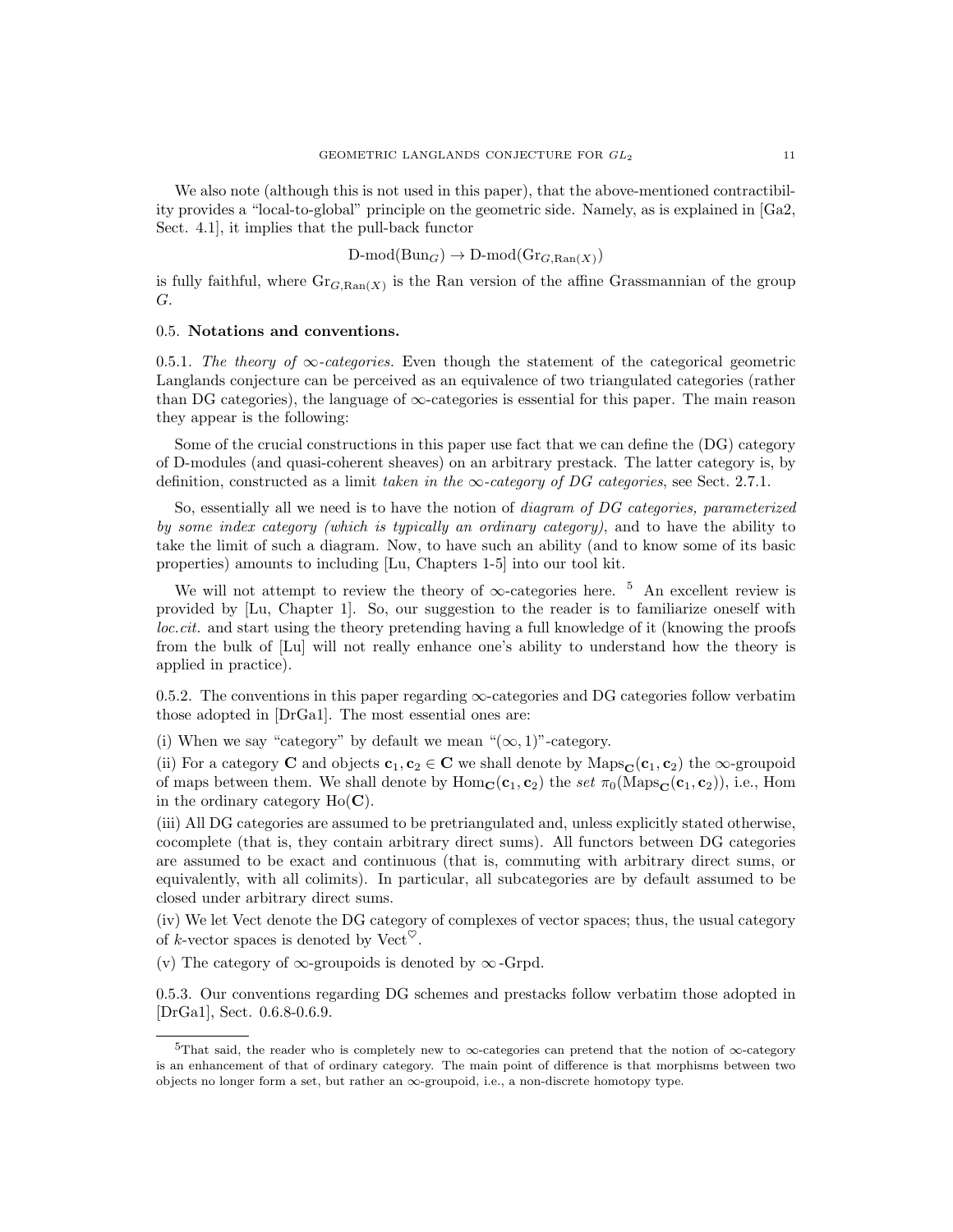0.6. Acknowledgements. Geometric Langlands came into existence as a result of the pioneering papers of V. Drinfeld and G. Laumon. The author would like to thank them for creating this field, which provided the main vector of motivation for him as well as numerous other people.

The author is tremendously grateful to D. Arinkin and V. Drinfeld for collaboration on this project.

The author would like to thank J. Barlev, D. Beraldo, G. Fortuna, S. Raskin, R. Reich, N. Rozenblyum and S. Schieder for taking up various aspects of geometric Langlands as their own projects.

The approach to geometric Langlands developed in this paper became possible after J. Lurie taught us how to use  $\infty$ -categories for problems in geometric representation theory. Our debt to him is huge.

The author is grateful to A. Beilinson, J. Bernstein, R. Bezrukavnikov, A. Braverman, M. Finkelberg, E. Frenkel, D. Kazhdan, V. Lafforgue, J. Lurie, S. Lysenko, I. Mirkovic, K. Vilonen and E. Witten, for illuminating discussions related to geometric Langlands that we have had over many years.

## 1. A roadmap to the contents

The structure of the main body of the paper may not make it obvious what role each section plays in the construction of the geometric Langlands equivalence, so we shall now proceed to describe the contents and main ideas of each section.

## 1.1. Singular support and the statement of the geometric Langlands equivalence.

1.1.1. In Sect. 2 we review the theory of singular support of coherent sheaves. This is needed in order to define the spectral side of geometric Langlands.

We first define the notion of quasi-smooth DG scheme (a.k.a. derived locally complete intersection). These are DG schemes for which the notion of singular support is defined. We then proceed to the definition of singular support itself via cohomological operations.

In the next step we review the theory of ind-coherent sheaves, and define the main player for the spectral side of geometric Langlands, the category of ind-coherent sheaves with specified singular support. We first do it for DG schemes, and then for algebraic stacks.

In the process we review the construction of QCoh on an arbitrary prestack, and of its renormalized version, denoted IndCoh, on an algebraic stack.

1.1.2. In Sect. 3 we state the geometric Langlands conjecture according to the point of view taken in this paper.

We first take a look at the stack  $LocSys_{\tilde{G}}$  and explain why it is quasi-smooth, and describe the corresponding stack  $\text{Sing}(\text{LocSys}_{\tilde{G}})$ . Then we introduce the spectral side of geometric Langlands as the category  $\operatorname{IndCoh}_{\operatorname{NilP}^{\operatorname{glob}}_{\check{G}}}(\operatorname{LocSys}_{\check{G}}).$ 

We state the geometric Langlands conjecture as the existence and uniqueness of an equivalence

$$
\mathbb{L}_G : \mathrm{IndCoh}_{\mathrm{Nilp}_G^{\mathrm{glob}}}( \mathrm{LocSys}_{\check G}) \to \mathrm{D\text{-}mod}(\mathrm{Bun}_G)
$$

satisfying the property of compatibilty with the extended Whittaker model, denoted  $Wh<sup>ext</sup>$ . This property itself will be stated in Sect. 9 after a good deal of preparations. As part of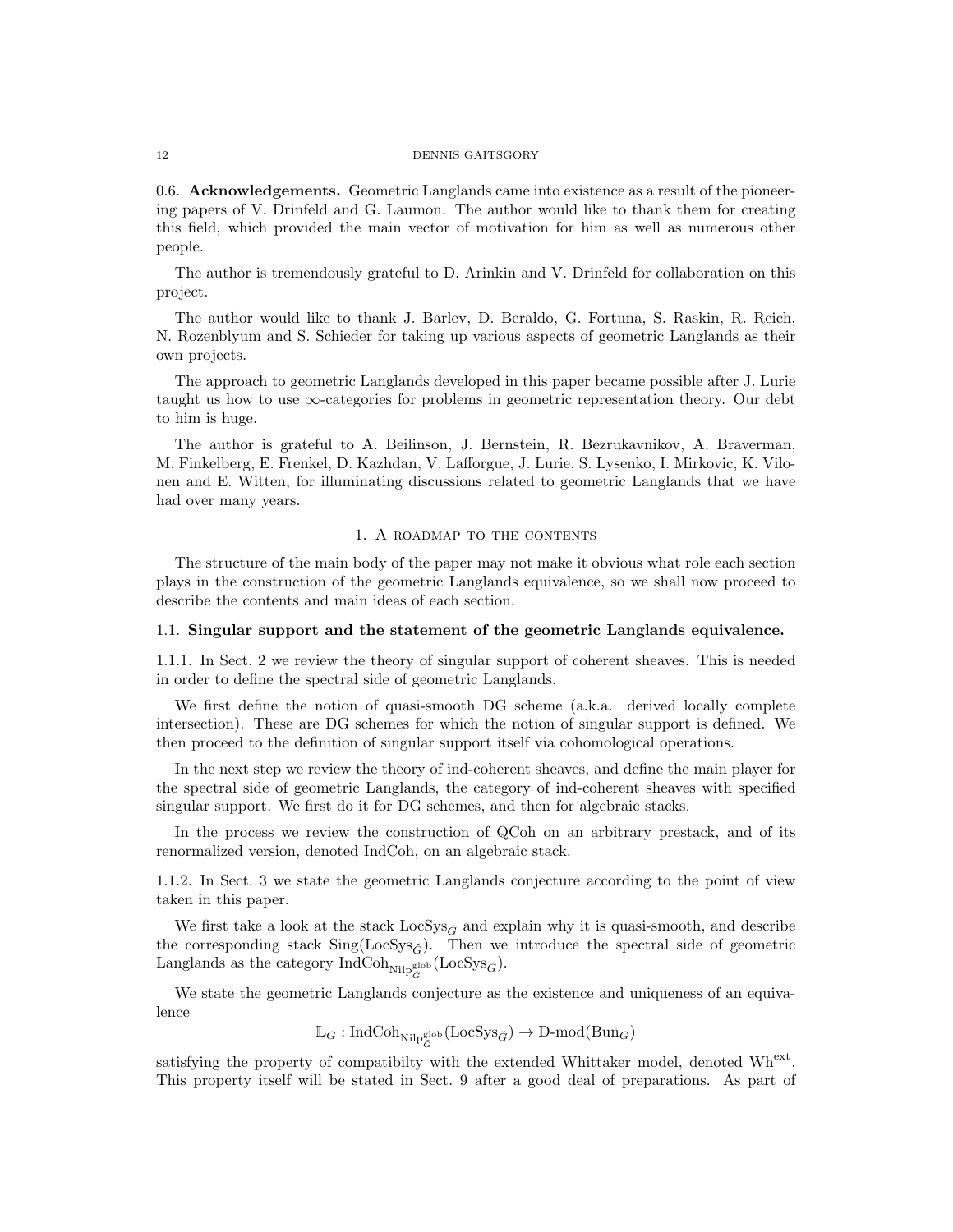the statement of the geometric Langlands conjecture we include the compatibility with Hecke functors, Eisenstein series, and Kac-Moody localization.

Finally, we introduce the full subcategory

D-mod( $Bun_G$ )<sub>temp</sub>  $\subset D$ -mod( $Bun_G$ )

which under the (conjectural) equivalence  $\mathbb{L}_G$  corresponds to

$$
\operatorname{QCoh}(\operatorname{LocSys}_{\check{G}}) \subset \operatorname{IndCoh}_{\operatorname{Nilp}^{\operatorname{glob}}_{\check{G}}}(\operatorname{LocSys}_{\check{G}}).
$$

## 1.2. Hecke action.

1.2.1. Sect. 4 is devoted to the discussion of Hecke functors on both the geometric and spectral sides of geometric Langlands. This is needed in order to formulate the property of the functor  $\mathbb{L}_G$  which has been traditionally perceived as the main property satisfied by Langlands correspondence, and also for one of the crucial steps in the proof of the existence of  $\mathbb{L}_G$  (used in Sects. 11.2.5-11.2.6).

We begin by discussing what we call the naive geometric Satake. We consider the category Rep( $\check{G}$ ), and consider its version spread over the Ran space, denoted Rep( $\check{G}$ )<sub>Ran(X)</sub>, and the pair of adjoint functors

$$
\mathrm{Loc}_{\check{G},\mathrm{spec}} : \mathrm{Rep}(\check{G})_{\mathrm{Ran}(X)} \rightleftarrows \mathrm{QCoh}(\mathrm{LocSys}_{\check{G}}) : \mathrm{co}\text{-}\mathrm{Loc}_{\check{G},\mathrm{spec}},
$$

already mentioned in Sect. 0.4.4.

By Proposition 4.3.4, the functor  $Loc_{\check{G}, spec}$  realizes  $QCoh(LocSys_{\check{G}})$  as a monoidal quotient category of  $\text{Rep}(\check{G})_{\text{Ran}(X)}$ .

We quote Proposition 4.4.4 which can be regarded as stating the existence of the naive geometric Satake functor, denoted

$$
\mathrm{Sat}(G)_{\mathrm{Ran}(X)}^{\mathrm{naive}}:\mathrm{Rep}(\check{G})_{\mathrm{Ran}(X)}\rightarrow \mathrm{D\text{-}mod}(\mathrm{Hecke}(G)_{\mathrm{Ran}(X)}).
$$

The functor  $\text{Sat}(G)_{\text{Ran}(X)}^{\text{naive}}$  defines an action of the monoidal category  $\text{Rep}(\check{G})_{\text{Ran}(X)}$  on D-mod( $Bun_G$ ). We then proceed to Theorem 4.5.2, which says that the above action factors through an action of the monoidal category  $Q\text{Coh}(\text{LocSys}_{\tilde{C}})$  on  $D\text{-mod}(\text{Bun}_G)$ .

The property of compatibility of the geometric Langlands equivalence with the Hecke action says that  $\mathbb{L}_G$  intertwines the natural action of QCoh(LocSys<sub> $\check{G}$ </sub>) on IndCoh<sub>Nilp</sub><sub> $\check{G}$ </sub> (LocSys<sub> $\check{G}$ </sub>) (by pointwise tensor product) with the above action of  $QCoh(LocSys_{\check{G}})$  on D-mod(Bun<sub>G</sub>).

1.2.2. Next we indicate (but do not discuss in full detail) the extension of the naive geometric Satake to the full geometric Satake. The latter involves an analog of the Hecke stack on the spectral side, and says that the functor  $\text{Sat}(G)_{\text{Ran}(X)}^{\text{naive}}$  can be extended to a monoidal functor

 $\mathrm{Sat}(G)_{\mathrm{Ran}(X)}: \mathrm{IndCoh}(\mathrm{Hecke}(\check{G}, \mathrm{spec})_{\mathrm{Ran}(X)}^{\mathrm{loc}})) \to \mathrm{D}\text{-mod}(\mathrm{Hecke}(G)_{\mathrm{Ran}(X)}).$ 

The functor  $\text{Sat}(G)_{\text{Ran}(X)}$  can be used to intrinsically characterise the full subcategory

D-mod( $Bun_G$ )<sub>temp</sub>  $\subset$  D-mod( $Bun_G$ )

mentioned above.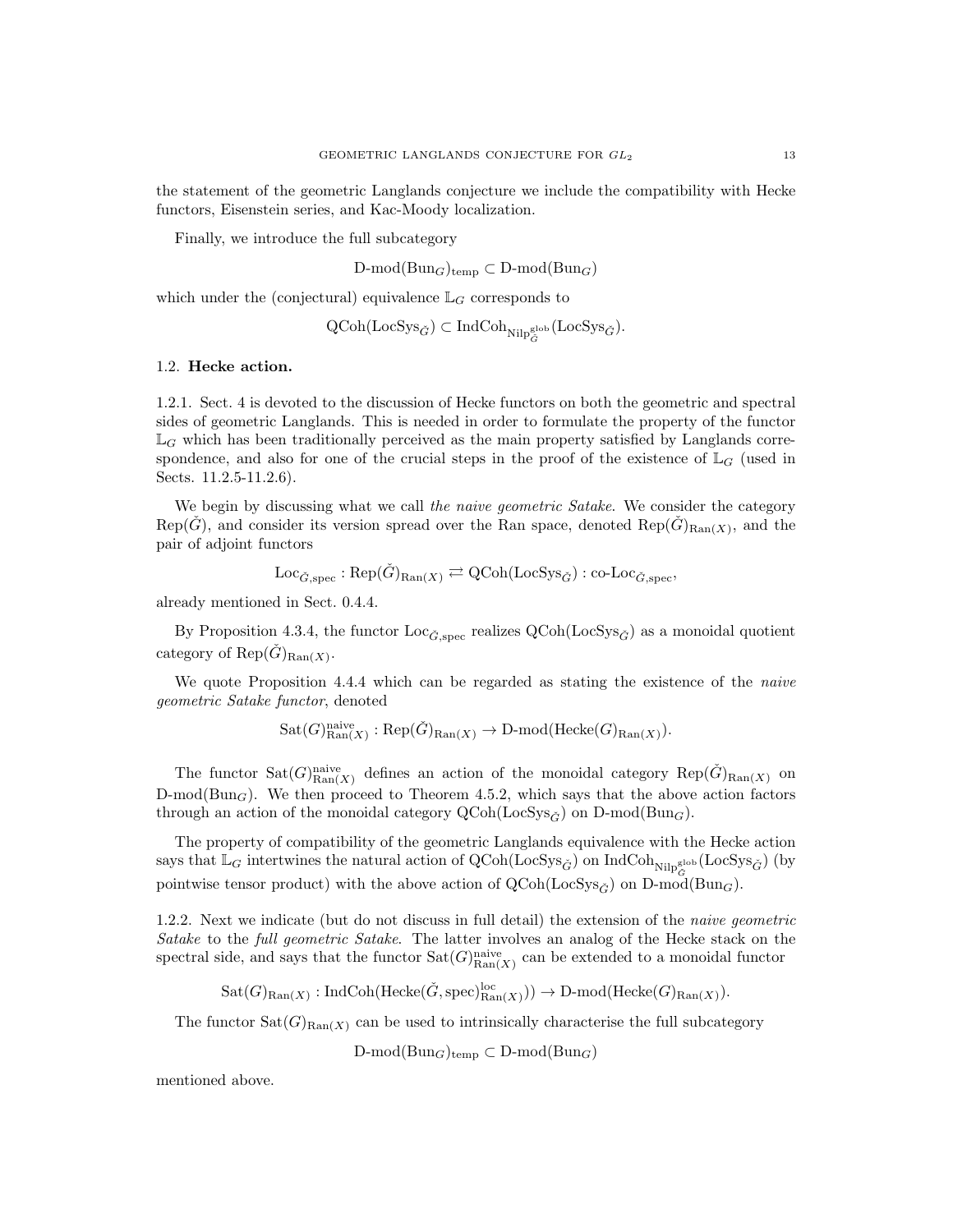1.3. Whittaker and parabolic categories. Sects. 5-9 contain the bulk of the geometric constructions in this paper. It is these sections that contain the "quasi-theorems" on which hinges the proof of the geometric Langlands conjecture.

These sections deal with the various versions (i.e., genuine, degenerate and extended) of the Whittaker category, and the parabolic category. In each case there is a quasi-theorem that describes the corresponding category in spectral terms. Some of the quasi-theorems rely on the validity of the geometric Langlands conjecture for proper Levi subgroups of G, and some do not.

1.3.1. The genuine Whittaker category. Sect. 5 is devoted to the discussion of two versions of the genuine Whittaker category, denoted  $\text{Whit}(G)$  and  $\text{Whit}(G, G)$ , respectively.

In the function-theoretic analogy, the category  $\text{Whit}(G)$  corresponds to the space of functions on  $G(\mathbb{A})/G(\mathbb{O}) \times \mathfrak{ch}(K)$  that satisfy

$$
f(n \cdot g, \chi) = \chi(n) \cdot f(g, \chi), \quad g \in G(\mathbb{A})/G(\mathbb{O}), \quad n \in N(\mathbb{A}),
$$

where  $\chi$  is a non-degenerate charcater on  $N(\mathbb{A})$  trivial on  $N(K)$ .

The category  $\text{Whit}(G, G)$  is a full subcategory of  $\text{Whit}(G)$ , where we impose an extra condition of invariance with respect to  $Z_G(K)$ .

In what follows, for simplicity, we will discuss  $Whit(G)$ . We realize  $Whit(G)$  as the category of D-modules on a certain prestack satisfying an equivariance condition with respect to a certain groupoid against a canonically defined character.

The prestack in question, denoted  $\mathcal{Q}_G$ , is a version of the prestack  $\text{Bun}_G^{B\text{-gen}}$  mentioned above. The difference is that in addition to the data of a generic reduction of our G-bundle to B, we specify the data of (generic) identification of the induced  $T$ -bundle with one induced by the cocharacter  $2\rho$  from the line bundle  $\omega_X^{\frac{1}{2}}$ , where  $\omega_X$  is the canonical line bundle on X, and  $\omega_X^{\frac{1}{2}}$ is its (chosen once and for all) square root. Up to generically trivializing  $\omega_X^{\frac{1}{2}}$ , the prestack  $\mathcal{Q}_G$ identifies with  $\text{Bun}_G^{N\text{-gen}}$ , and its set of k-points of  $\mathcal{Q}_G$  identifies with the double quotient

 $N(K)\backslash G(\mathbb{A})/G(\mathbb{O}).$ 

1.3.2. The definition of the groupoid involved in the definition of Whit $(G)$ , denoted N, is trickier. At the level of functions, one would like to consider the groupoid



where  $-\stackrel{N(K)}{\times}$  – means the quotient by the diagonal action of  $N(K)$ . (In the above diagram the left arrow is the projection on the second factor, and the right arrow is given by the action of  $N(\mathbb{A})$  on  $G(\mathbb{A})/G(\mathbb{O})$ .)

However, it is not clear how to implement this idea in algebraic geometry, i.e., how to realize such a groupoid as a prestack. Instead we use a certain surrogate, whose idea is explained in Sect. 5.3. Here we will just mention that it relies on the phenomenon of *strong approximation* for the group  $N$ .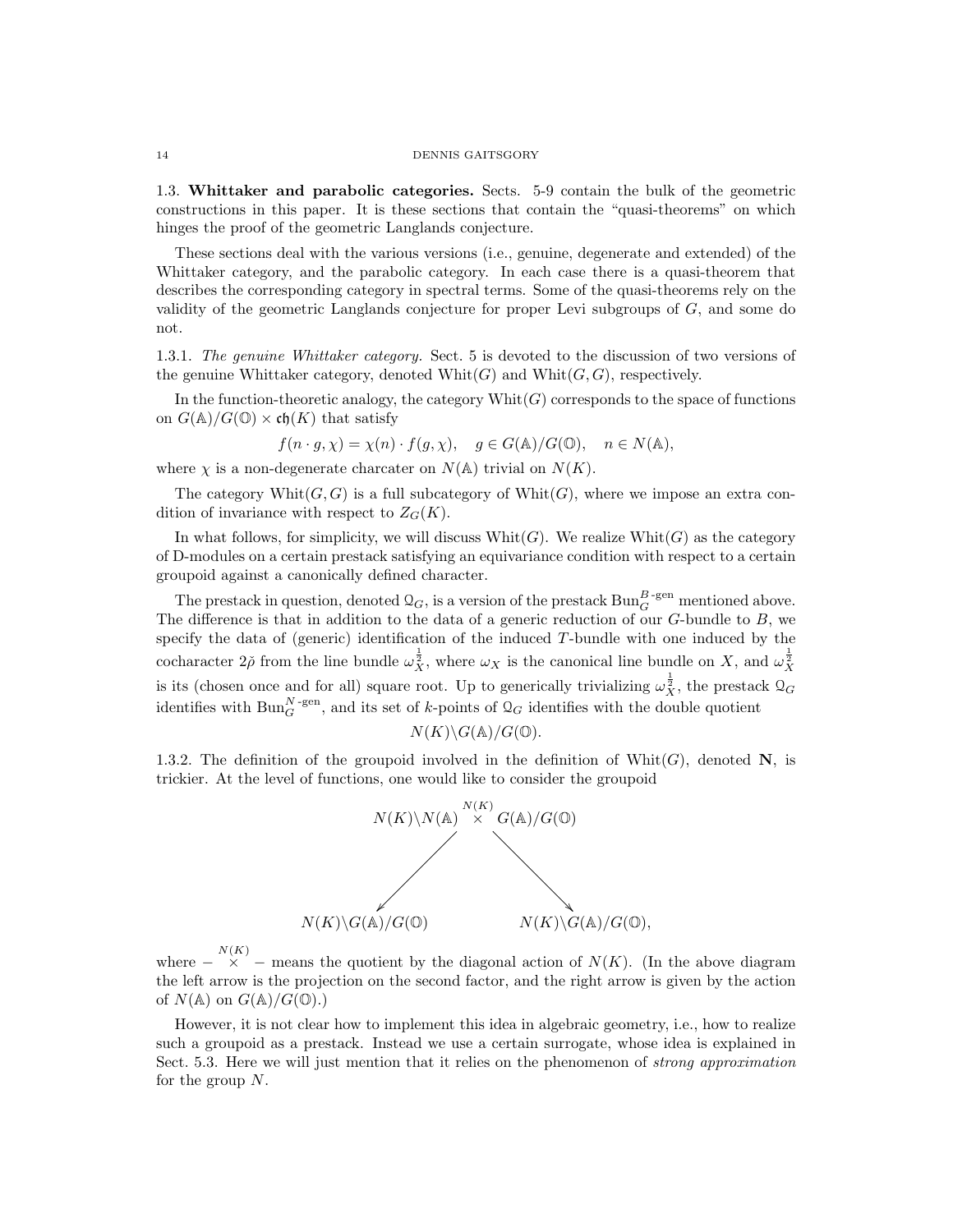1.3.3. Whittaker category via the affine Grassmannian. One could also approach the definition of Whit $(G)$  slightly differently (and the same applies to the degenerate, extended and parabolic versions). Namely, instead of the prestack  $\mathcal{Q}_G$ , we can realize our category as a full subcategory of D-mod( $\text{Gr}_{G, \text{Ran}(X)}$ ), where  $\text{Gr}_{G, \text{Ran}(X)}$  is the Ran version of the affine Grassmannian. The point is that  $\mathfrak{Q}_G$  is isomorphic to the quotient of  $\mathrm{Gr}_{G,\mathrm{Ran}(X)}$  by the action of the group-prestack **Maps** $(X, N)$ <sup>gen</sup> of generically defined maps  $X \to N$ .

This way of realizing  $\mathcal{Q}_G$  gives rise to a more straightforward way of imposing the equivariance condition needed for the definition of Whit $(G)$ . <sup>6</sup>

In any case, having this other approach to  $Whit(G)$  (and its degenerate, extended and parabolic versions) is necessary in order to prove its description in spectral terms.

## 1.3.4. Spectral description of the Whittaker category.

The spectral description of Whit $(G)$ , given by Quasi-Theorem 5.9.2, says that it is equivalent to the *unital* version of the category  $\text{Rep}(\check{G})_{\text{Ran}(X)}$ , denoted  $\text{Rep}(\check{G})_{\text{Ran}(X)}$ . This is the first of the quasi-theorems in this paper, and it is expected to follow rather easily from the already known results.

We note that Quasi-Theorem 5.9.2 is a geometric version of the Casselman-Shalika formula that describes the unramified Whittaker model in terms of Satake parameters.

1.4. The parabolic category. In Sect. 6 we discuss the parabolic category, denoted  $I(G, P)$ , for a given parabolic subgroup  $P \subset G$  with Levi quotient M.

1.4.1. The idea of the parabolic category. In terms of the function-theoretic analogy, the category  $I(G, P)$  corresponds to the space of functions on the double quotient

$$
M(K) \cdot N(P)(\mathbb{A}) \backslash G(\mathbb{A}) / G(\mathbb{O}).
$$

The actual defintion of  $I(G, P)$  uses the prestack  $Bun_{G}^{P\text{-gen}}$  of G-bundles equipped with a generic reduction to P. We define  $I(G, P)$  to be the category of D-modules on  $Bun_G^{P\text{-gen}}$  that are equivariant with respect to the appropriately defined groupoid. The idea of this groupoid, denoted  $N(P)$ , is similar to that of N, mentioned in Sect. 1.3.1. As in the case of Whit $(G)$ , we can alternatively define  $I(G, P)$  using the Ran version of the affine Grassmannian.

The forgetful functor

$$
\mathcal{I}(G,P) \to \mathcal{D}\text{-mod}(\mathcal{Bun}_G^{P\text{-gen}})
$$

is actually fully faithful due to a unipotence property of the groupoid  $N(P)$ .

We note that in addition to the prestack  $\text{Bun}_G^{P-\text{gen}}$ , we have the usual algebraic stack  $\text{Bun}_P$ classifying  $P$ -bundles on  $X$ . There exists a naturally defined map

$$
i_P: \text{Bun}_P \to \text{Bun}_G^{P\text{-gen}},
$$

which defines a bijection at the level of k-points. We can think of  $\text{Bun}_G^{P\text{-gen}}$  as decomposed into locally closed sub-prestacks, with  $Bun_P$  being the disjoint union of the strata. Accordingly, we have a conservative restriction functor

$$
i_P^{\dagger} : D\text{-mod}(Bun_G^{P\text{-gen}}) \to D\text{-mod}(Bun_P),
$$

<sup>&</sup>lt;sup>6</sup>The price that one has to pay if one uses only this approach in the case of the parabolic category  $I(G, P)$  is that the definition of the functors of enhanced Eisenstein series and constant term becomes more cumbersome.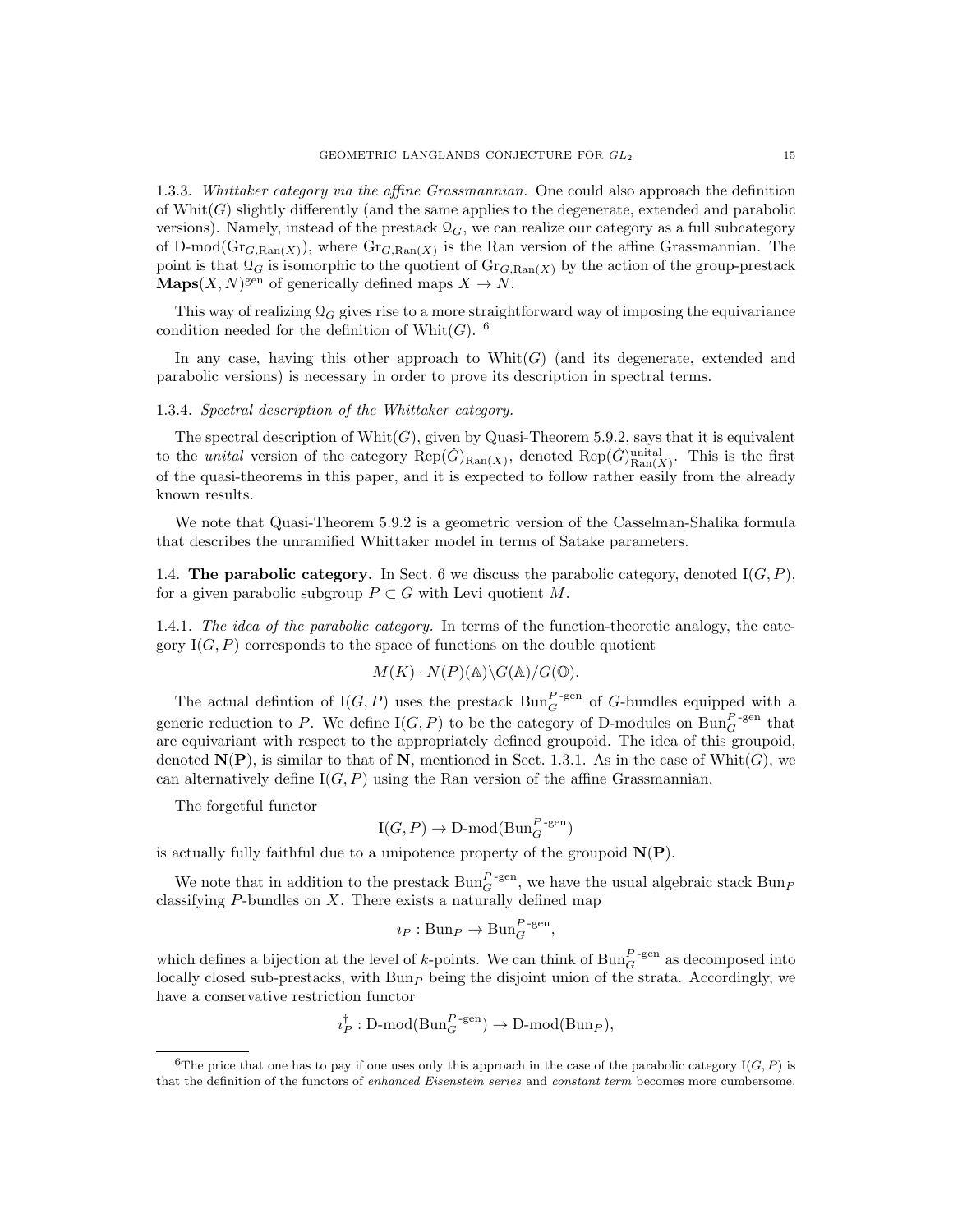and we can think of D-mod( $\text{Bun}_G^{P\text{-gen}}$ ) as glued from D-mod( $\text{Bun}_P$ ) on the various connected components of  $Bun<sub>P</sub>$  in a highly non-trivial way. For the above restriction functor we have a commutative diagram

(1.1)  
\n
$$
I(G, P) \longrightarrow D-mod(Bun_M)
$$
\n
$$
\downarrow \qquad \qquad \downarrow
$$
\n
$$
D-mod(Bun_G^{P-\text{gen}}) \xrightarrow{i_P^{\dagger}} D-mod(Bun_P),
$$

with fully faithful vertical arrows, which is moreover a *pull-back diagram*. Here the right vertical arrow is the functor of pull-back along the projection  $q_P : Bun_P \to Bun_M$ ; it is fully faithful, since the map  $q_P$  is smooth with contractible fibers.

1.4.2. Eisenstein and constant term functors. The category  $I(G, P)$  is related to the category  $D\text{-mod}(Bun_G)$  by a pair of adjoint functors

$$
\mathrm{Eis}_P^{\mathrm{enh}} : \mathrm{I}(G,P) \rightleftarrows \mathrm{D-mod}(\mathrm{Bun}_G) : \mathrm{CT}_P^{\mathrm{enh}},
$$

that we refer to as enhanced Eisenstein series and constant term functors.

These functors are closely related (but carry significantly more information) than the corresponding "usual" Eisenstein and constant term functors

$$
Eis_P: I(G, P) \rightleftarrows D-mod(Bun_G): CT_P,
$$

defined by pull-push along the diagram



For example, the functor  $CT_P$  is the composition of the functor  $CT_P^{\text{enh}}$ , followed by the restriction functor (the top horizontal arrow in the diagram (1.1)).

1.4.3. Parabolic category on the spectral side. We now discuss the spectral counterpart of the above picture. For the "usual" Eisenstein series functor, the picture is what one would naively expect. We consider the diagram



and the corresponding pull-push functor

 ${\rm Eis}_{\check{P}, {\rm spec}}: {\rm IndCoh}_{\rm NilP^{\rm glob}_{\check{M}}}({\rm LocSys}_{\check{M}}) \rightarrow {\rm IndCoh}_{\rm NilP^{\rm glob}_{\check{G}}}({\rm LocSys}_{\check{G}}).$ 

The geometric Langlands equivalence is supposed to make the following diagram commute:

$$
\begin{array}{ccc}\n\text{IndCoh}_{\text{NilP}_G^{\text{glob}}}\left(\text{LocSys}_{\check{G}}\right) & \xrightarrow{\mathbb{L}_G} & \text{D-mod}\left(\text{Bun}_G\right) \\
&\xrightarrow{\text{Eis}_{\check{P}, \text{spec}}}\uparrow & & \uparrow{\text{Eis}_P} \\
\text{IndCoh}_{\text{NilP}_M^{\text{glob}}}\left(\text{LocSys}_{\check{M}}\right) & \xrightarrow{\mathbb{L}_M} & \text{D-mod}\left(\text{Bun}_M\right),\n\end{array}
$$

up to a twist by a (specific) line bundle on  $\text{LocSys}_{\check{M}}$ .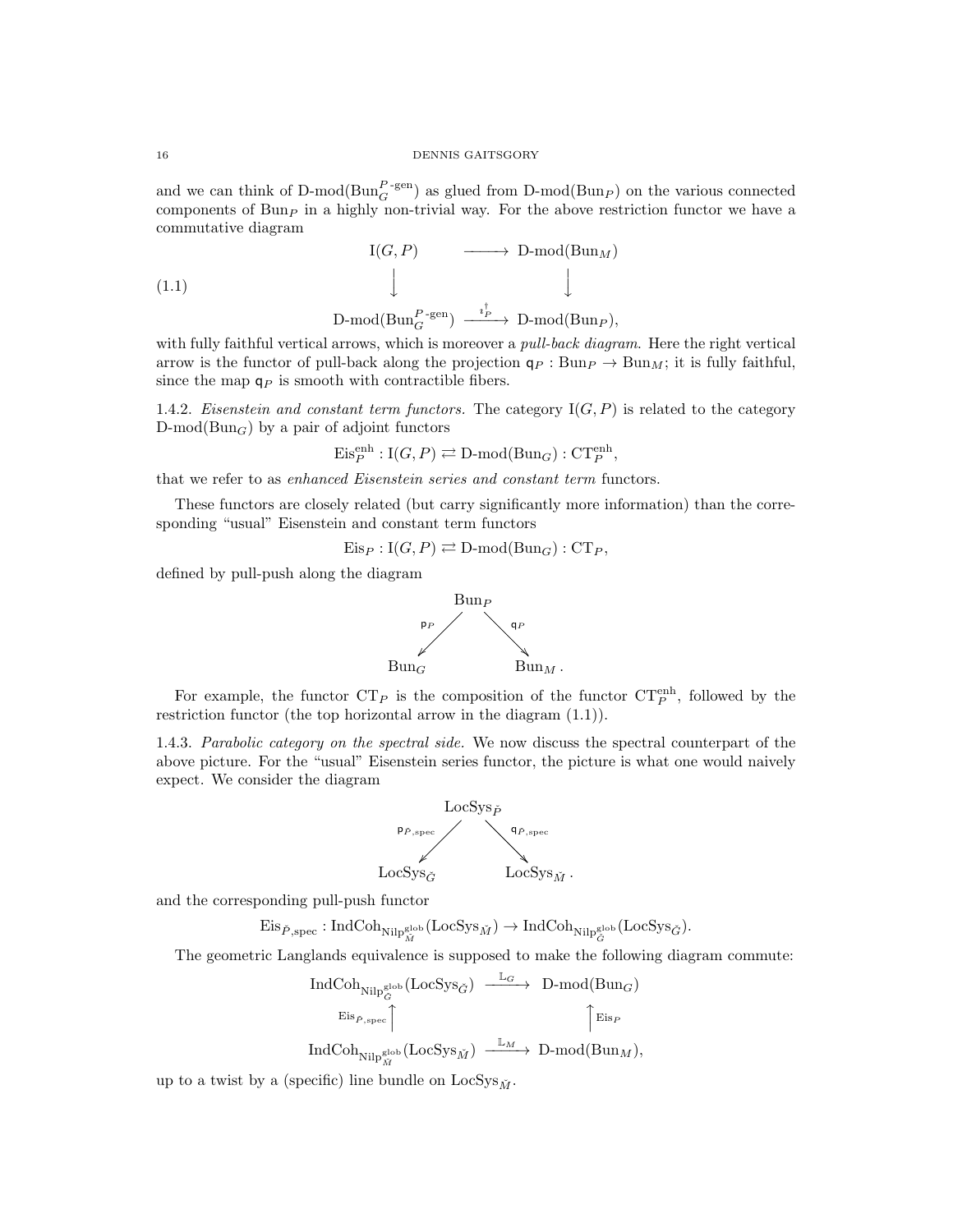The situation with enhanced Eisenstein series is more involved and more interesting. First, we need to give a spectral description of the category  $I(G, P)$ . As is natural to expect, for the latter we need to assume the validity of the Langlands conjecture for the group M.

First, we consider the appropriate modification of  $QCoh(LocSys_{\tilde{P}})$  given by the singular support condition. We denote the resulting category by  $\text{IndCoh}_{\text{Nilp}^{\text{glob}}_P}(\text{LocSys}_{\tilde{P}})$ . Next, we consider the map

$$
\mathsf{p}_{\check{P}, \mathrm{spec}} : \mathrm{LocSys}_{\check{P}} \to \mathrm{LocSys}_{\check{G}},
$$

and we consider the category of objects of  $\text{IndCoh}_{\text{Nilp}^{\text{glob}}_P}(\text{LocSys}_{\check{P}})$ , endowed with a *right action* of vector fields on LocSys<sub>p</sub><sup>\*</sup> along the (derived) fibers of the map  $p_{\tilde{P}, \text{spec}}$ . We denote this category by

$$
\mathsf{F}_{\check{P}}\text{-mod}(\mathrm{IndCoh}_{\mathrm{Nilp}^{\mathrm{glob}}_{\check{P}}}(\mathrm{LocSys}_{\check{P}}))
$$

(the notation  $F_{\tilde{P}}$  stands for the monad induced by the action of the vector fields mentioned above). We have a naturally defined functor, denoted, and given by pushforward:

 $\mathrm{Eis}_{P,\mathrm{spec}}^{\mathrm{enh}}: \mathsf{F}_{\check{P}}\text{-}\mathrm{mod}(\mathrm{IndCoh}_{\mathrm{NilP}^{\mathrm{glob}}_{\check{P}}}}(\mathrm{LocSys}_{\check{P}}))\to \mathrm{IndCoh}_{\mathrm{NilP}^{\mathrm{glob}}_{\check{G}}}(\mathrm{LocSys}_{\check{G}}).$ 

1.4.4. Geometric Langlands equivalence for parabolic categories.

One of the central quasi-theorems in this paper, namely Quasi-Theorem 6.6.2, says that we have a canonically defined equivalence:

$$
\mathbb{L}_P: \mathsf{F}_{\check{P}}\text{-}\mathrm{mod}(\mathrm{IndCoh}_{\mathrm{Nilp}^{\mathrm{glob}}_{\check{P}}}(\mathrm{LocSys}_{\check{P}})) \to \mathrm{I}(G, P).
$$

It is supposed to be related to the geometric Langlands equivalence for G via the following commutative diagram

$$
\text{IndCoh}_{\text{Nilp}_{\tilde{G}}^{\text{glob}}}\left(\text{LocSys}_{\tilde{G}}\right) \xrightarrow{\mathbb{L}_G} \text{D-mod}(\text{Bun}_G)
$$
\n
$$
\text{Eis}_{\tilde{P}, \text{spec}}^{\text{enh}} \uparrow \qquad \qquad \uparrow \text{Eis}_{P}^{\text{enh}} \uparrow
$$
\n
$$
\mathsf{F}_{\tilde{P}}\text{-mod}(\text{IndCoh}_{\text{Nilp}_{\tilde{P}}^{\text{glob}}}\left(\text{LocSys}_{\tilde{P}}\right)) \xrightarrow{\mathbb{L}_P} \qquad \text{I}(G, P).
$$

## 1.5. Degenerate and extended Whittaker categories.

1.5.1. Sect. 7 deals with the degenerate Whittaker category, denoted Whit $(G, P)$ , and Sect. 8 with the extended Whittaker category, denoted Whit<sup>ext</sup> $(G, G)$ . The function-theoretic analogues of these categories were explained in Sect. 0.2.3.

The relevance of the categories  $\text{Whit}(G, P)$  (as P runs through the set of conjugacy classes of parabolics) is that they constitute buliding blocks of the category Whit<sup>ext</sup> $(G, G)$ . The category White<sub>xt</sub> $(G, G)$  plays a crucial role, being the recipient of the functor

$$
coeff(G, G)^{ext} : D-mod(Bun_G) \to Whit^{ext}(G, G).
$$

As was mentioned earlier, a crucial conjecture (which is a quasi-theorem for  $GL_n$ ) says that the functor coeff $(G, G)$ <sup>ext</sup> is fully faithful. This statement is at the heart of our approach to proving the geometric Langlands equivalence.

We omit a detailed discussion of the contents of these two sections as the ideas involved essentially combine those from Sects. 5 and 6, except for the following:

Recall the set  $\mathfrak{ch}(K)$  mentioned in Sect. 0.2.3. The definition as given in loc.cit. is correct only when  $G$  has a connected center. In general, the definition needs to be modified, see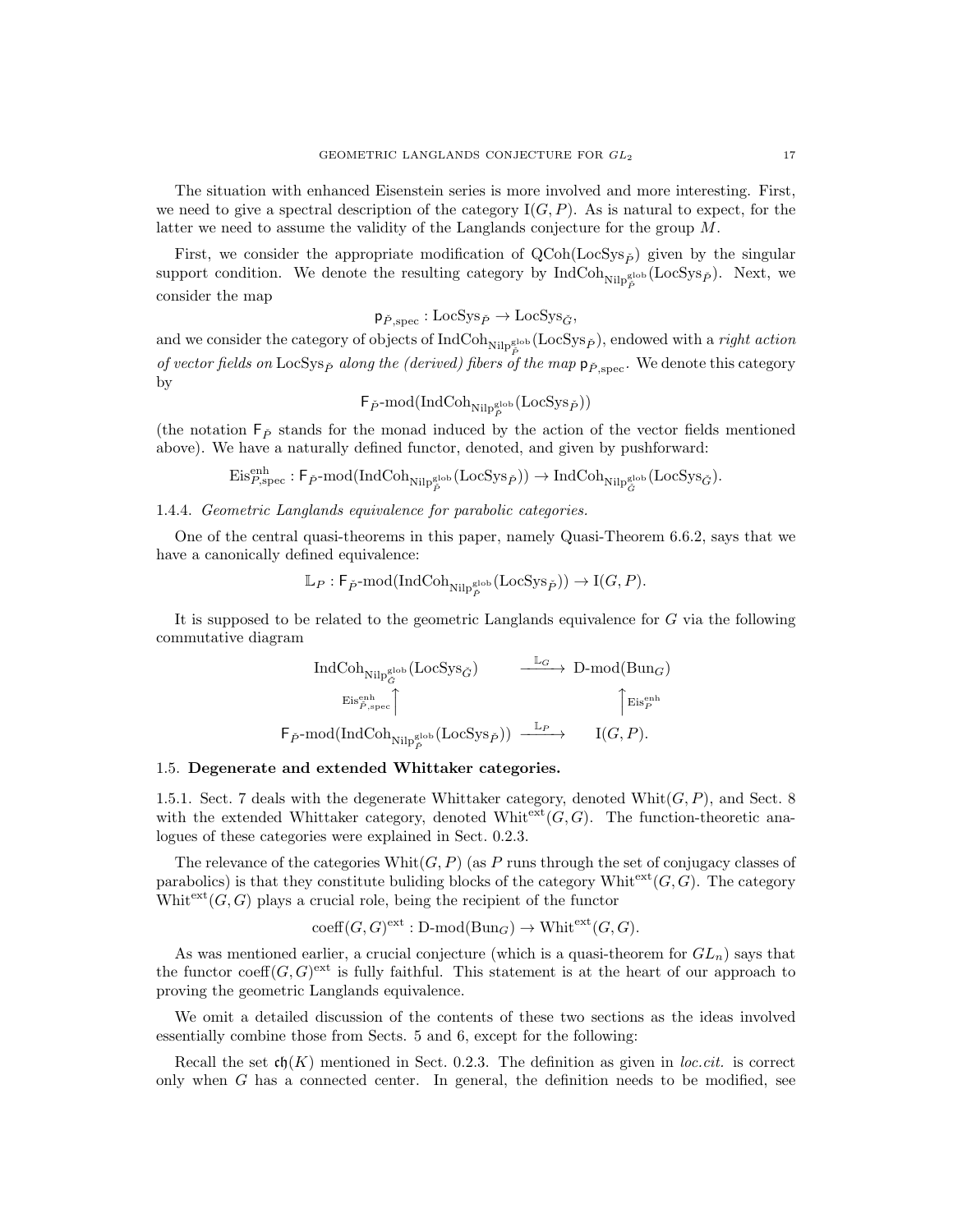Sect. 8.1, and involves a certain canonically defined toric variety acted on by  $T$ , such that the stabilizer of each point is the connected center of the corresponding Levi subgroup.

1.5.2. The goal of Sect. 9 is to provide a spectral description of the category Whit $\text{ext}(G, G)$ . As was explained in Sect. 0.2, this is another crucial step in our approach to proving the geometric Langlands conjecture.

First, we recall the general pattern of gluing of DG categories, mimicking the procedure of describing the category of sheaves on a topological space from the knowledge of the corresponding categories on strata of a given stratification.

We observe that, more or less tautologically, the category White  $\mathcal{C}(G, G)$  is glued from the categories Whit $(G, P)$ .

Next, we explicitly construct the glued category on the spectral side, by taking as building blocks the categories

$$
\mathsf{F}_{\check{P}}\text{-mod}(\mathrm{QCoh}(\mathrm{LocSys}_{\check{P}})).
$$

We now arrive at a crucial assertion, Quasi-Theorem 9.4.2 that says that the glued category on the spectral side embeds fully faithfully into Whit<sup>ext</sup> $(G, G)$ .

So far, this Quasi-Theorem has been verified in a particular case (assuming Quasi-Theorem 6.6.2 for  $P = B$ ), when we want to glue the open stratum (corresponding to  $P = G$ ) to the closed stratum (corresponding to  $P = B$ ); this case, however, suffices for the group  $G = GL_2$ . The proof of Quasi-Theorem 9.4.2 in the above case is a rather illuminating explicit calculation, which we unfortunately have to omit for reasons of length of this paper.

## 1.6. Kac-Moody localization.

1.6.1. Sect. 10 deals with a construction of objects of D-mod(Bun<sub>G</sub>) of a nature totally different from one discussed in Sects. 5-9.

The previous sections approach D-modules on  $Bun_G$  geometrically, i.e., by considering various spaces that map to  $Bun<sub>G</sub>$  and appying functors of direct and inverse image. In particular, these constructions make sense not just in the category of D-modules, but also in that of  $\ell$ -adic sheaves (modulo the technical issue of the existence of the formalism of  $\ell$ -adic sheaves as a functor of  $\infty$ -categories).

By contrast, in Sect. 10 we construct D-modules on  $Bun<sub>G</sub>$  "by generators and relations." In particular, we (implicitly) use the forgetful functor  $D\text{-mod}(Bun_G) \to \text{QCoh}(Bun_G)$  (or, rather, its left adjoint). More precisely, the construction that we use is that of localization of modules over the Kac-Moody algebra (at a given level).

This construction is needed in order to create the commutative diagram (0.3), which is another crucial ingredient in the proof of the geometric Langands conjecture.

1.6.2. Historically, the pattern of localization originated form [BB]. In [BD2] it was extended to the following situation: if we have a group H acting on a scheme Y, and  $H' \subset H$  is a subgroup, then we have a canonical functor of localization

$$
(\mathfrak{h}, H')\text{-mod} \to \mathbf{D}\text{-mod}(H'\backslash Y),
$$

where  $(h, H')$ -mod is the DG category of  $H'$ -equivariant objects in the DG category  $h$ -mod of  $\mathfrak h$ -modules (also known as the DG category of modules over the Harish-Chandra pair  $(\mathfrak h, H')$ ).

If one looks at what this construction does in down-to-earth terms, it associates to a  $(\mathfrak{h}, H')$ module a certain quotient of the free D-module, where relations are given by the action of vector fields in  $Y$  induced by the action of elements of  $\mathfrak h$ .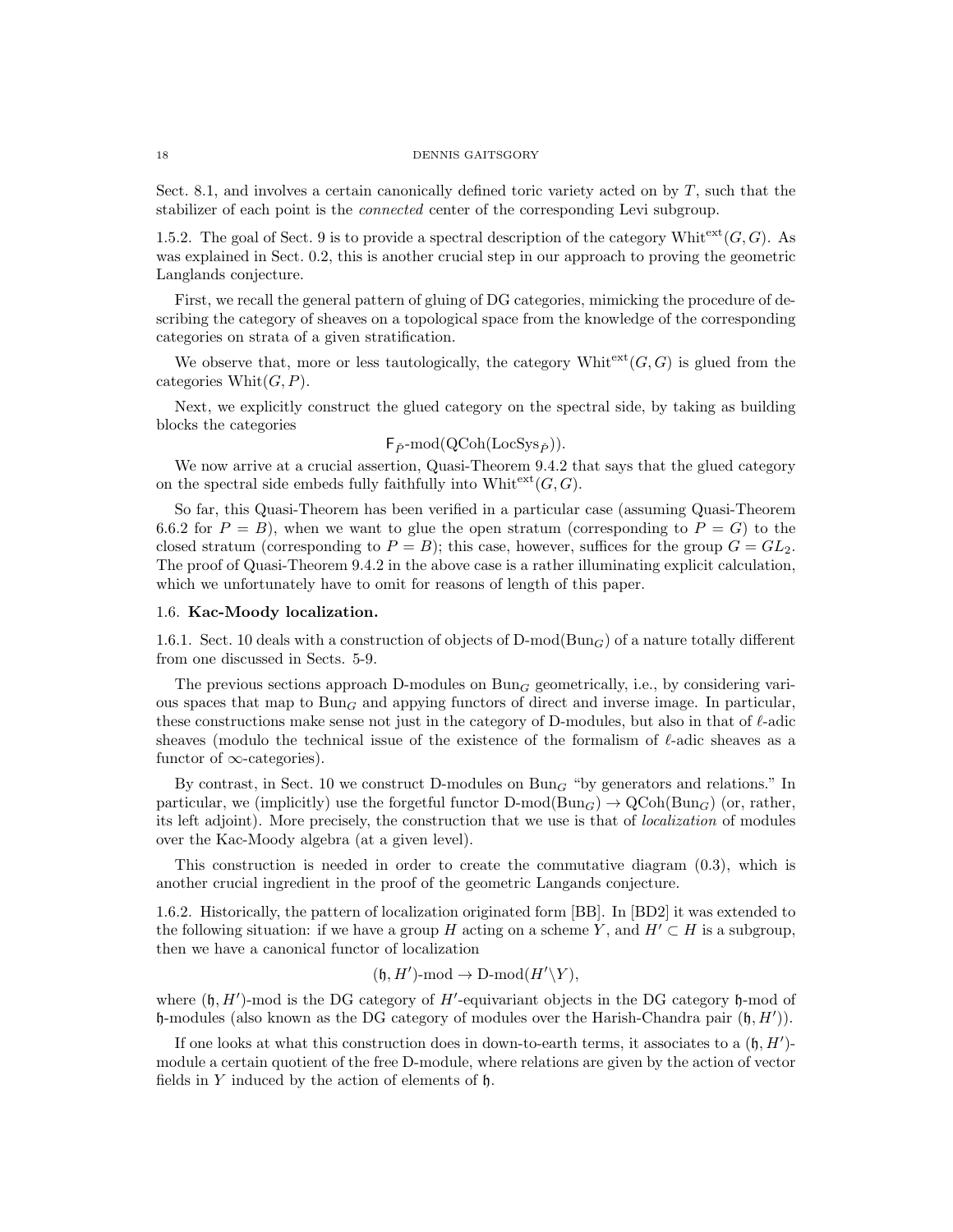1.6.3. In [BD2], this construction was applied to H being the (critical central extension of the) loop group ind-scheme  $\mathfrak{L}(G) = G(\mathfrak{t})$ , and H' being the group of arcs  $\mathfrak{L}^+(G) := G[\mathfrak{t}]$ . The corresponding category of Harish-Chandra modules is denoted  $KL(G, crit)$ . <sup>7</sup>

The scheme Y in question is  $Bun_{G,x}$ , the moduli space of G-bundles on X with a full level structure at a point x. Here we think of  $k[[t]]$  as the completed local ring of X at x. We do not review this construction in this paper, but rather refer the reader to [BD2]; we should note, however, that modern technology allows to rewrite this construction in a more concise way.

In fact, we need an extension of the above construction to the situation, when instead of a fixed point  $x \in X$  we have a finite number of points that are allowed to move along X. Ultimately, we obtain a functor

$$
Loc_{G, Ran(X)} : KL(G, crit)_{Ran(X)} \to D-mod(Bun_G).
$$

A crucial property of the functor  $Loc_G$  is that "almost all D-modules on Bung lie in its essential image." The word almost is important here. We refer the reader to Proposition 10.1.6 for a precise formulation.

We also remark that the functor  $\text{Loc}_G$  should be thought of as a quantum case of the functor

$$
Loc_{G,spec}: \text{Rep}(G)_{\text{Ran}(X)} \to \text{QCoh}(\text{LocSys}_G),
$$

mentioned earlier. In fact, the two are the special cases of a family whose intermediate values correspond to the situation of quantum geometric Langlands.

1.6.4. In the rest of Sect. 10 we review the connection between the category  $KL(G, crit)_{\text{Ran}(X)}$ and the scheme of local opers. The key input is a generalization of the result of [BD2] that relates the functor  $\text{Loc}_G$  to the scheme of global opers. All of this is needed in order to form the diagram (0.3).

1.6.5. Finally, in Sect. 11, we assemble the ingredients developed in the previous sections in order to prove the geometric Langlands conjecture, modulo Conjectures 8.2.9 and 10.2.8, and the Quasi-Theorems.

The proof proceeds along the lines indicated in Sect. 0.2, modulo the fact that the last step of the proof, namely, one described in Sect. 0.2.5, is a bit of an oversimplification. For the actual proof, we break the category  $D\text{-mod}(Bun_G)$  into "cuspidal" and "Eisenstein" parts, and deal with each separately.

#### 2. The theory of singular support

2.1. Derived locally complete intersections. The contents of this subsection are a brief review of [AG, Sect. 2]. We refer the reader to *loc.cit*. for the proofs.

We remind that throughout the paper we will be working with an algebraically closed field k of characteristic 0.

<sup>7</sup>"KL" stands for Kazhdan-Lusztig, who were the first to systematically study this category in the negative level case.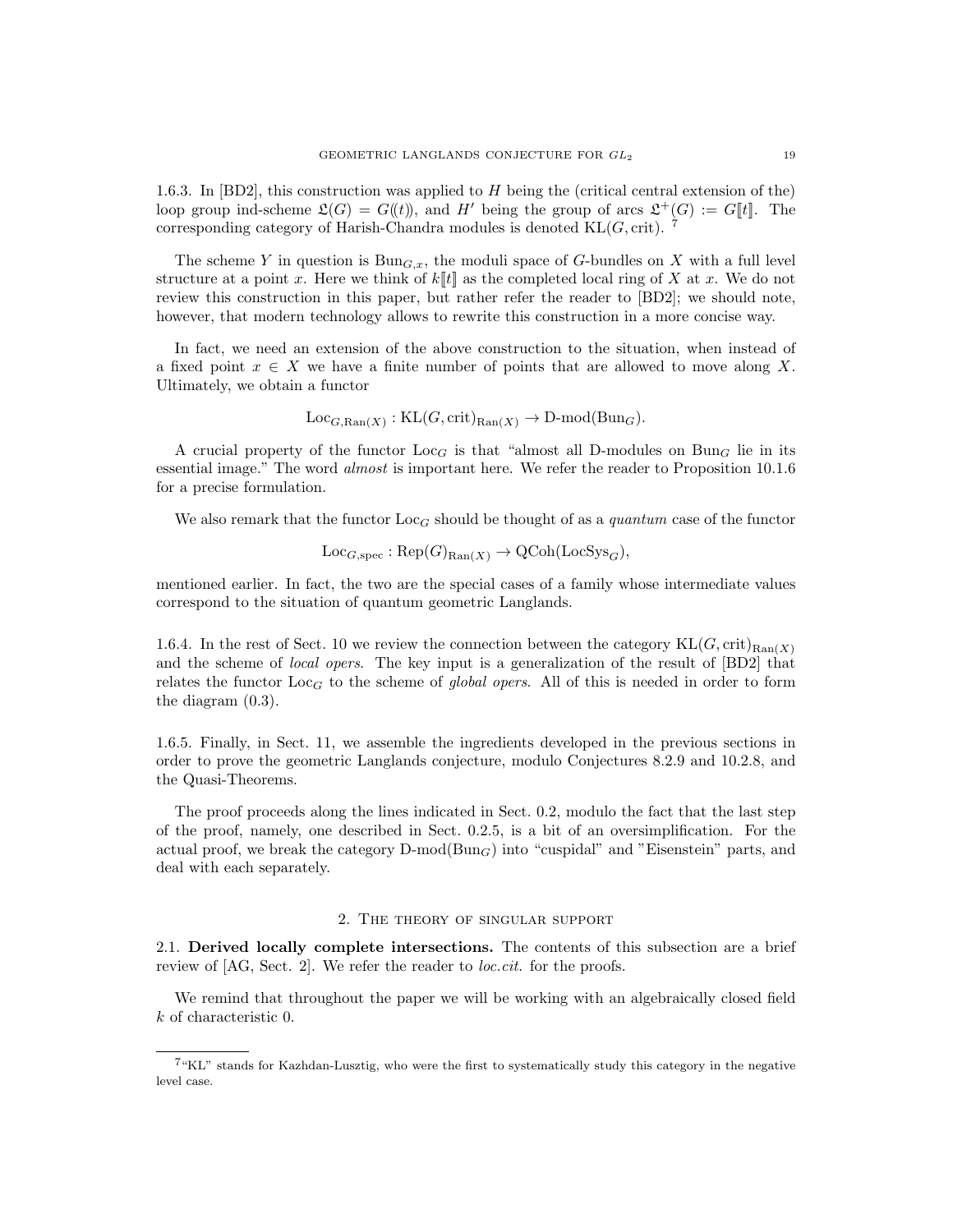2.1.1. The theory of singular support for coherent sheaves makes substantial use of derived algebraic geometry. We cannot afford to make a thorough review here, but let us mention the following few facts, which is all we will need for this paper:

(1) Let A be a CDGA (commutative differential graded algebra) over  $k$ , which lives in cohomological degrees  $\leq 0$ . To A one attaches the affine DG scheme Spec(A). If  $A \to A'$  is a quasi-isomorphism, then the corresponding map  $Spec(A') \to Spec(A)$  is, by definition, an isomorphism of DG schemes. The underlying topological space of  $Spec(A)$  is the same as that of the classical scheme  $Spec(H^0(A))$ . The basic affine opens of  $Spec(A)$  are of the form  $Spec(A_f)$ , where  $f \in H^0(A)$  (more generally, it makes sense to take localizations of A with respect to multiplicative subsets of  $H^0(A)$ .

(1') Arbitrary DG schemes are glued from affines in the same sense as in classical algebraic geometry.

(2) There exists a fully faithful functor Sch  $\rightarrow$  DGSch from classical schemes to derived schemes. This functor admits a right adjoint, which we will refer to as taking the underlying classical scheme and denote by  $\overline{Y} \mapsto {^{cl}Y}$ . For affine DG schemes the latter functor corresponds to sending A to  $H^0(A)$ . In general, it is convenient to have the following analogy in mind "classical" schemes to derived schemes are what reduced classical schemes are to all schemes."

(3) The DG category of quasi-coherent sheaves on a DG scheme is defined so that

$$
\text{QCoh}(\text{Spec}(A)) = A\text{-mod},
$$

the latter being the DG category of all A-modules (i.e., no finiteness assumptions).

(4) The category of DG schemes admits fiber products: for  $Spec(A_1) \rightarrow Spec(A) \leftarrow Spec(A_2)$ , we have

$$
Spec(A_1) \underset{Spec(A)}{\times} Spec(A_2) = Spec(A_1 \underset{A}{\otimes} A_2),
$$

where the tensor product  $A_1 \otimes A_2$  is understood in the derived sense (in particular,  $A_1 \otimes A_2$ ) may be derived even if  $A$ ,  $A_1$  and  $A_2$  are classical).

(4') A basic non-trivial example of a DG scheme is

 $\operatorname{pt}\underset{V}{\times}\operatorname{pt},$ 

where  $V$  is a finite-dimensional vector space (considered as a scheme). The above  $DG$  scheme is by definition  $Spec(Sym(V^*[1]))$ . Here pt :=  $Spec(k)$ .

 $(5)$  Let

$$
\begin{array}{ccc}\n Y_1' & \xrightarrow{g_1} & Y_1 \\
 f' & & \downarrow f \\
 Y_2' & \xrightarrow{g_2} & Y_2\n \end{array}
$$

be a Cartesian square of DG schemes with the vertical morphisms quasi-compact and quasiseparated. Then the base change natural transformation

$$
g_2^* \circ f_* \to f'_* \circ g_1^*
$$

is an isomorphism. (Note that the corresponding fact is false in classical algebraic geometry: i.e., even if  $Y_1$ ,  $Y_2$  and  $Y'_2$  are classical, we need to understand  $Y'_1$  is the derived sense.)

(6) One word of warning is necessary: the category DGSch is not an ordinary category, but an  $\infty$ -category, i.e., maps between objects no longer form sets, but rather  $\infty$ -groupoids (in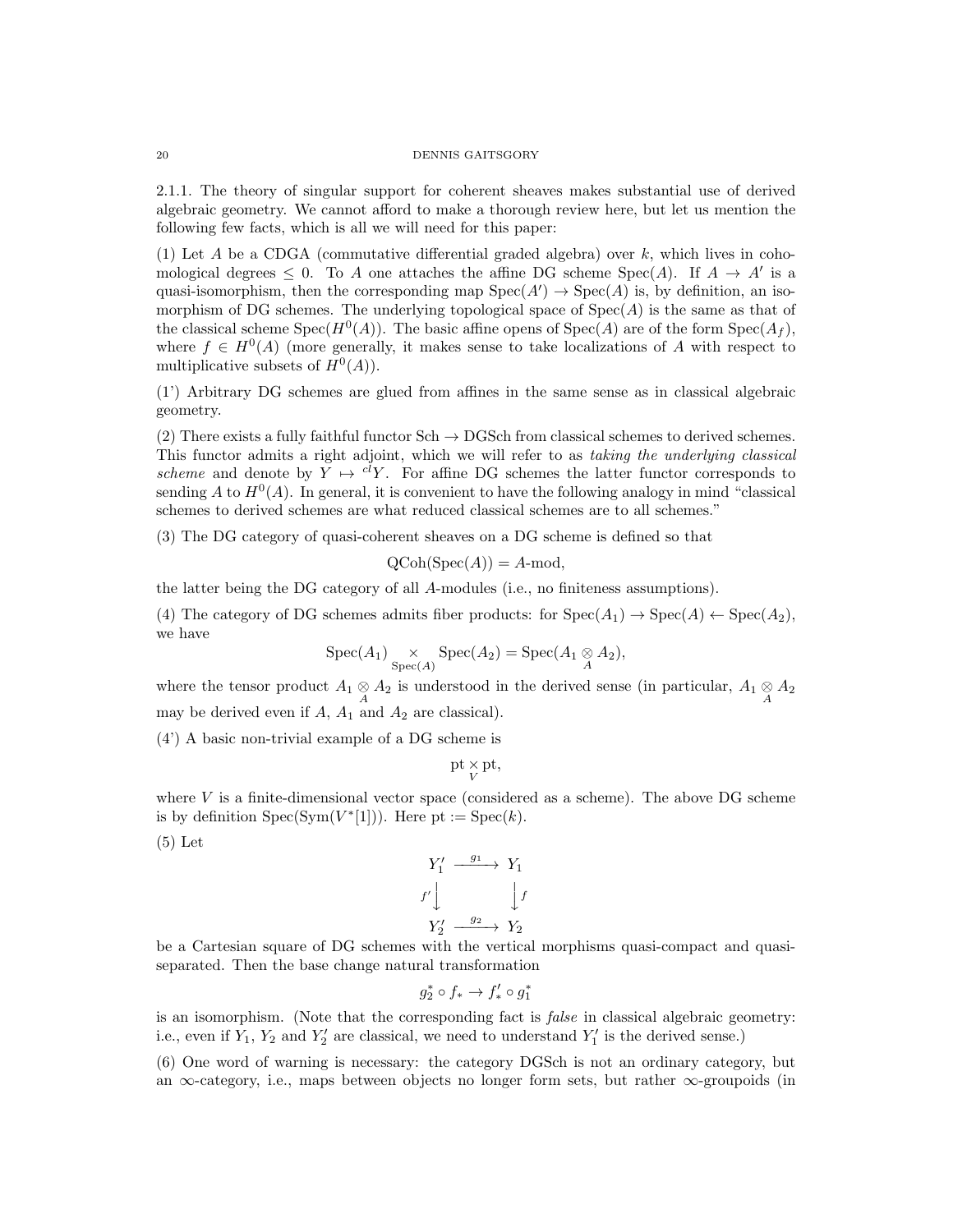the various models of the theory of  $\infty$ -categories the latter can be realized as simplicial sets, topological spaces, etc.).

2.1.2. We shall now define what it means for a DG scheme Y to be a derived locally complete intersection, a.k.a. quasi-smooth.

The condition is Zariski-local, so we can assume that Y is affine.

**Definition 2.1.3.** We shall say that Y is quasi-smooth if it can be realized as a derived fiber product

(2.1) 
$$
\downarrow \qquad \qquad \downarrow f
$$

$$
\downarrow \qquad \qquad \downarrow f
$$

$$
\text{pt} \xrightarrow{v} \mathcal{V},
$$

where  $\mathfrak U$  and  $\mathfrak V$  are smooth classical schemes.

More invariantly, one can phrase this definition as follows:

**Definition 2.1.4.** A DG scheme Y is quasi-smooth if it is locally almost of finite type<sup>8</sup> and for each k-point  $y \in Y$ , the derived cotangent space  $T_y^*(Y)$  has cohomologies only in degrees 0  $and -1.$ 

In fact, for Y written as in (2.1), the derived cotangent space at  $y \in Y$  is canonically isomorphic to the complex

$$
T^*_{f(y)}(\mathcal{V}) \to T^*_y(\mathcal{U}).
$$

2.1.5. It follows easily from the definitions that a classical scheme which is a locally complete intersection in the classical sense is such in the derived sense, i.e., quasi-smooth as a derived scheme.

## 2.2. The Sing space of a quasi-smooth scheme.

2.2.1. Let Y be a quasi-smooth derived scheme. We are going to attach to it a classical scheme  $\text{Sing}(Y)$  that measures the extent to which Y fails to be smooth.

Suppose that Y is locally written as a fiber product  $(2.1)$ . Consider the vector bundles  $T^*(\mathfrak{U})|_{\mathfrak{cl}_Y}$  and  $T^*(\mathfrak{V})|_{\mathfrak{cl}_Y}$ , considered as schemes over  $\mathfrak{cl}_Y$ .

The differential of  $f$  defines a map of classical schemes

(2.2) 
$$
T^*(\mathcal{V})|_{\mathit{cl}\,Y} \to T^*(\mathcal{U})|_{\mathit{cl}\,Y}.
$$

We let  $\text{Sing}(Y)$  be the pre-image under the map (2.2) of the zero-section  ${}^{cl}Y \to T^*(\mathfrak{U})|_{{}^{cl}Y}$ .

The scheme  $\text{Sing}(Y)$  carries a natural action of the group  $\mathbb{G}_m$  inherited from one on  $T^*(\mathcal{V})|_{\mathfrak{cl} Y}$ .

2.2.2. Explicitly, one can describe k-points if  $\text{Sing}(Y)$  as follows. These are pairs  $(y,\xi)$ , where y is a k-point of Y, and  $\xi$  is an element in

$$
\ker \left( df : T_v^*(\mathcal{V}) \to T_y^*(\mathcal{U}) \right).
$$

In particular,  $f$  is smooth (which is equivalent to  $Y$  being a smooth classical scheme) if and only if the projection  $Sing(Y) \to Y$  is an isomorphism, i.e., if  $Sing(Y)$  consists of the zero-section.

<sup>&</sup>lt;sup>8</sup>This means that the underlying classical scheme <sup>cl</sup>Y is locally of finite type over k, and the cohomology sheaves  $H^i(\mathbb{O}_Y)$  are finitely generated over  $H^0(\mathbb{O}_Y) = \mathbb{O}_{clY}$ .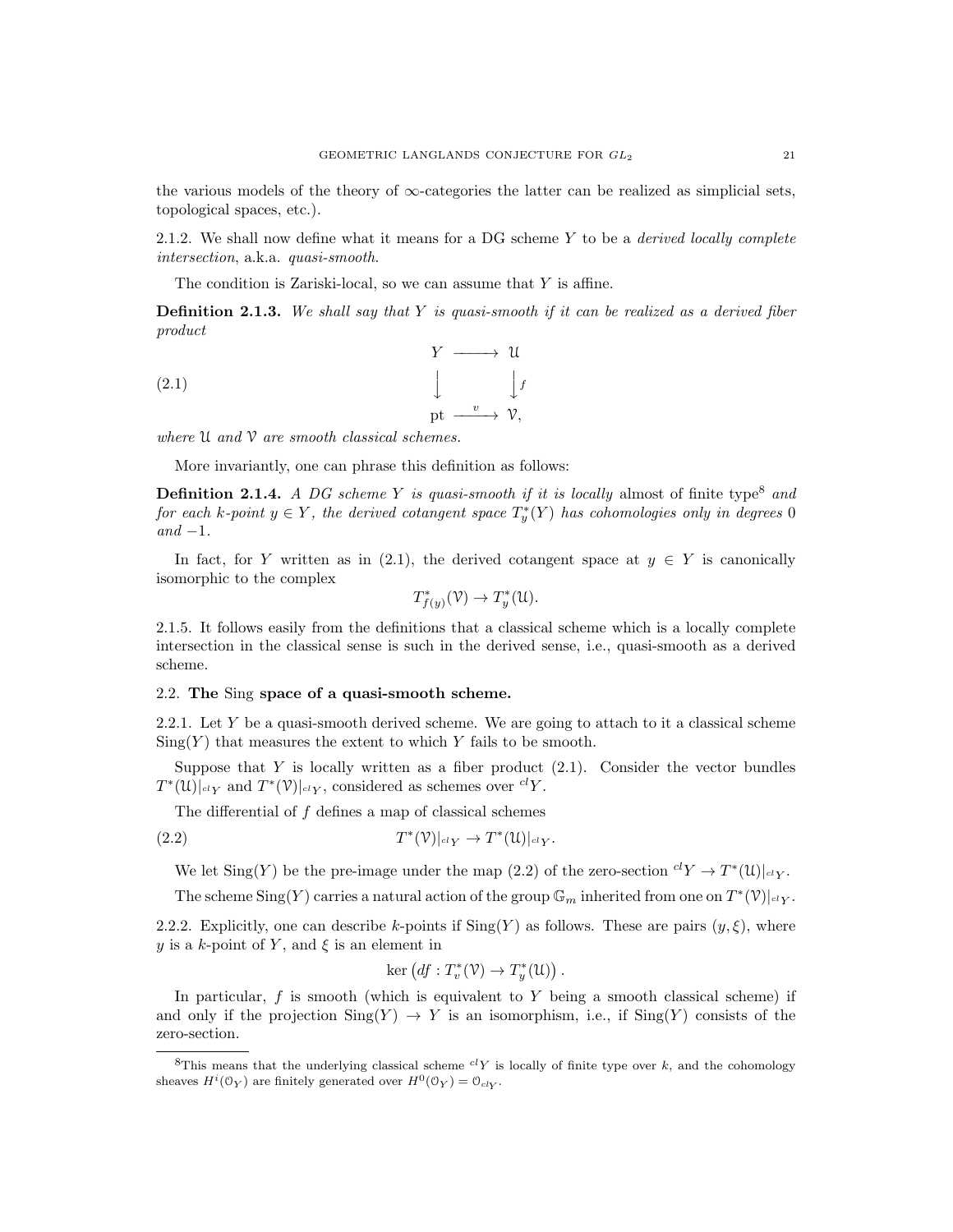2.2.3. More invariantly, one can think of  $\xi$  as an element in the vector space

 $H^{-1}(T^*_{y}(Y)).$ 

This implies that  $\text{Sing}(Y)$  is well-defined in the sense that it is independent of the presentation of Y as a fiber product as in  $(2.1)$ . In particular, we can define  $\text{Sing}(Y)$  for Y not necessarily affine.

## 2.3. Cohomological operations.

2.3.1. Let Y be a quasi-smooth DG scheme written as in  $(2.1)$ . Let us denote by V the tangent space of  $\mathcal V$  at the point v, and let  $V^*$  be its dual, i.e., the cotangent space.

We claim that for every  $\mathcal{F} \in \mathrm{QCoh}(Y)$  there is a canonically define map of graded algebras

(2.3) 
$$
\mathrm{Sym}(V) \to \bigoplus_i \mathrm{Hom}_{\mathrm{QCoh}(Y)}(\mathcal{F}, \mathcal{F}[i]),
$$

where we set  $deg(V) = 2$ .

We shall define (2.3) in the framework of the following geometric construction.

2.3.2. First, we consider the derived fiber product

$$
\operatorname{pt}\underset{\gamma}{\times}\operatorname{pt}.
$$

This is a groupoid over pt, i.e., a derived group-scheme (a group object in the category of derived schemes).

In particular, the category

$$
\mathrm{QCoh}(\mathrm{pt}\mathop{\times}\limits_\gamma\mathrm{pt})
$$

acquires a monoidal structure given by convolution.

The unit in this category is  $k_{\text{pt}}$ , the direct image of  $k \in \text{QCoh}(\text{pt})$  under the diagonal morphism

$$
\mathrm{pt}\to\mathrm{pt}\mathop{\times}_\mathcal{V}\mathrm{pt}\,.
$$

2.3.3. We claim that the derived group-scheme pt  $\frac{1}{\gamma}$  pt canonically acts on Y. This follows from the next diagram



in which both squares are Cartesian.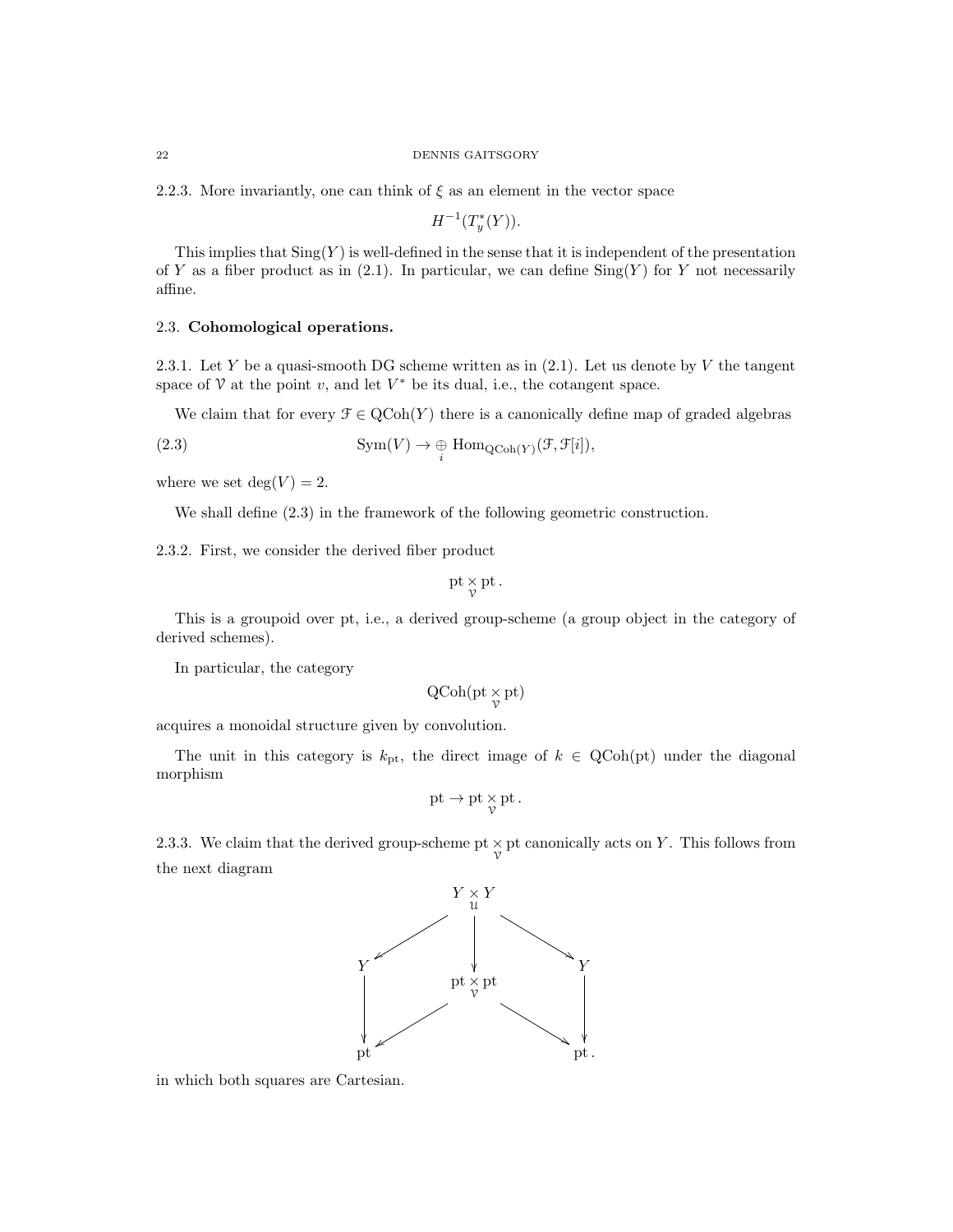2.3.4. In particular, we obtain that the category  $\mathrm{QCoh}(Y)$  acquires an action of the monoidal category  $Q\text{Coh}(\text{pt} \times \text{pt}).$ 

Hence, every  $\mathcal{F} \in \text{QCoh}(Y)$  acquires an action of the algebra of the endomorphisms of the unit object of QCoh(pt  $\times$  pt), i.e., we have a canonical map of graded algebras

$$
\underset{i}{\oplus} \text{Hom}_{\text{QCoh}(\text{pt}\, \underset{\gamma}{\times} \text{pt})}(k_{\text{pt}},k_{\text{pt}}[i]) \rightarrow \underset{i}{\oplus} \text{Hom}(\mathcal{F},\mathcal{F}[i]).
$$

2.3.5. Finally, to construct the map (2.3) we notice we have a canonical isomorphism of graded algebras

$$
\mathrm{Sym}(V) \to \underset{i}{\oplus} \mathrm{Hom}_{\mathrm{QCoh}(\mathrm{pt}\, \underset{\mathcal{V}}{\times} \mathrm{pt})}(k_{\mathrm{pt}}, k_{\mathrm{pt}}[i]).
$$

2.4. The singular support of a coherent sheaf. The material of this subsection corresponds the approach to singular support in  $[AG, S.3]$ . We refer the reader to *loc.cit.* for the proofs of the statements quoted here.

2.4.1. We continue to assume that Y is a quasi-smooth DG shceme written as  $(2.1)$ . Note that by construction,  $\text{Sing}(Y)$  is a conical Zariski-closed (= $\mathbb{G}_m$ -invariant) closed subset in  ${}^{cl}Y \times V^*$ .

From (2.3), we obtain that for  $\mathcal{F} \in \text{QCoh}(Y)$  we have a map of graded commutative algebras

(2.4) 
$$
\Gamma({}^{cl}Y \times V^*, \mathbb{O}_{{}^{cl}Y \times V^*}) \simeq \Gamma(Y, \mathbb{O}_{{}^{cl}Y}) \otimes \mathrm{Sym}(V) \to \bigoplus_i \mathrm{Hom}_{\mathrm{QCoh}(Y)}(\mathcal{F}, \mathcal{F}[i]).
$$

We have the following assertion:

**Lemma 2.4.2.** Let  $f \in \Gamma({}^{cl}Y \times V^*, \mathcal{O}_{{}^{cl}Y \times V^*})$  be a homogeneous element that vanishes when restricted to  $\text{Sing}(Y)$ . Then some power of f belongs to the kernel of the map  $(2.4)$ .

The above lemma allows to define the notion of singular support of coherent sheaves.

2.4.3. Let  $\text{Coh}(Y) \subset \text{QCoh}(Y)$  be the full subcategory that consists of *coherent* sheaves. I.e., these are objects that have only finitely many non-zero cohomologies, and such that each cohomology is finitely generated over  $\mathcal{O}_{\alpha V}$ .

**Definition 2.4.4.** The singular support of  $\mathcal{F} \in \text{Coh}(Y)$  is the conical Zariski-closed subset

sing. supp.
$$
(\mathcal{F}) \subset {}^{cl}Y \times V^*
$$
,

corresponding to the ideal, given by the kernel of the map (2.4).

Note that by Lemma 2.4.2, we automatically have

$$
sing.\operatorname{supp.}(\mathcal{F})\subset \operatorname{Sing}(Y),
$$

as Zariski-closed subsets of  ${}^{cl}Y \times V^*$ .

2.4.5. Dually, given a conical Zarsiki-closed subset  $\mathcal{N} \subset \text{Sing}(Y)$ , we let

 $\text{Coh}_{\mathcal{N}}(Y) \subset \text{Coh}(Y)$ 

be the full subcategory, consisting of objects whose singular support is contained in N.

By definition, for  $\mathcal{F} \in \text{Coh}(Y)$ , we have  $\mathcal{F} \in \text{Coh}_{\mathcal{N}}(Y)$  if and only if for every homogeneous element  $f \in \Gamma^{(cl)}Y \times V^*$ ,  $\mathcal{O}_{clY \times V^*}$  such that  $f|_{\mathcal{N}} = 0$ , some power of f lies in the kernel of  $(2.4).$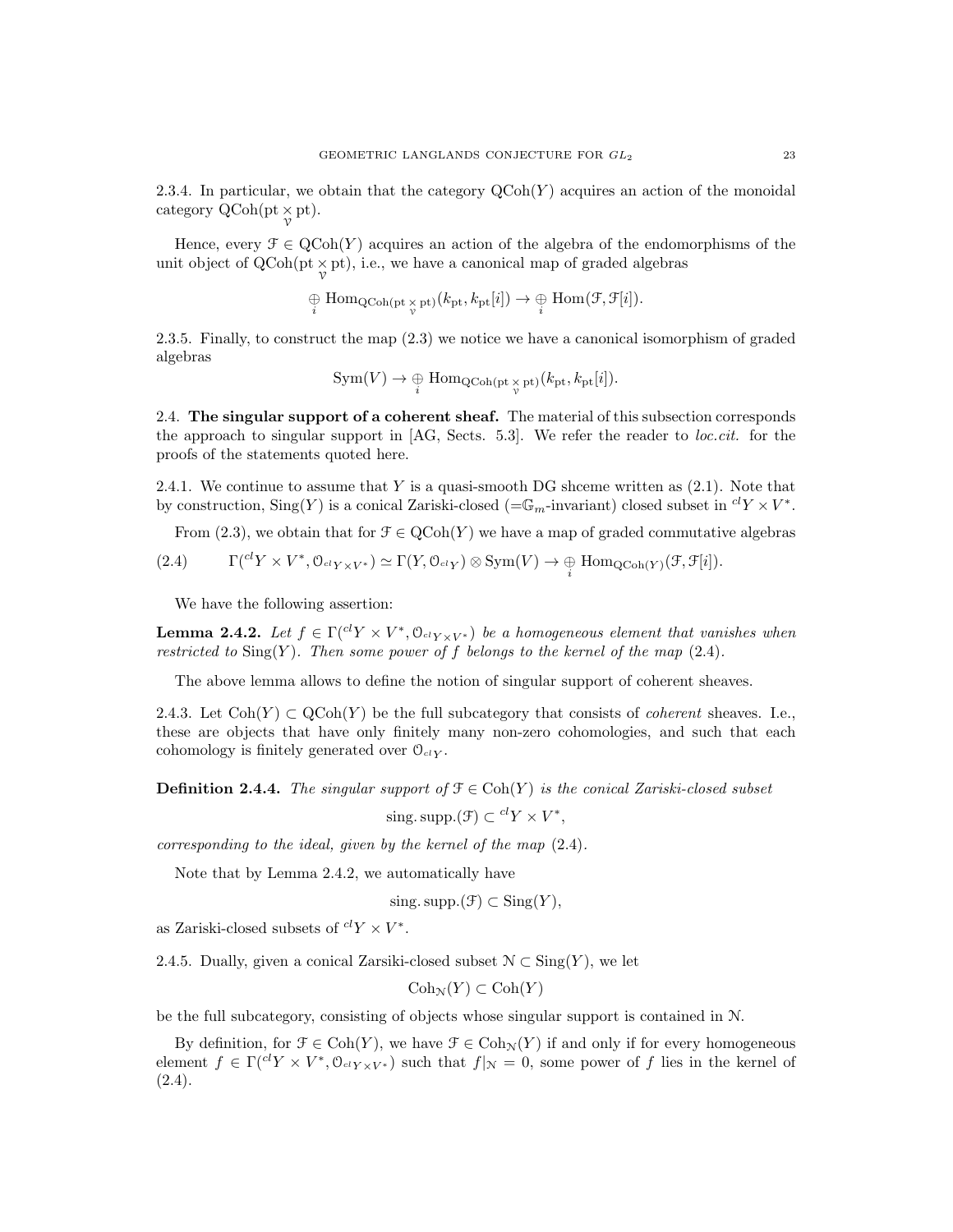2.4.6. We have the following assertion:

**Proposition 2.4.7.** For  $\mathcal{F} \in \text{Coh}(Y)$ , the subset sing. supp.( $\mathcal{F}$ )  $\subset$  Sing(Y) is independent of the choice of presentation of Y as in  $(2.1)$ .

Thus, the notion of singular support of an object of  $\text{Coh}(Y)$  and the category  $\text{Coh}_{\mathcal{N}}(Y)$  make sense for any quasi-smooth DG scheme (not necessarily affine).

In addition, we have:

**Proposition 2.4.8.** For  $\mathcal{F} \in \text{Coh}(Y)$ , its singular support is the zero-section  $\{0\} \subset \text{Sing}(Y)$  if and only if  $\mathcal F$  is perfect.

2.5. Ind-coherent sheaves. The material in this subsection is a summary of [Ga3, Sect. 1].

2.5.1. Let Y be a quasi-compact DG scheme almost of finite type. We consider the DG category  $IndCoh(Y)$  to be the ind-completion of  $Coh(Y)$ .

I.e., this is a cocomplete DG category, equipped with a functor  $Coh(Y) \to \text{Ind}Coh(Y)$ , which is universal in the following sense: for a cocomplete DG category C, a functor

 $Coh(Y) \to \mathbf{C}$ 

uniquely extends to a *continuous* functor  $IndCoh(Y) \rightarrow \mathbb{C}$ .

One shows that the functor  $Coh(Y) \to IndCoh(Y)$  is fully faithful and that its essential image compactly generates  $\text{IndCoh}(Y)$ .

By the universal property of  $IndCoh(Y)$ , the tautological embedding  $Coh(Y) \hookrightarrow \text{QCoh}(Y)$ canonically extends to a continuous functor

(2.5) 
$$
\Psi_Y : \text{IndCoh}(Y) \to \text{QCoh}(Y).
$$

Note however, that the functor (2.5) is no longer fully faithful.

Another crucial piece of structure on  $IndCoh(Y)$  is that we have a canonical action of  $QCoh(Y)$ , regarded as a monoidal category, on  $IndCoh(Y)$ . It is obtained by ind-extending the action of  $\mathrm{QCoh}(Y)$ <sup>perf</sup> on  $\mathrm{Coh}(Y)$  be tensor products.

2.5.2. Suppose now that  $Y$  is eventually coconnective, which means that its structure sheaf has finitely many non-zero cohomologies. For example, any quasi-smooth DG scheme has this property.

In this case we have an inclusion  $\mathrm{QCoh}(Y)^{\mathrm{perf}} \subset \mathrm{Coh}(Y)$  as full subcategories of  $\mathrm{QCoh}(Y)$ .

By the functoriality of the construction of forming the ind-completion, we have a naturally defined functor

(2.6) Ind(QCoh(Y ) perf) → IndCoh(Y ).

Note, however, that by the Thomason-Trobaugh theorem (see, e.g., [Ne]), the natural functor

$$
Ind(QCoh(Y)^{perf}) \to QCoh(Y)
$$

is an equivalence.

Hence, from (2.6) we obtain a functor

$$
\Xi_Y : \mathrm{QCoh}(Y) \to \mathrm{IndCoh}(Y).
$$

It follows from the construction, that the functor (2.7) is fully faithful and provides a left adjoint of the functor (2.5).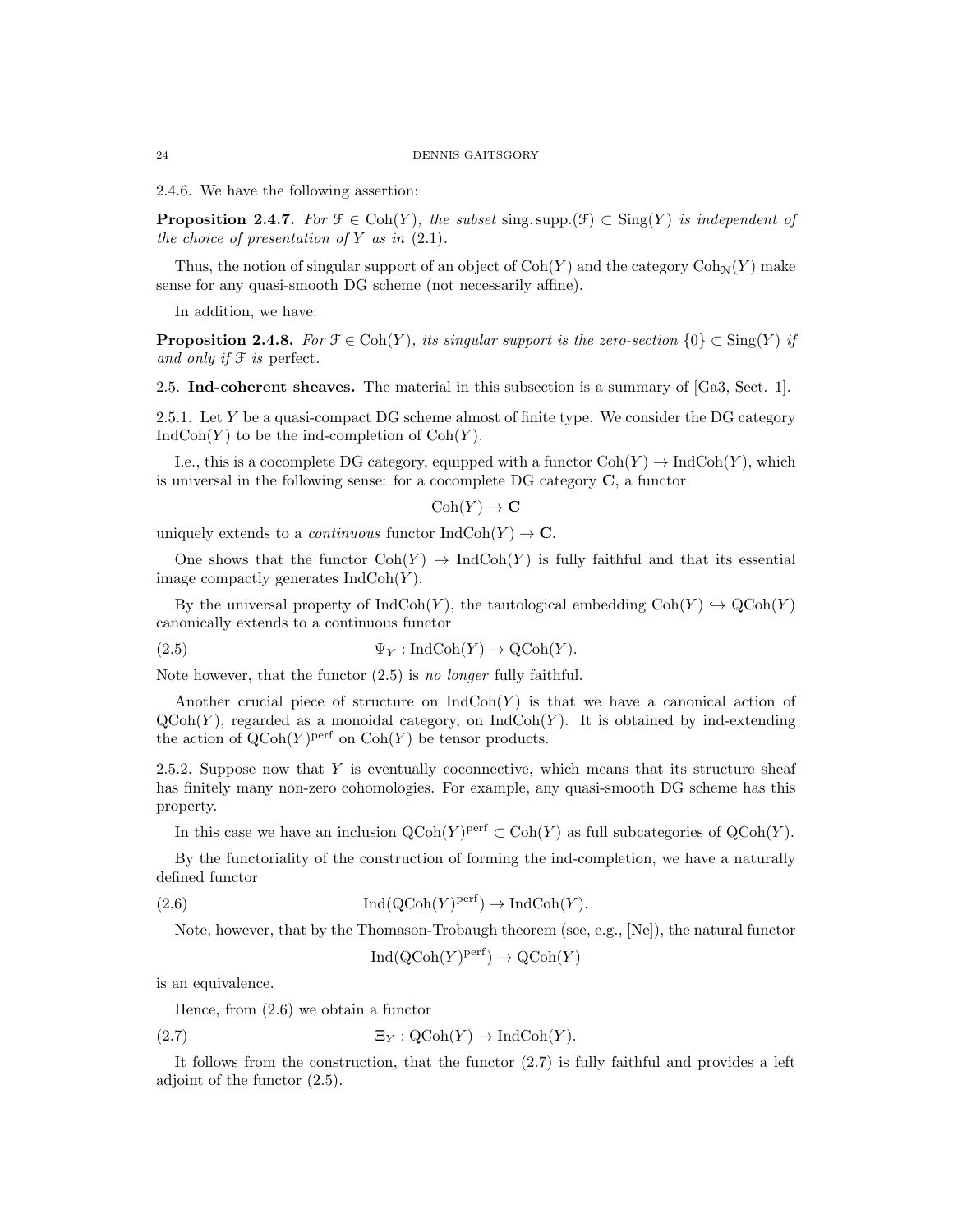Thus, we obtain that  $QCoh(Y)$  is a *co-localization* of  $IndCoh(Y)$ . I.e.,  $IndCoh(Y)$  is a "refinement" of  $QCoh(Y)$ .

Of course, if Y is a smooth classical scheme, there is no difference between  $Q\text{Coh}(Y)^\text{perf}$  and  $Coh(Y)$ , and the functors  $(2.5)$  and  $(2.7)$  are mutually inverse equivalences.

2.6. Ind-coherent sheaves with prescribed support. The material of this subsection corresponds to [AG, Sect. 4.1-4.3].

2.6.1. Assume now that Y is quasi-smooth. In a similar way to the definition of  $IndCoh(Y)$ , starting from  $\text{Coh}_{\mathcal{N}}(Y)$ , we construct the category  $\text{IndCoh}_{\mathcal{N}}(Y)$ .

As in the case of  $IndCoh(Y)$ , we have a canonical monoidal action of  $QCoh(Y)$  on  $IndCoh_{\mathcal{N}}(Y)$ .

We recover all of  $IndCoh(Y)$  by setting  $\mathcal{N} = Sing(Y)$ .

2.6.2. Note that by Proposition 2.4.8, for N being the zero-section  $\{0\} \subset Y$  we have

$$
\mathrm{Coh}_{\{0\}}(Y) = \mathrm{QCoh}(Y)^{\mathrm{perf}},
$$

so

$$
\operatorname{IndCoh}_{\{0\}}(Y) \simeq \operatorname{Ind}(\operatorname{QCoh}(Y)^{\operatorname{perf}}) \simeq \operatorname{QCoh}(Y),
$$

and we have tautologically defined fully faithful functors

$$
\mathrm{QCoh}(Y) \simeq \mathrm{IndCoh}_{\{0\}}(Y) \hookrightarrow \mathrm{IndCoh}_{\mathcal{N}}(Y) \hookrightarrow \mathrm{IndCoh}(Y),
$$

whose composition is the functor (2.7).

We shall denote the above functor  $\mathrm{QCoh}(Y) \to \mathrm{IndCoh}_N(Y)$  by  $\Xi_{Y,N}$ , and its right adjoint (tautologically given by  $\Psi_Y|_{\text{IndCoh}_{\mathcal{N}}(Y)}$ ) by  $\Psi_{Y,\mathcal{N}}$ .

2.6.3. The category IndCoh<sub>N</sub> $(Y)$  will be the principal actor on the spectral side of the geometric Langlands conjecture.

2.7. QCoh and IndCoh on stacks. This subsection makes a brief review of the material of [GL:QCoh, Sects. 1.1, 1.2, 2.1 and 5.1] and [Ga3, Sects. 11] relevant for this paper.

2.7.1. For later use we give the following definition. Let  $\mathcal Y$  be a prestack, i.e., an arbitrary functor

$$
(\text{DGSch}^{\text{aff}})^{\text{op}} \to \infty\text{-}\text{Grpd}.
$$

We define the category  $QCoh(\mathcal{Y})$  as

$$
\lim_{S \to \mathcal{Y}} \text{QCoh}(S),
$$

where the inverse limit is taken over the category of affine DG schemes over Y.

I.e., informally, an object  $\mathcal{F} \in \text{IndCoh}_{\mathcal{N}}(\mathcal{Y})$  is an assignment for every map  $S \to \mathcal{Y}$  of an object

$$
\mathcal{F}_S \in \mathrm{QCoh}(S),
$$

and for map  $f: S_1 \to S_2$  over  $\mathcal{Y}$  of an isomorphism

$$
f^*(\mathcal{F}_{S_2}) \simeq \mathcal{F}_{S_1},
$$

where these isomorphisms must be equipped with a data of homotopy-coherence for higher order compositions.

For a map of prestacks  $f: \mathcal{Y}_1 \to \mathcal{Y}_2$  we have a tautologically defined functor

 $f^*: \text{QCoh}(\mathcal{Y}_2) \to \text{QCoh}(\mathcal{Y}_1).$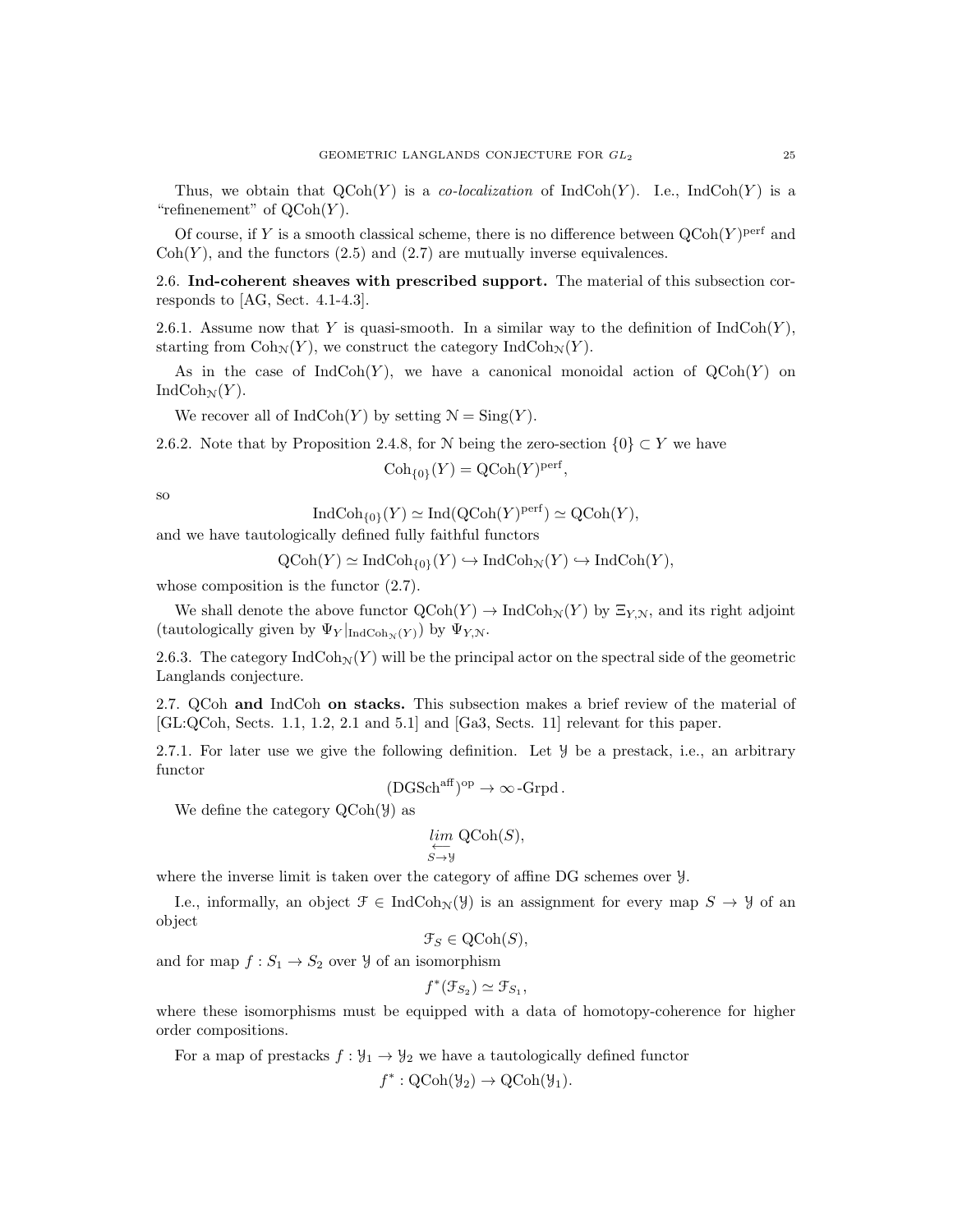If f is schematic quasi-compact and quasi-separated (i.e., its base change by a  $DG$  scheme yields a quasi-compact and quasi-separated DG scheme), the functor  $f^*$  admits a continuous right adjoint, denoted  $f_*$ .

2.7.2. A prestack  $\mathcal Y$  is said to be *classical* if in the category DGSch<sup>aff</sup> of affine DG schemes mapping to *y* the full subcategory  $Sch_{y}^{aff}$  is cofinal. I.e., if any map  $S \to Y$ , where  $S \in DGSch^{aff}$ can be factored as

$$
S \to S' \to \mathcal{Y},
$$

where  $S'$  is classical, and the category of such factorizations is *contractible*.

If Y is classical, then the category QCoh(Y) can be recovered just from the knowledge of  $\mathrm{QCoh}(S)$  for classical schemes S over *Y*. Precisely, the restriction functor

$$
\mathrm{QCoh}(\mathcal{Y}):=\varprojlim\limits_{S\in (\mathrm{DGSch}^{\mathrm{aff}}_{{/\!\!}_\mathcal{Y}})^{\mathrm{op}}} \mathrm{QCoh}(S)\to \varprojlim\limits_{S\in (\mathrm{Sch}^{\mathrm{aff}}_{{/\!\!}_\mathcal{Y}})^{\mathrm{op}}} \mathrm{QCoh}(S)
$$

is an equivalence.

2.7.3. Let now  $\mathcal{Y}$  be a (derived) algebraic stack (see [DrGa1, Sect. 1.1] for our conventions regarding algebraic stacks). In this case, one can rewrite the definition of QCoh(Y) as follows:

Instead of taking the limit over the category of all affine  $DG$  schemes over  $\mathcal{Y}$ , we can replace it by a full subcategory

$$
(\mathrm{DGSch}^{\mathrm{aff}})_{/\mathcal{Y},\mathrm{smooth}},
$$

where we restrict objects to those  $y : S \to Y$  for which the map y is smooth, and morphisms to those maps  $f: S_1 \to S_2$  over  $\mathcal{Y}$  for which f is smooth.

2.7.4. Suppose that  $\mathcal Y$  is a (derived) algebraic stack locally almost of finite type (i.e., it admits a smooth atlas consisting of DG schemes that are almost of finite type). In this case one can define IndCoh(Y) as

$$
\lim_{S \in ((\text{DGSch}^{\text{aff}})_{/\mathcal{Y}, \text{smooth}})^{\text{op}}} \text{IndCoh}(\mathcal{Y}).
$$

Informally, an object  $\mathcal{F} \in \text{IndCoh}(\mathcal{Y})$  is an assignment for every smooth map  $S \to \mathcal{Y}$  of an object

$$
\mathcal{F}_S \in \mathrm{IndCoh}(S),
$$

and for every smooth map  $f : S_1 \to S_2$  over  $\mathcal{Y}$  of an isomorphism

$$
f^*(\mathcal{F}_{S_2}) \simeq \mathcal{F}_{S_1},
$$

where these isomorphisms must be equipped with a data of homotopy-coherence for higher order compositions.

2.7.5. If  $f: \mathcal{Y}_1 \to \mathcal{Y}_2$  is a schematic quasi-compact map of algebraic DG stacks (both assumed locally almost of finite type), we have a naturally defined continuous pushforward functor

$$
f_*^{\text{IndCoh}} : \text{IndCoh}(\mathcal{Y}_1) \to \text{IndCoh}(\mathcal{Y}_2).
$$

In addition, if  $f$  is an *arbitrary* map between algebraic DG stacks, there exists a well-defined functor

$$
f^!
$$
: IndCoh( $\mathcal{Y}_2$ )  $\rightarrow$  IndCoh( $\mathcal{Y}_1$ ).

The functor  $f^!$  is the *right adjoint* of  $f_*^{\text{IndCoh}}$  if f is schematic and proper, and is the *left adjoint* of  $f_*^{\text{IndCoh}}$  if f is an open embedding.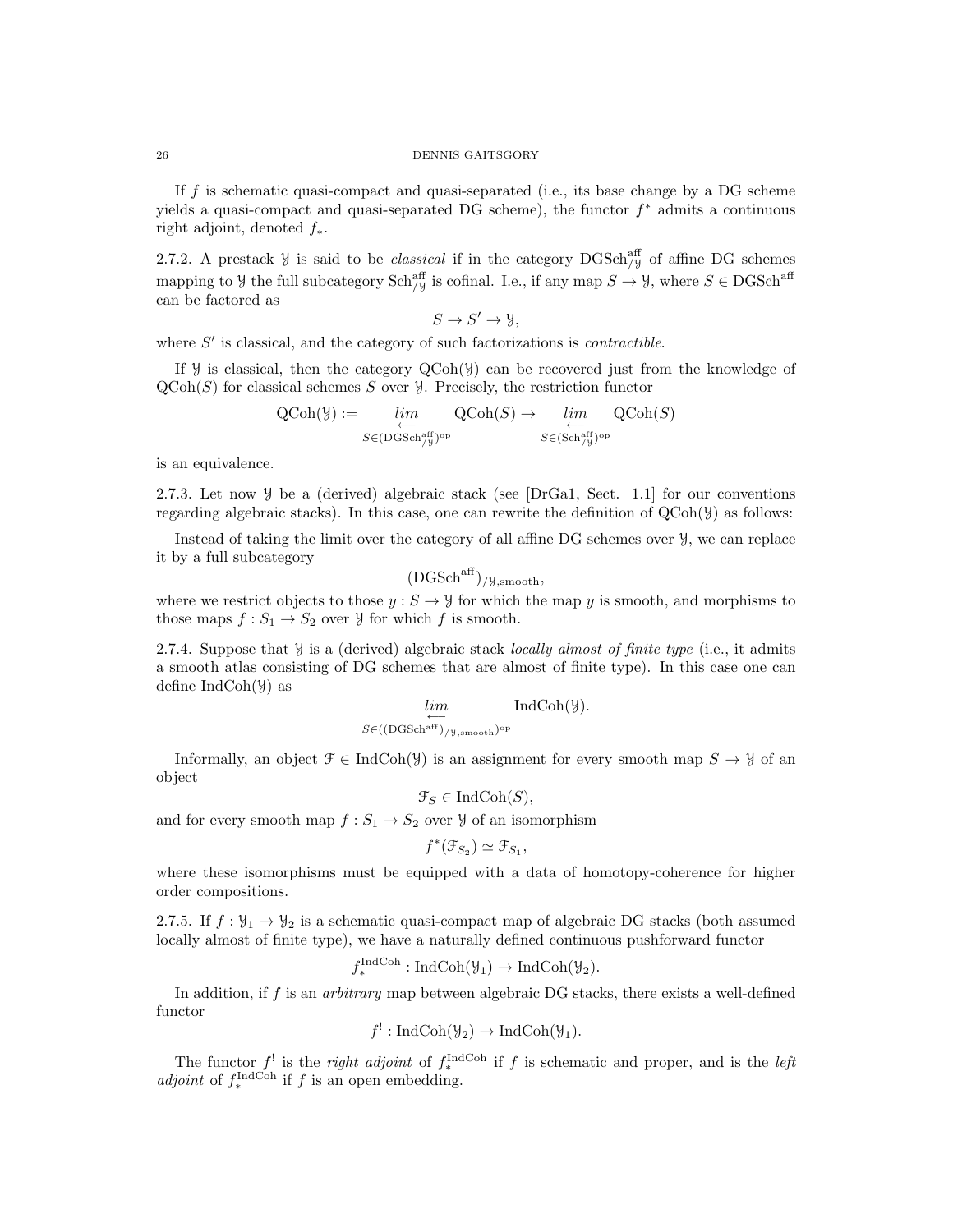The functors of pushforward and !-pull-back satisfy a base change property: for a Cartesian square of algebraic DG stacks almost of finite type

$$
\begin{array}{ccc}\n\mathbf{y}'_1 & \xrightarrow{g_1} & \mathbf{y}_1 \\
f' \downarrow & & \downarrow f \\
\mathbf{y}'_2 & \xrightarrow{g_2} & \mathbf{y}_2\n\end{array}
$$

with the vertical maps being schematic and quasi-compact, there is a *canonically defined* isomorphism of functors

(2.8) 
$$
g_2^! \circ f_*^{\text{IndCoh}} \simeq (f')_*^{\text{IndCoh}} \circ g_1^!.
$$

Note, however, that unless  $f$  is proper or open, there is a priori no map in either direction in (2.8).

Finally, if f is locally of finite Tor-dimension, we also have a functor

$$
f^{\text{IndCoh},*}: \text{IndCoh}(\mathcal{Y}_2) \to \text{IndCoh}(\mathcal{Y}_1).
$$

If f is schematic and quasi-compact then  $f^{\text{IndCoh},*}$  is the left-adjoint of  $f_*^{\text{IndCoh}}$ . If f is smooth (or more generally, Gorenstein), then the functors  $f^!$  and  $f^{\text{IndCoh},*}$  differ by a twist by the relative dualizing line bundle.

2.8. Singular support on algebraic stacks. The material of this subsection corresponds to [AG, Sect. 8].

2.8.1. Let y be a (derived) algebraic stack. We shall say that y is quasi-smooth if for any DG scheme and a smooth map  $Y \to \mathcal{Y}$ , the DG scheme Y is quasi-smooth.

Equivalently, Y is quasi-smooth if it admits a smooth atlas consisting of quasi-smooth DG schemes.

One can also express this in terms of the cotangent complex of Y. Namely, Y is quasi-smooth if and only if it is locally almost of finite type, and for any k-point  $y \in Y$ , the derived cotangent space  $T^*_{y}(\mathcal{Y})$  lives in degrees [-1,1]. (The cohomology in degree 1 is responsible for the Lie algebra of the algebraic group of automorphisms of y.)

2.8.2. For a quasi-smooth derived algebraic stack Y, one defines the classical algebraic stack

$$
Sing(\mathcal{Y}) \to \mathcal{Y}
$$

using descent:

For a smooth map  $Y \to \mathcal{Y}$ , where Y is a DG scheme, we have

$$
Y \underset{y}{\times} \operatorname{Sing}(\mathcal{Y}) \simeq \operatorname{Sing}(Y).
$$

The fact that this is well-defined relies in the following lemma:

**Lemma 2.8.3.** For a smooth map of quasi-smooth DG schemes  $Y_1 \rightarrow Y_2$ , the natural map

$$
Y_1 \underset{Y_2}{\times} Sing(Y_2) \to Sing(Y_1)
$$

is an isomorphism.

More invariantly,  $\text{Sing}(Y)$  consists of pairs  $(y, \xi)$ , where  $y \in \mathcal{Y}$ , and  $\xi \in H^{-1}(T_x^*(\mathcal{Y}))$ .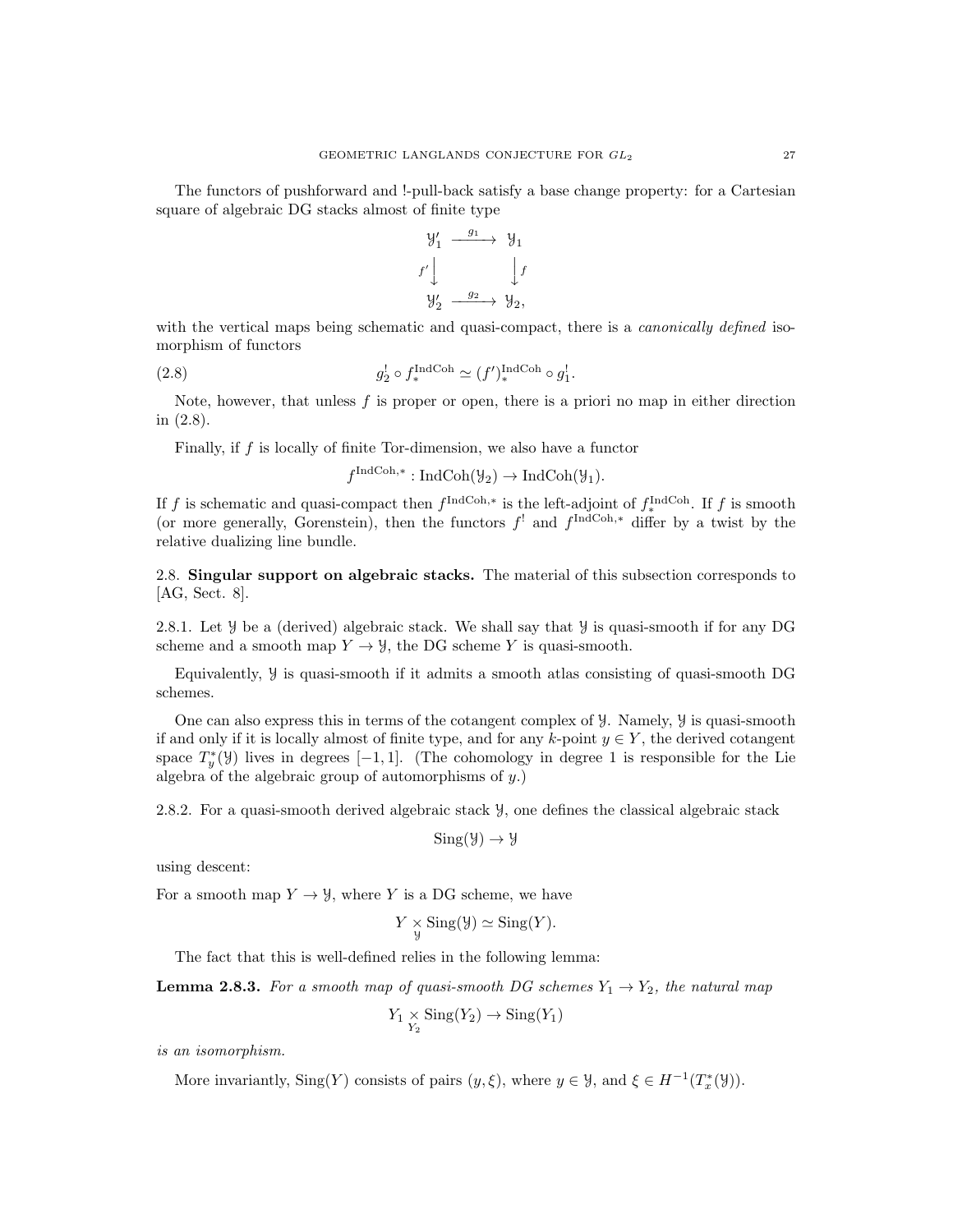2.8.4. Let  $\mathcal{N} \subset \text{Sing}(\mathcal{Y})$  be a conical Zariski-closed subset. We define the category IndCoh<sub>N</sub>(Y) to be the full subcategory of IndCoh(Y) introduced in Sect. 2.7.4 defined by the following condition:

An object  $\mathcal{F} \in \text{IndCoh}(\mathcal{Y})$  belongs to  $\text{IndCoh}_{\mathcal{N}}(\mathcal{Y})$  if for every  $Y \in \text{DGSch}^{\text{aff}}$  equipped with a smooth map  $Y \to Y$  (equivalently, for some atlas of such Y's), the corresponding object  $\mathfrak{F}_Y \in \text{IndCoh}(Y)$  belongs to

$$
\mathrm{IndCoh}_{Y \underset{y}{\times} \mathcal{N}}(Y) \subset \mathrm{IndCoh}(Y).
$$

2.8.5. By construction, we have a canonically defined action of the monoidal category QCoh(Y) on IndCoh $_N(\mathcal{Y})$ .

By Sect. 2.6.2 we have an adjoint pair of continuous functors

$$
\Xi_{\mathcal{Y},\mathcal{N}} : \mathrm{QCoh}(\mathcal{Y}) \rightleftarrows \mathrm{IndCoh}_{\mathcal{N}}(\mathcal{Y}) : \Psi_{\mathcal{Y},\mathcal{N}}
$$

with  $\Xi_{\mathcal{Y},\mathcal{N}}$  fully faithful.

3. Statement of the categorical geometric Langlands conjecture

For the rest of the paper, we fix  $X$  to be a smooth and complete curve over  $k$ .

## 3.1. The de Rham functor.

3.1.1. The following general construction will be useful in the sequel. Ley Y be an arbitrary prestack, see Sect. 2.7.1.

We define a new prestack  $\mathcal{Y}_{dr}$  by

 $\text{Maps}(S, \mathcal{Y}_{dr}) = \text{Maps}(({}^{cl}S)_{red}, \mathcal{Y}), \quad S \in \text{DGSch}^{\text{aff}}.$ 

In the above formula  $(^{cl}S)_{red}$  denotes the reduced classical scheme underlying S.

3.1.2. For what follows we define the DG category  $D\text{-mod}(y)$  of D-modules on  $y$  by

$$
\text{D-mod}(\mathcal{Y}):=\text{QCoh}(\mathcal{Y}_{\text{dr}}).
$$

We refer the reader to [GR], where this point of view on the theory of D-modules is developed.

If  $f: \mathcal{Y}_1 \to \mathcal{Y}_2$  is a map of prestacks, we shall denote by  $f^{\dagger}$  the resulting pull-back functor

$$
f^{\dagger} : D\text{-mod}(\mathcal{Y}_2) \to D\text{-mod}(\mathcal{Y}_1).
$$

I.e.,  $f^{\dagger} := (f_{\text{dr}})^*$ , where  $f_{\text{dr}} : (\mathcal{Y}_1)_{\text{dr}} \to (\mathcal{Y}_2)_{\text{dr}}$ .

3.1.3. The following observation makes life somewhat easier:

Let  $\mathcal Y$  be a prestack, which is *locally almost of finite type* (see [GL:Stacks, Sect. 1.3.9] for the definition<sup>9</sup>). In this case we have (see [GR, Proposition 1.3.3]):

**Lemma 3.1.4.** The prestack  $\mathcal{Y}_{dr}$  is classical (see Sect. 2.7.2 for what this means) and locally of finite type.

The upshot of this lemma is that in order to "know" the category  $D\text{-mod}(\mathcal{Y}) := Q\text{Coh}(\mathcal{Y}_{dr})$ , it is sufficient to consider maps  $({}^{cl}S)_{red} \rightarrow \mathcal{Y}$ , where S is classical and of finite type. In particular, we do not need derived algebraic geometry when we study D-modules.

3.2. The stack of local systems. The contents of this subsection are a brief digest of [AG, Sect. 10. We refer the reader to *loc.cit*. for the proofs of the statements that we quote.

 $9$ This is a techincal condition satisfied for the prestacks of interest to us.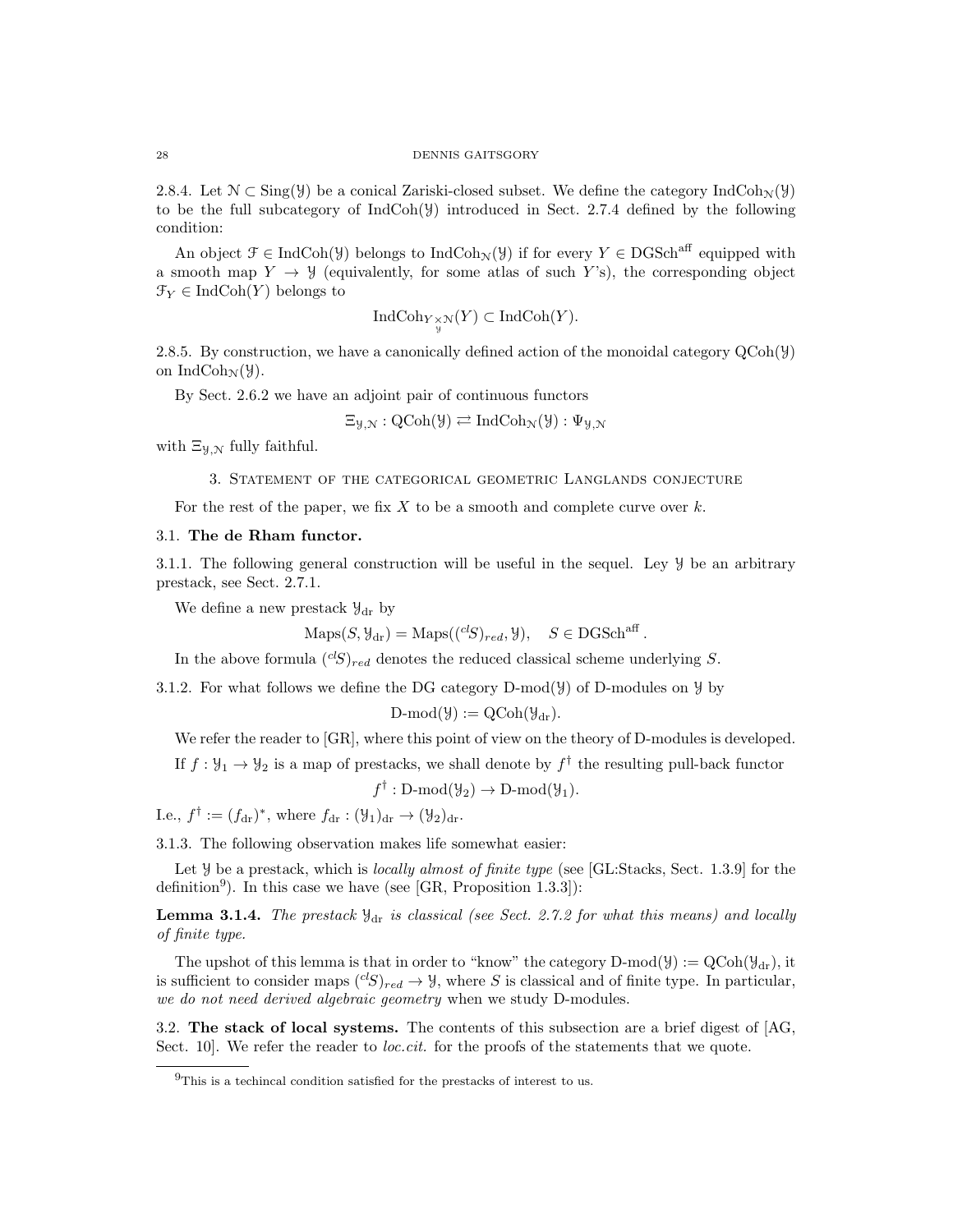3.2.1. Let G be an algebraic group. We let pt  $/G$  be the algebraic stack that classifies G-torsors. We define the prestacks  $Bun_G(X)$  and  $LocSys_G(X)$  by

$$
Maps(S, Bun_G(X)) = Maps(S \times X, pt/G)
$$

and

$$
Maps(S, LocSysG(X)) = Maps(S \times Xdr, pt/G).
$$

Note that we have a natural forgetful map  $\text{LocSys}_G(X) \to \text{Bun}_G(X)$  corresponding to the tautological map  $X \to X_{\text{dr}}$ .

One shows that  $Bun_G(X)$  is in fact a smooth classical algebraic stack, and that  $LocSys_G(X)$ is a derived algebraic stack.

As X is fixed, we will simply write  $Bun_G$  and  $LocSys_G$ , omitting X from the notation.

3.2.2. We claim that  $\text{LocSys}_G$  is in fact quasi-smooth. Indeed, the cotangent space at a point  $\sigma \in \text{LocSys}_{G}$  is canonically isomorphic to

$$
\Gamma_{\mathrm{dr}}(X,\mathfrak{g}^*_{\sigma})[1],
$$

where  $\mathfrak{g}^*_{\sigma}$  is the local system of vector spaces corresponding to  $\sigma$  and the co-adjoint representation of G.

In particular, the complex  $\Gamma_{dr}(X, \mathfrak{g}_{\sigma}^*)[1]$  has cohomologies in degrees  $[-1, 1]$ , as required.

3.2.3. The same computation provides a description of the stack  $\text{Sing}(\text{LocSys}_G)$ :

Corollary 3.2.4. The (classical) stack  $\text{Sing}(\text{LocSys}_G)$  is the moduli space of pairs  $(\sigma, A)$  where  $\sigma \in \text{LocSys}_G$ , and A is a horizontal section of the local system  $\mathfrak{g}^*_\sigma$ , associated with the co-adjoint representation of G.

3.2.5. The following property of  $LocSys_G$  is shared by any quasi-smooth algebraic stack which can be globally written as a complete intersection, see [AG, Corollary 9.2.7 and Sect. 10.6]:

**Lemma 3.2.6.** For any conical Zariski-closed subset  $N \subset$  Sing(LocSys<sub>G</sub>), the category  $IndCoh_{\mathcal{N}}(LocSys_{G})$  is compactly generated by its subcategory  $Coh_{\mathcal{N}}(LocSys_{G})$ .

3.3. The spectral side of geometric Langlands. From now on we will assume that  $G$  is a connected reductive group. We let  $\check{G}$  denote the Langlands dual of  $G$ .

3.3.1. Consider the stack  $\text{Sing}(\text{LocSys}_{\tilde{G}})$ . We will also denote it by Arth $_{\tilde{G}}$ . This is the stack of Arthur parameters.

Let Nilp<sup>glob</sup> be the conical Zariski-lcosed subset of  $\mathrm{Arth}_{\check{G}}$  corresponding to those pairs  $(\sigma, A)$ (see Corollary 3.2.4) for which A is *nilpotent*, i.e., its value at any (equivalently, some) point of X lies in the cone of nilpotent elements of  $\check{\mathfrak{g}}^*$ .

3.3.2. According to Sect. 2.8.4, we have a well-defined DG category

$$
\operatorname{IndCoh}_{\operatorname{Nilp}^{\operatorname{glob}}_{\check{G}}}(\operatorname{LocSys}_{\check{G}}).
$$

This is the category that we propose as the spectral (i.e., Galois) side of the categorical geometric Langlands conjecture.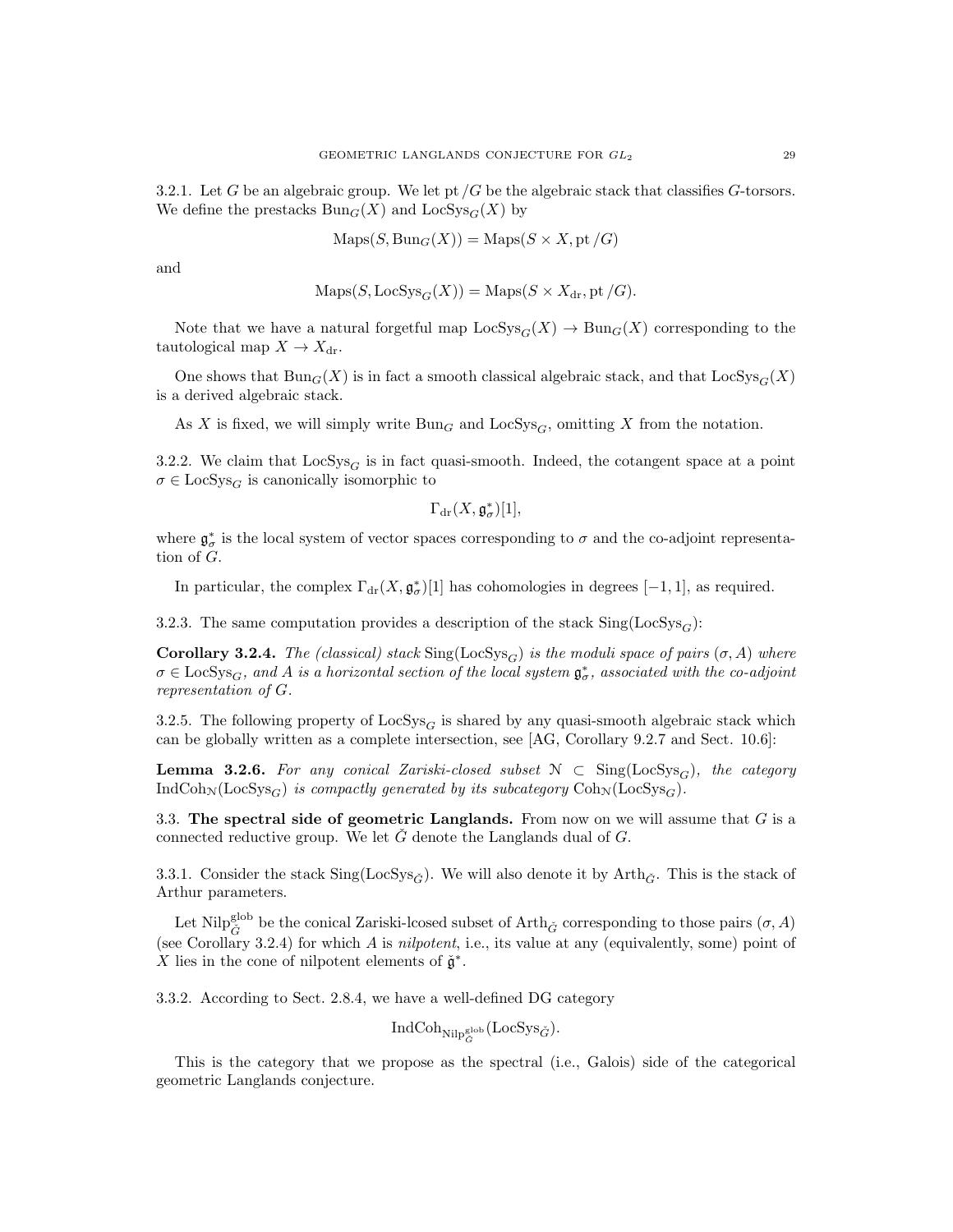3.3.3. By Sect. 2.8.5, we have an adjoint pair of functors

(3.1) 
$$
\Xi_{\check{G}} : \mathrm{QCoh}(\mathrm{LocSys}_{\check{G}}) \rightleftarrows \mathrm{IndCoh}_{\mathrm{Nilp}^{\mathrm{glob}}_{\check{G}}}(\mathrm{LocSys}_{\check{G}}) : \Psi_{\check{G}}
$$

with  $\Xi_{\check{G}}$  fully faithful (we use the subscript " $\check{G}$ " as a shorthand for "LocSys<sub> $\check{G}$ </sub>, Nil $p_{\check{G}}^{\text{glob},}$ ").

In other words, the category  $\text{IndCoh}_{\text{Nilp}^{\text{glob}}_{\tilde{G}}}(\text{LocSys}_{\check{G}})$  is a modification of  $\text{QCoh}(\text{LocSys}_{\check{G}})$ that has to do with the fact that the derived algebraic stack  $LocSys_{\tilde{G}}$  is not smooth, but only quasi-smooth.

In particular, the functor  $\Xi_{\tilde{G}}$  becomes an equivalence once we restrict to the open substack of LocSys<sub> $\tilde{G}$ </sub> that consists of irreducible local systems (i.e., ones that do not admit a reduction to a proper parabolic). In fact, the equivalence takes place over a larger open substack; namely, one corresponding to those local systems that do not admit a unipotent subgroup of automorphisms.

3.3.4. Finally, note that if G (and hence  $\check{G}$ ) is a torus, then  $Nilp_{\check{G}}^{glob}$  is the zero-section of  $Arth_{\check{G}}$ . So, for tori, the spectral side of geometric Langlands is the usual category  $QCoh(LocSys_{\tilde{C}})$ .

## 3.4. The geometric side.

3.4.1. We consider the algebraic stack  $Bun<sub>G</sub>$  and the corresponding category D-mod( $Bun<sub>G</sub>$ ) as defined in Sect. 3.1.2.

The categorical geometric Langlands conjecture says:

## Conjecture 3.4.2.

(a) There exists a uniquely defined equivalence of categories

 $\text{IndCoh}_{\text{Nilp}_G^{\text{glob}}}(\text{LocSys}_{\check{G}}) \xrightarrow{\mathbb{L}_G} \text{D-mod}(\text{Bun}_G),$ 

satisfying Property Wh<sup>ext</sup> stated in Sect. 9.4.6.

(b) The functor  $\mathbb{L}_G$  satisfies Properties He<sup>naive</sup>, Ei<sup>enh</sup> and Km<sup>prel</sup>, stated in Sects. 4.4.5, 6.6.4, and 10.3.5, respectively.

3.4.3. In the rest of the paper we will show that Conjecture 3.4.2 can be deduced, modulo a number of more tractable results that we call "quasi-theorems", from two more conjectures, namely Conjectures 8.2.9 and 10.2.8, the former pertaining exclusively to  $D\text{-mod}(Bun_G)$ , and the latter exclusively to  $\text{IndCoh}_{\text{Nilp}^{\text{glob}}_{G}}(\text{LocSys}_{\check{G}}).$ 

The "quasi-theorems" referred to above are very close to being theorems for  $G = GL<sub>2</sub>$  (and we hope will be soon turned into ones for general  $G$ ). In addition, Conjectures 8.2.9 and 10.2.8 are also are theorems for  $G = GL_n$ . So, we obtain that Conjecture 3.4.2 is very close to be a theorem for  $GL_2$ , and is within reach for  $GL_n$ .

The case of an arbitrary G remains wide open.

3.5. The tempered subcategory. In this subsection we will assume the validity of Conjecture 3.4.2.

3.5.1. Recall the fully faithful embedding  $\Xi_{\check{G}}$  of (3.1). We obtain that the DG category  $D\text{-mod}(Bun_G)$  contains a full subcategory that under the equivalence of Conjecture 3.4.2 corresponds to

$$
\operatorname{QCoh}(\operatorname{LocSys}_{\check G}) \stackrel{\Xi_{\check G}}{\hookrightarrow} \operatorname{IndCoh}_{\operatorname{Nilp}^{\operatorname{glob}}_{\check G}}(\operatorname{LocSys}_{\check G}).
$$

We denote this subcategory  $D\text{-mod}(Bun_G)_{temp}$ . We regard it as a geometric analog of the subspace of automorphic functions corresponding to tempered ones.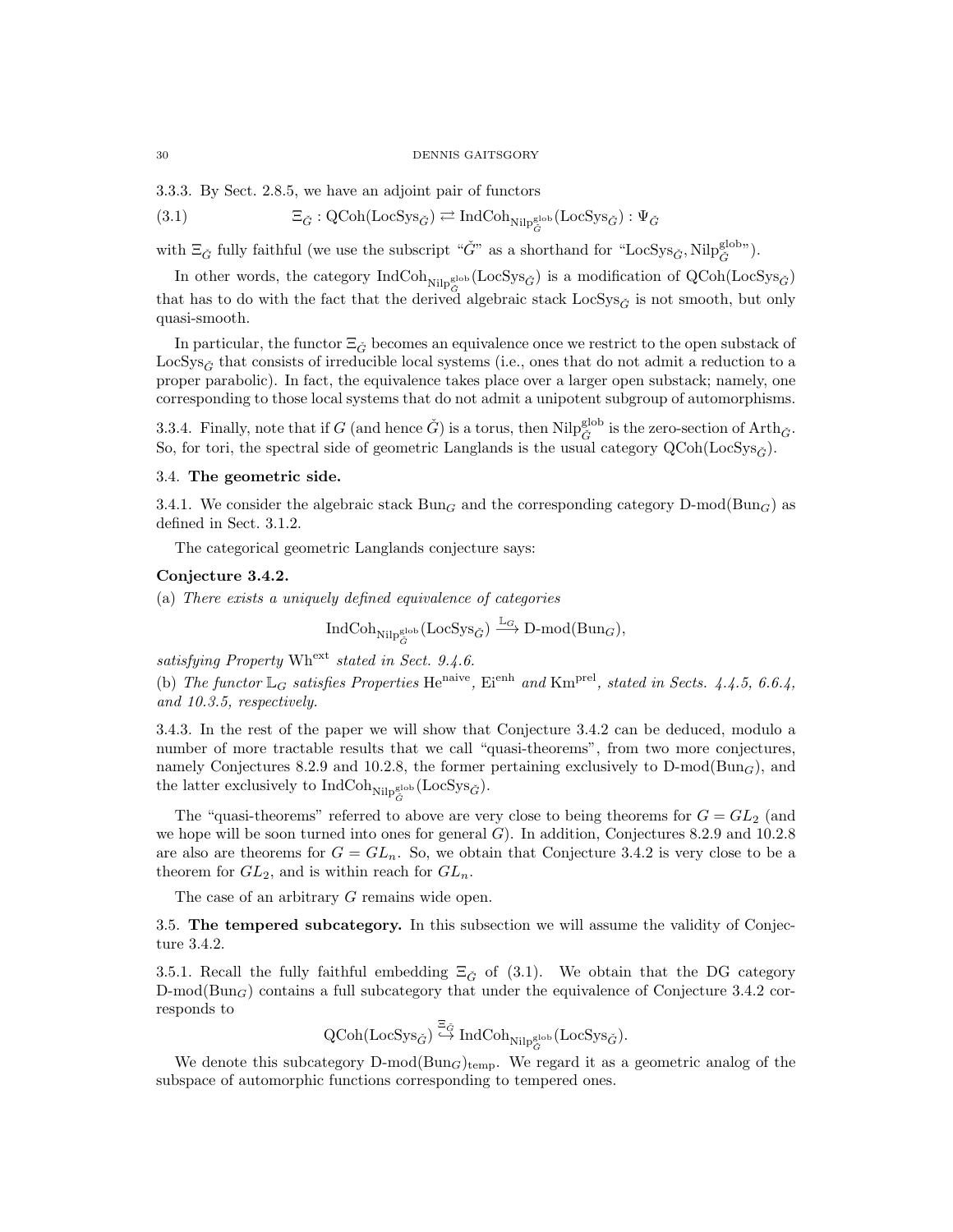3.5.2. It is a natural question to ask whether one can define the subcategory

$$
\mathrm{D\text{-}mod}(\mathrm{Bun}_G)_{\mathrm{temp}} \subset \mathrm{D\text{-}mod}(\mathrm{Bun}_G)
$$

intrinsically, i.e., without appealing to the spectral side of Langlands correspondence.

This is indeed possible, using the derived Satake equivalence, see [AG, Sect. 12.8] for a precise statement (see also Sect. 4.6.7 below).

3.5.3. The equivalence

 $QCoh(LocSys_{\check{C}}) \simeq D-mod(Bun_G)_{temp}$ 

implies, in particular, that to every k-point  $\sigma \in \text{LocSys}_G$  one can attach an object  $\mathcal{M}_{\sigma} \in$ D-mod( $\text{Bun}_G$ )<sub>temp</sub>; moreover  $\mathcal{M}_{\sigma}$  is acted on by the group of automorphisms of  $\sigma$ .

3.5.4. However, it is not clear (and perhaps not true) that the assignment

 $\sigma \rightsquigarrow \mathcal{M}_{\sigma}$ 

can be extended to points of Nilp<sup>glob</sup>. Indeed, there is no obvious way to assign to points of  $\text{Nilp}^{\text{glob}}_{\check{G}}$  objects of  $\text{IndCoh}_{\text{Nilp}^{\text{glob}}_{\check{G}}}$ .

I.e., at the moment we see no reason that there should be a way of assigning objects of D-mod( $Bun_G$ ) to Arthur parameters. Rather, what we have is that for an object  $\mathcal{M} \in$ D-mod( $\text{Bun}_G$ ), there is a well-defined support, which is a closed subset of  $\text{Nilp}_{\check{G}}^{\text{glob}}$ .

## 4. The Hecke action

## 4.1. The Ran space.

4.1.1. We define the Ran space  $\text{Ran}(X)$  of X to be the following prestack:

For  $S \in DGSch<sup>aff</sup>$ , the  $\infty$ -groupoid Maps $(S, Ran(X))$  is the set (i.e., a discrete  $\infty$ -groupoid) of non-empty finite subsets of the set

$$
Maps(S, Xdr) = Maps((clS)red, X).
$$

Note that by construction, the map  $\text{Ran}(X) \to \text{Ran}(X)_{\text{dr}}$  is an isomorpism.

4.1.2. One can right down  $\text{Ran}(X)$  explicitly as a colimit in PreStk:

$$
Ran(X) \simeq \underset{I}{\text{colim}} (X^I)_{\text{dr}},
$$

where the colimit is taken over the category  $(Set_{surj})^{\text{op}}$  opposite to that of non-empty finite sets and surjective maps <sup>10</sup>. (Here for a surjection of finite sets  $I_2 \to I_1$ , the map  $X^{I_1} \to X^{I_2}$ is the corresponding diagonal embedding.)

<sup>&</sup>lt;sup>10</sup>The definition of the Ran space as a colimit was in fact the original definition in [BD1]. The definition from Sect. 4.1.1 was suggested in [Bar].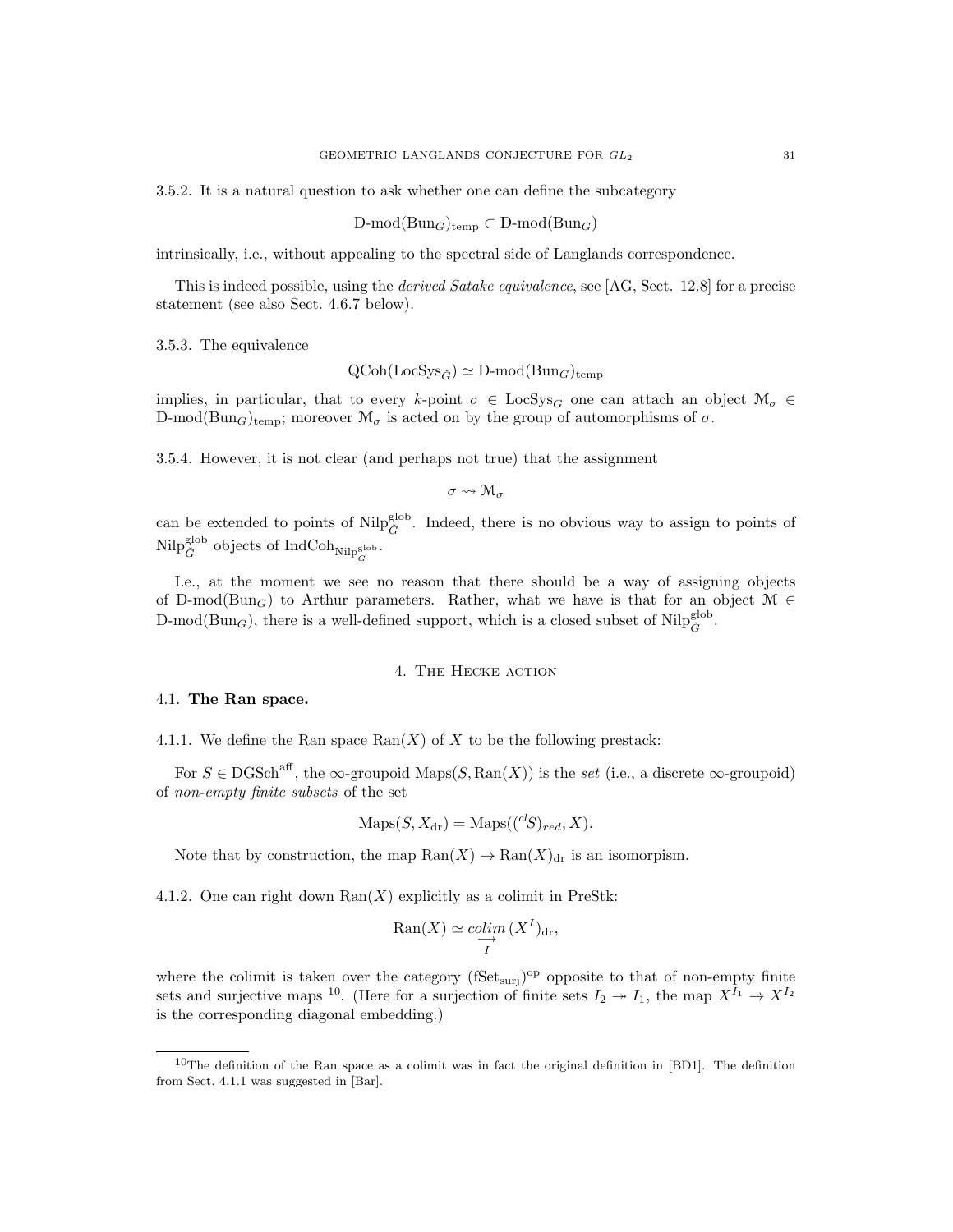4.1.3. We shall symbolically denote points of Ran(X) by x. For each  $x \in \text{Maps}(S, \text{Ran}(X))$ we let  $\Gamma_x$  be the Zariski-closed *subset* of  $S \times X$  equal to the union of the graphs of the maps  $(^{cl}S)_{red} \rightarrow X$  that comprise  $\underline{x}$ .

In particular, we obtain an open subset

$$
S \times X - \{ \underline{x} \} := S \times X - \Gamma_{\underline{x}} \subset S \times X.
$$

In addition, we have a well-defined formal scheme  $\mathcal{D}_x$  obtained as the formal completion of  $S \times X$  along  $\Gamma_x$ . This formal scheme should be thought of as the S-family of formal disc in X around the points that comprise x.

4.1.4. A crucial piece of structure that exists on  $\text{Ran}(X)$  is that of commutative semi-group object in the category of prestacks. The corresponding operation on  $\text{Maps}(S, \text{Ran}(X))$  is that of union of finite sets. We denote the resulting map

$$
\text{Ran}(X) \times \text{Ran}(X) \to \text{Ran}(X)
$$

by ∪.

4.1.5. Another fundamental fact about the Ran space is its contractibility. We will use it its weaker form, namely *homological contractibility* (see  $|Ga2, Sect. 6|$  for the proof):

Proposition 4.1.6. The functor

$$
\text{Vect} = \text{QCoh}(\text{pt}) \stackrel{p^*}{\to} \text{QCoh}(\text{Ran}(X))
$$

is fully faithful, where p denotes the projection  $\text{Ran}(X) \to \text{pt}$ .

(Note also that the fact that the map  $\text{Ran}(X) \to \text{Ran}(X)_{\text{dr}}$  is an isomorphism implies that the natural forgetful functor  $D\text{-mod}(Ran(X)) \to QCoh(Ran(X))$  is an equivalence.)

## 4.2. Representations spread over the Ran space.

4.2.1. We shall now define the Ran version of the category of representations of  $G^{\dagger}$  (here  $G^{\dagger}$  may be any algebraic group). In fact we are going to start with an arbitrary prestack Y (in our case  $\mathcal{Y} =$  pt  $\check{G}$  and attach to it a new prestack, denoted  $\mathcal{Y}_{\text{Ran}(X)}$ , equipped with a map to  $\text{Ran}(X)$ .

Namely, we let an S-point of  $\mathcal{Y}_{\text{Ran}(X)}$  to be the data of a pair  $(\underline{x}, y)$ , where  $\underline{x}$  is an S-point of  $\text{Ran}(X)$ , and y is a datum of a map

$$
(\mathcal{D}_{\underline{x}})_{\text{dr}} \underset{S_{\text{dr}}}{\times} S \to \mathcal{Y}.
$$

4.2.2. In order to decipher this definition, let us describe explicitly the fiber of  $\mathcal{Y}_{\text{Ran}(X)}$  over a given k-point  $\underline{x}$  of Ran $(X)$ .

Let  $\underline{x}$  correspond to the finite collection of distinct points  $x_1, ..., x_n$  of X. We claim that the fiber product

$$
\mathcal{Y}_{\text{Ran}(X)} \underset{\text{Ran}(X)}{\times} \text{pt}
$$

identifies with the product of copies of  $\mathcal{Y}$ , one for each index *i*.

This follows from the fact that  $\mathcal{D}_{\underline{x}}$  is the disjoint union of the formal discs  $\mathcal{D}_{x_i}$ . Hence, the prestack  $(\mathcal{D}_{\underline{x}})_{\text{dr}}$  identifies with the disjoint union of copies of pt, one for each  $x_i$ .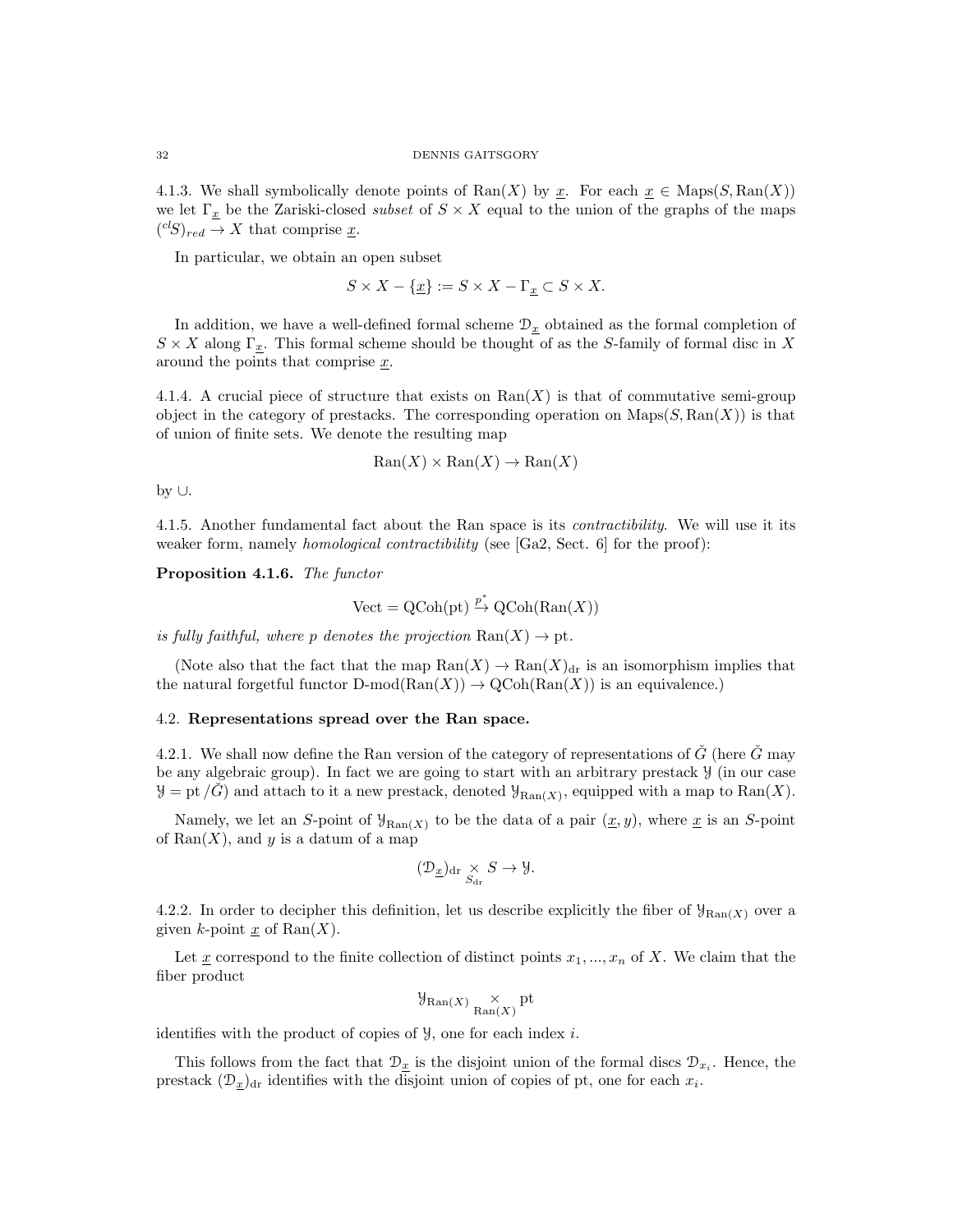4.2.3. We set

$$
\mathrm{QCoh}(\mathcal{Y})_{\mathrm{Ran}(X)} := \mathrm{QCoh}(\mathcal{Y}_{\mathrm{Ran}(X)}).
$$

We claim that the DG category  $QCoh(\mathcal{Y})_{\text{Ran}(X)}$  has a naturally defined structure of (nonunital) symmetric monoidal category.

Namely, consider the fiber product

$$
\mathcal{Y}_{\text{Ran}(X)} \underset{\text{Ran}(X)}{\times} (\text{Ran}(X) \times \text{Ran}(X)),
$$

where the map  $\text{Ran}(X) \times \text{Ran}(X) \to \text{Ran}(X)$  is ∪.

We have a diagram

$$
\mathcal{Y}_{\mathrm{Ran}(X)} \underset{\mathrm{Ran}(X)}{\times} (\mathrm{Ran}(X) \times \mathrm{Ran}(X)) \xrightarrow{\mathrm{res}} \mathcal{Y}_{\mathrm{Ran}(X)} \times \mathcal{Y}_{\mathrm{Ran}(X)}
$$
  
id  $\times \cup \downarrow$   

$$
\mathcal{Y}_{\mathrm{Ran}(X)},
$$

where the map res corresponds to restricting maps to  $\mathcal Y$  along

$$
\mathcal{D}_{\underline{x}'} \to \mathcal{D}_{\underline{x}' \cup \underline{x}''} \leftarrow \mathcal{D}_{\underline{x}''}.
$$

We define the functor

$$
\text{QCoh}(\mathcal{Y}_{\text{Ran}(X)}) \otimes \text{QCoh}(\mathcal{Y}_{\text{Ran}(X)}) \to \text{QCoh}(\mathcal{Y}_{\text{Ran}(X)})
$$

to be the composition

$$
(\mathrm{id} \times \cup)_! \circ (\mathsf{res})^*,
$$

where  $(id \times \cup)$  is the *left* adjoint <sup>11</sup> of the functor  $(id \times \cup)^!$ .

4.2.4. Thus, we set

$$
Rep(\check{G})_{\text{Ran}(X)} := Q\text{Coh}(\text{pt}/\check{G})_{\text{Ran}(X)} := Q\text{Coh}((\text{pt}/\check{G})_{\text{Ran}(X)}).
$$

We view it as a (non-unital) symmetric monoidal category.

## 4.3. Relation to the stack of local systems.

4.3.1. Note that by construction we have the following diagram of prestacks

(4.1) 
$$
\begin{array}{c}\text{LocSys}_{\check{G}} \times \text{Ran}(X) \xrightarrow{\text{ev}} (\text{pt}/\check{G})_{\text{Ran}(X)}\\ \text{id} \times p \downarrow \text{LocSys}_{\check{G}}, \end{array}
$$

where the map ev corresponds to restriction of a map to the target pt  $\overline{\overline{G}}$  along  $(\mathcal{D}_x)_{dr} \to X_{dr}$ .

We have a pair of mutually adjoint functors

$$
(4.2) \qquad (\mathrm{id} \times p)_{!} \circ \mathrm{ev}^* : \mathrm{QCoh}((\mathrm{pt}/\check{G})_{\mathrm{Ran}(X)}) \rightleftarrows \mathrm{QCoh}(\mathrm{Loc} \mathrm{Sys}_{\check{G}}) : \mathrm{ev}_* \circ (\mathrm{id} \times p)^*.
$$

The left adjoint functor (i.e.,  $(id \times p)$   $\circ$  ev<sup>\*</sup>) has a natural symmetric monoidal structure, where the symmetric monoidal structure on  $Q\text{Coh}(\text{LocSys}_{\check{G}})$  is the usual tensor product.

 $11$ The fact that this left adjoint exists requires a proof; in our case this essentially follows from the fact that map ∪ is proper.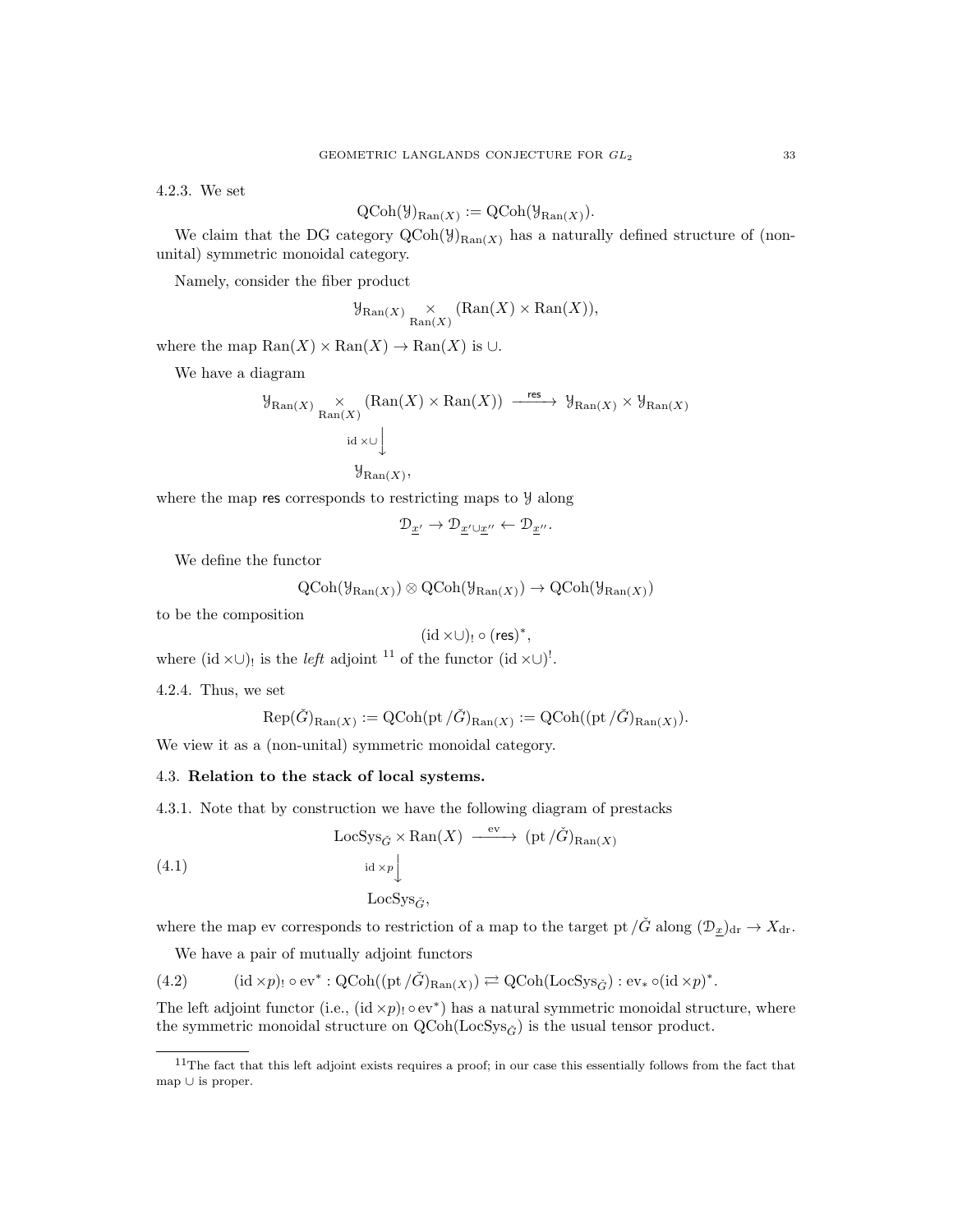Remark 4.3.2. We note that the diagram  $(4.1)$  and the functors  $(4.2)$  makes sense more generally, when pt  $\overrightarrow{G}$  is replaced by an arbitrary prestack Y. In this case instead of LocSys<sub> $\overrightarrow{G}$ </sub> we have the prestack  $\mathbf{Maps}(X_{\text{dr}}, \mathcal{Y})$ , defined so that

$$
Maps(S, \mathbf{Maps}(X_{\mathrm{dr}}, \mathcal{Y})) = Maps(S \times X_{\mathrm{dr}}, \mathcal{Y}).
$$

4.3.3. We denote

$$
\mathrm{Loc}_{\check{G},\mathrm{spec}} := (\mathrm{id} \times p)_{!} \circ \mathrm{ev}^* \ \text{ and } \ \mathrm{co}\text{-}\mathrm{Loc}_{\check{G},\mathrm{spec}} := \mathrm{ev}_* \circ (\mathrm{id} \times p)^*.
$$

We have the following result:

Proposition 4.3.4 (joint with J. Lurie, unpublished). The functor

co-Loc<sub>$$
\check{G}
$$</sub>:  $QCoh(LocSys_{\check{G}}) \rightarrow QCoh((pt/ $\check{G}$ )<sub>Ran(X)</sub>) = Rep( $\check{G}$ )<sub>Ran(X)</sub>$ 

is fully faithful.

Thus, Proposition 4.3.4 realizes a "local-to-global" principle for  $LocSys_{\tilde{G}}$ , namely, it embeds the "global" category  $Q\text{Coh}(\text{LocSys}_{\check{G}})$  into a "local" one, namely,  $\text{Rep}(\check{G})_{\text{Ran}(X)}$ .

Remark 4.3.5. The assertion of Proposition 4.3.4 is valid more generally, when the stack pt  $\overrightarrow{G}$ is replaced by an arbitrary quasi-compact derived algebraic stack Y locally almost of finite type with an affine diagonal.

## 4.4. Hecke action.

4.4.1. We define the Ran version of the Hecke stack  $Hecke(G)_{\text{Ran}(X)}$  as follows: its S-points are quadruples  $(\underline{x}, \mathcal{P}_G^1, \mathcal{P}_G^2, \beta)$ , where  $\underline{x}$  is an S-point of Ran $(X)$ ,  $\mathcal{P}_G^1$  and  $\mathcal{P}_G^2$  are two S-points of Bun<sub>G</sub>, and  $\beta$  is the isomorphism of G-bundles

$$
\mathcal{P}_G^1|_{S \times X - \underline{x}} \simeq \mathcal{P}_G^2|_{S \times X - \underline{x}}.
$$

We let  $\overleftrightarrow{h}$  and  $\overrightarrow{h}$  denote the two forgetful maps  $\text{Hecke}(G)_{\text{Ran}(X)} \to \text{Bun}_G$ .

4.4.2. We claim that the category D-mod( $\text{Hecke}(G)_{\text{Ran}(X)}$ ) has a naturally defined (non-unital) monoidal structure, and that the resulting monoidal category acts on  $D\text{-mod}(Bun_G)$ .

These two pieces of structure are constructed by pull-push as in Sect. 4.2.3 using the diagrams

$$
\begin{array}{ccc}\n\text{Hecke}(G)_{\text{Ran}(X)} & \times \\
\downarrow & \downarrow & \text{Hecke}(G)_{\text{Ran}(X)} \\
\downarrow & & \downarrow \\
\text{Hecke}(G)_{\text{Ran}(X)} & \times & \text{Ran}(X) \\
\downarrow & & \downarrow \\
\text{Hecke}(G)_{\text{Ran}(X)} & \times & \text{Ran}(X) \\
\downarrow & & \downarrow \\
\downarrow & & \downarrow \\
\text{Hecke}(G)_{\text{Ran}(X)} & & \downarrow \\
\downarrow & & \downarrow \\
\text{Hecke}(G)_{\text{Ran}(X)} & & \downarrow\n\end{array}
$$

and

 $\text{Hecke}(G)_{\text{Ran}(X)} \xrightarrow{\text{id} \times \overrightarrow{h}} \text{Hecke}(G)_{\text{Ran}(X)} \times \text{Bun}_G$  $\overleftarrow{h}$  $Bun_G$ 

respectively.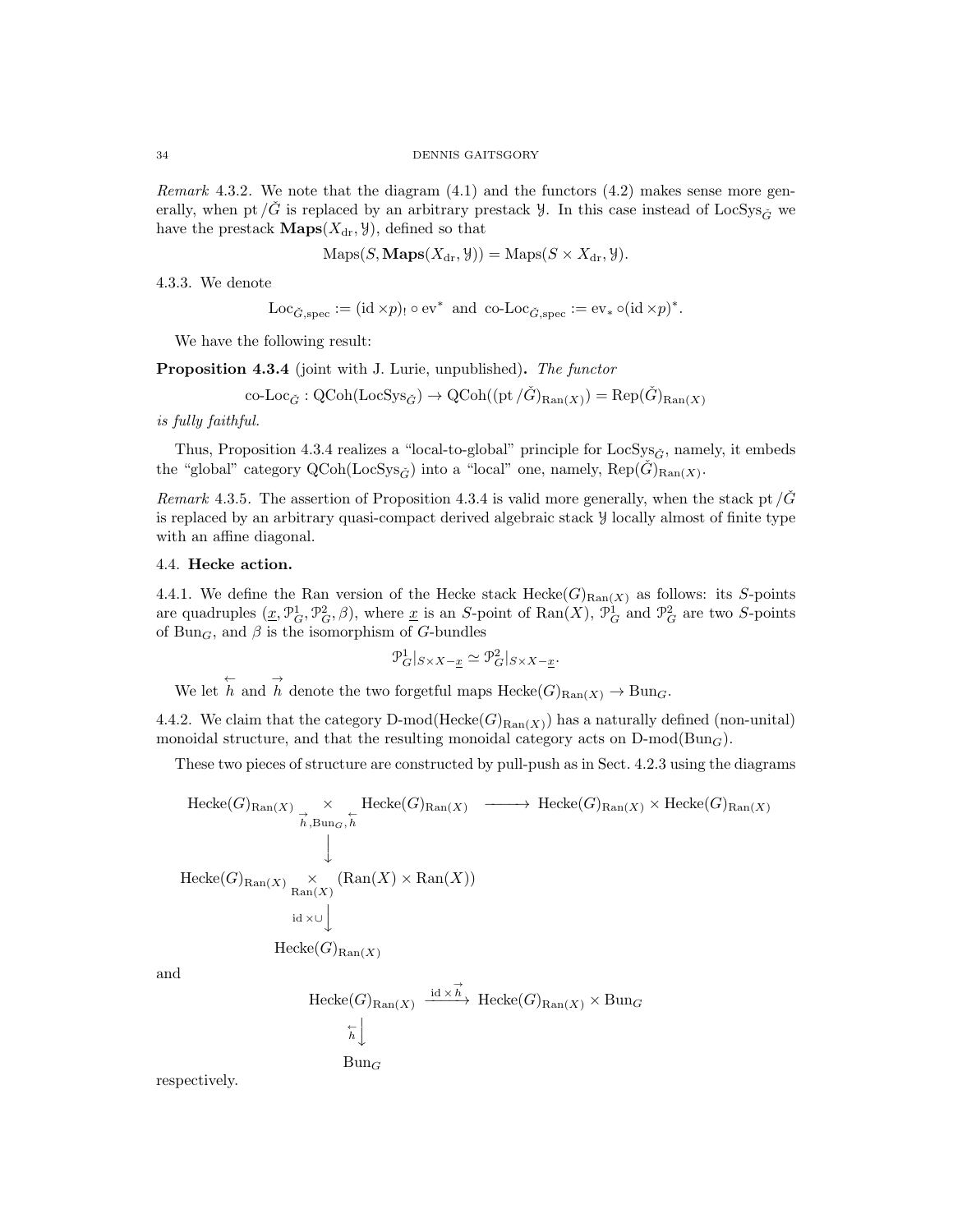4.4.3. We have the following input from the geometric Satake equivalence:

Proposition 4.4.4. There exists a canonically defined monoidal functor

(4.3)  $\text{Sat}(G)_{\text{Ran}(X)}^{\text{naive}} : \text{Rep}(\check{G})_{\text{Ran}(X)} \to \text{D-mod}(\text{Hecke}(G)_{\text{Ran}(X)}).$ 

The functor  $\text{Sat}(G)_{\text{Ran}(X)}^{\text{naive}}$  follows from the *naive* (or "usual") geometric Satake equivalence, and is essentialy constructed in [MV].

4.4.5. Compatibility with the Hecke action. We are now able to formulate Property He<sup>naive</sup> ("He" stands for "Hecke") of the geometric Langlands functor  $\mathbb{L}_G$  in Conjecture 3.4.2:

**Property He<sup>naive</sup>:** We shall say that the functor  $\mathbb{L}_G$  satisfies Property He<sup>naive</sup> if it intertwines the monoidal actions of  $\text{Rep}(\check{G})_{\text{Ran}(X)}$  on the categories  $\text{Ind}\text{Coh}_{\text{Nilp}^{\text{glob}}_{\check{G}}}(\text{Loc} \text{Sys}_{\check{G}})$  and  $D\text{-mod}(Bun_G)$ , where:

• The action of  $\text{Rep}(\check{G})_{\text{Ran}(X)}$  on  $\text{IndCoh}_{\text{Nilp}_G^{\text{glob}}}(\text{LocSys}_{\check{G}})$  is obtained via the the monoidal functor

 $Loc_{\check{G}, \text{spec}} : \text{Rep}(\check{G})_{\text{Ran}(X)} = \text{QCoh}((\text{pt}/\check{G})_{\text{Ran}(X)}) \to \text{QCoh}(\text{LocSys}_{\check{G}})$ 

and the action of  $QCoh(LocSys_{\check{G}})$  on IndCoh<sub>Nilpglob</sub>(LocSys<sub> $\check{G}$ </sub>) (see Sect. 2.8.4);

• The action of  $\text{Rep}(G)_{\text{Ran}(X)}$  on D-mod( $\text{Bun}_G$ ) is obtained via the monoidal functor  $Sat(G)_{\text{Ran}(X)}^{\text{naive}}$  and the action of D-mod(Hecke $(G)_{\text{Ran}(X)}$ ) on D-mod(Bun<sub>G</sub>) (see Sect. 4.4.2).

## 4.5. The vanishing theorem.

4.5.1. Consider again the action of  $\text{Rep}(\check{G})_{\text{Ran}(X)}$  on D-mod( $\text{Bun}_G$ ), described above. We claim:

Theorem 4.5.2. The action of the monoidal ideal

$$
\ker \left( \mathrm{Loc}_{\check{G}, \mathrm{spec}} : \mathrm{Rep}(\check{G})_{\mathrm{Ran}(X)} \to \mathrm{QCoh}(\mathrm{LocSys}_{\check{G}}) \right)
$$

on  $D\text{-mod}(Bun_G)$  is zero.

The proof of this theorem will be sketched in Sect. 11.1. It uses the same basic ingredients as the proof of Conjecture 3.4.2, but is much simpler. A more detailed exposition can be found in [GL:GenVan].

Remark 4.5.3. We note that Theorem 4.5.2 is a generalization of a vanishing theorem proved in [Ga1] that concerned the case of  $G = GL_n$  and a particular object of the category  $Rep(\check{G})_{\text{Ran}(X)}$ lying in the kernel of  $Loc_{\check{G}, \text{spec}}$ .

4.5.4. Combining Proposition 4.3.4 and Theorem 4.5.2, we obtain:

**Corollary 4.5.5.** The monoidal action of  $\text{Rep}(\check{G})_{\text{Ran}(X)}$  on  $D\text{-mod}(\text{Bun}_G)$  uniquely factors through a monoidal action of  $QCoh(LocSys_{\tilde{G}})$  on  $D-mod(Bun_G)$ .

4.6. Derived Satake. The material of this subsection is not crucial for the understanding of the outline of the proof of Conjecture 3.4.2 presented in the rest of the paper.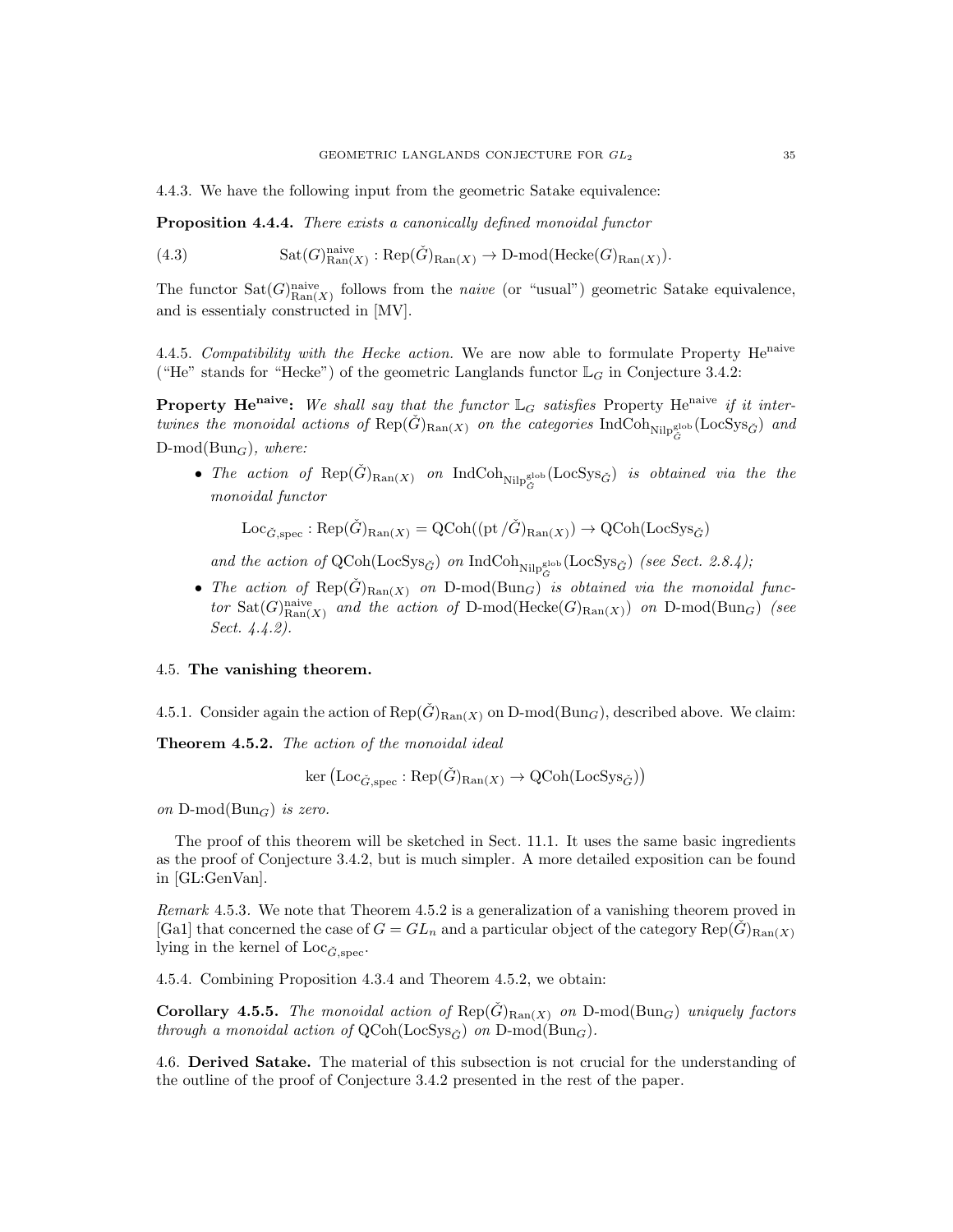4.6.1. Let us fix a k-point  $x \in X$ . We let Hecke $(\check{G}, \text{spec})_x$  denote the DG algebraic stack whose S-points are triples

$$
((\mathcal{P}_{\check{G}}^1, \nabla^1), (\mathcal{P}_G^2, \nabla^2), \beta),
$$

where  $(\mathcal{P}_{\check{G}}^i, \nabla^i)$  are objects of Maps(S, LocSys<sub> $\check{G}$ </sub>) and  $\beta$  is an isomorphism of the resulting two maps  $S \times (X - x)_{dr} \to pt / \tilde{G}$  obtained from  $(\mathcal{P}_{\tilde{G}}^i, \nabla^i)$  by restriction along

$$
S \times (X - x)_{\text{dr}} \hookrightarrow S \times X_{\text{dr}}.
$$

The two projections  $\overleftrightarrow{h}_{\text{spec}}$ ,  $\overrightarrow{h}_{\text{spec}}$ : Hecke $(\check{G}, \text{spec})_x \to \text{LocSys}_{\check{G}}$  define on Hecke $(\check{G}, \text{spec})_x$  a structure of groupoid acting on  $LocSys_{\check{G}}$ . In fact, we have a canonicaly defined commutative diagram, in which both sides are Cartesian



where

$$
\text{Hecke}(\check{G}, \text{spec})_x^{\text{loc}} := (\text{pt} \times \text{pt})/\check{G},
$$

see [AG, Sect. 12.7].

4.6.2. The structure of groupoid on Hecke $(\check{G}, \text{spec})_{x}^{\text{loc}}$  defines on IndCoh(Hecke $(\check{G}, \text{spec})_{x}^{\text{loc}}$ ) a structure of monoidal category, where we use the (IndCoh, ∗)-pushforward and !-pull-back as our pull-push functors.

Moreover, the diagram (4.4) defines an action of  $\text{IndCoh}(\text{Hecke}(\check{G}, \text{spec})_{x}^{\text{loc}})$  on the category IndCoh(LocSys<sub> $\check{G}$ </sub>) that preserves the subcategory

$$
\operatorname{IndCoh}_{\operatorname{NilP}^{\operatorname{glob}}_G}(\operatorname{LocSys}_{\check G}) \subset \operatorname{IndCoh}(\operatorname{LocSys}_{\check G}).
$$

There is a naturally defined monoidal functor

$$
\text{Rep}(\check{G}) = \text{QCoh}(\text{pt}/\check{G}) \to \text{IndCoh}(\text{Hecke}(\check{G}, \text{spec})_x^{\text{loc}})
$$

corresponding to the diagonal map

$$
\mathrm{pt}\,/\check{G}\to (\mathrm{pt}\times_{\check{\mathfrak g}}\mathrm{pt})/\check{G}=:\mathrm{Hecke}(\check{G},\mathrm{spec})_x^{\mathrm{loc}}.
$$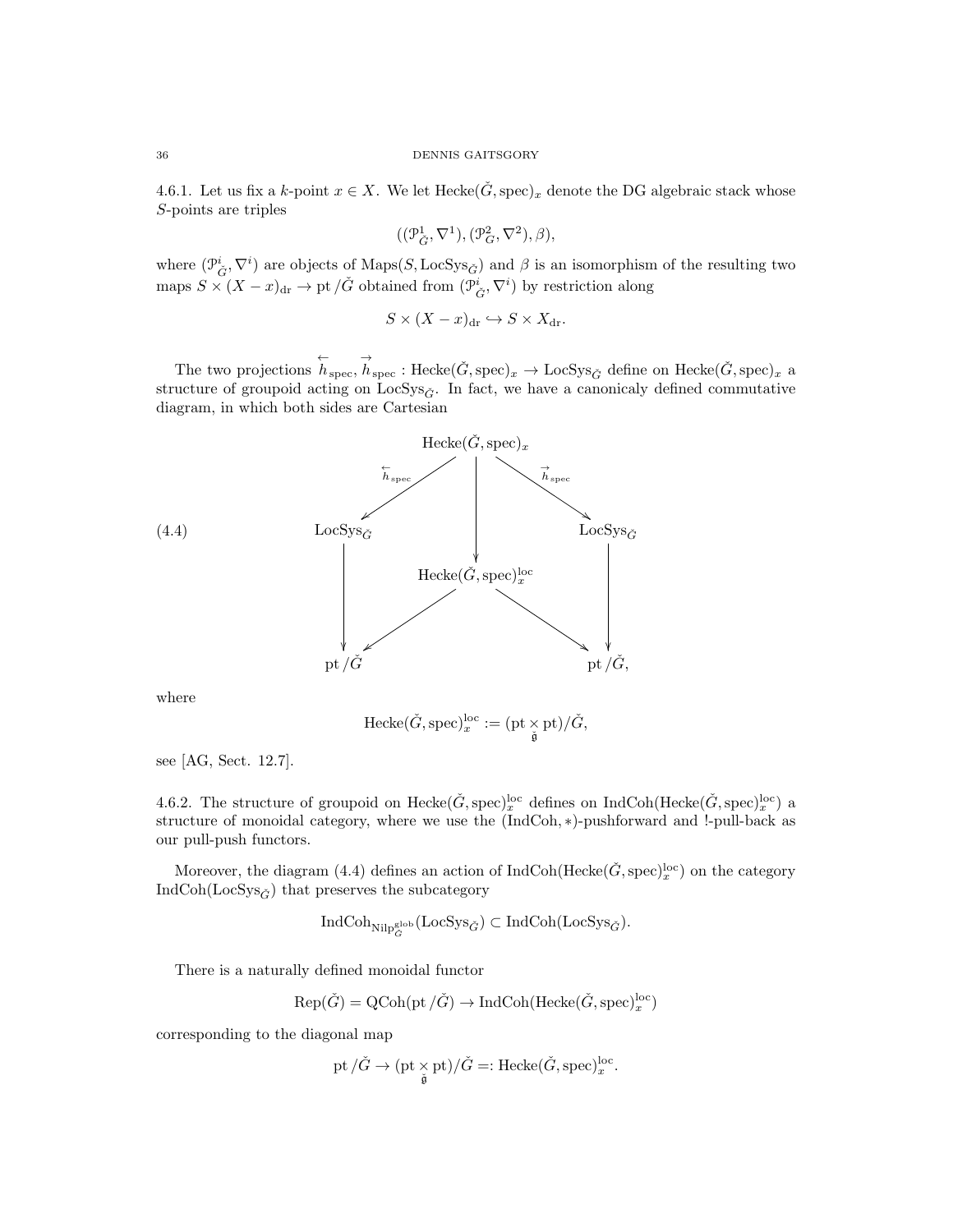4.6.3. Let Hecke $(G)_x$  be the fiber of Hecke $(G)_{\text{Ran}(X)}$  over the point  $\{x\} \in \text{Ran}(X)$ . The restrictions of the projections of  $\overleftrightarrow{h}$  and  $\overrightarrow{h}$  to Hecke $(G)_x$  define on it a structure of groupoid acting on Bun<sub>G</sub>. Hence, the category D-mod(Hecke $(G)_x$ ) acquires a monoidal structure. Direct image (i.e., the functor left adjoint to restriction) defines a monoidal functor

$$
\text{D-mod}(\text{Hecke}(G)_x) \to \text{D-mod}(\text{Hecke}(G)_{\text{Ran}(X)}).
$$

Similarly, we have a naturally defined monoidal functor

$$
Rep(\check{G}) \to Rep(\check{G})_{\text{Ran}(X)},
$$

left adjoint to the restriction functor. Part of the construction of the functor  $Sat(G)_{\text{Ran}(X)}^{\text{naive}}$  is that we have a naturally defined monoidal functor

$$
\mathrm{Sat}(G)_x^\text{naive}:\mathrm{Rep}(\check{G})\to\mathbf{D}\text{-}\mathrm{mod}(\mathrm{Hecke}(G)_x)
$$

that makes the diagram

$$
\begin{array}{ccc}\n\text{Rep}(\check{G}) & \xrightarrow{\text{Sat}(G)^{\text{naive}}_{x}} & \text{D-mod}(\text{Hecke}(G)_x) \\
\downarrow & & \downarrow \\
\text{Rep}(\check{G})_{\text{Ran}(X)} & \xrightarrow{\text{Sat}(G)^{\text{naive}}_{\text{Ran}(X)}} & \text{D-mod}(\text{Hecke}(G)_{\text{Ran}(X)})\n\end{array}
$$

commute.

We now claim:

Proposition 4.6.4. There exists a canonically defined monoidal functor

$$
Sat(G)_x: \operatorname{IndCoh}(\operatorname{Hecke}(\check{G}, \operatorname{spec})_x^{\operatorname{loc}}) \to \operatorname{D-mod}(\operatorname{Hecke}(G)_x)
$$

that makes the diagram

Rep(
$$
\check{G}
$$
)   
\n
$$
\xrightarrow{\text{Sat}(G)_x^{\text{naive}}} D\text{-mod}(\text{Hecke}(G)_x)
$$
\n
$$
\downarrow \text{ind} \text{Coh}(\text{Hecke}(\check{G}, \text{spec})_x^{\text{loc}}) \xrightarrow{\text{Sat}(G)_x} D\text{-mod}(\text{Hecke}(G)_x)
$$

commute.

Proposition 4.6.4 follows from the local *full* (or "derived") geometric Satake equivalence, see [AG, Theorem 12.5.3] (which in turn follows from [BF, Theorem 5]).

Remark 4.6.5. Note that the stack

$$
\mathrm{Hecke}(\check{G},\mathrm{spec})_{x}^{\mathrm{loc}}\simeq (\mathrm{pt}\mathop{\times}\limits_{\check{\mathfrak{g}}}\mathrm{pt})/\check{G}
$$

is quasi-smooth, and the corresponding classical stack  $\text{Sing}(\text{Hecke}(\check{G}, \text{spec})_x^{\text{loc}})$  identifies canonically with the classical stack  $\check{\mathfrak{g}}^*/\check{G}$ . Let  $\text{Nilp}_G^{\text{loc}} \subset \text{Sing}(\text{Hecke}(\check{G}, \text{spec})_\mathfrak{X}^{\text{loc}})$  be the nilpotent locus, and consider the corresponding category  $\text{IndCoh}_{\text{Nilp}_G^{\text{loc}}}(\text{Hecke}(\check{G}, \text{spec})_x^{\text{loc}})$ .

One can show that the functor

$$
Sat(G)_x: \operatorname{IndCoh}(\operatorname{Hecke}(\check{G}, \operatorname{spec})_x^{\operatorname{loc}}) \to \operatorname{D-mod}(\operatorname{Hecke}(G)_x)
$$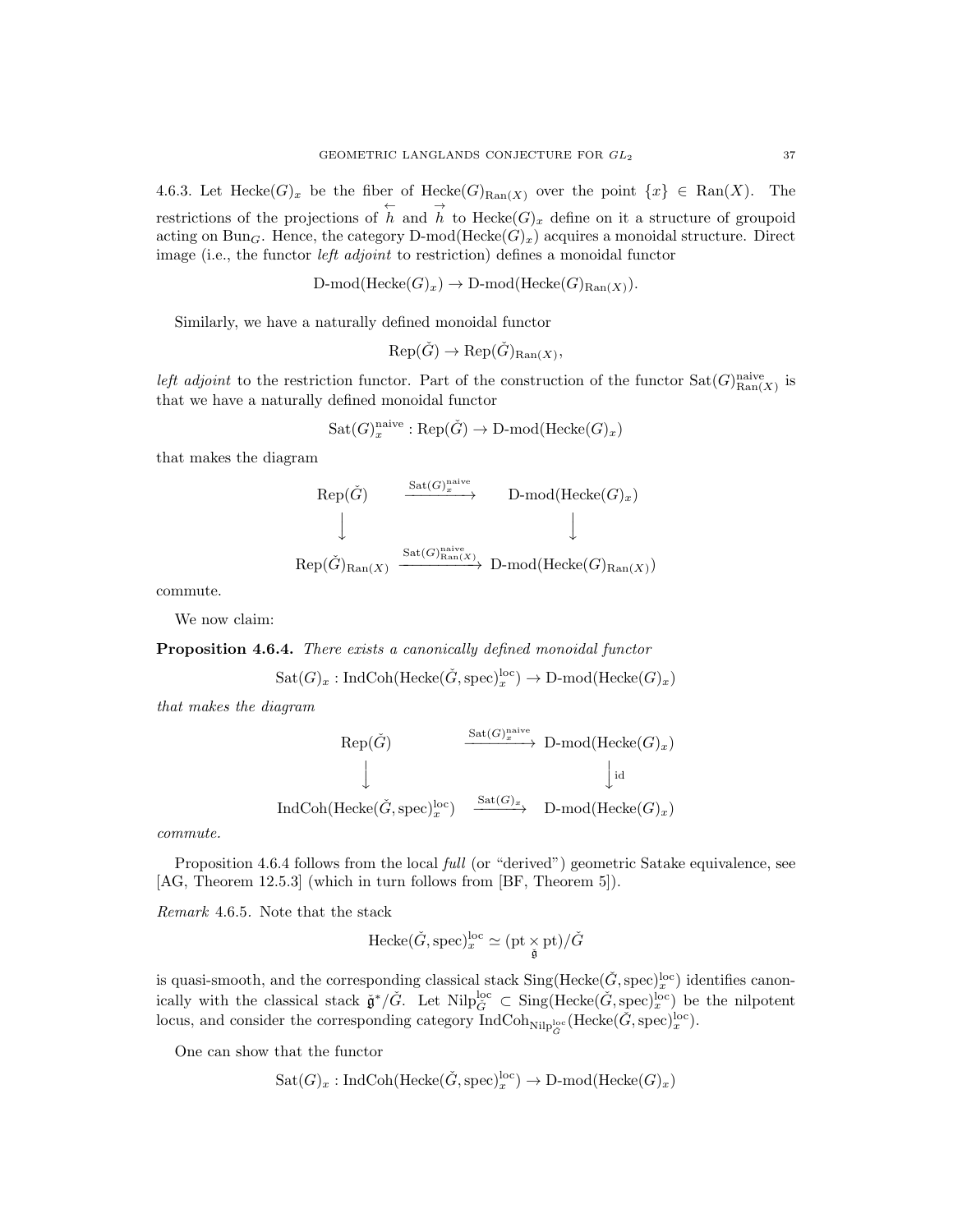canonically factors as a composition of monoidal functors

(4.5) IndCoh(Hecke(
$$
\check{G}
$$
, spec)<sup>loc</sup> <sub>$x$</sub> )  $\rightarrow$  IndCoh<sub>Nilp<sub>G</sub><sup>loc</sup></sub>(Hecke( $\check{G}$ , spec)<sup>loc</sup> <sub>$x$</sub> )  $\rightarrow$   
 $\rightarrow$  D-mod(Hecke( $G$ )<sup>loc</sup> <sub>$x$</sub> )  $\rightarrow$  D-mod(Hecke( $G$ ) <sub>$x$</sub> )

where

• IndCoh(Hecke $(\check{G}, \text{spec})_{x}^{\text{loc}} \to \text{IndCoh}_{\text{Nilp}_{\check{G}}^{\text{loc}}}(\text{Hecke}(\check{G}, \text{spec})_{x}^{\text{loc}})$  is the co-localization functor, left adjoint to the tautological embedding

$$
\operatorname{IndCoh}_{\operatorname{Nilp}^{\operatorname{loc}}_{\mathcal{G}}}(\operatorname{Hecke}(\check{G}, \operatorname{spec})_x^{\operatorname{loc}}) \hookrightarrow \operatorname{IndCoh}(\operatorname{Hecke}(\check{G}, \operatorname{spec})_x^{\operatorname{loc}}).
$$

• Hecke $(G)_{x}^{\text{loc}}$  is the local version of the Hecke stack, i.e.,  $G(\hat{O}_x)\backslash G(\hat{X}_x)/G(\hat{O}_x)$ , where  $\mathcal{O}_x$  and  $\mathcal{K}_x$  are the completed local ring and field at the point  $x \in X$ , respectively.

A salient feature of this situation is that the middle functor

 $\operatorname{IndCoh}_{\operatorname{Nilp}_G^{\operatorname{loc}}}(\operatorname{Hecke}(\check{G}, \operatorname{spec})_x^{\operatorname{loc}}) \to \operatorname{D-mod}(\operatorname{Hecke}(G)_x^{\operatorname{loc}})$ 

in (4.5) is an *equivalence* (unlike the version with  $Sat(G)_x^{\text{naive}}$ ).

4.6.6. We can now formulate the following variant of Property He<sup>naive</sup> of the functor  $\mathbb{L}_G$ :

**Property He<sup>x</sup>:** We shall say that the functor  $\mathbb{L}_G$  satisfies Property He<sup>x</sup> if it intertwines the monoidal actions of  $IndCoh(Hecke(\check{G}, spec)^{loc})$  on the categories  $IndCoh_{NilP_{\check{G}}^{\text{glob}}}(LocSys_{\check{G}})$  and  $D\text{-mod}(Bun_G)$ , where:

- The action of  $IndCoh(Hecke(\check{G}, spec)^{loc}_{x})$  on  $IndCoh_{Nilp^{\mathrm{glob}}_{\check{G}}}(LocSys_{\check{G}})$  is one from Sect. 4.6.2;
- The action of IndCoh(Hecke $(\check{G}, \text{spec})_x^{\text{loc}}$ ) on D-mod( $\text{Bun}_G$ ) is obtained via the monoidal functor  $Sat(G)_x$  and the action of D-mod(Hecke $(G)_{\text{Ran}(X)}$ ) on D-mod(Bun<sub>G</sub>) (see Sect. 4.4.2).

It will follow from the constructions carried out in the rest of the paper that, in the same circumstances under which we can prove Conjecture 3.4.2, the resulting functor  $\mathbb{L}_G$  will also satisfy Property He<sup>x</sup> for any  $x \in X$ .

4.6.7. The intrinsic characterization of the subcategory

$$
D\text{-mod}(Bun_G)_{temp} \subset D\text{-mod}(Bun_G)
$$

mentioned in Sect. 3.5.2 is formulated in terms of the above action of  $IndCoh(Hecke(\check{G}, spec)^{loc}_{x})$ on  $D\text{-mod}(Bun_G)$ :

An object  $M \in D\text{-mod}(Bun_G)$  belongs to  $D\text{-mod}(Bun_G)_{temp}$  if and only if the functor

 $\mathcal{F} \mapsto \mathcal{F} \star \mathcal{M}$ , IndCoh(Hecke $(\check{G}, \text{spec})_x^{\text{loc}} \to \text{D-mod}(\text{Bun}_G)$ 

factors through the quotient

$$
\operatorname{IndCoh}(\operatorname{Hecke}(\check{G}, \operatorname{spec})_{x}^{\operatorname{loc}}) \overset{\Psi_{\operatorname{Hecke}(\check{G}, \operatorname{spec})_{x}^{\operatorname{loc}}}}{\twoheadrightarrow} \operatorname{QCoh}(\operatorname{Hecke}(\check{G}, \operatorname{spec})_{x}^{\operatorname{loc}})
$$

(for any chosen point x). In the above formula  $-\star$  – denotes the monoidal action of  $\text{IndCoh}(\text{Hecke}(\check{G}, \text{spec})_x^{\text{loc}})$  on D-mod( $\text{Bun}_G$ ), and we remind that  $\Psi_{\text{Hecke}(\check{G}, \text{spec})_x^{\text{loc}}}$  denotes the functor introduced in Sect. 2.8.5, for the stack  $\text{Hecke}(\check{G}, \text{spec})_x^{\text{loc}}$ .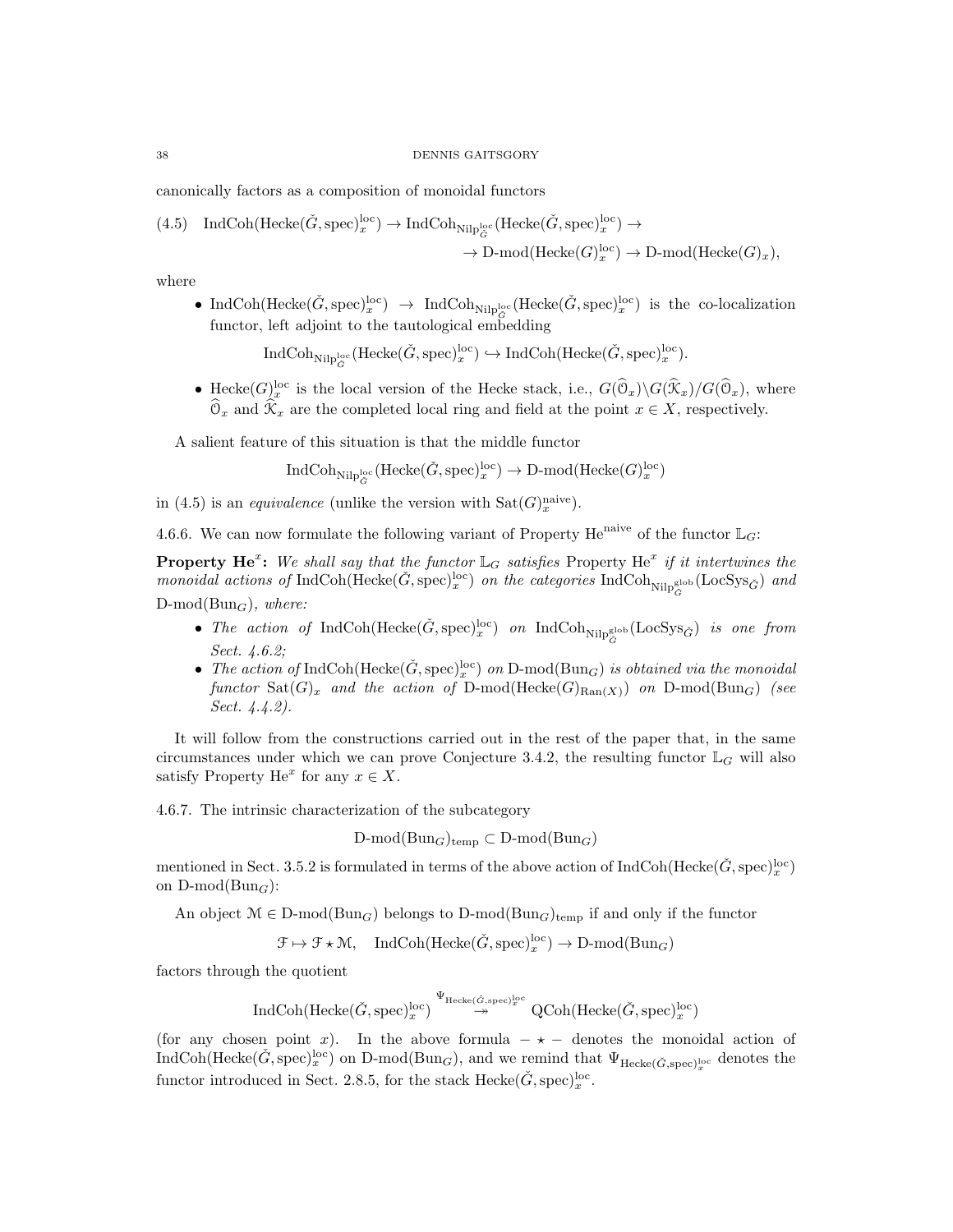4.7. The Ran version of derived Satake. The material of this subsection will not be used elsewhere in the paper. The reason we include it is to mention another important piece of structure present in the geometric Langlands picture, and one which is crucial for the proofs. 12

4.7.1. Along with the stack  $Hecke(\check{G}, spec)_{x}^{\text{loc}}$ , one can consider its Ran version, denoted  $\text{Hecke}(\check{G}, \text{spec})_{\text{Ran}(X)}^{\text{loc}}$  that fits into the Cartesian diagram



The reason we do not formally give the definition of  $\text{Hecke}(\check{G}, \text{spec})_{\text{Ran}(X)}^{\text{loc}}$  is that it involves the notion of  $\tilde{G}$ -local system on the *parameterized formal punctured disc* (as opposed to the parameterized formal non-punctured disc  $\mathcal{D}_{\underline{x}}$ ), the discussion of which would be too lengthy for the intended scope of this paper.

Let us, nonetheless, indicate the formal structure of this piece of the picture:

4.7.2. Although the prestack  $\text{Hecke}(\check{G}, \text{spec})_{\text{Ran}(X)}^{\text{loc}}$  is not a DG algebraic stack, the category  $\text{IndCoh}(\text{Hecke}(\check{G}, \text{spec})_{\text{Ran}(X)}^{\text{loc}})$  is well-defined, carries a monoidal structure, and as such acts on  $\operatorname{IndCoh}(\operatorname{LocSys}_{\check{G}})$  preserving  $\operatorname{IndCoh}_{\operatorname{NilP}^{\operatorname{glob}}_{\check{G}}}(\operatorname{LocSys}_{\check{G}})$ .

We have naturally defined monoidal functors

 $(4.6) \qquad \text{Rep}(\check{G})_{\text{Ran}(X)} \to \text{IndCoh}(\text{Hecke}(\check{G}, \text{spec})_{\text{Ran}(X)}^{\text{loc}}) \leftarrow \text{IndCoh}(\text{Hecke}(\check{G}, \text{spec})_{x}^{\text{loc}}),$ 

and a monoidal functor

 $\mathrm{Sat}(G)_{\mathrm{Ran}(X)}:\mathrm{IndCoh}(\mathrm{Hecke}(\check{G}, \mathrm{spec})_{\mathrm{Ran}(X)}^{\mathrm{loc}}) \to \mathrm{D\text{-}mod}(\mathrm{Hecke}(G)_{\mathrm{Ran}(X)})$ 

that restricts to the functors  $\text{Sat}(G)_x$  and  $\text{Sat}(G)_{\text{Ran}(X)}^{\text{naive}}$ , respectively.

*Remark* 4.7.3. As in Remark 4.6.5, the functor  $\text{Sat}(G)_{\text{Ran}(X)}$  factors through an equivalence from a co-localization  ${\rm IndCoh}_{\rm Nilp^{\rm loc}_G}({\rm Hecke}(\check{G}, {\rm spec})^{\rm loc}_{\rm Ran(X)})$  to the appropriately defined category  $D\text{-mod}(\text{Hecke}(G)_{\text{Ran}(X)}^{\text{loc}}).$ 

<sup>12</sup>As of now, the material in this subsection does not have a reference in the existing literature.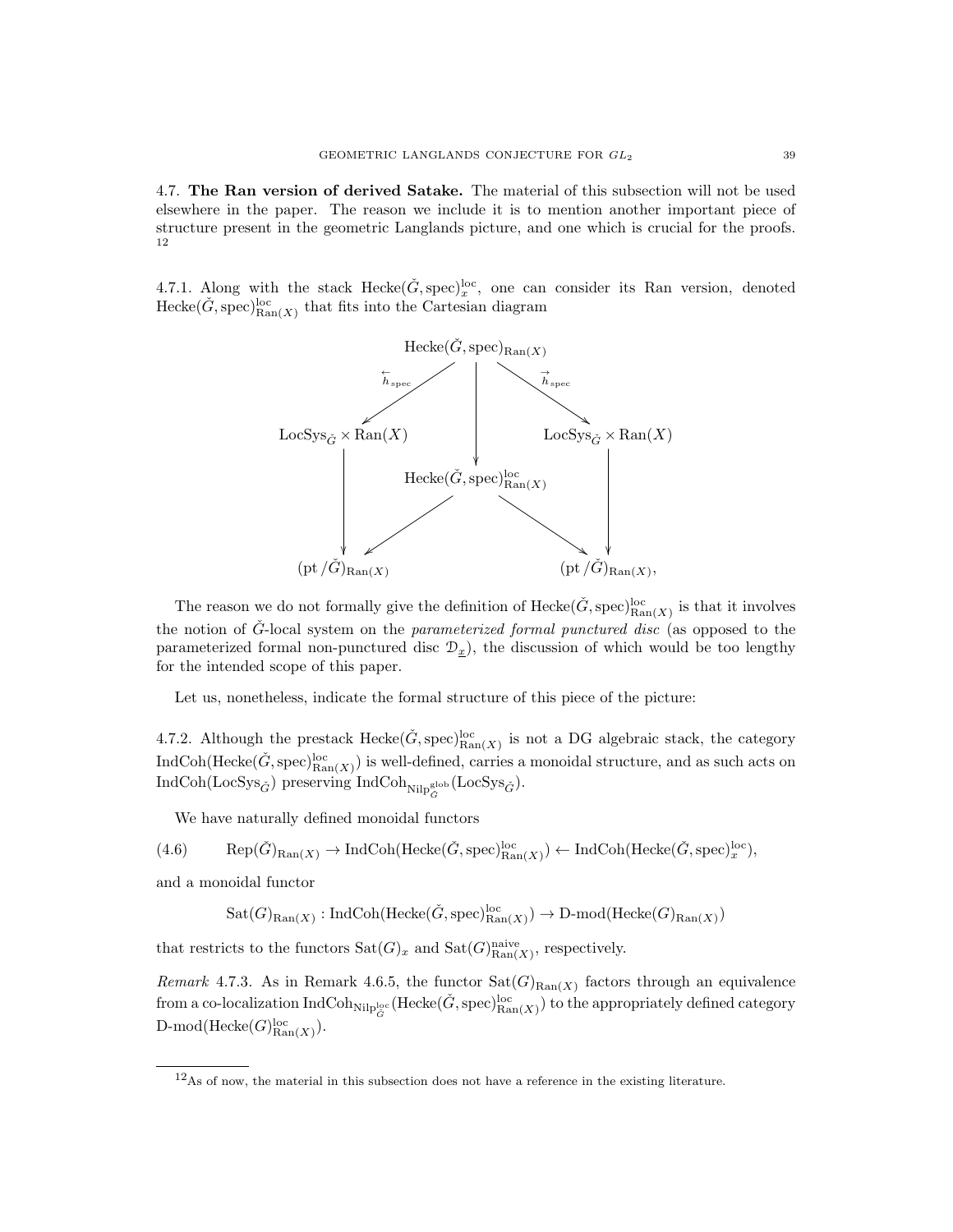4.7.4. The full Hecke comptatibility property reads:

**Property He:** We shall say that the functor  $\mathbb{L}_G$  satisfies Property He if it intertwines the monoidal actions of  $IndCoh(Hecke(\check{G}, spec)^{loc}_{Ran(X)})$  on the categories  $IndCoh_{NilP_G^{glob}}(LocSys_{\check{G}})$ and  $D\text{-mod}(Bun_G)$ , where:

- The action of  $IndCoh(Hecke(\check{G}, spec)_{\text{Ran}(X)}^{\text{loc}})$  on  $IndCoh_{\text{Nilp}_G^{\text{glob}}}(LocSys_{\check{G}})$  is as in Sect. 4.7.2
- The action of IndCoh(Hecke( $\check{G}$ , spec) $_{\text{Ran}(X)}^{loc}$  on D-mod( $\text{Bun}_G$ ) is obtained via the functor  $Sat(G)_{\text{Ran}(X)}$  and the action of D-mod(Hecke $(G)_{\text{Ran}(X)}$ ) on D-mod(Bun<sub>G</sub>) (see Sect. 4.4.2).

Tautologically, Property He implies both Properties  $He^{naive}$  and  $He^{x}$ .

As with Property  $He^{x}$ , it will follow from the constructions carried out in the rest of the paper that, in the same circumstances under which we can prove Conjecture 3.4.2, the resulting functor  $\mathbb{L}_G$  will satisfy Property He.

## 5. The Whittaker model

5.1. The space of generic reductions to the Borel. In this subsection we are going to introduce a space (=prestack)  $Bun_G^{B\text{-gen}}$  that will figure prominently in this paper. This is the space that classifies pairs consisting of a G-bundle and its reduction to the Borel subgroup defined *generically* on X. The approach to  $\text{Bun}_G^{B\text{-gen}}$  described below was developed by J. Barlev in  $\rm [Bar]$ .<sup>13</sup>

In this subsection, as well as in Sects. 5.2-5.7, we will be exclusively dealing with D-modules, so derived algebraic geometry will play no role (see Sect. 3.1.3).

5.1.1. First, we consider the prestack that attaches to  $S \in \text{Sch}^{\text{aff}}$  the groupoid of triples

$$
(\mathcal{P}_G,U,\alpha),
$$

where

- $\mathcal{P}_G$  is a G-bundle on  $S \times X$ ;
- U is a Zariski-open subset of  $S \times X$ , such that for each k-point of S, the corresponding open subset

$$
\operatorname{pt\,}_{S}\times U\subset\operatorname{pt\,}_{S}\times(S\times X)\simeq X
$$

is non-empty (equivalently, dense in  $X$ );

•  $\alpha$  is a datum of a reduction of  $\mathcal{P}_G|_U$  to the Borel subgroup B.

In what follows we shall denote by  $\mathcal{P}_{B,U}$  the B-bundle on U corresponding to  $\alpha$ . We shall denote by  $\mathcal{P}_{T,U}$  the induced T-bundle.

We define  $\text{Bun}_G^{B\text{-gen}}$  to be the prestack that attaches to  $S \in \text{Sch}^{\text{aff}}$  the quotient of the above groupoid of triples  $(\mathcal{P}_G, U, \alpha)$  by the equivalence relation that identifies  $(\mathcal{P}_G^1, U^1, \alpha^1)$  and  $(\mathcal{P}_G^2, U^2, \alpha^2)$  if

$$
\mathcal{P}_G^1 \simeq \mathcal{P}_G^2
$$

and for this identification, the data of  $\alpha^1$  and  $\alpha^2$  coincide over  $U^1 \cap U^2$ .

<sup>&</sup>lt;sup>13</sup>A much more cumbersome treatment, but one which only uses algebraic stacks or ind-algebraic stacks can be found in [GL:ExtWhit, Sects. 5 and 6].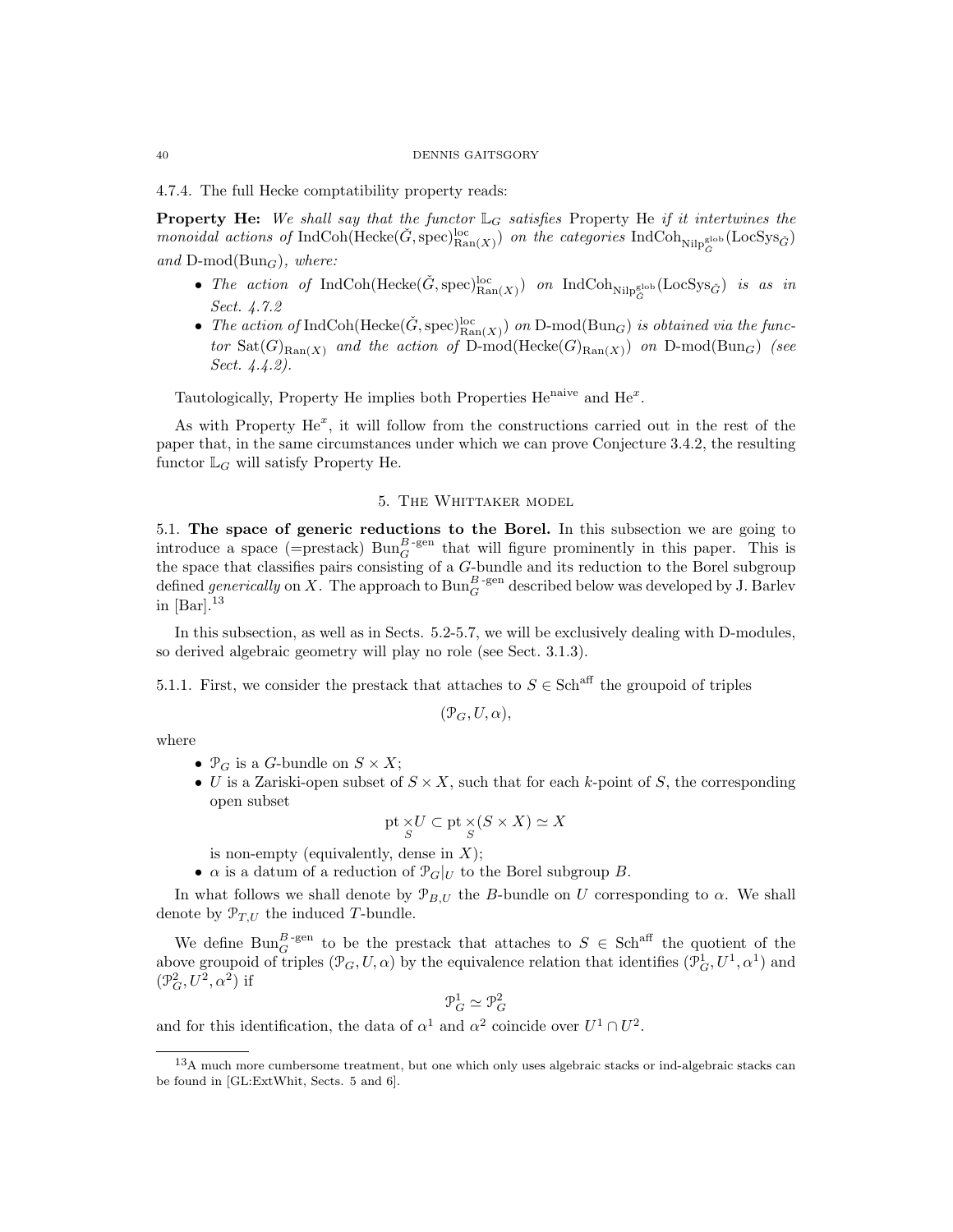5.1.2. We have a natural forgetful map  $p_B^{\text{enh}}$ : Bun $_G^B$ <sup>-gen</sup>  $\rightarrow$  Bun $_G$ . However, the fibers of this map are neither indschemes nor algebraic stacks.

Nonetheless, we have the following assertion established in [Bar, Proposition 3.3.2]:

**Proposition 5.1.3.** There exists an algebraic stack  $\mathcal{Y}_0$ , equipped with a proper schematic map to  $Bun<sub>G</sub>$ , and a proper schematic equivalence relation

$$
\mathcal{Y}_1 \rightrightarrows \mathcal{Y}_0
$$

such that  $Bun_G^{B-qen}$  identifies with the quotient of  $\mathcal{Y}_0$  by  $\mathcal{Y}_1$ , up to sheafification in the Zariski topology.

Remark 5.1.4. The pair  $\mathcal{Y}_1 \Rightarrow \mathcal{Y}_0$  is in fact very explicit. Namely,  $\mathcal{Y}_0$  is the algebraic stack  $\overline{\text{Bun}}_B$  (the Drinfeld compactification), and  $\mathcal{Y}_1$  is defined as

$$
\overline{\mathrm{Bun}}_{B} \underset{\mathrm{Bun}_G^{B\text{-}\mathrm{gen}}}{\times} \overline{\mathrm{Bun}}_{B}.
$$

One shows that  $\mathcal{Y}_1$  is indeed an algebraic stack, and the two projections from  $\mathcal{Y}_1$  to  $\mathcal{Y}_0$  are schematic and proper.

5.1.5. Consider now the usual stack  $B\Box B_0$  that classifies B-bundles on X. We have a tautological map

$$
i_B: \text{Bun}_B \to \text{Bun}_G^{B\text{-gen}}.
$$

The valuative criterion of properness implies that the map  $\iota_B$  induces an isomorphism of groupoids of field-valued points. In particular, the groupoid of k-points of  $Bun_G^{B\text{-gen}}$  identifies canonically with the double quotient

$$
B(K)\backslash G(\mathbb{A})/G(\mathbb{O}),
$$

where K is the field of rational functions on X, A denotes the ring of adèles, and  $\mathbb O$  is the ring of integral adèles.

However, the map  $\iota_B$  itself is, of course, not an isomorphism. For example, one can show that connected components of  $Bun_G^{B\text{-gen}}$  are in bijection with those of  $Bun_G$ , i.e.,  $\pi_1(G)$ , whereas connected components of  $\text{Bun}_B$  are in bijection with the coweight lattice  $\check{\Lambda}$  of  $G$ .

One can view Bun<sup>B-gen</sup> as equipped with a stratification, while the map  $i_B$  is the map from the disjoint of the strata.

5.1.6. Recall the Hecke stack  $\text{Hecke}(G)_{\text{Ran}(X)}$ . We claim it naturally lifts to  $\text{Bun}_G^{B\text{-gen}}$  in the sense that we have a commutative diagram

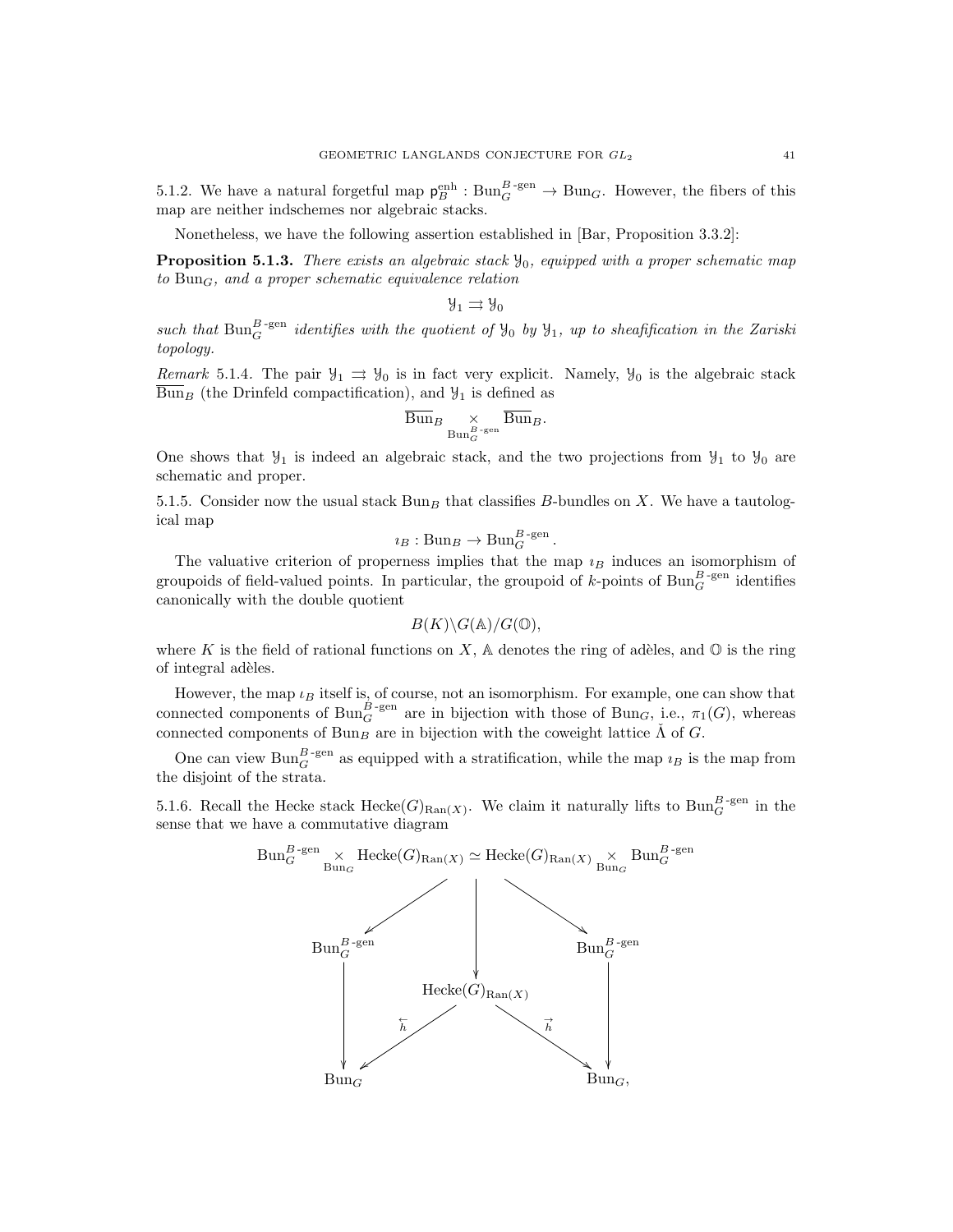#### 42 DENNIS GAITSGORY

In particular, we obtain a natural action of the monoidal category  $D\text{-mod}(Hecke(G)_{\text{Ran}(X)})$ on D-mod( $\text{Bun}_G^{B\text{-gen}}$ ).

Using the functor  $\text{Sat}(G)_{\text{Ran}(X)}^{\text{naive}}$  we thus obtain an action of the monoidal category  $\operatorname{Rep}(\check{G})_{\operatorname{Ran}(X)}$  on D-mod( $\operatorname{Bun}_{G}^{B\text{-gen}}$ ).

5.2. Replacing  $B$  by its unipotent radical. In what follows we shall need a few variants of the space  $Bun_{G}^{\overline{B}-gen}$ .

5.2.1. First, we have the prestack  $\text{Bun}_G^{N-\text{gen}}$ , defined in the same way as  $\text{Bun}_G^{B-\text{gen}}$ , with B replaced by N. By construction, we have a natural projection

$$
Bun_G^{N-gen} \to Bun_G^{B-gen}.
$$

An analog of Proposition 5.1.3 holds with no modifications. The groupoid on  $k$ -points of  $\text{Bun}_G^{N-\text{gen}}$  is canonically isomorphic to the double quotient

$$
N(K)\backslash G(\mathbb{A})/G(\mathbb{O}).
$$

5.2.2. For any target scheme (or even prestack) Y, we define the prestack  $\mathbf{Maps}(X, Y)^{\text{gen}}$  in a way analogous to the definition of  $Bun_G^{B\text{-gen}}$ .

Namely, the groupoid of  $S$ -points of  $Y$  is the quotient of the set of pairs

$$
(U \subset S \times X; y: U \to Y)
$$

by the equivalence relation that identifies  $(U^1, y^1)$  with  $(U^2, y^2)$  if  $y_1|_{U_1 \cap U_2} = y_2|_{U_1 \cap U_2}$ .

5.2.3. Consider in particular the group-object in PreStk given by  $\mathbf{Maps}(X,T)^{\text{gen}}$ .

We have a natural action of  $\mathbf{Maps}(X,T)^{\text{gen}}$  on  $\text{Bun}_G^{N\text{-}\text{gen}}$ , and the quotient is easily seen to identify with  $\text{Bun}_G^{B\text{-gen}}$ .

5.2.4. We can rewrite the definition of  $Bun_G^{N-gen}$  as follows. We consider the prestack that assigns to  $S \in \text{Sch}^{\text{aff}}$  the groupoid of quadruples

$$
(\mathcal{P}_G,U,\alpha,\gamma),
$$

where  $(\mathcal{P}_G, U, \alpha)$  are as in the definition of  $Bun_G^{B\text{-gen}}$ , and  $\gamma$  is a datum of a trivialization of the T-bundle  $\mathcal{P}_{T,U}$ , see Sect. 5.1.1 for the notation.

The prestack  $\text{Bun}_G^{N-\text{gen}}$  is obtained from the above prestack of quadruples by quotienting it by the equivalence relation that identifies  $(\mathcal{P}_G^1, U^1, \alpha^1, \gamma^1)$  and  $(\mathcal{P}_G^2, U^2, \alpha^2, \gamma^2)$  if the corresponding points  $(\mathcal{P}_G^1, U^1, \alpha^1)$  and  $(\mathcal{P}_G^2, U^2, \alpha^2)$  are identified, and the resulting isomorphism between  $\mathcal{P}_{T,U}^1$ and  $\mathcal{P}_{T,U}^2$  over  $U_1 \cap U_2$  maps  $\gamma^1$  to  $\gamma^2$ .

5.2.5. From now on in the paper we are going to fix a square root  $\omega_X^{\frac{1}{2}}$  of the canonical line bundle on X. In particular, we obtain a well-defined T-bundle

$$
\check{\rho}(\omega_X) := 2\check{\rho}(\omega_X^{\frac{1}{2}}).
$$

We define the prestack  $\mathcal{Q}_G := \text{Bun}_{G}^{N^{\omega} \text{-gen}}$  to be a twist of  $\text{Bun}_{G}^{N \text{-gen}}$ . Namely, in the data  $(\mathcal{P}_G, U, \alpha, \gamma)$  we change the meaning of  $\gamma$ :

Instead of being a trivialization of  $\mathcal{P}_{T,U}$  we now let  $\gamma$  be the datum of an isomorphism with  $\check{\rho}(\omega_X)|_U.$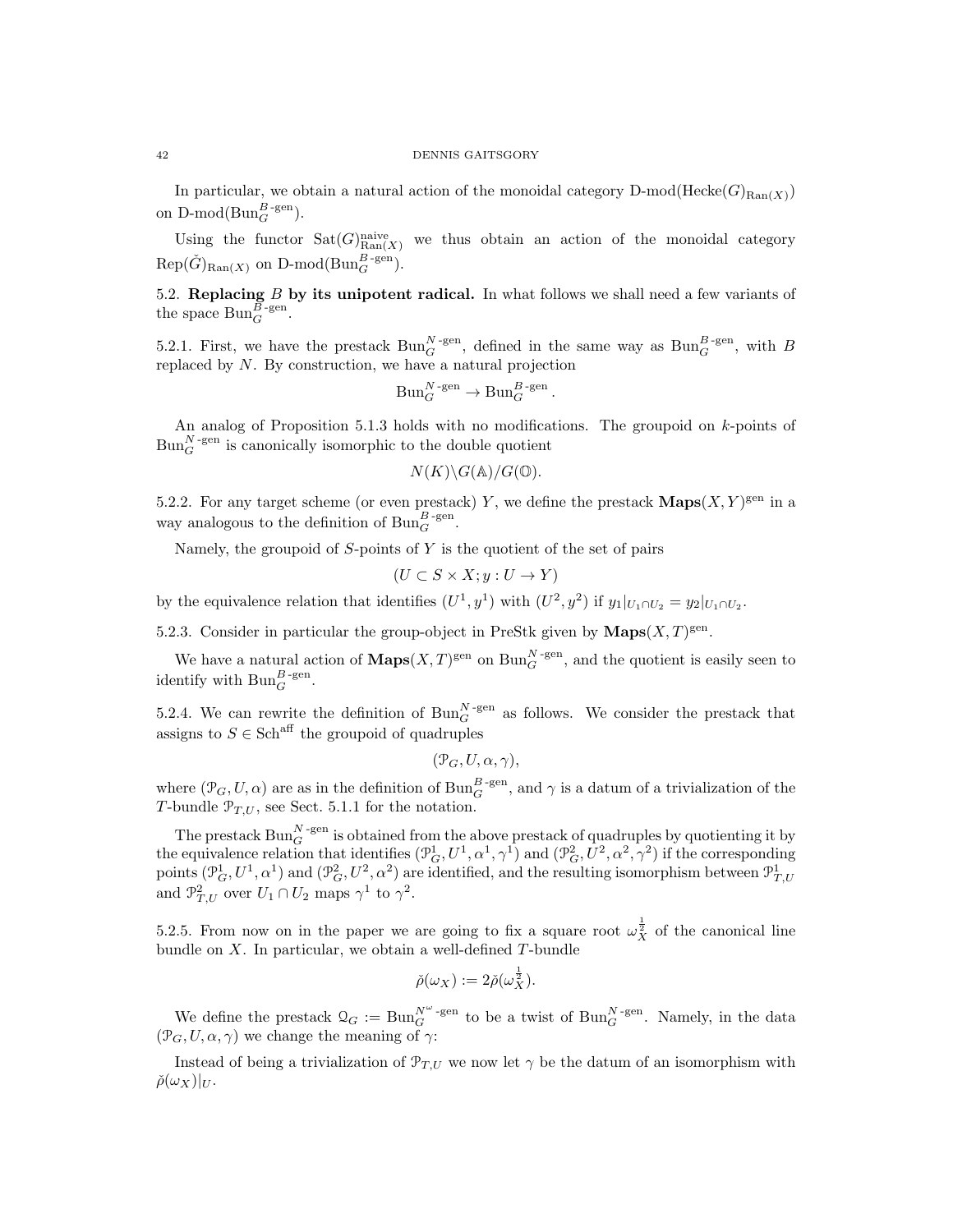A choice of a generic trivialization of  $\omega_X^{\frac{1}{2}}$  identifies  $\mathcal{Q}_G$  with  $\text{Bun}_G^{N-\text{gen}}$ , and in particular, the groupoid of its  $k$ -points with the double quotient

$$
N(K)\backslash G(\mathbb{A})/G(\mathbb{O}).
$$

5.2.6. Yet another space that we will need is the quotient of  $\text{Bun}_G^{N-\text{gen}}$  (or, rather,  $\text{Bun}_G^{N^{\omega}-\text{gen}}$ ) by the action of

$$
\mathbf{Maps}(X,Z_G^0)^{\mathrm{gen}},
$$

where  $Z_G^0$  is the connected component of the center of G.

We denote the resulting prestack by  $\mathcal{Q}_{G,G}$  (its variant  $\mathcal{Q}_{G,P}$ , where  $P \subset G$  is a parabolic and  $M$  is the Levi quotient of  $P$ , will be introduced in Sect. 7).

A choice of a generic trivialization of  $\omega_X^{\frac{1}{2}}$  identifies the groupoid on k-points of  $\mathcal{Q}_{G,G}$  with the double quotient

$$
Z_G^0(K) \cdot N(K) \backslash G(\mathbb{A})/G(\mathbb{O}).
$$

5.2.7. The prestack  $\mathcal{Q}_{G,G}$  can be explicitly described as follows.

We consider the prestack that assigns to  $S \in \text{Sch}^{\text{aff}}$  the groupoid of quadruples

 $(\mathcal{P}_G, U, \alpha, \gamma),$ 

where  $(\mathcal{P}_G, U, \alpha)$  as above, and  $\gamma$  is a datum of isomorphism over U between the bundles with respect to  $T/Z_G^0$ , one being induced from  $\mathcal{P}_{T,U}$ , and the other from  $\check{\rho}(\omega_X)|_U$ .

(Note that when G has a connected center, the data of  $\gamma$  amounts to an isomorphism of line bundles  $\alpha_i(\mathcal{P}_{T,U}) \simeq \omega_X|_U$  for each simple root  $\alpha_i$  of G. In particular, it is independent of the choice of  $\omega_X^{\frac{1}{2}}$ .)

The prestack  $\mathcal{Q}_{G,G}$  is obtained from the above prestack of quadruples by quotienting by the equivalence relation, defined in the same way as in the case of  $\text{Bun}_G^{N^{\omega}}$ -gen.

5.2.8. We claim:

Proposition 5.2.9. The pull-back functors

 $D\text{-mod}(Bun_G^{B\text{-gen}}) \to D\text{-mod}(\mathcal{Q}_{G,G}) \to D\text{-mod}(\mathcal{Q}_G)$ 

are fully faithful.

*Proof.* Follows from the homological contractibility of the prestacks  $\mathbf{Maps}(X,T)^{\text{gen}}$  and **Maps** $(X, Z_G^0)$ <sup>gen</sup>, see [Ga2].

5.2.10. As in Sect. 5.1.6, we have a canonical action of the monoidal category  $\text{Rep}(\check{G})_{\text{Ran}(X)}$  on both D-mod $(\mathcal{Q}_G)$  and D-mod $(\mathcal{Q}_{G,G})$ .

5.3. The groupoid: function-theoretic analogy. In order to introduce the Whittaker category, as well as several other categories of primary interest for this paper, we will need to define a certain groupoid, denoted  $N$  that acts on  $Bun_G^{B\text{-}\mathrm{gen}}$  and related geometric objects.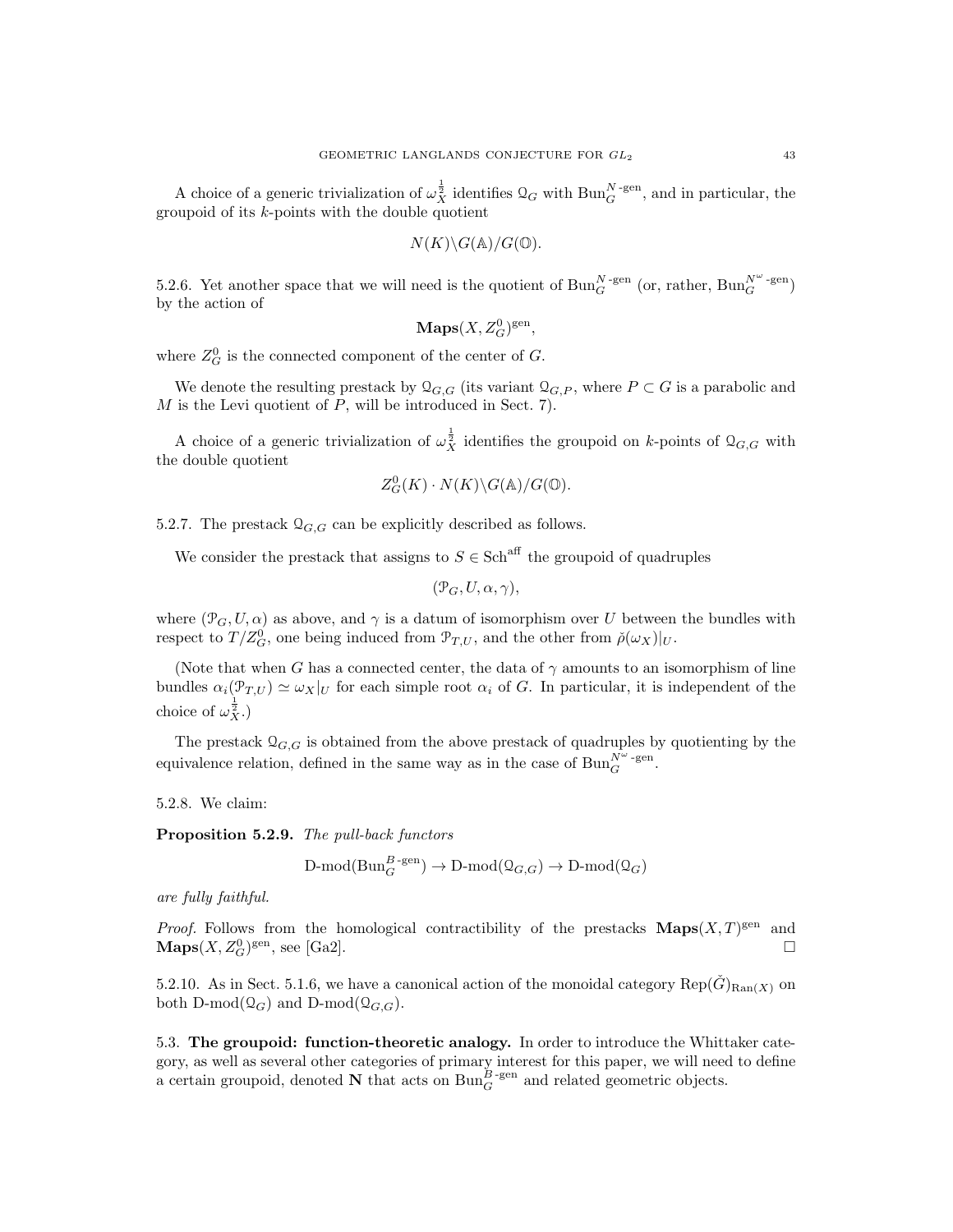5.3.1. We will now explain the idea of the definition of this groupoid through a function-theoretic analogy.

As was mentioned above, the category  $D\text{-mod}(Bun_G^{N-\text{gen}})$  is the geometric analog of the space of functions on  $N(K)\backslash G(\mathbb{A})/G(\mathbb{O})$ . What we want to achieve is to enforce the condition that our function, when considered as a function on  $G(\mathbb{A})/G(\mathbb{O})$ , be invariant with respect to all of  $N(A)$  (resp., equivariant against a fixed character of  $N(A)$ , which is trivial on  $N(K)$  and  $N(\mathbb{O})$ . However, we want to do this without actually lifting our function on  $G(\mathbb{A})/G(\mathbb{O})$ .

Here is how we will do this. The trick explained below stands behind the definition of the corresponding verions of the Whittaker category in [FGV1] and [Ga1].

5.3.2. Let  $\underline{x}$  be a finite collection of points on X, and let  $\mathbb{A}_x$  denote the corresponding product of local fields. Let us say that we want to enforce invariance/equivariance with respect to the corresponding subgroup  $N(\mathbb{A}_x) \subset N(\mathbb{A}).$ 

Let y be another finite collection of points of X, which is non-empty and disjoint from  $\overline{x}$ . Let

$$
N(K)\backslash G(\mathbb{A})/G(\mathbb{O})_{\text{good at } \underline{y}} \subset N(K)\backslash G(\mathbb{A})/G(\mathbb{O})
$$

be the subset equal to

$$
N(K)\backslash \left(G(\mathbb{A}^{\underline{y}})/G(\mathbb{O}^{\underline{y}})\times N(\mathbb{A}_{\underline{y}})/N(\mathbb{O}_{\underline{y}})\right),
$$

 $\text{where}^{14} \mathbb{A}^{\underline{y}} := \prod_{z \notin y} \widehat{\mathcal{K}}_z, \, \mathbb{O}^{\underline{y}} := \prod_{z \notin y} \widehat{\mathcal{O}}_z.$ 

Clearly, the preimage of the subset  $N(K)\backslash G(\mathbb{A})/G(\mathbb{O})_{\text{good at }y}$  in  $G(\mathbb{A})/G(\mathbb{O})$  is invariant with respect to  $N(\mathbb{A}_{\underline{x}})$ . Moreover, Iwasawa decomposition implies that all of  $N(K)\backslash G(\mathbb{A})/G(\mathbb{O})$  can be covered by subsets of this form for various choices of y.

Hence, it is sufficient to specify the invariance/equivariance condition for a function on  $N(K)\backslash G(\mathbb{A})/G(\mathbb{O})_{\text{good at }y}.$ 

5.3.3. Set

$$
^\sim N(K)\backslash G(\mathbb A)/G(\mathbb O)_{\text{good at }\underline{y}}:=N(K)\backslash \left(G(\mathbb A^{\underline{y}})/G(\mathbb O^{\underline{y}})\times N(\mathbb A_{\underline{y}})\right).
$$

This set is acted on (by right multiplication) by  $N(\mathbb{A}_y)$ , and the resulting action of the subgroup  $N(\mathbb{O}_y) \subset N(\mathbb{A}_y)$  makes the projection

$$
\verb!^! N(K)\backslash G(\mathbb A)/G(\mathbb O)_{\text{good at}\, \underline{y}}\to N(K)\backslash G(\mathbb A)/G(\mathbb O)_{\text{good at}\, \underline{y}}
$$

into a  $N(\mathbb{O}_y)$ -torsor.

5.3.4. We are now finally ready to explain how we will enforce the sought-for invariance/condition with respect to  $N(\mathbb{A}_x)$  for a function on  $N(K)\backslash G(\mathbb{A})/G(\mathbb{O})_{\text{good at }y}$ . In fact, we will enforce equivariance with respect to all of  $N(\mathbb{A}^{\underline{y}})$ .

Namely, we require that the lift of our function to  $\gamma N(K) \backslash G(\mathbb{A})/G(\mathbb{O})_{\text{good at }y}$  be  $N(\mathbb{A}_y)$ invariant/equivariant.

The fact that this is the right thing to do follows from the strong approximation for the group  $N$ , i.e., from the fact that the image of the map

$$
N(K) \to N(\mathbb{A}^{\underline{y}}),
$$

<sup>&</sup>lt;sup>14</sup>I.e.,  $N(K)\backslash G(\mathbb{A})/G(\mathbb{O})_{\text{good at }\underline{y}}$  is different from all of  $N(K)\backslash G(\mathbb{A})/G(\mathbb{O})$  is that for  $z \in \underline{y}$  we take  $N(\widehat{\mathcal{K}}_z)/N(\widehat{\mathcal{O}}_z)$  instead of  $G(\widehat{\mathcal{K}}_z)/G(\widehat{\widehat{\mathcal{O}}}_z)$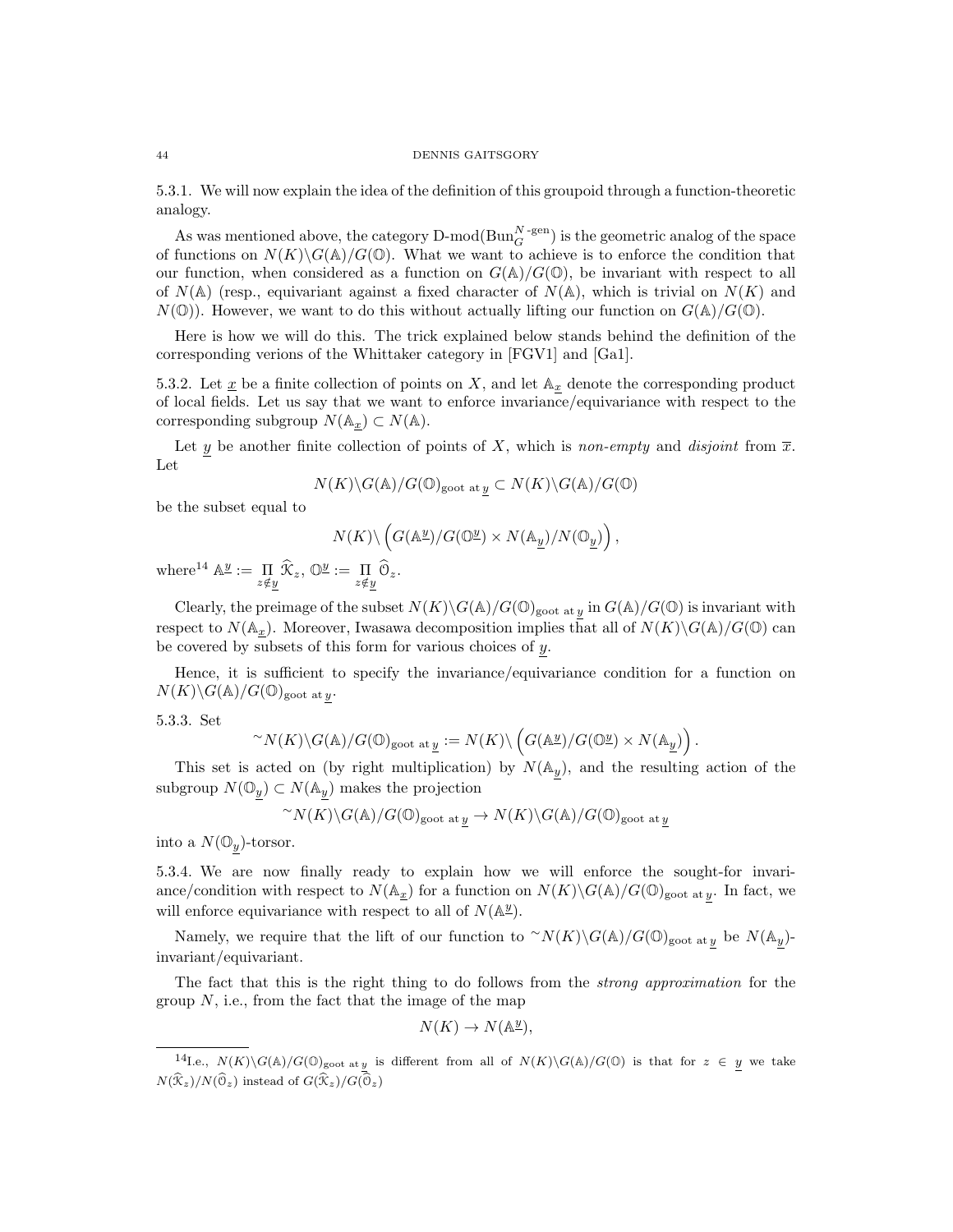given by Taylor expansion, is dense.

5.4. The groupoid: algebro-geometric definition. The actual algebro-geometric definition of the groupoid N, given below, was suggested by J. Barlev.

5.4.1. We define the groupoid  $N$  is as follows. First, the space (=prestack) that it will act on is not  $\text{Bun}_G^{B\text{-gen}}$ , but rather a certain open substack

$$
\left(\mathrm{Bun}_G^{B\text{-gen}}\times \mathrm{Ran}(X)\right)_{\mathrm{good}}
$$

of  $\text{Bun}_G^{B\text{-gen}} \times \text{Ran}(X)$ .

Namely,  $\left(\text{Bun}_G^{B\text{-gen}}\times\text{Ran}(X)\right)_{\text{good}}$  corresponds those quadruples  $(\mathcal{P}_G, U, \alpha, \gamma, \underline{y})$  for which  $U$  can be chosen to contain  $y$ .

We consider the prestack that assigns to  $S \in \text{Sch}^{\text{aff}}$  the groupoid of the following data:

$$
((\mathcal{P}_G^1, U, \alpha^1), (\mathcal{P}_G^2, U, \alpha^2), \underline{y}, \beta),
$$

where  $(\mathcal{P}_G^1, U, \alpha^1)$  and  $(\mathcal{P}_G^2, U, \alpha^2)$  are as in Sect. 5.1.1,  $\underline{y} \in U$ , and  $\beta$  is a datum is isomorphism of B-bundles

$$
\mathcal{P}_{B,U}^1|_{U-\underline{y}} \simeq \mathcal{P}_{B,U}^2|_{U-\underline{y}},
$$

such that the induced isomorphism of T-bundles

$$
\mathcal{P}_{T,U}^1|_{U-\underline{y}} \simeq \mathcal{P}_{T,U}^2|_{U-\underline{y}}
$$

extends to all of  $U$ , and such that the induced isomorphism of the  $G$ -bundles

$$
\mathcal{P}_G^1|_{U-\underline{y}} \simeq \mathcal{P}_G^2|_{U-\underline{y}}
$$

extends to all of  $S \times X - y$ .

We let  $\text{Maps}(S, \mathbb{N})$  be the quotient of the above prestack by the equivalence relation defined in a way similar to the case of  $Bun_G^{B\text{-gen}}$ .

We have the following assertion:

**Proposition 5.4.2.** The fibers of the groupoid  $N$  are homologically contractible, i.e., the functors

$$
p_1^{\dagger}, p_2^{\dagger} : \text{D-mod}\left(\left(\text{Bun}_G^{B\text{-gen}} \times \text{Ran}(X)\right)_{\text{good}}\right) \to \text{D-mod}(\mathbf{N})
$$

are fully faithful, where  $p_1$  and  $p_2$  are the two projections  $\mathbf{N} \to \left( \text{Bun}_G^{B\text{-gen}} \times \text{Ran}(X) \right)_{\text{good}}$ .

This proposition essentially follows from the fact that the group  $N$  is homologically contractible.

5.4.3. The groupoid  $\mathbf{N}_{\mathcal{Q}_G}$  (resp.,  $\mathbf{N}_{\mathcal{Q}_G,G}$ ) acting on  $\mathcal{Q}_G$  (resp.,  $\mathcal{Q}_{G,G}$ ) is defined similarly. Note that we have a Cartesian diagram

$$
\left(\mathfrak{Q}_{G} \times \text{Ran}(X)\right)_{\text{good}} \quad \begin{array}{c}\n\longleftarrow p_1 \quad \mathbf{N}_{\mathfrak{Q}_{G}} \quad \xrightarrow{p_2} \quad (\mathfrak{Q}_{G} \times \text{Ran}(X))_{\text{good}} \\
\downarrow \qquad \qquad \downarrow \qquad \qquad \downarrow \qquad \qquad \downarrow \qquad \qquad \downarrow \qquad \qquad \downarrow \qquad \qquad \downarrow \qquad \qquad \downarrow \qquad \qquad \downarrow \qquad \qquad \downarrow \qquad \qquad \downarrow \qquad \qquad \downarrow \qquad \qquad \downarrow \qquad \qquad \downarrow \qquad \qquad \downarrow \qquad \qquad \downarrow \qquad \qquad \downarrow \qquad \qquad \downarrow \qquad \qquad \downarrow \qquad \qquad \downarrow \qquad \qquad \downarrow \qquad \qquad \downarrow \qquad \qquad \downarrow \qquad \qquad \downarrow \qquad \qquad \downarrow \qquad \qquad \downarrow \qquad \qquad \downarrow \qquad \qquad \downarrow \qquad \qquad \downarrow \qquad \qquad \downarrow \qquad \qquad \downarrow \qquad \qquad \downarrow \qquad \qquad \downarrow \qquad \qquad \downarrow \qquad \qquad \downarrow \qquad \qquad \downarrow \qquad \qquad \downarrow \qquad \qquad \downarrow \qquad \qquad \downarrow \qquad \qquad \downarrow \qquad \qquad \downarrow \qquad \qquad \downarrow \qquad \qquad \downarrow \qquad \qquad \downarrow \qquad \qquad \downarrow \qquad \qquad \downarrow \qquad \qquad \downarrow \qquad \qquad \downarrow \qquad \qquad \downarrow \qquad \qquad \downarrow \qquad \qquad \downarrow \qquad \qquad \downarrow \qquad \qquad \downarrow \qquad \qquad \downarrow \qquad \qquad \downarrow \qquad \qquad \downarrow \qquad \qquad \downarrow \qquad \qquad \downarrow \qquad \qquad \downarrow \qquad \qquad \downarrow \qquad \qquad \downarrow \qquad \qquad \downarrow \qquad \qquad \downarrow \qquad \qquad \downarrow \qquad \qquad \downarrow \qquad \qquad \downarrow \qquad \qquad \downarrow \qquad \qquad \downarrow \qquad \qquad \downarrow \qquad \qquad \downarrow \qquad \qquad \downarrow \qquad \qquad \downarrow \qquad \qquad \downarrow \qquad \qquad \down
$$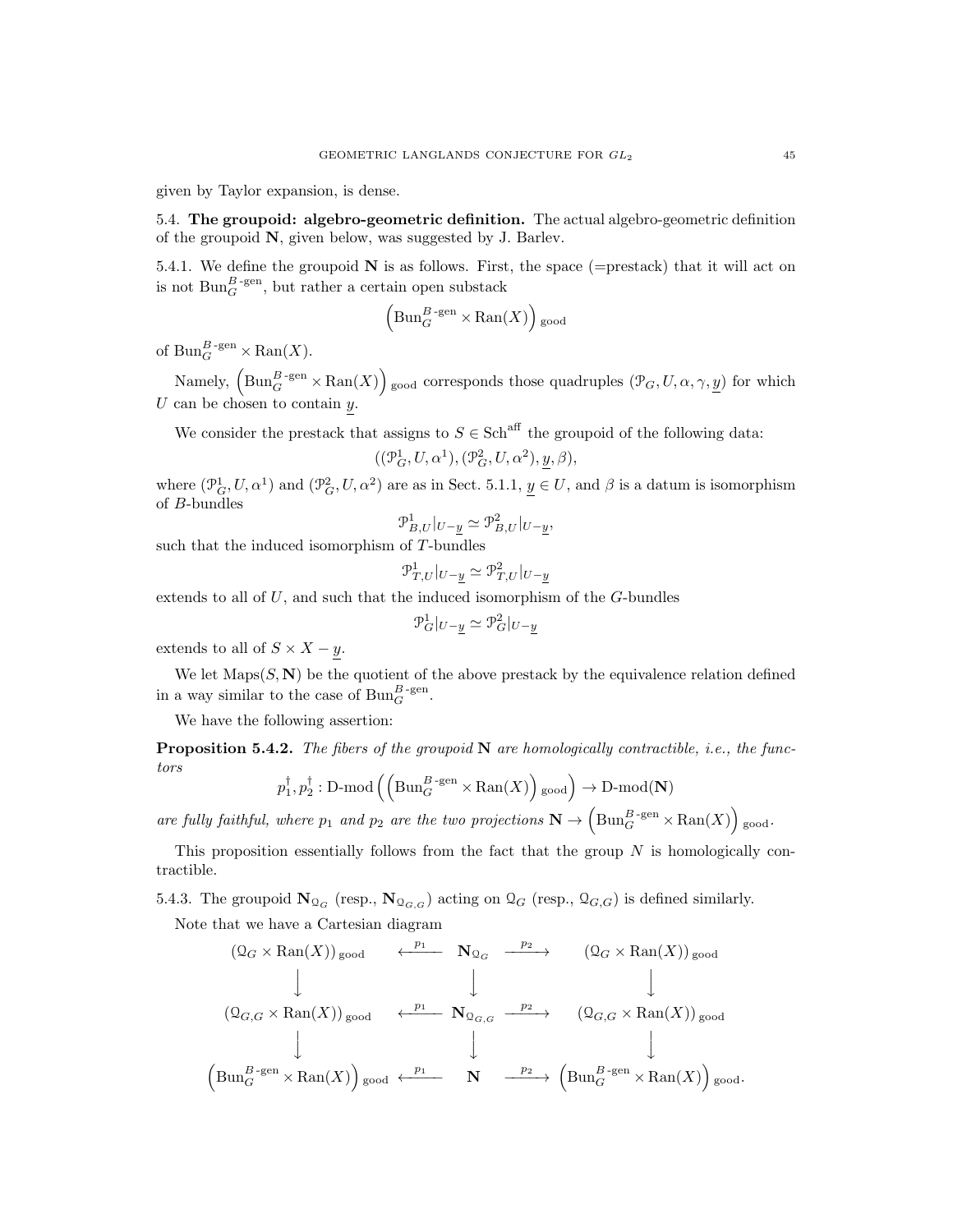#### 46 DENNIS GAITSGORY

From Proposition 5.4.2 we obtain the corresponding assertion for  $\mathbf{N}_{\mathcal{Q}_G}$  (resp.,  $\mathbf{N}_{\mathcal{Q}_G, G}$ ).

### 5.5. The character.

5.5.1. We now consider the groupoid  $\mathbf{N}_{Q_{G,G}}$  and we claim that it admits a canonically defined homomorphism  $\chi$  to  $\mathbb{G}_a$ .

In fact, there are homomorphisms  $\chi_i$ , one for each simple root  $\alpha_i$  of G, and we will let  $\chi$  be their sum.

5.5.2. For a simple root  $\alpha_i$ , let  $B_i \simeq \mathbb{G}_m \ltimes \mathbb{G}_a$  be the quotient group of B by  $N(P_i)$  (the unipotent radical of the sub-minimal parabolic  $P_i$ ) and  $Z_{M_i}$  (the center of the Levi  $M_i$  of  $P_i$ ). In particular, the map  $T \to \mathbb{G}_m$  is given by the simple root  $\alpha_i$ .

For a point  $(\mathcal{P}_G, U, \alpha, \gamma)$  of  $\mathcal{Q}_{G,G}$  we let  $\mathcal{P}_{B_i,U}$  denote the induced  $B_i$ -bundle defined over U. Note that the data of  $\gamma$  identifies the line bundle corresponding to  $B_i \to \mathbb{G}_m$  with  $\omega_X|_U$ . Hence, we can think of  $\mathcal{P}_{B_i,U}$  as a short exact sequence of vector bundles

$$
0 \to \omega_U \to \mathcal{F}_i \to \mathcal{O}_U \to 0.
$$

5.5.3. A point

$$
((\mathcal{P}_G^1, U, \alpha^1, \gamma^1), (\mathcal{P}_G^2, U, \alpha^2, \gamma^2), \underline{y}, \beta)
$$

of  $N_{\mathcal{Q}_{G,G}}$  defines an isomorphism of short exact sequences

$$
\begin{array}{ccc}\n0 & \longrightarrow & \omega_X|_{U-\underline{u}} & \longrightarrow & \mathfrak{F}_i^1|_{U-\underline{y}} & \longrightarrow & 0_{U-\underline{y}} & \longrightarrow & 0 \\
& \mathrm{id} & & & \beta_i \downarrow & & \downarrow \mathrm{id} \\
& & & & \beta_i \downarrow & & \downarrow \mathrm{id} \\
0 & \longrightarrow & \omega_X|_{U-\underline{y}} & \longrightarrow & \mathfrak{F}_i^2|_{U-\underline{y}} & \longrightarrow & 0_{U-\underline{y}} & \longrightarrow & 0,\n\end{array}
$$

and hence a section of the quasi-coherent sheaf

(5.1) 
$$
\omega_X|_{U-y}/\omega_X|_U \simeq \omega_X|_{S \times X-y}/\omega_X|_{S \times X} \simeq (0_S \boxtimes \omega_X)(\infty \cdot \underline{y})/(0_S \boxtimes \omega_X),
$$

where we think of y as a relative Cartier divisor  $D \subset S \times X$  over S.

Now, the residue map assigns to sections of (5.1) a section of  $\mathcal{O}_S$ , i.e., a map  $S \to \mathbb{G}_a$ .

5.5.4. By composing, the above character  $\chi$  on  $N_{\mathcal{Q}_{G,G}}$  gives rise to one on  $N_{\mathcal{Q}_G}$ . We will not distinguish the two notationally.

5.6. The Whittaker category. We are finally able to define the main actor for this section, the Whittaker category for G.

5.6.1. First, we consider the equivariant category

$$
\mathrm{D\text{-}mod}\left(\left(\mathcal{Q}_G \times \mathrm{Ran}(X)\right)_{\mathrm{good}}\right)^{\mathbf{N}_{\mathcal{Q}_G}, \chi}
$$

of D-mod  $((\mathcal{Q}_G \times \text{Ran}(X))_{\text{good}})$  with respect to the groupoid  $\mathbf{N}_{\mathcal{Q}_G}$  against the character  $\chi$ .

In other words, we consider the simplicial object  $N^{\Delta}_{\mathbb{Q}_G}$  of PreStk corresponding to the groupoid  $\mathbf{N}_{\mathcal{Q}_G}$ . We consider the co-simplicial category D-mod $(\mathbf{N}_{\mathcal{Q}_G}^{\Delta})$ , and its twist, denoted

$$
\operatorname{D-mod}(N_{\mathbb{Q}_G}^{\Delta})^{\chi},
$$

corresponding to the pull-back by means of  $\chi$  of the exponential D-module on  $\mathbb{G}_a$ . By definition,

$$
\text{D-mod}\left((\mathbb{Q}_G\times \text{Ran}(X))_{\text{good}}\right)^{\mathbf{N}_{\mathbb{Q}_G,\chi}}:=\text{Tot}(\text{D-mod}(\mathbf{N}_{\mathbb{Q}_G}^{\Delta})^{\chi}).
$$

The following results from Proposition 5.4.2: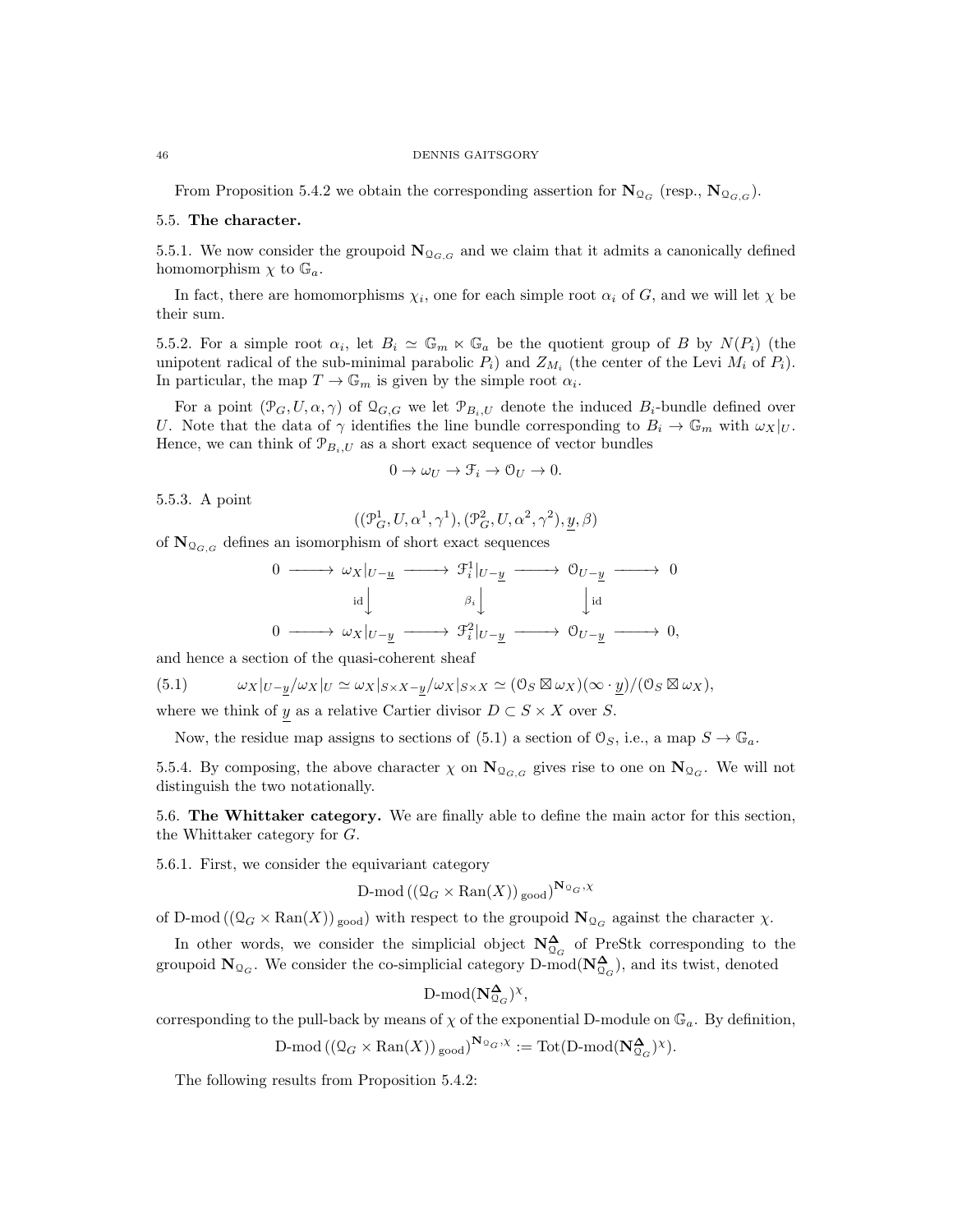Proposition 5.6.2. The forgetful functor

$$
\mathrm{D\text{-}mod}\left(\left(\mathcal{Q}_G \times \mathrm{Ran}(X)\right)_{\mathrm{good}}\right)^{\mathbf{N}_{\mathcal{Q}_G}, \chi} \to \mathrm{D\text{-}mod}\left(\left(\mathcal{Q}_G \times \mathrm{Ran}(X)\right)_{\mathrm{good}}\right)
$$

is fully faithful.

5.6.3. We define the Whittaker category Whit(G) to be the full subcategory of  $D\text{-mod}(\mathcal{Q}_G)$ equal to the preimage of

$$
\mathrm{D\text{-}mod} \left( \left( \mathcal{Q}_G \times \mathrm{Ran}(X) \right)_{\mathrm{good}} \right)^{\mathbf{N}_{\mathcal{Q}_G}, \chi} \subset \mathrm{D\text{-}mod} \left( \left( \mathcal{Q}_G \times \mathrm{Ran}(X) \right)_{\mathrm{good}} \right)
$$

under the pull-back functor

$$
\mathrm{D\text{-}mod}(\mathfrak{Q}_G) \to \mathrm{D\text{-}mod}(\left(\mathfrak{Q}_G \times \mathrm{Ran}(X)\right)_{\mathrm{good}}).
$$

In other words,

$$
\mathrm{Whit}(G) := \mathrm{D\text{-}mod}(\mathbb{Q}_G) \underset{\mathrm{D\text{-}mod}((\mathbb{Q}_G \times \mathrm{Ran}(X))_{\mathrm{good}})}{\times} \mathrm{D\text{-}mod} \left( (\mathbb{Q}_G \times \mathrm{Ran}(X))_{\mathrm{good}} \right)^{\mathbf{N}_{\mathbb{Q}_G}, \chi}
$$

5.6.4. Consider the fully faithful embedding

$$
Whit(G) \hookrightarrow D\text{-mod}(\Omega_G).
$$

One shows that it admits a right adjoint; we will denote it by  $Av^{N,\chi}$ .

In addition, one shows:

**Proposition 5.6.5.** The action of the monoidal category  $\text{Rep}(\check{G})_{\text{Ran}(X)}$  on  $D\text{-mod}(\mathcal{Q}_G)$  preserves the full subcategory

$$
Whit(G) \subset D\text{-mod}(\Omega_G)
$$

and commutes with the functor  $Av^{\mathbf{N}, \chi}$ .

5.6.6. The category Whit(G) contains a distinguished object that we shall denote by  $W_{\text{vac}}$ :

Analogously to the map  $i_B : \text{Bun}_B \to \text{Bun}_G^{B\text{-gen}}$ , we have a canonically defined map

$$
i_{N^{\omega}}: \text{Bun}_{N^{\omega}} \to \text{Bun}_{G}^{N-\text{gen}}.
$$

Note that, analogously to Sect. 5.5, there exists a canonically defined map

$$
Bun_{N^{\omega}} \to \mathbb{G}_a.
$$

Let  $\hat{W}_{\text{vac}} \in D\text{-mod}(Bun_{N^{\omega}})$  denote the pullback of the exponential D-module on  $\mathbb{G}_a$  under this map.

The object  $W_{\text{vac}} \in D\text{-mod}(Bun_G^{N-\text{gen}})$  is defined by

$$
\mathcal{W}_{\text{vac}} := (\imath_{N^{\omega}})_{\dagger}(\overset{\circ}{\mathcal{W}}_{\text{vac}}),
$$

where for a morphism f we denote by  $f_{\dagger}$  the (partially defined) left adjoint of  $f^{\dagger}$ ; one shows that the (partially defined) functor  $(i_{N^{\omega}})$  is defined on the object  $\mathring{W}_{\text{vac}}$  due to the holonomicity property of the latter.

.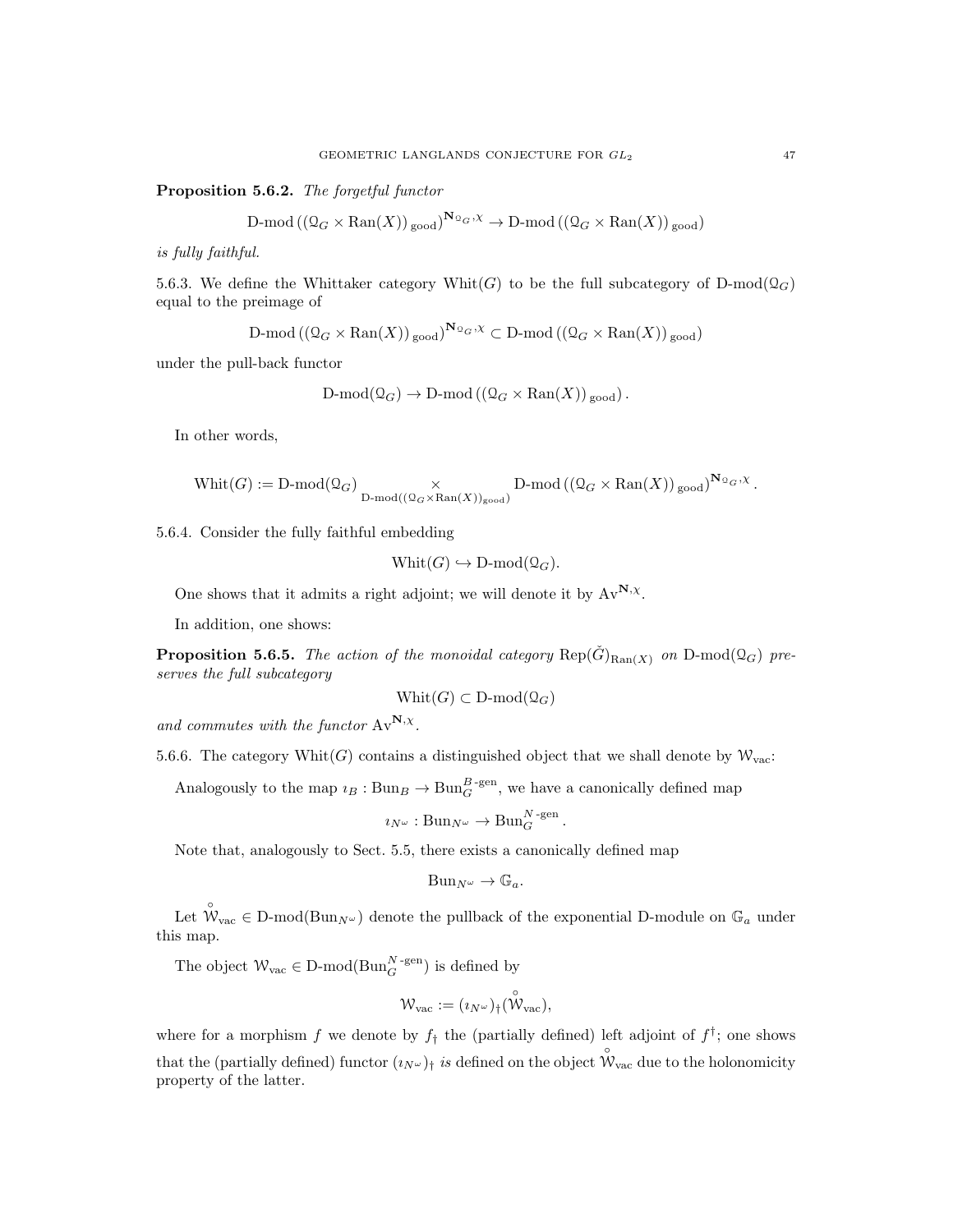5.6.7. A variant. We define the category  $\text{Whit}(G, G)$  in a similar way to  $\text{Whit}(G)$ , using the prestack  $\mathcal{Q}_{G,G}$  instead of  $\mathcal{Q}_G$ .

As in Sect. 5.6.4, the fully faithful embedding

$$
Whit(G) \hookrightarrow D\text{-mod}(\Omega_G).
$$

it admits a right adjoint, and the analog of Proposition 5.6.5 holds.

Let us remind that the categories  $\text{Whit}(G)$  and  $\text{Whit}(G, G)$  are geometric counterparts of the spaces of functions on  $G(\mathbb{A})/G(\mathbb{O})$  and  $Z_G^0(K)\backslash G(\mathbb{A})/G(\mathbb{O})$ , respectively, that are equivariant with respect to  $N(A)$  against the character  $\chi$ . In particular, we have a naturally defined pullback functor

$$
Whit(G, G) \to Whit(G).
$$

Now, it follows from Proposition 5.2.9 that this functor is fully faithful.

5.7. The functor of Whittaker coefficient and Poincaré series. In this subsection we will relate the Whittaker categories  $\text{Whit}(G)$  and  $\text{Whit}(G, G)$  to the main object on the geometric side, the category  $D\text{-mod}(Bun_G)$ .

5.7.1. Let  $\mathfrak{r}_G$  (resp.,  $\mathfrak{r}_{G,G}$ ) denote the forgetful map  $\mathfrak{Q}_G \to \text{Bun}_G$  (resp.,  $\mathfrak{Q}_{G,G} \to \text{Bun}_G$ ). In particular, we obtain the functors

 $(\mathfrak{r}_G)^{\dagger} : \mathbb{D}\text{-mod}(\mathbb{B}\text{un}_G) \to \mathbb{D}\text{-mod}(\mathbb{Q}_G)$  and  $(\mathfrak{r}_{G,G})^{\dagger} : \mathbb{D}\text{-mod}(\mathbb{B}\text{un}_G) \to \mathbb{D}\text{-mod}(\mathbb{Q}_{G,G}).$ 

5.7.2. We denote the composed functors

$$
\mathrm{Av}^{\mathbf{N}, \chi} \circ (\mathfrak{r}_G)^{\dagger} : \mathrm{D}\text{-}\mathrm{mod}(\mathrm{Bun}_G) \to \mathrm{Whit}(G)
$$

and

$$
\mathrm{Av}^{\mathbf{N}, \chi} \circ (\mathfrak{r}_{G, G})^{\dagger} : \mathbf{D}\text{-}\mathrm{mod}(\mathbf{Bun}_G) \to \mathrm{Whit}(G, G)
$$

by  $\operatorname{coeff}_G$  and  $\operatorname{coeff}_{G,G}$ , respectively.

These are the two closely related versions of the *functor of Whittaker coefficient*.

5.7.3. By Proposition 5.6.5, the functor coeff<sub>G</sub> (resp., coeff<sub>G,G</sub>) intertwines the actions of  $Rep(G)_{\text{Ran}(X)}$  on D-mod( $\text{Bun}_G$ ) and Whit(G) (resp., Whit(G, G)).

5.7.4. The functor  $(\mathfrak{r}_G)^{\dagger}$ : D-mod $(\text{Bun}_G) \to \text{D-mod}(\mathcal{Q}_G)$  does not in general admit a left adjoint. However, one shows that the (partially defined) left adjoint  $(\mathfrak{r}_G)_\dagger$  is defined on the full subcategory Whit $(G) \subset D\text{-mod}(\mathcal{Q}_G)$ .

We denote the resulting functor  $Whit(G) \to D\text{-mod}(Bun_G)$  by  $Poinc_G$ , and refer to it as the functor of Poincaré series. By construction, this functor is the left adjoint of the functor coeff  $_G$ .

In particular, we obatin a canonically defined object

$$
Poinc_G(W_{\text{vac}}) \in D\text{-mod}(Bun_G),
$$

where  $W_{\text{vac}}$  is as in Sect. 5.6.6.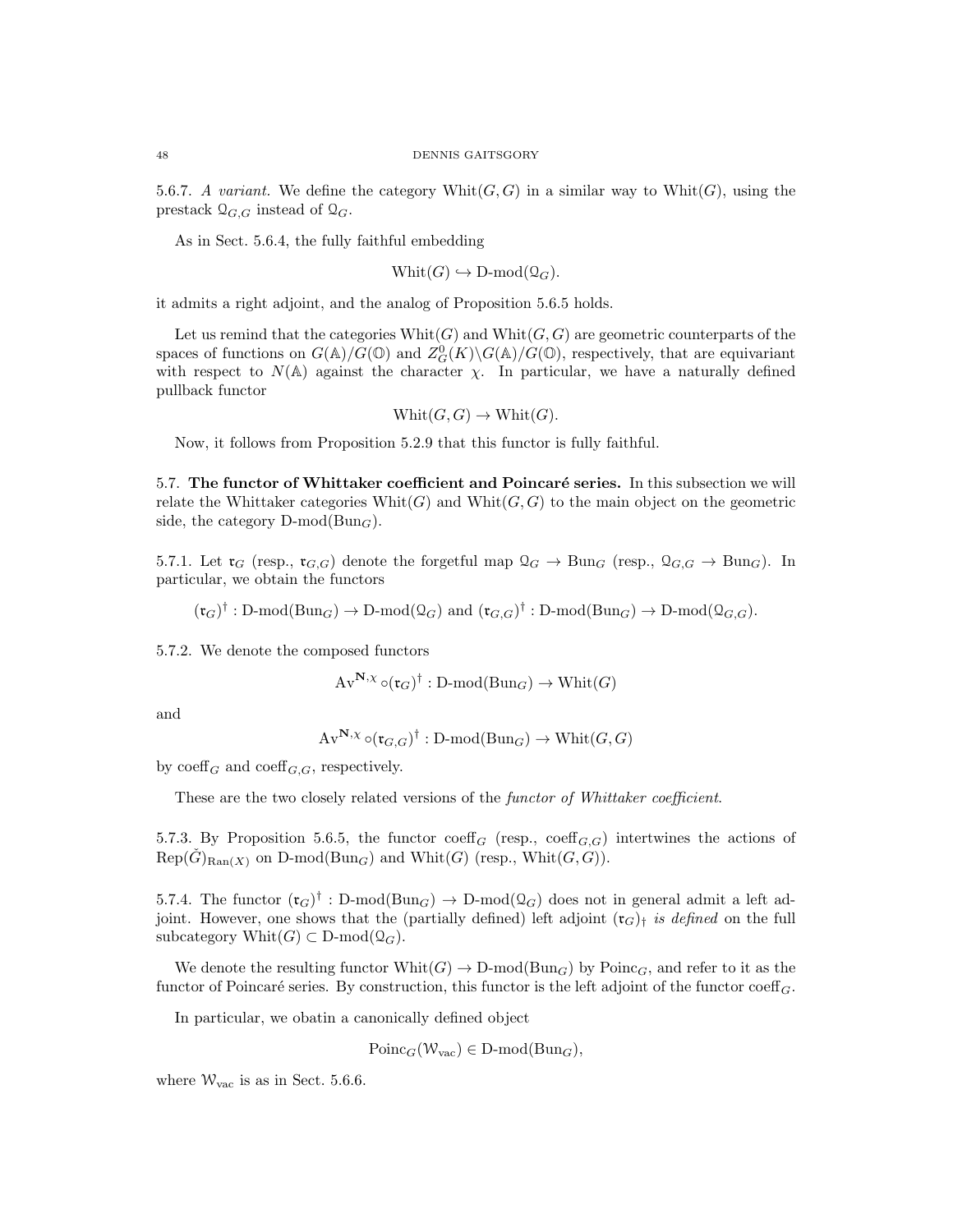5.8. Digression: "unital" categories over the Ran space. Our next goal is to give a description of the categories  $\text{Whit}(G)$  and  $\text{Whit}(G, G)$  in spectral terms. This subsection contains some preliminaries needed in order to describe the spectral side.

These preliminaries have to do with the fact that the symmetric monoidal categories D-mod(Ran(X)) and Rep( $\check{G}$ )<sub>Ran(X)</sub> are non-unital, and in this subsection we will show how to modify them to make them unital.  $^{15}$ 

5.8.1. We note that a group homomorphism  $G_1 \rightarrow G_2$  gives rise to a symmetric monoidal functor

$$
Rep(G_2)_{\text{Ran}(X)} \to \text{Rep}(G_1)_{\text{Ran}(X)}.
$$

In particular, taking  $\check{G}_1 = \check{G}$  and  $\check{G}_2 = \{1\}$ , we obtain a symmetric monoidal functor

 $D\text{-mod}(Ran(X)) \simeq \text{QCoh}(Ran(X)) \to \text{Rep}(\check{G})_{\text{Ran}(X)}.$ 

By taking  $G_1 = \check{G}$  and  $G_2 = \check{G}/[\check{G}, \check{G}]$  we obtain a symmetric monoidal functor

 $\text{Rep}(\check{G}/[\check{G},\check{G}])_{\text{Ran}(X)} \to \text{Rep}(\check{G})_{\text{Ran}(X)}.$ 

5.8.2. Consider the symmetric monoidal functor

D-mod(Ran(X))  $\stackrel{p_{\dagger}}{\longrightarrow}$  D-mod(pt) = Vect

(the left adjoint to the pull-back functor  $p^{\dagger}$ ). It can also be viewed as the functor Loc<sub>{1}</sub>, spec, where {1} is the trivial group. Consider the category

$$
\operatorname{Rep}(\check{G})^{\operatorname{unital}}_{\operatorname{Ran}(X)} := \operatorname{Rep}(\check{G})_{\operatorname{Ran}(X)} \underset{\operatorname{D-mod}(\operatorname{Ran}(X))}{\otimes} \operatorname{Vect}.
$$

One can show that the functor

 $\mathrm{Vect} \simeq \mathrm{D\text{-}mod}(\mathrm{Ran}(X)) \underset{\mathrm{D\text{-}mod}(\mathrm{Ran}(X))}{\otimes} \mathrm{Vect} \to \mathrm{Rep}(\check{G})_{\mathrm{Ran}(X)} \underset{\mathrm{D\text{-}mod}(\mathrm{Ran}(X))}{\otimes} \mathrm{Vect} \stackrel{=}{\text{:=}} \mathrm{Rep}(\check{G})_{\mathrm{Ran}(X)}^{\mathrm{unital}}$ 

defines a *unit* for the symmetric monoidal structure on  $\text{Rep}(\check{G})_{\text{Ran}(X)}^{\text{unital}}$ ; we shall denote the corresponding unit object by

$$
\mathbf{1}_{\text{Rep}(\check{G})^{\text{unital}}_{\text{Ran}(X)}} \in \text{Rep}(\check{G})^{\text{unital}}_{\text{Ran}(X)}.
$$

I.e., unlike  $\text{Rep}(\check{G})_{\text{Ran}(X)}$ , the symmetric monodical category  $\text{Rep}(\check{G})_{\text{Ran}(X)}^{\text{unital}}$  is unital.

5.8.3. It follows from the definition that the symmetric monoidal functor

$$
\mathrm{Loc}_{\check{G},\mathrm{spec}}:\mathrm{Rep}(\check{G})_{\mathrm{Ran}(X)}\to \mathrm{QCoh}(\mathrm{LocSys}_{\check{G}})
$$

canonically factors as

(5.2) 
$$
\operatorname{Rep}(\check{G})_{\operatorname{Ran}(X)} \to \operatorname{Rep}(\check{G})_{\operatorname{Ran}(X)}^{\operatorname{unital}} \to \operatorname{QCoh}(\operatorname{LocSys}_{\check{G}}).
$$

We denote the resulting functor

$$
\text{Rep}(\check{G})^{\text{unital}}_{\text{Ran}(X)} \to \text{QCoh}(\text{LocSys}_{\check{G}})
$$

by  $Loc_{\check{G}, \text{spec}}^{\text{unital}}$ .

Passing to right adjoints in (5.4), we obtain the functors

$$
\text{QCoh}(\text{LocSys}_{\check{G}}) \to \text{Rep}(\check{G})^{\text{unital}}_{\text{Ran}(X)} \to \text{Rep}(\check{G})_{\text{Ran}(X)},
$$

all of which are fully faithful by Proposition 4.3.4.

<sup>&</sup>lt;sup>15</sup>The reader who is afraid of being overwhelmed by the notation can skip this subsection and return to it when necessary.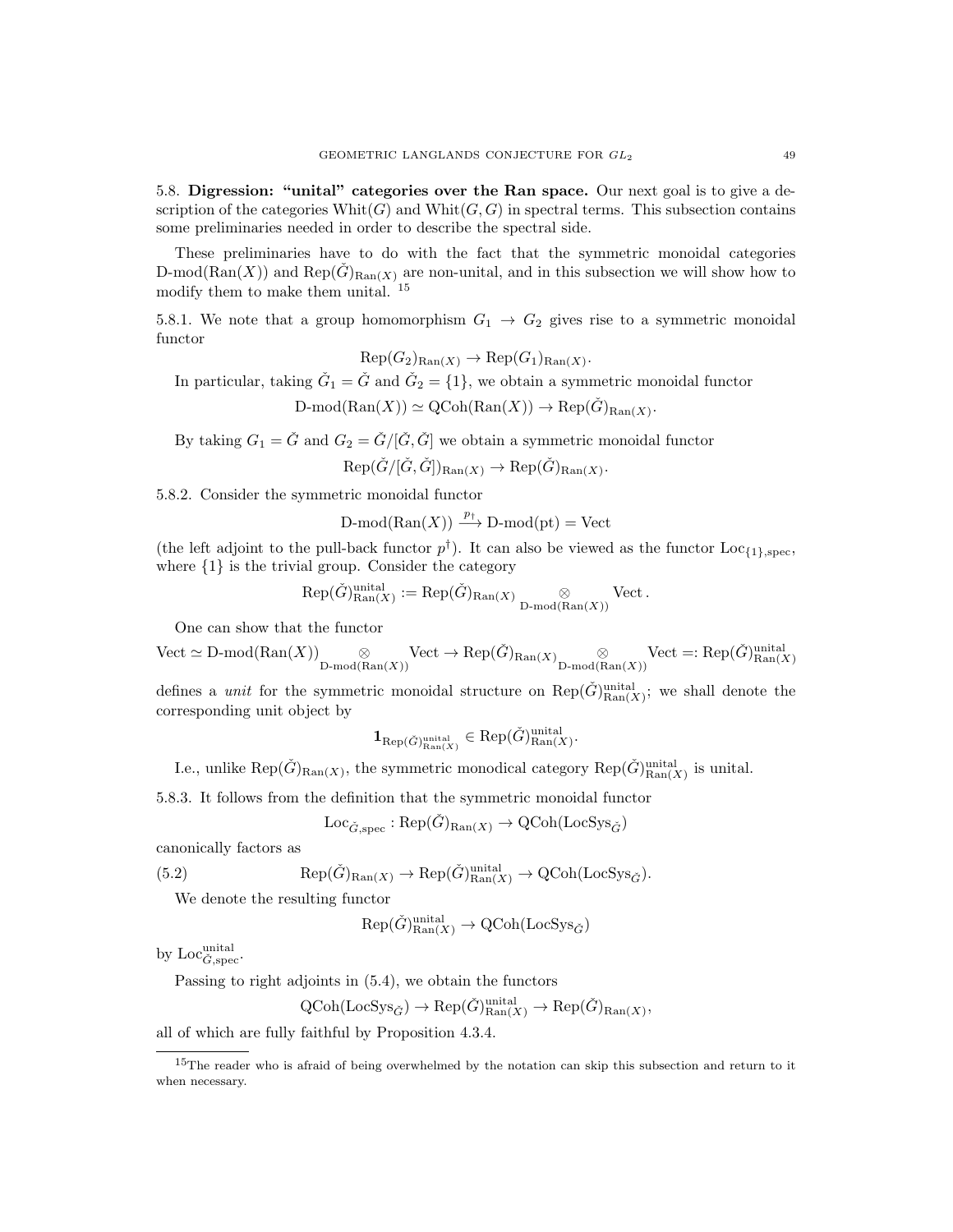We shall denote the resulting (fully faithful) functor

$$
\text{QCoh}(\text{LocSys}_{\check{G}}) \to \text{Rep}(\check{G})_{\text{Ran}(X)}^{\text{unital}}
$$

unital

by co-Loc $\ddot{G}_{,\mathrm{spec}}^{\mathrm{unital}}$ .

5.8.4. Variant. Consider now the symmetric monoidal functor

$$
Loc_{\check{G}/[\check{G},\check{G}],\mathrm{spec}} : \mathrm{Rep}(\check{G}/[\check{G},\check{G}])_{\mathrm{Ran}(X)} \to \mathrm{QCoh}(\mathrm{LocSys}_{\check{G}/[\check{G},\check{G}]}).
$$

Consider also the category

$$
\operatorname{Rep}(\check{G})_{\operatorname{Ran}(X)}^{\operatorname{unital}_{\check{G}/[\check{G},\check{G}]}}:=\operatorname{Rep}(\check{G})_{\operatorname{Ran}(X)}\underset{\operatorname{Rep}(\check{G}/[\check{G},\check{G}])_{\operatorname{Ran}(X)}}{\otimes}\operatorname{QCoh}(\operatorname{LocSys}_{\check{G}/[\check{G},\check{G}]}),
$$

and the functor

$$
(5.3) \quad \operatorname{Rep}(\check{G})^{\operatorname{unital}}_{\operatorname{Ran}(X)} \simeq \\ \simeq \operatorname{Rep}(\check{G})^{\operatorname{unital}}_{\operatorname{Rep}(\check{G}/[\check{G},\check{G}])_{\operatorname{Ran}(X)}} \operatorname{Rep}(\check{G}/[\check{G},\check{G}])_{\operatorname{Ran}(X)} \simeq \\ \simeq \operatorname{Rep}(\check{G})^{\operatorname{ind}}_{\operatorname{Ran}(X)} \otimes \\ \simeq \operatorname{Rep}(\check{G})^{\operatorname{ind}}_{\operatorname{Ran}(X)} \otimes \operatorname{QCoh}(\operatorname{Loc}Sys_{\check{G}/[\check{G},\check{G}]}) =: \operatorname{Rep}(\check{G})^{\operatorname{unital}_{\check{G}/[\check{G},\check{G}]}}_{\operatorname{Ran}(X)}.
$$

It follows from the construction that the functor

$$
Loc_{\check{G}, spec}^{unital}: Rep(\check{G})_{\text{Ran}(X)}^{\text{unital}} \to \text{QCoh}(\text{LocSys}_{\check{G}})
$$

introduced above canonically factors as

(5.4) 
$$
\operatorname{Rep}(\check{G})^{\text{unital}}_{\operatorname{Ran}(X)} \stackrel{(5.3)}{\longrightarrow} \operatorname{Rep}(\check{G})^{\text{unital}_{\check{G}/[\check{G},\check{G}]}}_{\operatorname{Ran}(X)} \to \operatorname{QCoh}(\operatorname{LocSys}_{\check{G}}),
$$

We denote the resulting functor

$$
\text{Rep}(\check{G})_{\text{Ran}(X)}^{\text{unital}_{\check{G}/[\check{G},\check{G}]}} \to \text{QCoh}(\text{LocSys}_{\check{G}})
$$

by  $\text{Loc}_{\check{G}, \text{spec}}^{\text{unital}_{\check{G}/[\check{G}, \check{G}]}}$ .

Passing to right adjoints in (5.4), we obtain functors

(5.5) 
$$
\mathrm{QCoh}(\mathrm{LocSys}_{\check{G}}) \to \mathrm{Rep}(\check{G})^{\mathrm{unital}_{\check{G}/[\check{G},\check{G}]}}_{\mathrm{Ran}(X)} \to \mathrm{Rep}(\check{G})^{\mathrm{unital}}_{\mathrm{Ran}(X)}
$$

all of which are fully faithful by Proposition 4.3.4.

We denote the resulting (fully faithful) functor

$$
\operatorname{QCoh}(\operatorname{LocSys}_{\check G}) \to \operatorname{Rep}(\check G)^{\operatorname{unital}_{\check G/[\check G,\check G]}}_{\operatorname{Ran}(X)}
$$

by co-Loc $\ddot{\tilde{G}}_{\check{G},\text{spec}}^{\text{unital}_{\check{G}/[\check{G},\check{G}]}}$ .

5.9. Description of the Whittaker category in spectral terms. A key feature of the Whittaker categories  $\text{Whit}(G)$  and  $\text{Whit}(G, G)$ , and the reason for why the figure so prominently in geometric Langlands, is that these categories can be directly described in terms of the spectral side of the correspondence.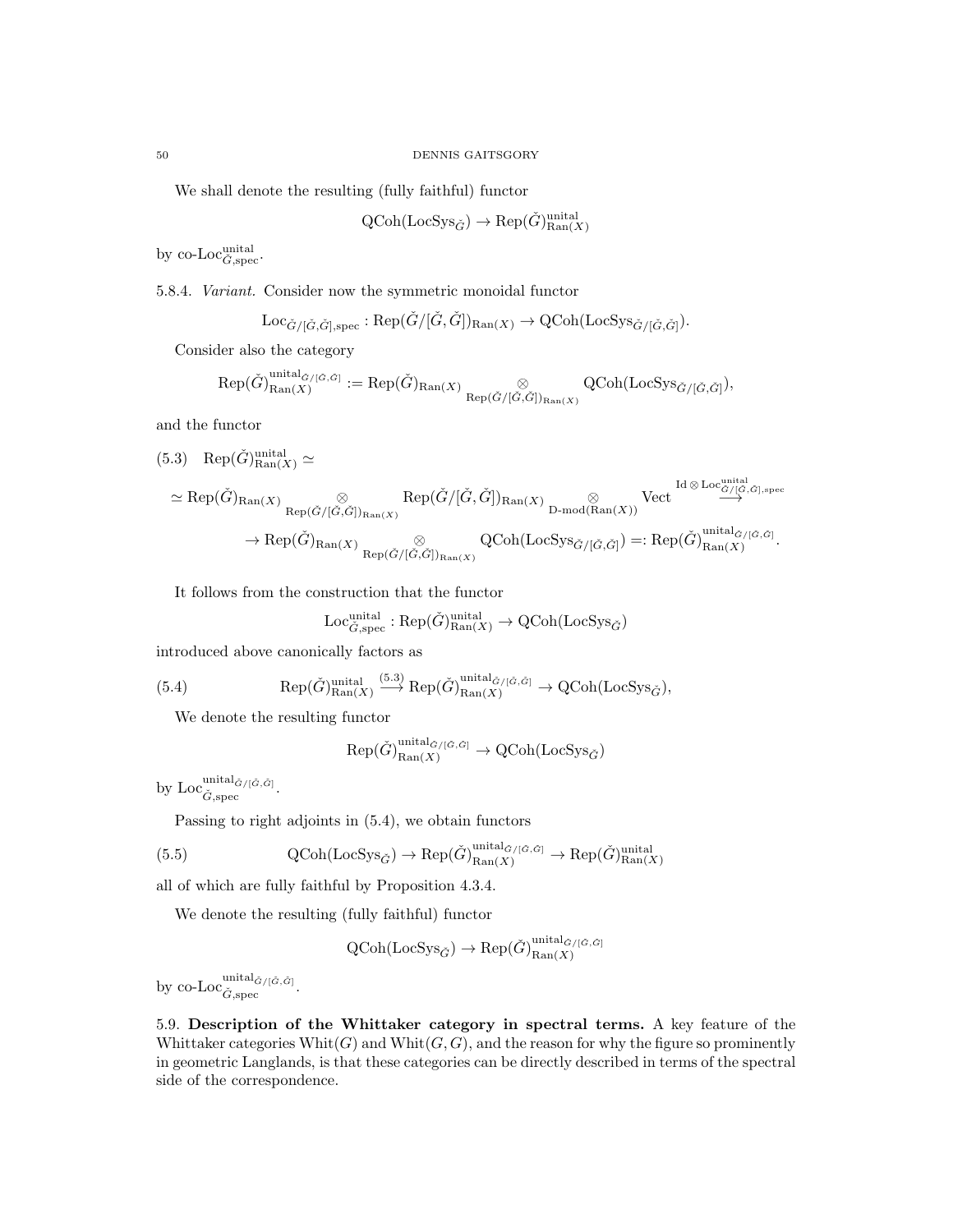5.9.1. The following assertion is a geometric version of the Casselman-Shalika formula. It expresses the categories  $\text{Whit}(G)$  and  $\text{Whit}(G, G)$ , respectively, in terms of the Langlands dual group.

## Quasi-Theorem 5.9.2.

(a) There exists a canonical equivalence

$$
\mathbb{L}_G^{\mathrm{Whit}}:\mathrm{Rep}(\check{G})^{\mathrm{unital}}_{\mathrm{Ran}(X)}\to\mathrm{Whit}(G),
$$

compatible with the action of the monoidal category  $\text{Rep}(\check{G})_{\text{Ran}(X)}$ .

(b) There is a canonical equivalance

$$
\text{Rep}(\check{G})^{\text{unital}_{\check{G}/[\check{G},\check{G}]}}_{\text{Ran}(X)} \to \text{Whit}(G,G),
$$

compatible with the action of the monoidal category  $\text{Rep}(\check{G})_{\text{Ran}(X)}$ .

(c) We have a commutative diagram

(5.6)  
\n
$$
\operatorname{Rep}(\check{G})^{\text{initial}}_{\text{Ran}(X)} \xrightarrow{\mathbb{L}_G^{\text{white}}}
$$
\n
$$
\uparrow
$$
\n
$$
\operatorname{Rep}(\check{G})^{\text{unital}_{G/[G,\check{G}]}}_{\text{Ran}(X)} \xrightarrow{\uparrow}
$$
\n
$$
\operatorname{Whit}(G, G),
$$

where the left vertical arrow is the right adjoint of (5.3).

This quasi-theorem is very close to being a theorem and is being worked out by D. Beraldo.

We shall denote the composed functor

$$
\operatorname{QCoh}(\operatorname{LocSys}_{\check G}) \stackrel{\operatorname{co-Loc}}{\overset{\operatorname{indid}}{\to} \check G/[\check G,\check G]}}{\longrightarrow} \operatorname{Rep}(\check G)^{\operatorname{unital}_{\check G/[\check G,\check G]}}_{\operatorname{Ran}(X)} \stackrel{\sim}{\to} \operatorname{Whit}(G,G)
$$

by  $\mathbb{L}_{G,G}^{\text{Whit}}$ . By the above,  $\mathbb{L}_{G,G}^{\text{Whit}}$  is fully faithful.

5.9.3. We will now formulate Property Wh ("Wh" stands for Whittaker) of the geometric Langlands functor  $\mathbb{L}_G$ . It is a particular case of Property Wh<sup>ext</sup>, formulated in Sect. 9.4.6:

**Property Wh:** We shall say that the functor  $\mathbb{L}_G$  satisfies Property Wh if the following diagram is commutative:

(5.7) 
$$
\operatorname{Rep}(\check{G})^{\text{unital}}_{\text{Ran}(X)} \xrightarrow{\mathbb{L}_G^{\text{unit}} \atop \mathbb{L}_G^{\text{unit}}} \text{Whit}(G)
$$
  
\n
$$
\operatorname{co-Loc}_{G,\text{spec}}^{\text{unital}} \circ \Psi_{\check{G}} \uparrow \qquad \qquad \uparrow \operatorname{coeff}_G
$$
  
\n
$$
\operatorname{IndCoh}_{\text{Nilp}_G^{\text{glob}}}(\text{LocSys}_{\check{G}}) \xrightarrow{\mathbb{L}_G} \text{D-mod}(\text{Bun}_G).
$$

We remind that the functor  $\Psi_{\check{G}}$  appearing in the left vertical arrow in (5.7) is the right adjoint of the fully faithful embedding

$$
\text{QCoh}(\text{LocSys}_{\check{G}}) \xrightarrow{\Xi_{\check{G}}} \text{IndCoh}_{\text{NilP}^{\text{glob}}_{\check{G}}}(\text{LocSys}_{\check{G}}).
$$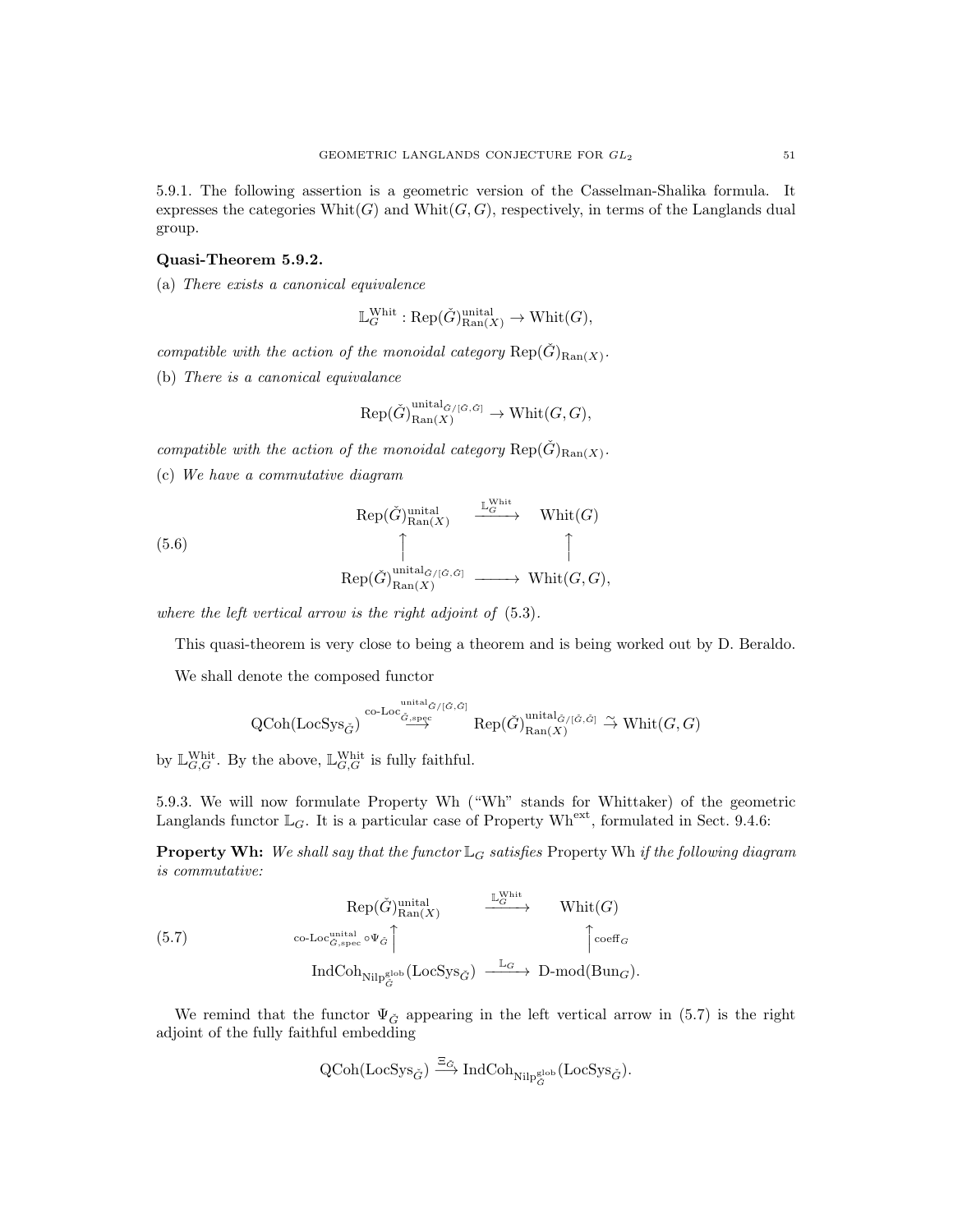5.9.4. By passing to left adjoints in the diagram (5.7), from Property Wh we obtain a commutative diagram

(5.8) 
$$
\begin{array}{ccc}\n\text{Rep}(\check{G})_{\text{Ran}(X)} & \xrightarrow{\mathbb{L}_G^{\text{whit}}} & \text{Whit}(G) \\
\left.\sum_{\check{G}^{\text{oLoc}}_{G,\text{spec}}^{\text{unital}}\right|} & & \downarrow^{\text{Poinc}_G} \\
\text{IndCoh}_{\text{Nilp}_G^{\text{glob}}}(\text{LocSys}_{\check{G}}) & \xrightarrow{\mathbb{L}_G} & \text{D-mod}(\text{Bun}_G).\n\end{array}
$$

As part of the construction of the equivalence of Quasi-Theorem 5.9.2, we have that the object  $W_{\text{vac}} \in \text{Whit}(G)$  identifies with

$$
\mathbb{L}_{G}^{\rm Whit}(\mathbf{1}_{\rm Rep(\check{G})_{\rm Ran(X)}^{\rm unital}}),
$$

where we remind that  $\mathbf{1}_{\text{Rep}(\check{G})_{\text{Ran}(X)}^{\text{unital}}}$  is the unit object in the monoidal category  $\text{Rep}(\check{G})_{\text{Ran}(X)}^{\text{unital}}$ , see Sect. 5.8.2.

5.9.5. In particular, from (5.8), we obtain:

(5.9) 
$$
\mathbb{L}_G(\Xi_{\check{G}}(\mathcal{O}_{\text{LocSys}_{\check{G}}})) \simeq \text{Poinc}_G(\mathcal{W}_{\text{vac}}).
$$

So, the object on the geometric side that corresponds to

$$
\Xi_{\check{G}}(\mathbb{O}_{\mathrm{LocSys}_{\check{G}}}) \in \mathrm{IndCoh}_{\mathrm{Nilp}^{\mathrm{glob}}_{\check{G}}}(\mathrm{LocSys}_{\check{G}})
$$

is

$$
Poinc_G(W_{\text{vac}}) \in D\text{-mod}(Bun_G).
$$

5.9.6. Note that since the vertical arrows in the diagram (5.6) are fully faithful, we can reformulate Property Wh as the commutativity of the diagram

 $W$ hit

(5.10)  
\n
$$
\begin{array}{ccc}\n\text{QCoh}(\text{LocSys}_{\tilde{G}}) & \xrightarrow{\mathbb{L}_{G, \tilde{G}}} & \text{Whit}(G, G) \\
\downarrow^{\Psi_{\tilde{G}}}\uparrow & & \uparrow^{\text{coeff}_{G, G}} \\
\text{IndCoh}_{\text{Nilp}_{\tilde{G}}^{\text{glob}}}(\text{LocSys}_{\tilde{G}}) & \xrightarrow{\mathbb{L}_{G}} & \text{D-mod}(\text{Bun}_{G}).\n\end{array}
$$

Remark 5.9.7. Note that if we believe in Conjecture 3.4.2, we obtain a commutative diagram

$$
\begin{array}{ccc}\n\text{QCoh}(\text{LocSys}_{\check{G}}) & \xrightarrow{\mathbb{L}_{G,G}^{\text{Whit}}}& \text{Whit}(G, G) \\
\downarrow^{\psi_G} & & \uparrow^{\text{coeff}_{G, G}} \\
\text{IndCoh}_{\text{Nilp}_{\check{G}}^{\text{glob}}}\text{(LocSys}_{\check{G}}) & \xrightarrow{\mathbb{L}_G} & \text{D-mod}(\text{Bun}_G) \\
& \vDash_{\check{G}} \uparrow & & \uparrow^{\text{coeff}_{G, G}} \\
\text{QCoh}(\text{LocSys}_{\check{G}}) & \xrightarrow{\mathbb{L}_G} & \uparrow^{\text{Ind}_{G}} \\
\text{QCoh}(\text{LocSys}_{\check{G}}) & \xrightarrow{\mathbb{L}_G} & \text{D-mod}(\text{Bun}_G)_{\text{temp}},\n\end{array}
$$

where the composed left vertical arrow is the identity functor. Hence, the composed functor

$$
\text{D-mod}(\text{Bun}_G)_{\text{temp}} \hookrightarrow \text{D-mod}(\text{Bun}_G) \stackrel{\text{coeff}_{G,G}}{\rightarrow} \text{Whit}(G,G)
$$

is fully faithful. I.e., the tempered category is Whittaker non-degenerate in the strong sense that not only does the functor  $\operatorname{coeff}_G$  not annihilate anything, but it is actually fully faithful.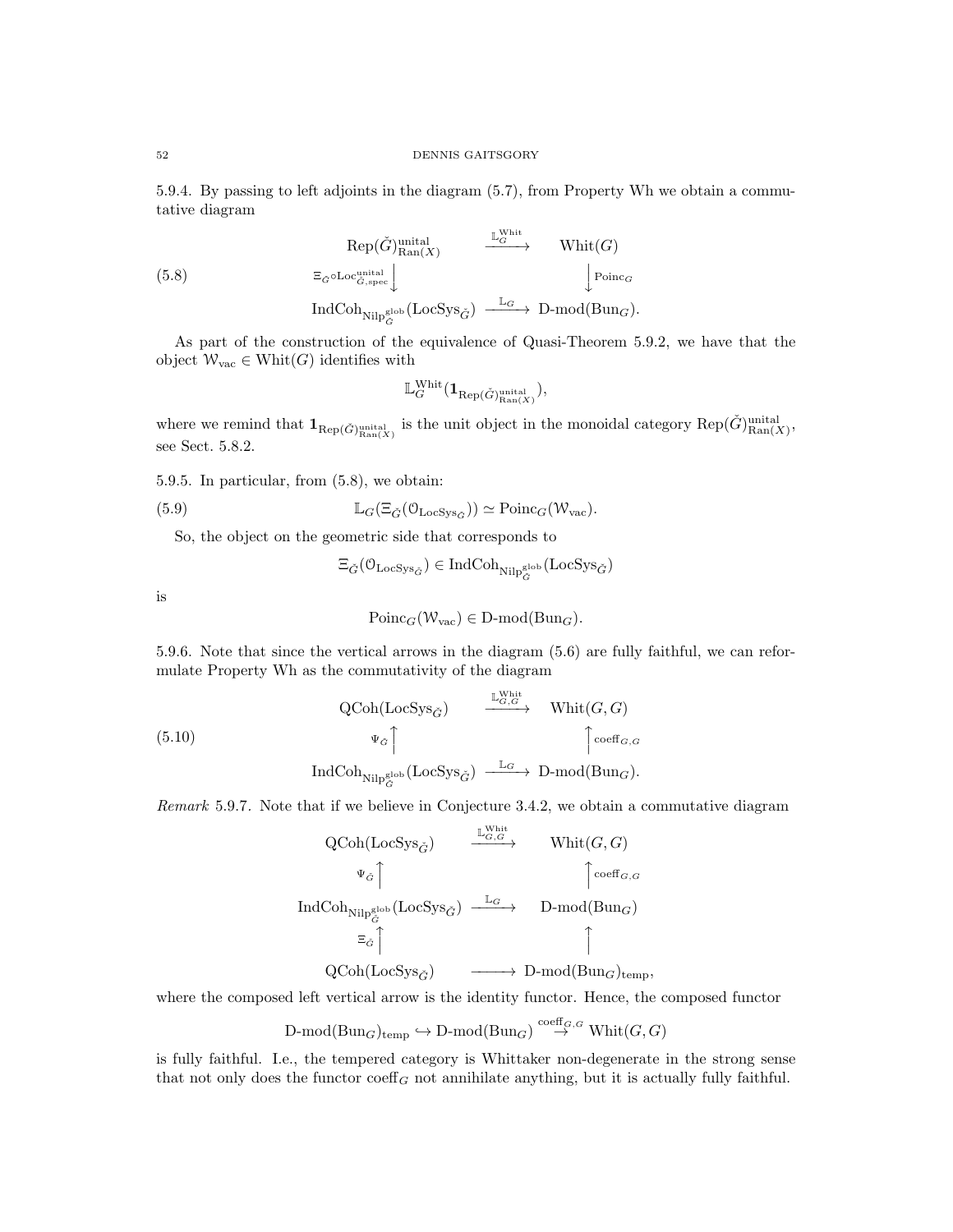### 6. Parabolic induction

In this subsection we study how the automorphic category  $D\text{-mod}(Bun_G)$  can be related to the corresponding categories for proper Levi subgroups of  $G$ , and a similar phenomenon on the spectral side of Langlands correspondence.

6.1. The space of generic parabolic reductions. In this subsection we will introduce the "parabolically induced" category, denoted  $I(G, P)$ .

6.1.1. Let  $P \subset G$  be a parabolic. Let M denote its Levi quotient.

We define the prestack  $\text{Bun}_G^{P\text{-gen}}$  in the same way as we defined  $\text{Bun}_G^{B\text{-gen}}$ , substituting P for B.

We let  $p_P^{\text{enh}}$  denote the natural forgetful map  $\text{Bun}_G^{P\text{-gen}} \to \text{Bun}_G$ , and by  $i_P$  the map

$$
Bun_P \to Bun_G^{P\text{-gen}}.
$$

As in the case of  $P = B$ , the map  $i_P$  defines an isomorphism at the level of groupoids of field-valued points. In particular, the groupoid of k-points of  $Bun_G^{P\text{-gen}}$  identifies canonically with the double quotient

$$
P(K)\backslash G(\mathbb{A})/G(\mathbb{O}).
$$

From here one deduces:

**Lemma 6.1.2.** The forgetful functor  $(i_P)^{\dagger}$  : D-mod $(\text{Bun}_G^{P\text{-gen}}) \to \text{D-mod}(\text{Bun}_P)$  is conservative.

6.1.3. Let  $N(P)$  denote the unipotent radical of P. To it we associate a groupoid that we denote by  $N(P)$  acting on  $\left( Bun_G^{P\text{-gen}}\times \text{Ran}(X)\right)$  good in the same way as we defined the groupoid N acting on  $\left(\text{Bun}_G^{B\text{-gen}} \times \text{Ran}(X)\right)$  good.

We consider the  $\mathbf{N}(\mathbf{P})$ -equivariant category of  $\left(\text{Bun}_G^{P\text{-gen}} \times \text{Ran}(X)\right)_{\text{good}}$ , i.e.,  $\mathrm{D\text{-}mod}\left(\left(\mathrm{Bun}_G^{P\text{-}\mathrm{gen}}\times \mathrm{Ran}(X)\right)_{\mathrm{good}}\right)^{\mathbf{N}(\mathbf{P})}:=\mathrm{Tot}\left(\mathrm{D\text{-}mod}(\mathbf{N}(\mathbf{P})^{\mathbf{\Delta}})\right),$ 

where  $N(P)^{\Delta}$  is the simplicial object of PreStk corresponding to the groupoid  $N(P)$ .

As in Proposition 5.6.2, we have:

Proposition 6.1.4. The forgetful functor

$$
\text{D-mod}\left(\left(\text{Bun}_G^{P\text{-gen}}\times\text{Ran}(X)\right)_{\text{good}}\right)^{\mathbf{N}(\mathbf{P})}\to\text{D-mod}\left(\left(\text{Bun}_G^{P\text{-gen}}\times\text{Ran}(X)\right)_{\text{good}}\right)
$$

is fully faithful.

6.1.5. We define  $I(G, P)$  as the full subcategory of D-mod( $Bun_G^{P\text{-gen}}$ ) equal to the preimage of

$$
\text{D-mod}\left(\left(\text{Bun}_G^{P\text{-gen}}\times\text{Ran}(X)\right)_{\text{good}}\right)^{\mathbf{N}(\mathbf{P})}\subset\text{D-mod}\left(\left(\text{Bun}_G^{P\text{-gen}}\times\text{Ran}(X)\right)_{\text{good}}\right)
$$

under the pull-back functor

$$
\text{D-mod}(\text{Bun}_G^{P\text{-gen}})\to \text{D-mod}\left(\left(\text{Bun}_G^{P\text{-gen}}\times \text{Ran}(X)\right)_{\text{good}}\right).
$$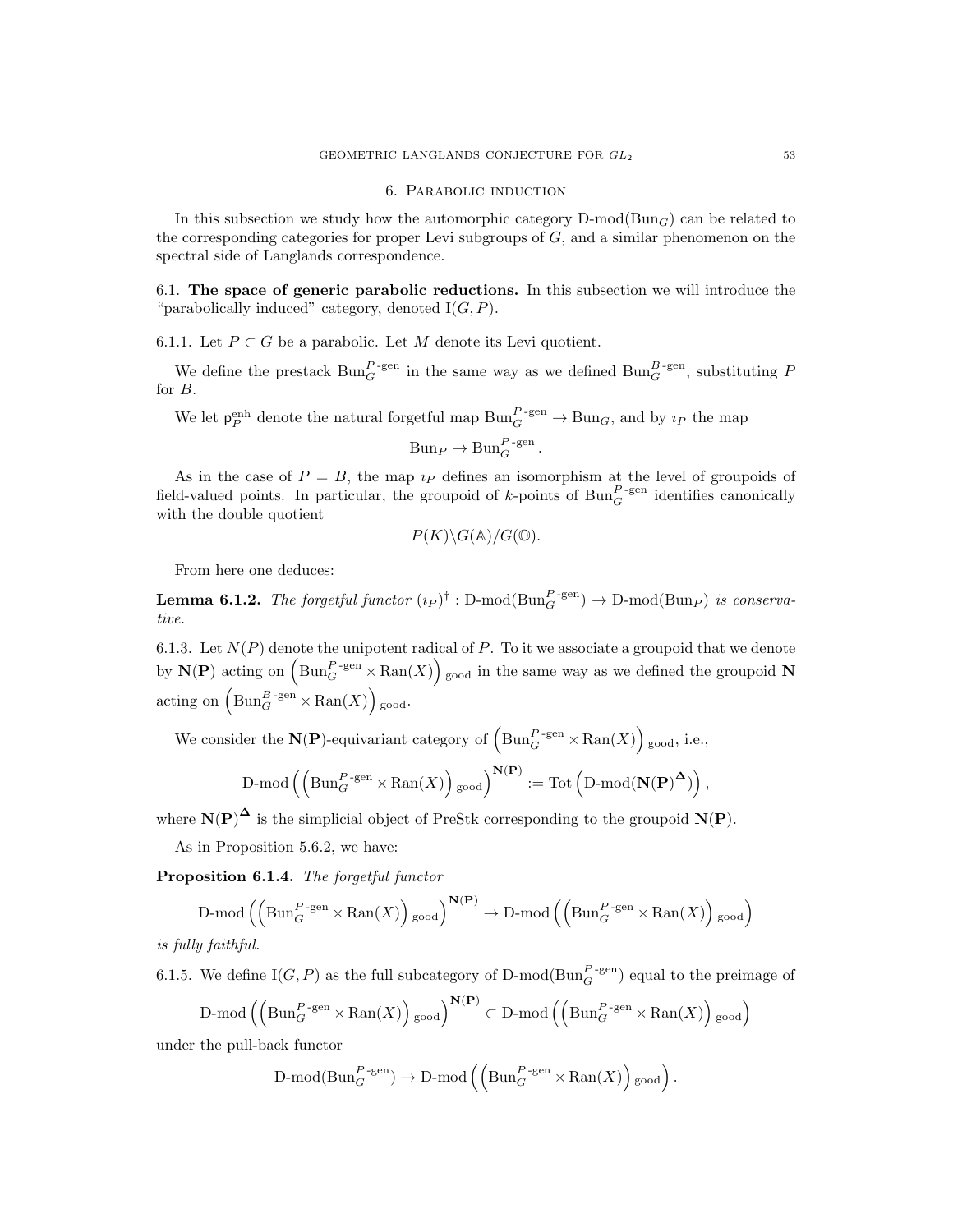I.e.,

$$
I(G,P) :=
$$

$$
= \mathrm{D\text{-}mod}(\mathrm{Bun}_G^{P\text{-}\mathrm{gen}}) \underset{\mathrm{D\text{-}mod}\left(\left(\mathrm{Bun}_G^{P\text{-}\mathrm{gen}}\times \mathrm{Ran}(X)\right)_{\mathrm{good}}\right)}{\times} \mathrm{D\text{-}mod}\left(\left(\mathrm{Bun}_G^{P\text{-}\mathrm{gen}}\times \mathrm{Ran}(X)\right)_{\mathrm{good}}\right)^{\mathbf{N}(\mathbf{P})}.
$$

Remark 6.1.6. The category  $I(G, P)$  is the geometric counterpart of the space of functions on the double quotient

$$
M(K) \cdot N(P)(\mathbb{A}) \backslash G(\mathbb{A}) / G(\mathbb{O}).
$$

6.1.7. As in the case of  $Whit(G)$ , one shows that the fully faithful embedding

$$
\mathrm{I}(G,P) \subset \mathrm{D\text{-}mod}(\mathrm{Bun}_G^{P\text{-}\mathrm{gen}})
$$

admits a right adjoint, that we denote by  $Av^{\mathbf{N}(\mathbf{P})}$ .

As in Sect. 5.1.6, we have a canonically defined action of the monoidal category Rep( $\check{G}$ )<sub>Ran(X)</sub> on D-mod( $\text{Bun}_G^{\text{P-gen}}$ ), and as in Proposition 5.6.5, this action preserves the full subcategory

$$
\mathrm{I}(G,P) \subset \mathrm{D\text{-}mod}(\mathrm{Bun}_G^{P\text{-}\mathrm{gen}})
$$

and commutes with the functor  $Av^{\mathbf{N}(\mathbf{P})}$ .

6.2. A strata-wise description of the parabolic category. One can describe the full subcategory  $I(G, P) \subset D$ -mod $(Bun_G^{P\text{-gen}})$  explicitly via the morphism

$$
\iota_P: \mathrm{Bun}_P \to \mathrm{Bun}_G^{P\text{-gen}}.
$$

This is the subject of the present subsection.

6.2.1. Let  $p_P$  and  $q_P$  denote the natural forgetful maps from Bun<sub>P</sub> to Bun<sub>G</sub> and Bun<sub>M</sub>, respectively. For instance, we have:

$$
\mathsf{p}_P = \mathsf{p}_P^{\text{enh}} \circ \imath_P.
$$

Note that the map  $q_P$  is smooth. Hence, the functor

$$
(\mathsf{q}_P)^{\bullet}: \mathbf{D}\text{-}\mathrm{mod}(\mathbf{Bun}_M) \to \mathbf{D}\text{-}\mathrm{mod}(\mathbf{Bun}_P)
$$

(the Verdier conjugate of  $(q_P)^{\dagger}$ ) is well-defined <sup>16</sup>. Note that the fibers of  $q_P$  are contractible, so the functor  $(q_P)^{\bullet}$  is fully faithful.

6.2.2. We have:

**Lemma 6.2.3.** The category  $I(G, P)$  fits into a pull-back square:

(6.1)  
\n
$$
I(G, P) \longrightarrow D-mod(Bun_{G}^{P-\text{gen}})
$$
\n
$$
\downarrow \qquad \qquad \downarrow \qquad \qquad \downarrow \qquad \qquad \downarrow \qquad \qquad \downarrow \qquad \qquad \downarrow \qquad \qquad \downarrow \qquad \qquad \downarrow \qquad \qquad \downarrow \qquad \qquad \downarrow \qquad \qquad \downarrow \qquad \qquad \downarrow \qquad \qquad \downarrow \qquad \qquad \downarrow \qquad \qquad \downarrow \qquad \qquad \downarrow \qquad \qquad \downarrow \qquad \qquad \downarrow \qquad \qquad \downarrow \qquad \qquad \downarrow \qquad \qquad \downarrow \qquad \qquad \downarrow \qquad \qquad \downarrow \qquad \qquad \downarrow \qquad \qquad \downarrow \qquad \qquad \downarrow \qquad \qquad \downarrow \qquad \qquad \downarrow \qquad \qquad \downarrow \qquad \qquad \downarrow \qquad \qquad \downarrow \qquad \qquad \downarrow \qquad \qquad \downarrow \qquad \qquad \downarrow \qquad \qquad \downarrow \qquad \qquad \downarrow \qquad \qquad \downarrow \qquad \qquad \downarrow \qquad \qquad \downarrow \qquad \qquad \downarrow \qquad \qquad \downarrow \qquad \qquad \downarrow \qquad \qquad \downarrow \qquad \qquad \downarrow \qquad \qquad \downarrow \qquad \qquad \downarrow \qquad \qquad \downarrow \qquad \qquad \downarrow \qquad \qquad \downarrow \qquad \qquad \downarrow \qquad \qquad \downarrow \qquad \qquad \downarrow \qquad \qquad \downarrow \qquad \qquad \downarrow \qquad \qquad \downarrow \qquad \qquad \downarrow \qquad \qquad \downarrow \qquad \qquad \downarrow \qquad \qquad \downarrow \qquad \qquad \downarrow \qquad \qquad \downarrow \qquad \qquad \downarrow \qquad \qquad \downarrow \qquad \qquad \downarrow \qquad \qquad \downarrow \qquad \qquad \downarrow \qquad \qquad \downarrow \qquad \qquad \downarrow \qquad \qquad \downarrow \qquad \qquad \downarrow \qquad \qquad \downarrow \qquad \qquad \downarrow \qquad \qquad \downarrow \qquad \qquad \downarrow \qquad \qquad \downarrow \qquad \qquad \downarrow \qquad \qquad \downarrow \qquad \qquad \downarrow \qquad \qquad \downarrow \qquad \qquad \downarrow \qquad \qquad \
$$

In other words, the above lemma says that an object  $\mathcal{M} \in D\text{-mod}(Bun_G^{P\text{-gen}})$  belongs to  $I(G, P)$  if and only if  $(\iota_P)^{\dagger}(\mathcal{M}) \in D\text{-mod}(Bun_P)$  belongs to the essential image of the functor  $(q_P)^{\bullet}$ .

<sup>&</sup>lt;sup>16</sup>Since  $q_P$  is smooth, the functors  $(q_P)^{\bullet}$  and  $(q_P)^{\dagger}$  are in fact isomorphic up to a cohomological shift, which depends on the connected component of  $Bun_M$ .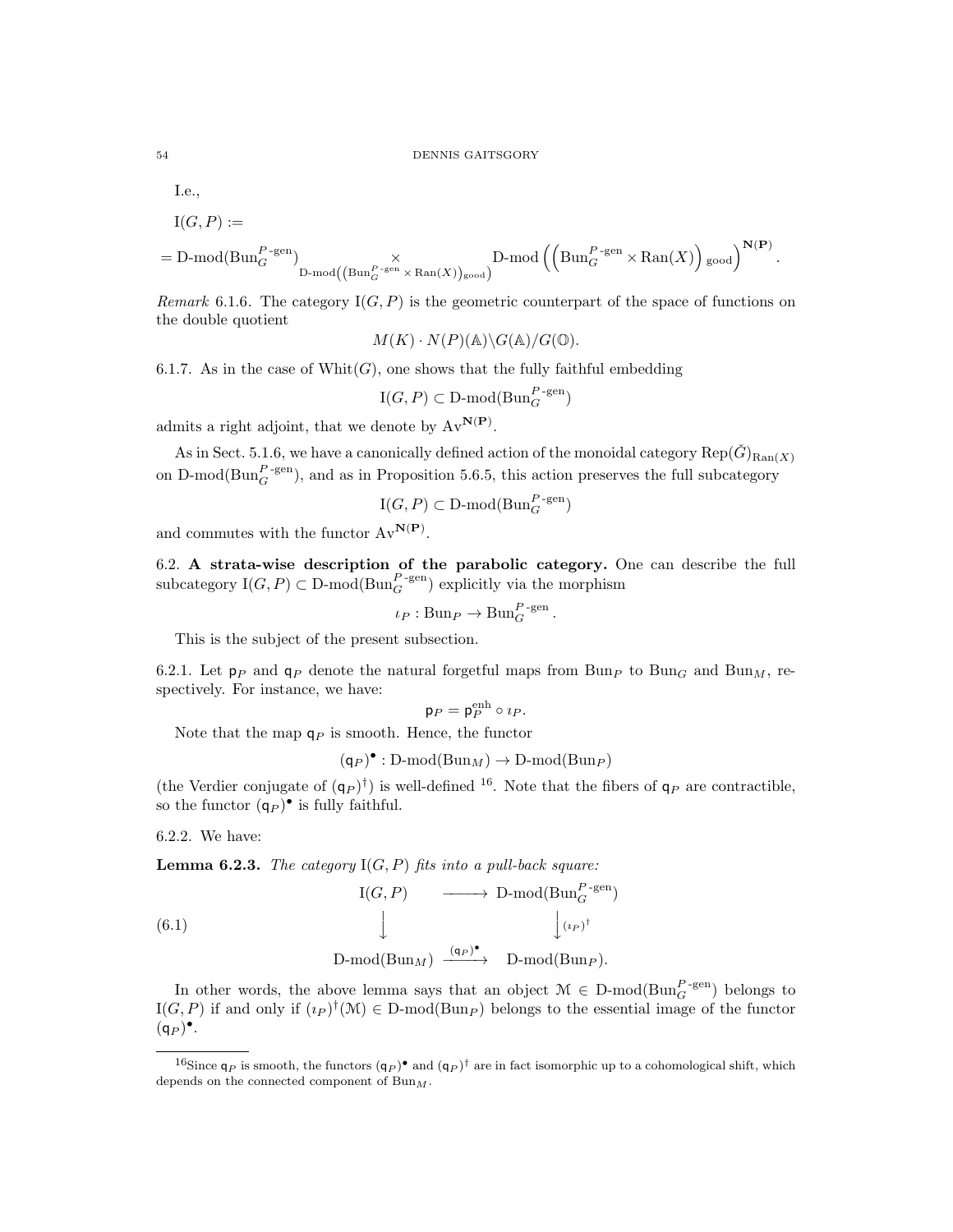6.2.4. We denote the resulting (conservative) functor  $I(G, P) \to D\text{-mod}(Bun_M)$  by  $(i_M)^{\dagger}$ .

One shows that the square obtained by passing to right adjoints along the horizontal arrows in (6.1) is also commutative:

(6.2) 
$$
I(G, P) \xrightarrow{\mathbf{A}v^{\mathbf{N(P)}}} \mathbf{D}\text{-mod}(\text{Bun}_G^{P\text{-gen}})
$$

$$
\underbrace{(i_M)^{\dagger}}_{\mathbf{D}\text{-mod}(\text{Bun}_M)} \underbrace{\downarrow^{(\mathbf{q}_P)\bullet}}_{\mathbf{D}\text{-mod}(\text{Bun}_P)} \mathbf{D}\text{-mod}(\text{Bun}_P).
$$

6.2.5. In addition, one shows that the partially defined left adjoint  $(\iota_P)_\dagger$  of  $(\iota_P)^\dagger$  is defined on the essential image of  $(q_P)^{\bullet}$ . We denote the resulting functor D-mod( $Bun_M$ )  $\rightarrow I(G, P)$  by  $(i_M)_\dagger$ .

By passing to left adjoints in (6.2), we obtain a commutative diagram

(6.3)  
\n
$$
I(G, P) \longrightarrow D-mod(Bun_{G}^{P-\text{gen}})
$$
\n
$$
\xrightarrow{(i_{M})_{\dagger}} \uparrow \qquad \qquad \uparrow (i_{P})_{\dagger}
$$
\n
$$
D-mod(Bun_{M}) \xrightarrow{(q_{P})^{\bullet}} D-mod(Bun_{P}).
$$

6.3. The "enhanced" constant term and Eisenstein functors. As in the classical theory of automorphic functions, the parabolic category  $I(G, P)$  is related to the automorphic category  $D\text{-mod}(Bun_G)$  by a pair of functors, called "constant term" and "Eisenstein series."

6.3.1. We define the functor of enhanced constant term

$$
\mathbf{CT}^{\text{enh}}_P:\mathbf{D}\text{-}\mathrm{mod}(\mathbf{Bun}_G)\rightarrow \mathbf{I}(G,P)
$$

as the composition

$$
\mathbf{CT}_P^{\mathrm{enh}} = \mathbf{A}\mathbf{v}^{\mathbf{N}(\mathbf{P})} \circ (\mathbf{p}_P^{\mathrm{enh}})^{\dagger}.
$$

6.3.2. We claim that the functor  $CT_P^{\text{enh}}$  admits a left adjoint. This follows from the next lemma:

**Lemma 6.3.3.** The partially defined left adjoint  $(\mathsf{p}_P^{\text{enh}})_\dagger$  of  $(\mathsf{p}_P^{\text{enh}})^{\dagger}$  is defined on the full sub $category \ I(G, P) \subset D\text{-mod}(\text{Bun}_G^{P\text{-gen}}).$ 

Thus, the functor

$$
\mathrm{Eis}_P^{\mathrm{enh}} := (\mathsf{p}_P^{\mathrm{enh}})_\dagger|_{\mathrm{I}(G,P)}, \quad \mathrm{I}(G,P) \to \mathrm{D\text{-}mod}(\mathrm{Bun}_G)
$$

is well-defined and provides a left adjoint to  $CT_P^{\text{enh}}$ .

We will refer to  $\text{Eis}_{P}^{\text{enh}}$  as the functor of *enhanced Eisenstein series*.

6.3.4. Consider now the diagram



We define the *usual* constant term and Eisenstein functors as follows:

$$
\mathrm{CT}_P = (\mathsf{q}_P)_{\bullet} \circ (\mathsf{p}_P)^{\dagger},
$$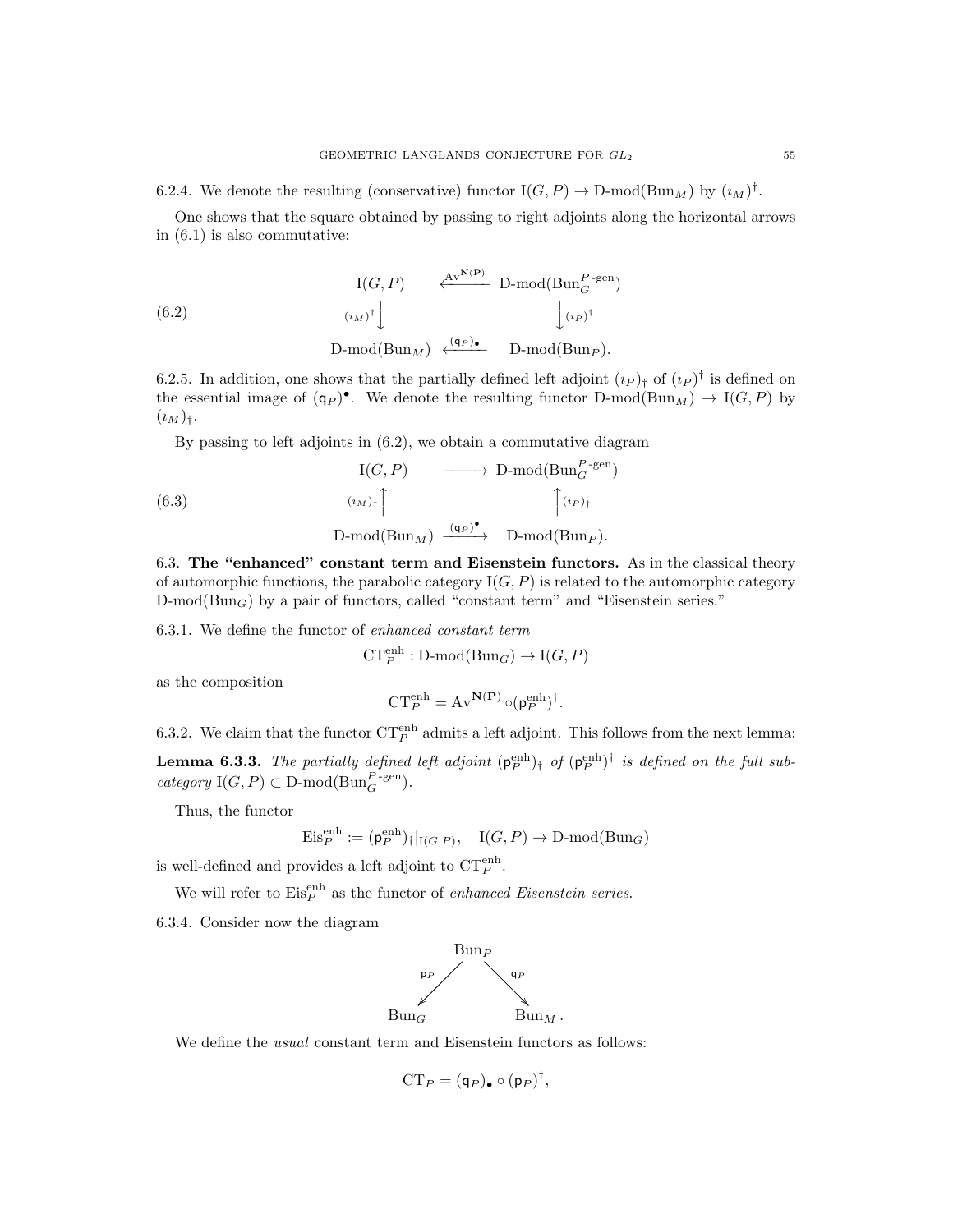where  $(q_P)$ , is the right adjoint of the functor  $(q_P)$ <sup>\*</sup> (i.e.,  $(q_P)$ , is the functor of usual direct image for D-modules).

6.3.5. The functor Eis<sub>P</sub> (called the usual functor of Eisenstein series), left adjoint to  $CT_P$ , is described as

$$
(\mathsf{p}_P)_{\dagger} \circ (\mathsf{q}_P)^{\bullet}.
$$

The functor  $(p_P)$ <sub>†</sub> is the partially defined left adjoint to  $(p_P)$ <sup>†</sup>, and as in Lemma 6.3.3 one shows that it is defined on the essential image of  $(q_P)^{\bullet}$ .

6.3.6. From (6.2) we obtain that the functor  $CT_P$  can be expressed through  $CT_P^{\text{enh}}$  as

$$
CT_P \simeq (\iota_M)^{\dagger} \circ CT_P^{\text{enh}}.
$$

Similarly, from (6.3), we obtain that the functor  $\mathrm{Eis}_P$  can be expressed through  $\mathrm{Eis}_P^{\mathrm{enh}}$  as

$$
\mathrm{Eis}_P \simeq \mathrm{Eis}_P^{\mathrm{enh}} \circ (i_M)_\dagger.
$$

6.4. Spectral Eisenstein series. The functors of constant term and Eisenstein series on the geometric side have their respective counterparts on the spectral side. In this subsection we will introduce the spectral counterparts of the naive functors  $E$ is *p* and  $CT<sub>P</sub>$ ; their enhanced versions will be introduced in Sect. 6.5.

6.4.1. Consider the derived stack LocSys<sub>p</sub><sup>2</sup> and the diagram



We note that the morphism  $q_{\check{P}, \text{spec}}$  is quasi-smooth (i.e., its geometric fibers are quasismooth), and in particular of finite Tor dimension. Hence, the functor

$$
\mathsf{q}_{\check{P}, \mathrm{spec}}^{\mathrm{IndCoh}, *} : \mathrm{IndCoh}(\mathrm{LocSys}_{\check{M}}) \to \mathrm{IndCoh}(\mathrm{LocSys}_{\check{P}}),
$$

is well-defined, see Sect. 2.7.5.

We also note that the morphism  $p_{\tilde{P}, \text{spec}}$  is schematic and proper. Hence, the functor

$$
\mathsf{p}^!_{\check{P}, \mathrm{spec}} : \mathrm{IndCoh}(\mathrm{LocSys}_{\check{G}}) \to \mathrm{IndCoh}(\mathrm{LocSys}_{\check{P}}),
$$

right adjoint to  $(p_{\tilde{P}, \text{spec}})^{\text{IndCoh}}$ , is well-defined and is continuous, see again Sect. 2.7.5.

6.4.2. We let  $\text{Nilp}_{\tilde{P}}^{\text{glob}}$  be the conical Zariski-closed subset of  $\text{Sing}(\text{LocSys}_{\tilde{P}})$  that corresponds to pairs  $(\sigma, A)$ , where  $\sigma$  is a P<sup>\*</sup>-local system, and A is a horizontal section of  $\mathfrak{p}^*_{\sigma}$  that belongs to  $\check{\mathfrak{m}}_{\sigma}^* \subset \check{\mathfrak{p}}_{\sigma}^*$ , and is nilpotent as a section of  $\check{\mathfrak{m}}_{\sigma}^*$ .

We consider the corresponding category

$$
\operatorname{IndCoh}_{\operatorname{Nilp}^{\operatorname{glob}}_P}(\operatorname{LocSys}_{\check{P}}) \subset \operatorname{IndCoh}(\operatorname{LocSys}_{\check{P}}).
$$

The following is shown in [AG, Propositions 13.2.6]: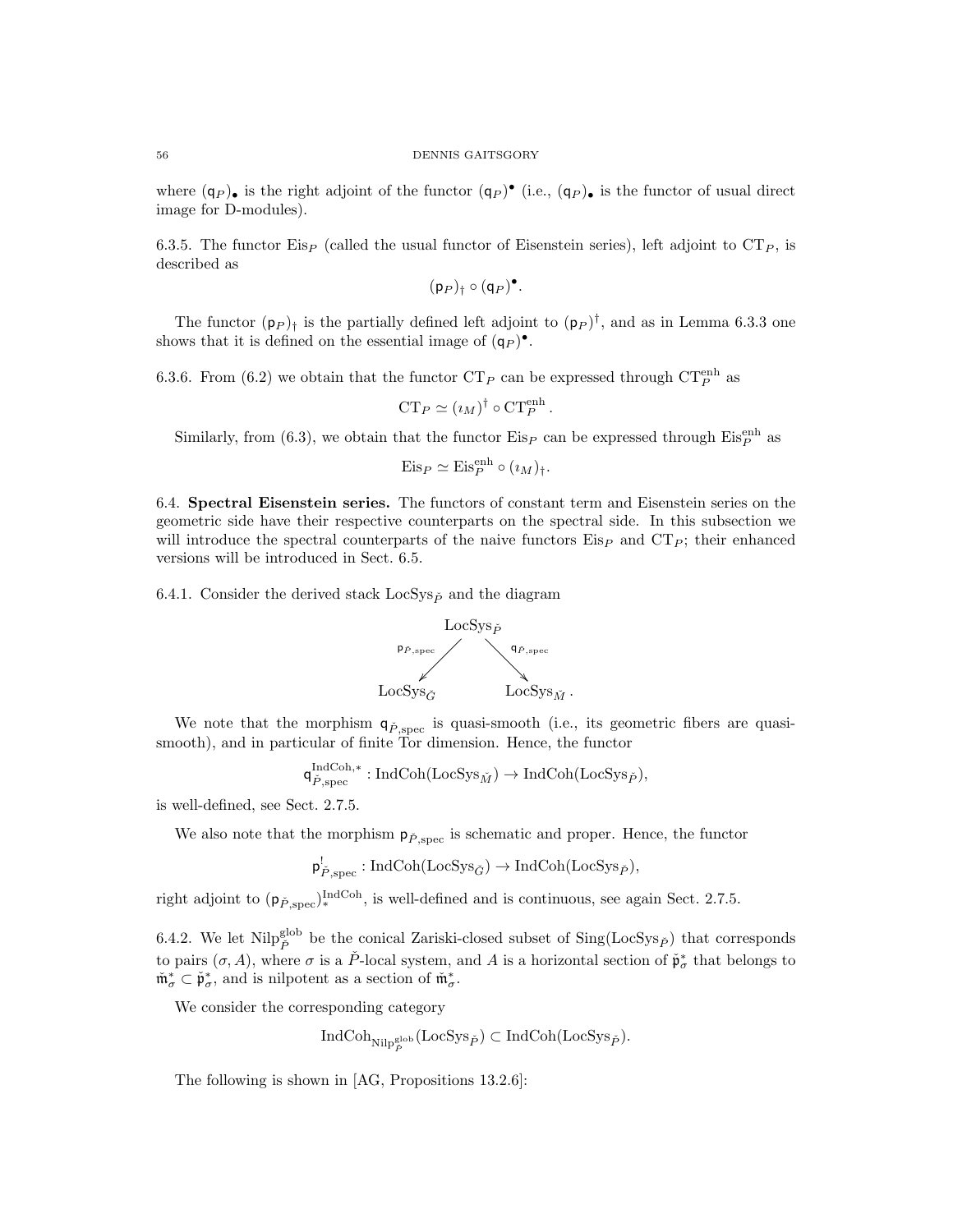Lemma 6.4.3.

(a) The functor  $\mathsf{q}_{\check{P},\mathrm{spec}}^{\mathrm{IndCoh},*}$  : IndCoh(LocSys<sub>M</sub>^)  $\rightarrow$  IndCoh(LocSys<sub>P</sub>^) sends the subcategory  $\rm IndCoh_{Nilp^{\rm glob}_{\tilde{M}}}(\rm LocSys_{\tilde{M}})$  to the subcategory  $\rm IndCoh_{Nilp^{\rm glob}_{\tilde{P}}}(\rm LocSys_{\tilde{P}}).$ 

(b) The functor  $(p_{\check{P}, \text{spec}})^{\text{IndCoh}}$ : IndCoh(LocSys<sub> $\check{P}$ </sub>)  $\rightarrow$  IndCoh(LocSys<sub> $\check{G}$ </sub>), sends the subcategory  $\text{IndCoh}_{\text{Nilp}^{\text{glob}}_{\tilde{P}}}(\text{LocSys}_{\tilde{P}})$  to the subcategory  $\text{IndCoh}_{\text{Nilp}^{\text{glob}}_{\tilde{G}}}(\text{LocSys}_{\tilde{G}})$ .

6.4.4. Hence, we obtain well-defined functors

$$
\mathsf{q}_{\check{P},\mathrm{spec}}^{\mathrm{IndCoh},*}:\mathrm{IndCoh}_{\mathrm{NilP}_M^{\mathrm{glob}} }(\mathrm{LocSys}_{\check{M}})\to \mathrm{IndCoh}_{\mathrm{NilP}_P^{\mathrm{glob}} }(\mathrm{LocSys}_{\check{P}})
$$

and

$$
(\mathsf{p}_{\breve{P}, \mathrm{spec}})_{*}^{\mathrm{IndCoh}}: \mathrm{IndCoh}_{\mathrm{Nilp}^{\mathrm{glob}}_{\breve{P}}}( \mathrm{LocSys}_{\breve{P}}) \rightarrow \mathrm{IndCoh}_{\mathrm{Nilp}^{\mathrm{glob}}_{\breve{G}}}( \mathrm{LocSys}_{\breve{G}}),
$$

that admit (continuous) right adjoints

$$
\operatorname{IndCoh}_{\operatorname{NilP}^{\operatorname{glob}}_M}(\operatorname{LocSys}_{\check{M}}) \leftarrow \operatorname{IndCoh}_{\operatorname{NilP}^{\operatorname{glob}}_{{\check{P}}}}(\operatorname{LocSys}_{{\check{P}}}) : (\mathsf{q}_{{\check{P}}, \operatorname{spec}})_{*}^{\operatorname{IndCoh}}
$$

and

$$
\operatorname{IndCoh}_{\operatorname{Nilp}_P^{\operatorname{glob}}}( \operatorname{LocSys}_{\check{P}}) \leftarrow \operatorname{IndCoh}_{\operatorname{Nilp}_G^{\operatorname{glob}}}( \operatorname{LocSys}_{\check{G}}) : \mathsf{p}^!_{\check{P}, \operatorname{spec}},
$$

respectively.

6.4.5. We define the spectral Eisenstein series functor

$$
\mathrm{Eis}_{\breve{P}, \mathrm{spec}}: \mathrm{IndCoh}_{\mathrm{Nilp}^{\mathrm{glob}}_{\breve{M}}}(\mathrm{LocSys}_{\breve{M}}) \to \mathrm{IndCoh}_{\mathrm{Nilp}^{\mathrm{glob}}_{\breve{G}}}(\mathrm{LocSys}_{\breve{G}})
$$

as

$$
\mathrm{Eis}_{\check{P}, \mathrm{spec}} := (\mathsf{p}_{\check{P}, \mathrm{spec}})_{*}^{\mathrm{IndCoh}} \circ \mathsf{q}_{\check{P}, \mathrm{spec}}^{\mathrm{IndCoh}, *}.
$$

We introduce the spectral constant term functor

$$
\operatorname{CT}_{\check{P}, \operatorname{spec}}: \operatorname{IndCoh}_{\operatorname{NilP}_G^{\operatorname{glob}}}( \operatorname{LocSys}_{\check{G}}) \to \operatorname{IndCoh}_{\operatorname{NilP}_M^{\operatorname{glob}}}( \operatorname{LocSys}_{\check{M}})
$$

as

$$
\operatorname{CT}_{\check{P}, \operatorname{spec}} := (\mathsf{q}_{\check{P}, \operatorname{spec}})_{*}^{\operatorname{IndCoh}} \circ \mathsf{p}^!_{\check{P}, \operatorname{spec}}
$$

.

By construction,  $CT_{\check{P}, \text{spec}}$  is the right adjoint of  $Eis_{\check{P}, \text{spec}}$ .

6.4.6. In addition to the adjoint pair

$$
\mathrm{Eis}_{\check{P}, \mathrm{spec}} : \mathrm{IndCoh}_{\mathrm{NilP}^{\mathrm{glob}}_{\check{M}}}(\mathrm{LocSys}_{\check{M}}) \rightleftarrows \mathrm{IndCoh}_{\mathrm{NilP}^{\mathrm{glob}}_{\check{G}}}(\mathrm{LocSys}_{\check{G}}) : \mathrm{CT}_{\check{P}, \mathrm{spec}}
$$

we shall also consider the corresponding adjoint pair

$$
\mathrm{Eis}_{\breve{P}, \mathrm{spec}} \circ \Xi_{\breve{M}} : \mathrm{QCoh}(\mathrm{LocSys}_{\breve{M}}) \rightleftarrows \mathrm{IndCoh}_{\mathrm{Nilp}_G^{\mathrm{glob}}}(\mathrm{LocSys}_{\breve{G}}) : \Psi_{\breve{M}} \circ \mathrm{CT}_{\breve{P}, \mathrm{spec}} \, .
$$

In a certain sense the above two adjoint pairs end up retaining the same information. More precisely, we have the following result of [AG, Corollary 13.3.10 and Theorem 13.3.6]:

### Proposition 6.4.7.

(a) The essential images of the functors

$$
\mathrm{Eis}_{\breve{P}, \mathrm{spec}} \circ \Xi_{\breve{M}} : \mathrm{QCoh}(\mathrm{LocSys}_{\breve{M}}) \to \mathrm{IndCoh}_{\mathrm{NilP}^{\mathrm{glob}}_{\breve{G}}}(\mathrm{LocSys}_{\breve{G}})
$$

for all parabolics P (including  $P = G$ ) generate  $\text{IndCoh}_{\text{Nilp}_G^{\text{glob}}}(\text{LocSys}_{\check{G}})$ .

(b) The essential images of the functors

$$
\mathrm{Eis}_{\check{P}, \mathrm{spec}} \circ \Xi_{\check{M}} : \mathrm{QCoh}(\mathrm{LocSys}_{\check{M}}) \to \mathrm{IndCoh}_{\mathrm{NilP}^{\mathrm{glob}}_{\check{G}}}(\mathrm{LocSys}_{\check{G}})
$$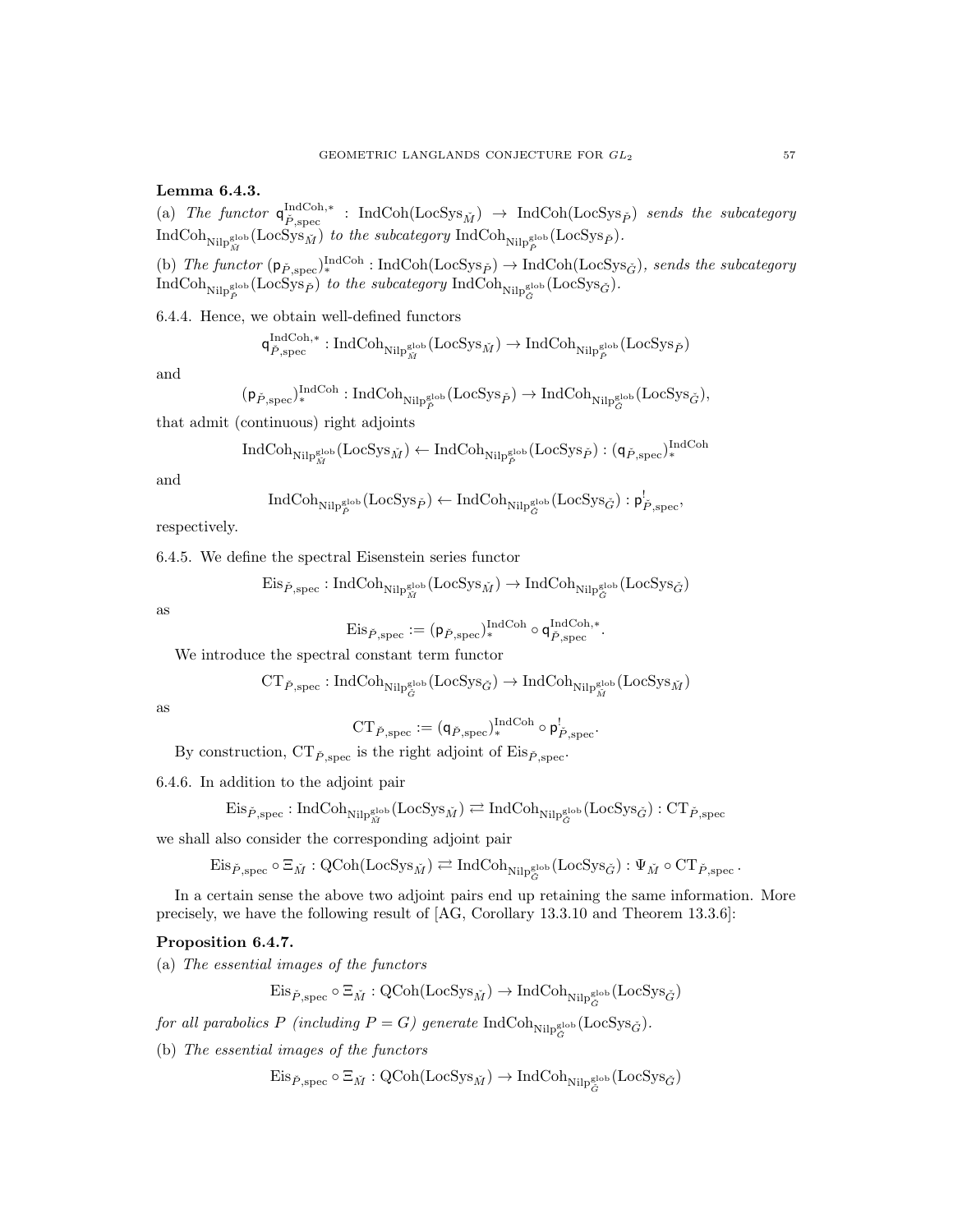for all proper parabolics generate the full subcategory equal to the kernel of the restriction functor

$$
\operatorname{IndCoh}_{\operatorname{Nilp}^{\operatorname{glob}}_G}(\operatorname{LocSys}_{\check{G}}) \to \operatorname{IndCoh}_{\operatorname{Nilp}^{\operatorname{glob}}_G}(\operatorname{LocSys}^{\operatorname{irred}}_{\check{G}}) \simeq \operatorname{QCoh}(\operatorname{LocSys}^{\operatorname{irred}}_{\check{G}}).
$$

6.4.8. We can now formulate Property Ei ("Ei" stands for Eisenstein) of the compatibility of the geometric Langlands functor for the group  $G$  and its Levi subgroups. It is a particular case of Porperty Ei<sup>enh</sup> formulated in Sect. 6.6.4.

**Property Ei:** We shall say that the functor  $\mathbb{L}_G$  satisfies Porperty Ei if the following diagram of functors commutes:

$$
\text{IndCoh}_{\text{Nilp}_{\tilde{M}}^{\text{glob}}}\left(\text{LocSys}_{\tilde{M}}\right) \xrightarrow{\mathbb{L}_M} \text{D-mod(Bun}_{M}\right) \\
-\otimes i_{M,G} \downarrow \qquad \qquad \downarrow -\otimes I_{M,G} \\
\text{IndCoh}_{\text{Nilp}_{\tilde{M}}^{\text{glob}}}\left(\text{LocSys}_{\tilde{M}}\right) \qquad \qquad \text{D-mod(Bun}_{M}) \\
\text{Eis}_{\tilde{P}, \text{spec}} \downarrow \qquad \qquad \downarrow \text{Eis}_{P} \\
\text{IndCoh}_{\text{Nilp}_{\tilde{G}}^{\text{glob}}}\left(\text{LocSys}_{\tilde{G}}\right) \xrightarrow{\mathbb{L}_G} \text{D-mod(Bun}_{G})
$$

where  $-\otimes \check{I}_{M,G}$  and  $-\otimes I_{M,G}$  are auto-equivalences defined below.

The functor  $-\otimes \check{I}_{M,G}$  appearing in the statement of Property Ei is that given by tensor product by a line bundle  $\check{l}_{M,G}$  on LocSys<sub>M</sub><sup>i</sup> equal to the pull-back under

$$
\text{LocSys}_{\tilde{M}} \overset{2\tilde{\rho}_P}{\rightarrow} \text{LocSys}_{\mathbb{G}_m} \rightarrow \text{Bun}_{\mathbb{G}_m} = \text{Pic}
$$

of the line bundle on Pic corresponding to the canonical line bundle  $\omega_X^{\frac{1}{2}}$  on X, and where  $2\check{\rho}_P$ is the character  $\check{M} \to \mathbb{G}_m$  correspinding to the determinant of the adjoint action on  $\check{\mathfrak{p}}$ .

The functor  $-\otimes I_{M,G}$  is given by tensor product by the (constant) D-module on Bun<sub>M</sub>, which on the connected component  $\text{Bun}_M^{\tilde{\mu}}$  corresponding to  $\tilde{\mu}: M \to \mathbb{G}_m$  is given by the cohomological shift by  $\langle 2\rho_P, 2(g - 1)\check{\rho}_P - \check{\mu} \rangle$ .

6.4.9. By adjunction, Property Ei implies that the following diagram of functors commutes as well:

$$
\text{IndCoh}_{\text{Nilp}^{\text{glob}}_M}(\text{LocSys}_{\check{M}}) \xrightarrow{\mathbb{L}_M} \text{D-mod}(\text{Bun}_M)
$$
\n
$$
\neg \otimes i_{M,G}^{-1} \qquad \qquad \uparrow \neg \otimes i_{M,G}^{-1}
$$
\n
$$
\text{IndCoh}_{\text{Nilp}^{\text{glob}}_M}(\text{LocSys}_{\check{M}}) \qquad \qquad \text{D-mod}(\text{Bun}_M)
$$
\n
$$
\text{CT}_{\check{P}, \text{spec}} \qquad \qquad \uparrow \qquad \qquad \uparrow \text{CT}_{P}
$$
\n
$$
\text{IndCoh}_{\text{Nilp}^{\text{glob}}_G}(\text{LocSys}_{\check{G}}) \xrightarrow{\mathbb{L}_G} \text{D-mod}(\text{Bun}_G)
$$

6.5. The spectral parabolic category. The goal of this subsection is to define a spectral counterpart of the category  $I(G, P)$  and the functors  $Eis_P^{\text{enh}}$  and  $CT_P^{\text{enh}}$ .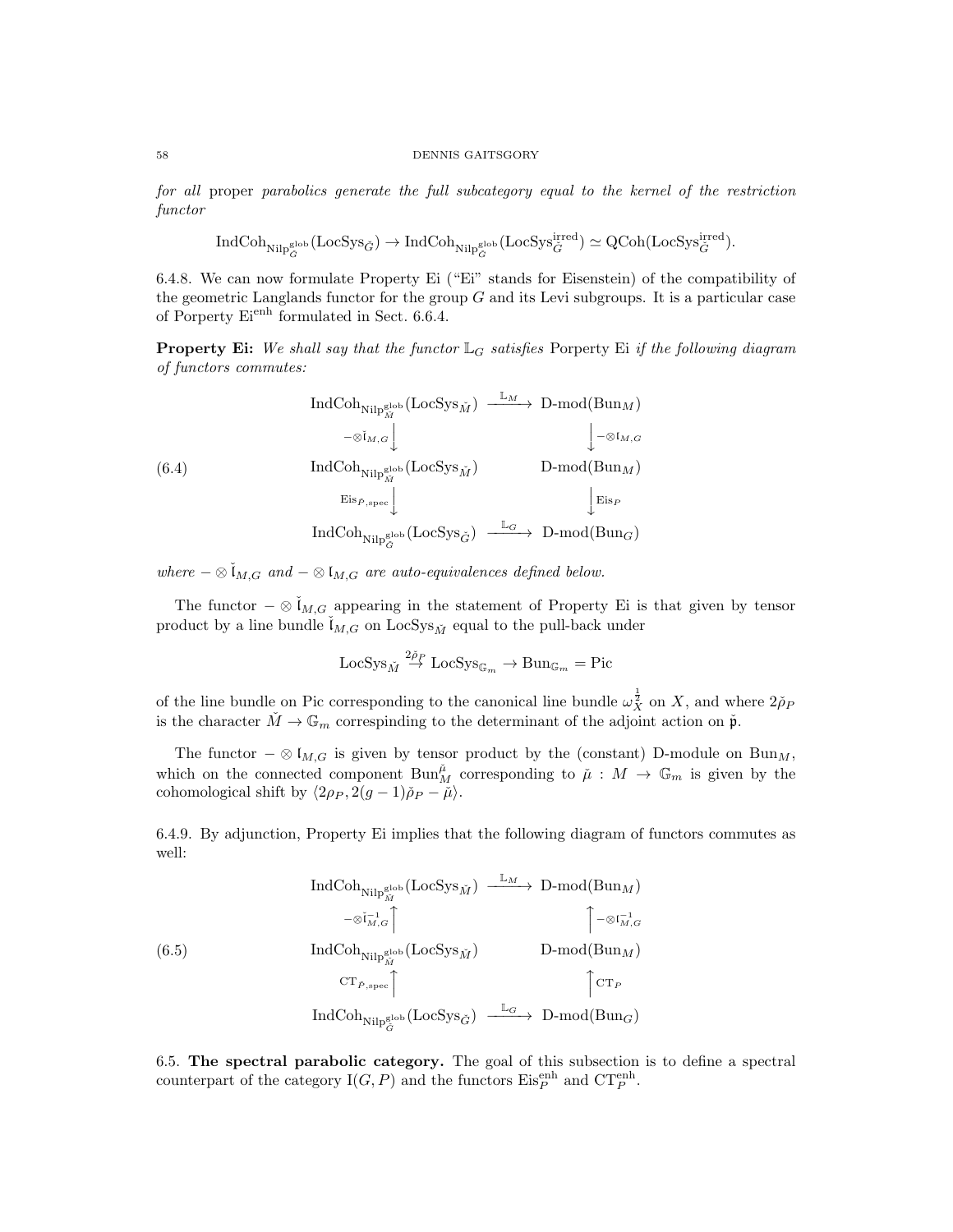6.5.1. Consider the groupoid



over  $LocSys_{\check{P}}$ .

Since the map  $p_i$   $(i = 1, 2)$  is schematic and proper, we have an adjoint pair of (continuous) functors

$$
(p_i)^\mathrm{IndCoh}_*:\mathrm{IndCoh}(\mathrm{LocSys}_{\check{P}}\underset{\mathrm{LocSys}_{\check{G}}}{\times}\mathrm{LocSys}_{\check{P}})\rightarrow \mathrm{IndCoh}(\mathrm{LocSys}_{\check{P}}):p_i^!.
$$

6.5.2. We let

$$
(6.6) \qquad \text{IndCoh}(\text{LocSys}_{\check{P}}\underset{\text{LocSys}_{\check{G}}}{\times}\text{LocSys}_{\check{P}})_{\Delta}\hookrightarrow \text{IndCoh}(\text{LocSys}_{\check{P}}\underset{\text{LocSys}_{\check{G}}}{\times}\text{LocSys}_{\check{P}})
$$

denote the full subcategory consisting of objects that are set-theoretically supported on the image of the diagonal embedding

$$
\text{LocSys}_{\check{P}} \rightarrow \text{LocSys}_{\check{P}} \underset{\text{LocSys}_{\check{G}}}{\times} \text{LocSys}_{\check{P}} \,.
$$

We let  $(p_{i,\Delta})^{\text{IndCoh}}_{*}$  denote the restriction of  $(p_i)^{\text{IndCoh}}_{*}$  to the subcategory (6.6). We let  $p_{i,\Delta}^{\text{!}}$ denote the right adjoint of  $(p_{i,\Delta})_*^{\text{IndCoh}}$ , which is isomorphic to the composition of  $p_i^!$  and the right adjoint to the embedding (6.6).

6.5.3. The structure of groupoid on  $LocSys_{\check{P}} \times \text{LocSys}_{\check{G}}$  endows the endo-functor

$$
(p_{2,\Delta})_\ast^{\mathrm{IndCoh}}\circ p_{1,\Delta}^!
$$

of IndCoh(LocSys<sub>p</sub>̆) with a structure of monad. We shall denote this monad by  $F_{\rho}$ .

We have:

**Lemma 6.5.4.** Let  $\mathcal{N} \subset \text{Sing}(\text{LocSys}_{\tilde{P}})$  be any conical Zariski-closed subset. Then the functor  $F_{\check{P}}$  sends the full subcategory

$$
IndCoh_{\mathcal{N}}(LocSys_{\check{P}}) \subset IndCoh(LocSys_{\check{P}})
$$

to itself.

(The lemma holds more generally when  $LocSys_{\check{G}}$  and  $LocSys_{\check{P}}$  are replaced by arbitrary quasismooth algebraic stacks.)

6.5.5. By construction, the action of the monad  $\mathsf{F}_{\vec{P}}$  on the category IndCoh(LocSys<sub> $\vec{P}$ </sub>) commutes with the action of the (symmetric) monoidal category  $QCoh(LocSys_{\tilde{G}})$ , where the latter acts on IndCoh(LocSys<sub> $\check{P}$ </sub>) via the (symmetric) monoidal functor

 $\mathsf{p}_{\check{P}, \text{spec}}^* : \text{QCoh}(\text{LocSys}_{\check{G}}) \to \text{QCoh}(\text{LocSys}_{\check{P}})$ 

and the canonical action of  $QCoh(LocSys_{\check{P}})$  on IndCoh(LocSys<sub> $\check{P}$ </sub>).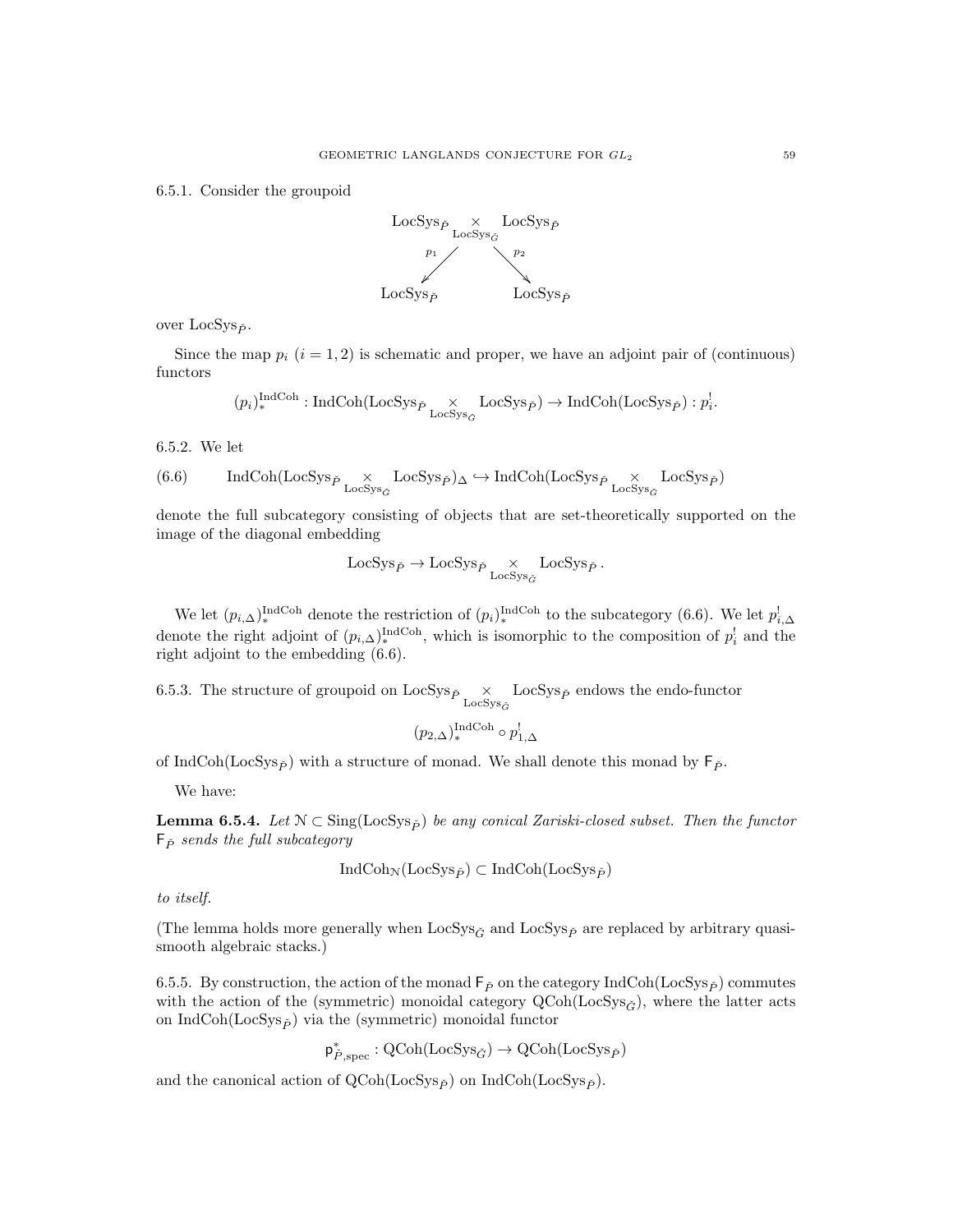6.5.6. We consider the category

 $\mathsf{F}_{\check{P}}\text{-mod}(\text{IndCoh}(\text{LocSys}_{\check{P}}))$ 

of  $\mathsf{F}_{\check{P}}\text{-modules}$  in  $\mathrm{IndCoh}(\mathrm{LocSys}_{\check{P}}).$  We let

 $\textbf{ind}_{\mathsf{F}_{\breve{P}}} : \text{IndCoh}(\text{LocSys}_{\breve{P}}) \rightleftarrows \mathsf{F}_{\breve{P}}\text{-mod}(\text{IndCoh}(\text{LocSys}_{\breve{P}})) : \textbf{oblv}_{\mathsf{F}_{\breve{P}}}$ 

be the corresponding adjoint pair of forgetful and induction functors.

By Lemma 6.5.4 we also have well-defined full subcategories

$$
\begin{aligned} \mathsf{F}_{\tilde{P}}\text{-mod}(\text{QCoh}(\text{LocSys}_{\tilde{P}})) &\subset \mathsf{F}_{\tilde{P}}\text{-mod}(\text{IndCoh}_{\text{Nilp}_{\tilde{P}}^{\text{glob}}}( \text{LocSys}_{\tilde{P}})) \subset \\ &\subset \mathsf{F}_{\tilde{P}}\text{-mod}(\text{IndCoh}(\text{LocSys}_{\tilde{P}})) \end{aligned}
$$

and the functors

$$
\text{ind}_{\mathsf{F}_{\check{P}}}: \text{QCoh}(\text{LocSys}_{\check{P}}) \rightleftarrows \mathsf{F}_{\check{P}}\text{-mod}(\text{QCoh}(\text{LocSys}_{\check{P}})): \textbf{oblv}_{\mathsf{F}_{\check{P}}}
$$

and

$$
\textup{ind}_{\mathsf{F}_{\tilde{P}}}: \textup{IndCoh}_{\textup{Nilp}_{\tilde{P}}^{\textup{glob}}}( \textup{LocSys}_{\check{P}}) \rightleftarrows \mathsf{F}_{\check{P}}\textup{-mod}(\textup{IndCoh}_{\textup{Nilp}_{\check{P}}^{\textup{glob}}}( \textup{LocSys}_{\check{P}})) : \textup{oblv}_{\mathsf{F}_{\check{P}}}
$$

that commute with the corresponding fully faithful embeddings and their right adjoints, denoted  $(\Xi_{\check{P}}, \Psi_{\check{P}})$ , respectively.

In particular, we have the following commutative daigarms

$$
\begin{array}{ccc}\n\text{IndCoh}_{\text{Nilp}_{\tilde{P}}^{\text{glob}}}\left(\text{LocSys}_{\tilde{P}}\right) & \xrightarrow{\text{ind}_{\mathsf{F}_{\tilde{P}}}} & \mathsf{F}_{\tilde{P}}\text{-mod}(\text{IndCoh}_{\text{Nilp}_{\tilde{P}}^{\text{glob}}}\left(\text{LocSys}_{\tilde{P}})\right) \\
& \xrightarrow{\Xi_{\tilde{P}}}\uparrow & & \uparrow_{\Xi_{\tilde{P}}}\uparrow \\
& & \text{QCoh}(\text{LocSys}_{\tilde{P}}) & \xrightarrow{\text{ind}_{\mathsf{F}_{\tilde{P}}}} & \mathsf{F}_{\tilde{P}}\text{-mod}(\text{QCoh}(\text{LocSys}_{\tilde{P}}))\n\end{array}
$$

and

$$
\begin{array}{ccc}\n\text{IndCoh}_{\text{Nilp}_{\tilde{P}}^{\text{glob}}}\left(\text{LocSys}_{\tilde{P}}\right) & \xrightarrow{\text{ind}_{\tilde{F}_{\tilde{P}}}} & F_{\tilde{P}}\text{-mod}(\text{IndCoh}_{\text{Nilp}_{\tilde{P}}^{\text{glob}}}\left(\text{LocSys}_{\tilde{P}})\right) \\
& & \psi_{\tilde{P}}\downarrow & \psi_{\tilde{P}} \\
& & \text{QCoh}(\text{LocSys}_{\tilde{P}}) & \xrightarrow{\text{ind}_{\tilde{F}_{\tilde{P}}}} & F_{\tilde{P}}\text{-mod}(\text{QCoh}(\text{LocSys}_{\tilde{P}})).\n\end{array}
$$

Finally, it follows from Sect. 6.5.5 that the category  $\mathsf{F}_{\check{P}}$ -mod(IndCoh<sub>Nilpglob</sub>(LocSys<sub> $\check{P}$ </sub>)) is naturally acted on by the monoidal category QCoh(LocSys<sub> $\check{G}$ </sub>), and the functors  $\text{ind}_{\mathsf{F}_{\check{P}}}$  and **obl**  $v_{F_{\tilde{P}}}$  commute with this action.

6.5.7. Consider again the functors

 $({\sf p}_{\check{P},\mathrm{spec}})_*^{\mathrm{IndCoh}}: \mathrm{IndCoh}_{\mathrm{Nilp}_\check{P}^{\mathrm{glob}}}( \mathrm{LocSys}_{\check{P}}) \rightleftarrows \mathrm{IndCoh}_{\mathrm{Nilp}_G^{\mathrm{glob}}}( \mathrm{LocSys}_{\check{G}}): {\sf p}^!_{\check{P},\mathrm{spec}}.$ 

It follows from the definitions that the functor  $p_{\check{P},spec}^!$  canonically factors as a composition

$$
\begin{array}{ccc}\textup{IndCoh}_{\textup{Nilp}_{\check{G}}^{\textup{glob}}}( \textup{LocSys}_{\check{G}}) \rightarrow \textup{F}_{\check{P}}\textup{-mod}(\textup{IndCoh}_{\textup{Nilp}_{\check{P}}^{\textup{glob}}}( \textup{LocSys}_{\check{P}}))\stackrel{\textup{oblv}_{\textup{F}_{\check{P}}}}{\longrightarrow} &\\ &\rightarrow \textup{IndCoh}_{\textup{Nilp}_{\check{P}}^{\textup{glob}}}( \textup{LocSys}_{\check{P}}). \end{array}
$$

We denote the resulting functor

$$
\operatorname{IndCoh}_{\operatorname{Nilp}^{\operatorname{glob}}_{\check{G}}}( \operatorname{LocSys}_{\check{G}}) \to \mathsf{F}_{\check{P}}\text{-}\mathrm{mod}(\operatorname{IndCoh}_{\operatorname{Nilp}^{\operatorname{glob}}_{\check{P}}}( \operatorname{LocSys}_{\check{P}}))
$$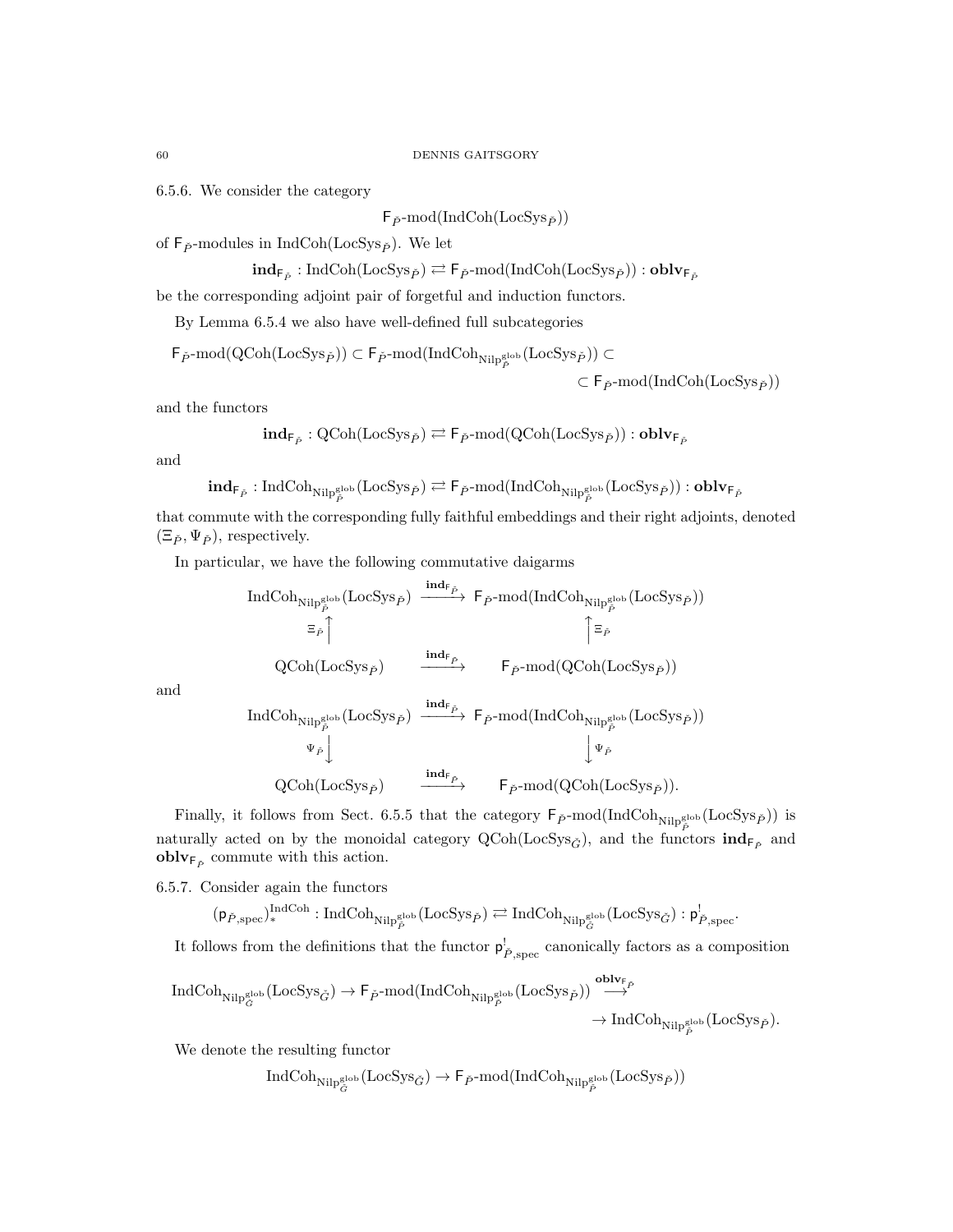by  $CT^{\text{enh}}_{\check{P}, \text{spec}}$ .

6.5.8. It follows formally from the Barr-Beck-Lurie theorem (see [GL:DG, Proposition 3.1.1]) that there exists a canonically defined functor, to be denoted  $\mathrm{Eis}_{\vec{P},\mathrm{spec}}^{\mathrm{enh}}$ ,

 $\mathsf{F}_{\check{P}}\text{-mod}(\mathrm{IndCoh}_{\mathrm{NilP}^{\mathrm{glob}}_{\check{P}}}(\mathrm{LocSys}_{\check{P}}))\to \mathrm{IndCoh}_{\mathrm{NilP}^{\mathrm{glob}}_{\check{G}}}(\mathrm{LocSys}_{\check{G}})$ 

equipped with an isomorphism

 ${\rm Eis}^{\rm enh}_{\check P, {\rm spec}} \circ \operatorname{\textbf{ind}}_{\mathsf F_{\check P}} \simeq ({\sf p}_{\check P, {\rm spec}})^{\rm IndCoh}_{\ast}.$ 

Furthermore, the functor  $\mathrm{Eis}_{\check{P}, \mathrm{spec}}^{\mathrm{enh}}$  is the *left* adjoint of  $\mathrm{CT}_{\check{P}, \mathrm{spec}}^{\mathrm{enh}}$ .

6.5.9. By construction, the functors  $CT^{enh}_{\check{P},spec}$  and  $Eis^{enh}_{\check{P},spec}$  intertwine the monoidal actions of QCoh(LocSys<sub> $\check{G}$ </sub>) on  $\mathsf{F}_{\check{P}}$ -mod(IndCoh<sub>Nilpglob</sub>(LocSys<sub> $\check{P}$ </sub>)) and IndCoh<sub>Nilpglob</sub>(LocSys<sub> $\check{G}$ </sub>), respectively.

6.5.10. We proclaim the category  $\mathsf{F}_{\check{P}}$ -mod(IndCoh<sub>Nilpglob</sub> (LocSys<sub>P</sub> $)$ ), equipped with the adjoint functors

 $\mathrm{Eis}^\mathrm{enh}_{\check{P},\mathrm{spec}}: \mathsf{F}_{\check{P}}\text{-mod}(\mathrm{IndCoh}_{\mathrm{NilP}^{\mathrm{glob}}_{\check{P}}}( \mathrm{LocSys}_{\check{P}})) \rightleftarrows \mathrm{IndCoh}_{\mathrm{NilP}^{\mathrm{glob}}_{\check{G}}}(\mathrm{LocSys}_{\check{G}}): \mathrm{CT}^\mathrm{enh}_{\check{P},\mathrm{spec}}$ 

to be the spectral counterpart of the category  $I(G, P)$  equipped with the adjoint functors

 $Eis<sup>enh</sup> : I(G, P) \rightleftarrows D-mod(Bun_G) : CT_P<sup>enh</sup>.$ 

6.6. Compatibility of Langlands correspondence with parabolic induction. For the duration of this subsection we will assume the validity of Conjecture 3.4.2 for the reductive group M. In particular, this is unconditional for  $P = B$ , in which case M is a torus, and Conjecture 3.4.2 amounts to Fourier-Mukai transform.

The key observation is that although the categories

 $I(G, P)$  and  $\mathsf{F}_{\check{P}}\text{-mod}(\text{IndCoh}_{\text{Nilp}^{\text{glob}}_{\check{P}}}(\text{LocSys}_{\check{P}}))$ 

cannot be recovered purely in terms of the reductive group  $M$  (i.e., we need to know how it is realized as a Levi of  $G$ ), this additional  $G$ -information is manageable, and so we can relate these categories by just knowing Langlands correspondence for M.

6.6.1. We have:

## Quasi-Theorem 6.6.2.

(a) There exists a canonically defined equivalence of categories

$$
\mathbb{L}_P: \mathsf{F}_{\check{P}}\text{-}\mathrm{mod}(\mathrm{IndCoh}_{\mathrm{Nilp}^{\mathrm{glob}}_{\check{P}}}(\mathrm{LocSys}_{\check{P}})) \to \mathrm{I}(G, P)
$$

that makes the following diagram commute:

$$
\text{IndCoh}_{\text{Nilp}_{\tilde{M}}^{\text{glob}}}(\text{LocSys}_{\tilde{M}}) \longrightarrow \text{D-mod}(\text{Bun}_{M})
$$
\n
$$
-\otimes i_{M,G} \downarrow \qquad \qquad \downarrow -\otimes I_{M,G}
$$
\n
$$
\text{IndCoh}_{\text{Nilp}_{\tilde{M}}^{\text{glob}}}(\text{LocSys}_{\tilde{M}}) \longrightarrow \text{D-mod}(\text{Bun}_{M})
$$
\n
$$
\text{ind}_{F_{\tilde{P}}}\circ(\text{q}_{\tilde{P},\text{spec}})^{*} \downarrow \qquad \qquad \downarrow (i_{M})_{\dagger}
$$
\n
$$
\text{F}_{\tilde{P}}\text{-mod}(\text{IndCoh}_{\text{Nilp}_{\tilde{P}}^{\text{glob}}}(\text{LocSys}_{\tilde{P}})) \longrightarrow \text{I}(G, P),
$$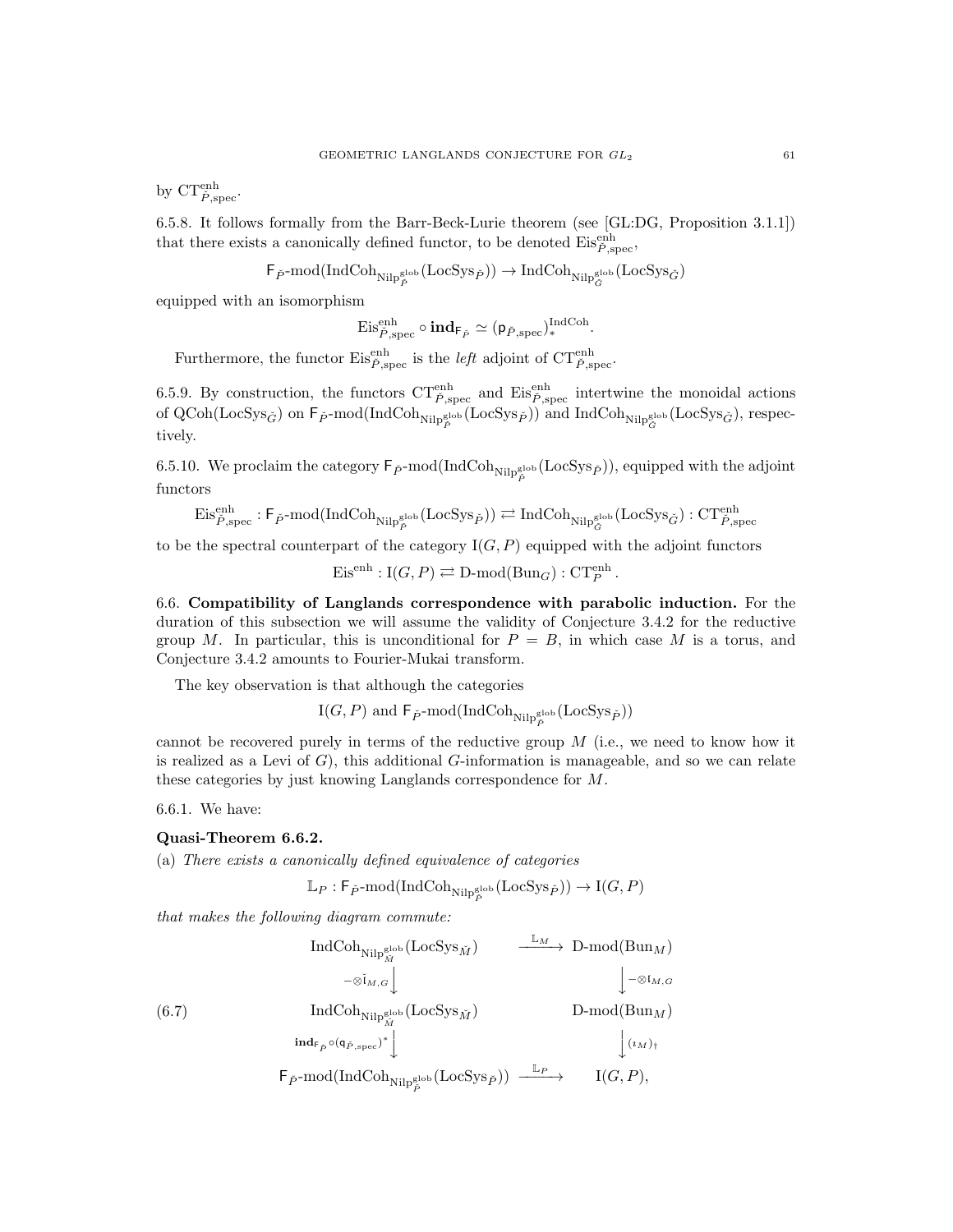### 62 DENNIS GAITSGORY

where  $-\otimes I_{M,G}$  and  $-\otimes I_{M,G}$  are the auto-equivalences defined in Sect. 6.4.8.

(b) The equivalence  $\mathbb{L}_P$  is compatible with the action of the category  $\text{Rep}(\check{G})_{\text{Ran}(X)}$ , where

• Rep( $\check{G}$ )<sub>Ran(X)</sub> acts on  $\mathsf{F}_{\check{P}}$ -mod(IndCoh<sub>Nilpglob</sub>(LocSys<sub> $\check{P}$ </sub>)) via the symmetric monoidal functor

$$
Loc_{\check{G},spec}:Rep(\check{G})_{\text{Ran}(X)} \to \text{QCoh}(\text{LocSys}_{\check{G}});
$$

• Rep $(\check{G})_{\text{Ran}(X)}$  acts on  $I(G, P)$  as in Sect. 6.1.7.

6.6.3. In the case of  $P = B$ , Quasi-Theorem 6.6.2 is work-in-progress by S. Raskin. The idea of the proof, applicable to any  $P$ , is the following:

The composite functors

(6.8) 
$$
\text{IndCoh}_{\text{Nilp}_{\tilde{M}}^{\text{glob}}}\left(\text{LocSys}_{\tilde{M}}\right) \to F_{\tilde{P}}\text{-mod}(\text{IndCoh}_{\text{Nilp}_{\tilde{P}}^{\text{glob}}}\left(\text{LocSys}_{\tilde{P}}\right))
$$

and

(6.9) 
$$
D\text{-mod}(Bun_M) \to I(G, P)
$$

appearing in (6.7) admit continuous and consertavative right adjoints, which, up to twists by line bundles, are given by

$$
(\mathsf{q}_{\check{P}, \mathrm{spec}})_{*}^{\mathrm{IndCoh}} \circ \mathbf{oblv}_{\mathsf{F}(P)} \text{ and } \iota_M^{\dagger},
$$

respectively. Hence, by the Barr-Beck-Lurie theorem, the statement of Quasi-Theorem 6.6.2 amounts to comparing the monads corresponding to the composition of the functors in (6.8) and (6.9), and their respective right adjoints.

One shows that the monad on the geometric side, i.e.,  $D\text{-mod}(Bun_M)$ , is given by the action of an algebra object in the monoidal category D-mod( $\text{Hecke}(M)_{\text{Ran}(X)}$ ) that comes via the functor  $\text{Sat}(G)_{\text{Ran}(X)}$  from a canonically defined algebra object of the monoidal category IndCoh(Hecke $(\check{G}, \text{spec})_{\text{Ran}(X)}^{\text{loc}}$ ), see Sect. 4.7.2. <sup>17</sup>

One then uses Bezrukavnikov's theory of [Bez] that describes various categories of D-modules on the affine Grassmannian in terms of the Langlands dual group to match the resulting monad with one appearing on the spectral side.

6.6.4. We can now state Property Ei<sup>enh</sup> of the geometric Langlands functor  $\mathbb{L}_G$  in Conjecture 3.4.2.

**Property Ei<sup>enh</sup>:** We shall say that the functor  $\mathbb{L}_G$  satisfies Property Ei<sup>enh</sup> if the following diagram of functors commutes:

$$
\begin{array}{ccc}\n\mathsf{F}_{\check{P}}\text{-mod}(\text{IndCoh}_{\text{Nilp}_{\check{P}}^{\text{glob}}}\text{(LocSys}_{\check{P}})) & \xrightarrow{\mathbb{L}_{P}} & \mathcal{I}(G, P) \\
&\xrightarrow{\text{Eis}_{\check{P}, \text{spec}}^{\text{enh}}} & & \downarrow{\text{Eis}_{P}^{\text{enh}}} \\
\text{IndCoh}_{\text{Nilp}_{G}^{\text{glob}}}\text{(LocSys}_{\check{G}}) & \xrightarrow{\mathbb{L}_{G}} & \mathcal{D}\text{-mod}(\text{Bun}_{G}).\n\end{array}
$$

<sup>&</sup>lt;sup>17</sup>We emphasize that the above algebra object of IndCoh(Hecke( $\check{G}$ , spec)<sup>loc</sup><sub>Ran(X)</sub> does not come from an algebra object of  $Rep(\check{G})_{\text{Ran}(X)}$  via the functor  $\rightarrow$  in (4.6), so here one really needs to use the full derived Satake equivalence for the group M.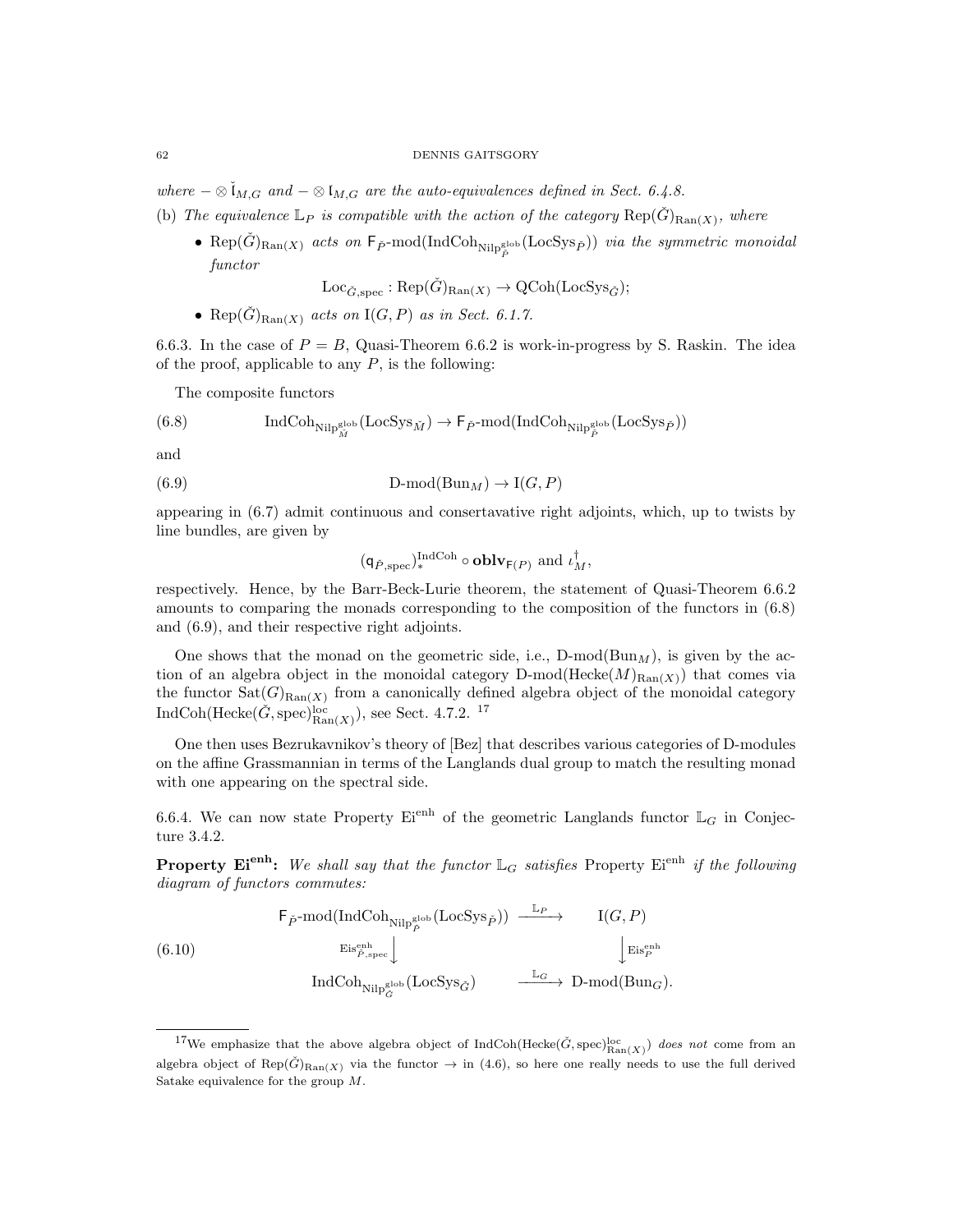6.6.5. Note that by passing to right adjoint functors in (6.10) we obtain the following commutative diagram

(6.11) 
$$
F_{\check{P}}\text{-mod}(\text{IndCoh}_{\text{Nilp}_{\check{P}}^{\text{glob}}}(LocSys_{\check{P}})) \xrightarrow{\mathbb{L}_{P}} I(G, P)
$$

$$
\text{CTr}_{\check{P}, \text{spec}}^{\text{enh}} \uparrow \qquad \qquad \uparrow \text{CTr}_{P}^{\text{enh}} \qquad \qquad \uparrow \text{CTr}_{P}^{\text{enh}}.
$$

$$
\text{IndCoh}_{\text{Nilp}_{G}^{\text{glob}}}(LocSys_{\check{G}}) \xrightarrow{\mathbb{L}_{G}} D\text{-mod}(\text{Bun}_{G}).
$$

6.6.6. Finally, we note that Property Ei stated in Sect. 6.4.8 is a formal consequence of Property  $E_i^{\text{enh}}$ : the commutative diagram (6.4) is obtained by concatenating (6.10) and (6.7).

6.7. Eisenstein and constant term compatibility. Let now  $P$  and  $P'$  be two parabolic subgroups, and let us assume the validity of Conjecture 3.4.2 for the Levi quotient  $M'$  as well.

6.7.1. By concatenating diagrams (6.10) (for  $P'$ ) and (6.11) (for P) we obtain the following commutative diagram:

$$
\begin{array}{ccc}\n\mathsf{F}_{\check{P}}\text{-mod}(\text{IndCoh}_{\text{Nilp}_{\check{P}}^{\text{glob}}}(LocSys_{\check{P}})) & \xrightarrow{\mathbb{L}_{P}} & \mathcal{I}(G, P) \\
& \xrightarrow{\mathbf{C}\mathbf{T}_{\check{P}, \text{spec}}^{\text{enh}}}\uparrow & \uparrow_{\mathbf{C}\mathbf{T}_{P}^{\text{enh}}}\uparrow_{\mathbf{C}\mathbf{T}_{P}^{\text{enh}}}\n\end{array}
$$
\n
$$
\begin{array}{ccc}\n\text{IndCoh}_{\text{Nilp}_{\check{G}}^{\text{glob}}}(LocSys_{\check{G}}) & \mathcal{D}\text{-mod}(\text{Bun}_{G}) \\
& \xrightarrow{\mathbf{Eis}_{\check{P}', \text{spec}}^{\text{enh}}}\uparrow & \uparrow_{\mathbf{Eis}_{P'}^{\text{enh}}}\n\end{array}
$$
\n
$$
\begin{array}{ccc}\n\mathsf{F}_{\check{P}'}\text{-mod}(\text{IndCoh}_{\text{Nilp}_{\text{glob}},\check{P}'}(\text{LocSys}_{\check{P}'})) & \xrightarrow{\mathbb{L}_{P'}} & \mathcal{I}(G, P')\n\end{array}
$$

We have (again, assuming the validity of Conjecture 3.4.2 for  $M$  and  $M'$ ):

**Quasi-Theorem 6.7.2.** The diagram  $(6.12)$  commutes unconditionally (i.e., without assuming the validity of Conjecture 3.4.2 for G).

Remark 6.7.3. One shows that both functors in  $(6.12)$  corresponding to the vertical arrows admit natural filtrations indexed by the poset

$$
W_M \backslash W / W_{M'},
$$

where W is the Weyl group of G, and  $W_M$  and  $W_{M'}$  are the Weyl groups of M and M', respectively.

In order to prove Quasi-Theorem 6.7.2, one needs to identify the corresponding subquotients on both sides (via the equivalence of Quasi-Theorem 6.6.2 for  $M$  and  $M'$ ), and then show that these subquotients glue in the same way on both sides.

For  $G = GL_2$  (and when  $M = M' = T$ ) the first step follows easily from Quasi-Theorem 6.6.2, and the second step is an explicit calculation of a class in an appropriate  $Ext<sup>1</sup>$  group.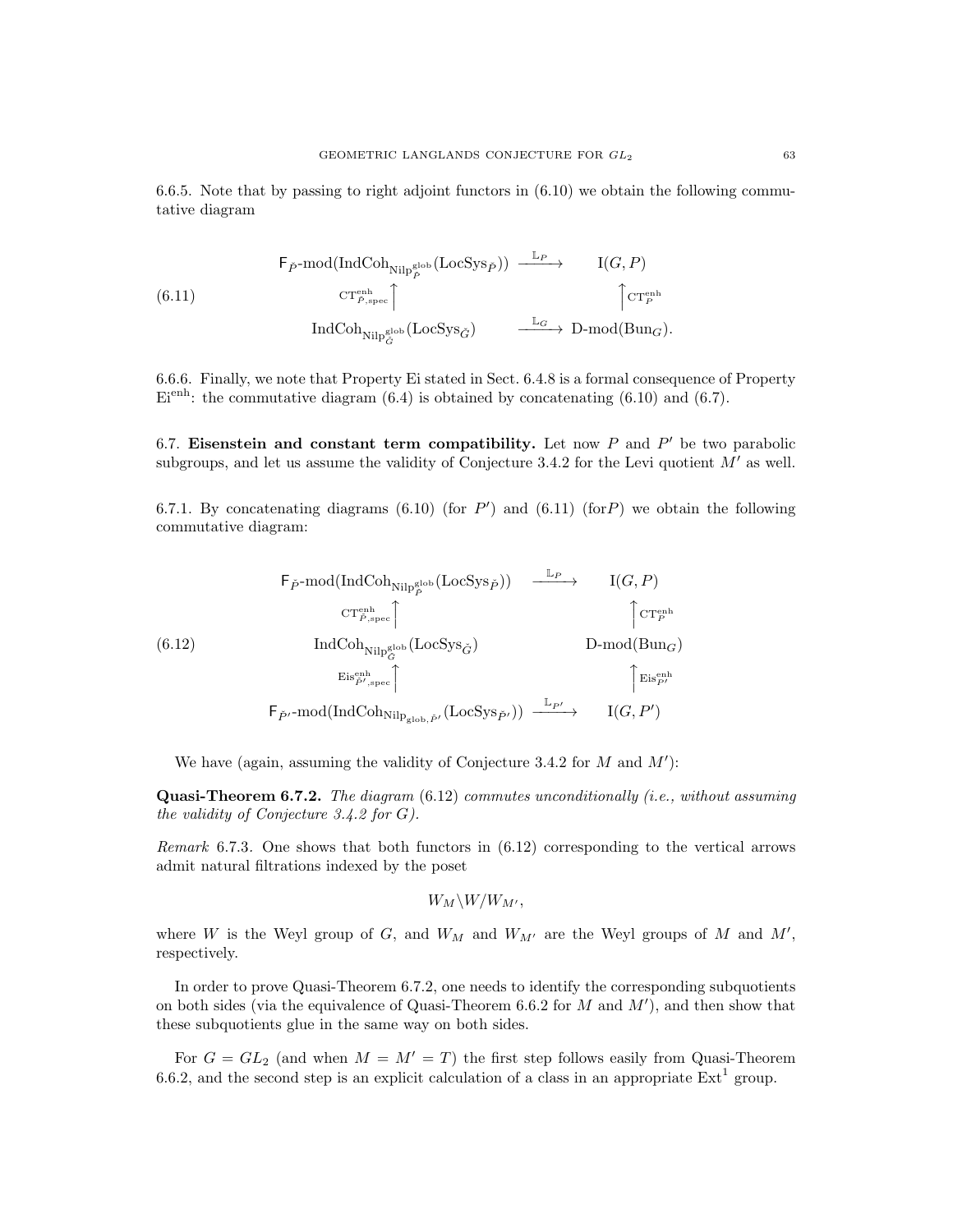#### 64 DENNIS GAITSGORY

### 7. The degenerate Whittaker model

This section develops a variant of the category  $\text{Whit}(G, G)$ , denoted  $\text{Whit}(G, P)$  (for a fixed parabolic  $P$ ), where we impose an equivariance condition with respect to a character of  $N$ . which is no longer non-degenerate, but is trivial on  $N(P)$  and non-degenerate on  $N(M)$ , where  $N(M) = N \cap M$  is the unipotent radical of the Borel subgroup of M.

The reason that  $W<sub>hit</sub>(G, P)$  is necessary to consider is that these categories, when P runs through the poset of standard parabolics, comprise the extended Whittaker category introduced in the next section, and which will be of central importance for the proof of Conjecture 3.4.2.

That said, we should remark that the present section does not contain any substantially new ideas. Furthermore, the material discussed here is relevant only for groups of semi-simple rank  $> 1$ , because the case  $P = G$  is covered by Sect. 5, and in the case  $P = B$  we have Whit $(G, P) = I(G, B)$ . So the reader may prefer to skip this section on the first pass.

7.1. Degenerate Whittaker categories. The degenerate Whittaker category Whit $(G, P)$ defined in this subsection is the geometric counterpart of the space of functions on the double quotient

$$
Z^0_M(K)\backslash G(\mathbb A)/G(\mathbb O)
$$

that are equivariant with respect to  $N(A)$  against a character that factors via the surjection  $N(\mathbb{A}) \to N(M)(\mathbb{A})$  and a non-degenerate character of  $N(M)(\mathbb{A})$ , trivial on  $N(M)(K)$ .

7.1.1. We define the prestack  $\mathcal{Q}_{G,P}$  in a way similar to  $\mathcal{Q}_{G,G}$ . It classifies the data of

$$
(\mathcal{P}_G,U,\alpha,\gamma),
$$

where  $(\mathcal{P}_G, U, \alpha)$  has the same meaning as for  $\mathcal{Q}_{G,G}$  (i.e., it defines a point of  $\text{Bun}_G^{B\text{-gen}}$ ), but  $\gamma$ is now an identification of bundles with respect to the torus  $T/Z_M^0$ , one bundle being induced from  $\mathcal{P}_{T,U}$ , and the other from  $\rho(\omega_X)$ .

Equivalently,  $\mathcal{Q}_{G,P}$  is the quotient of  $\mathcal{Q}_Q$  by the action of  $\mathbf{Maps}(X, \mathbb{Z}_M^0)$ <sup>gen</sup>.

(Note that when G has a connected center, the data of  $\gamma$  amounts to an isomorphism  $\alpha_i(\mathcal{P}_{T,U}) \simeq \omega_X$  for every simple root  $\alpha_i$  of M.)

A choice of a generic trivialization of  $\omega_X^{\frac{1}{2}}$  identifies the groupoid on k-points of  $\mathfrak{Q}_{G,P}$  with the double quotient

$$
Z_M^0(K) \cdot N(K) \backslash G(\mathbb{A})/G(\mathbb{O}).
$$

By construction, if  $P = G$ , we have  $\mathcal{Q}_{G,P} = \mathcal{Q}_{G,G}$  (so the notation is consistent). When  $P = B$ , we have  $\mathcal{Q}_{G,P} = \text{Bun}_{G}^{B\text{-gen}}$ .

We let  $\mathfrak{r}_{G,P}$  denote the forgetful map  $\mathcal{Q}_{G,P} \to \text{Bun}_G$ .

7.1.2. The groupoid  $N \text{ acting } \left( \text{Bun}_G^{B-\text{gen}} \times \text{Ran}(X) \right)$  good gives rise to a groupoid that we denote  $\mathbf{N}_{\mathcal{Q}_{G,P}}$  over  $(\mathcal{Q}_{G,P} \times \mathrm{Ran}(X))_{\text{good}}$  so that the diagram

$$
(\mathcal{Q}_{G,P} \times \text{Ran}(X))_{\text{good}} \leftarrow p_1 \qquad \mathbf{N}_{\mathcal{Q}_{G,P}} \xrightarrow{p_2} (\mathcal{Q}_{G,P} \times \text{Ran}(X))_{\text{good}}
$$
\n
$$
\downarrow \qquad \qquad \downarrow \qquad \qquad \downarrow
$$
\n
$$
\left(\text{Bun}_{G}^{B\text{-gen}} \times \text{Ran}(X)\right)_{\text{good}} \leftarrow p_1 \qquad \mathbf{N} \qquad \xrightarrow{p_2} \left(\text{Bun}_{G}^{B\text{-gen}} \times \text{Ran}(X)\right)_{\text{good}}
$$

is Cartesian.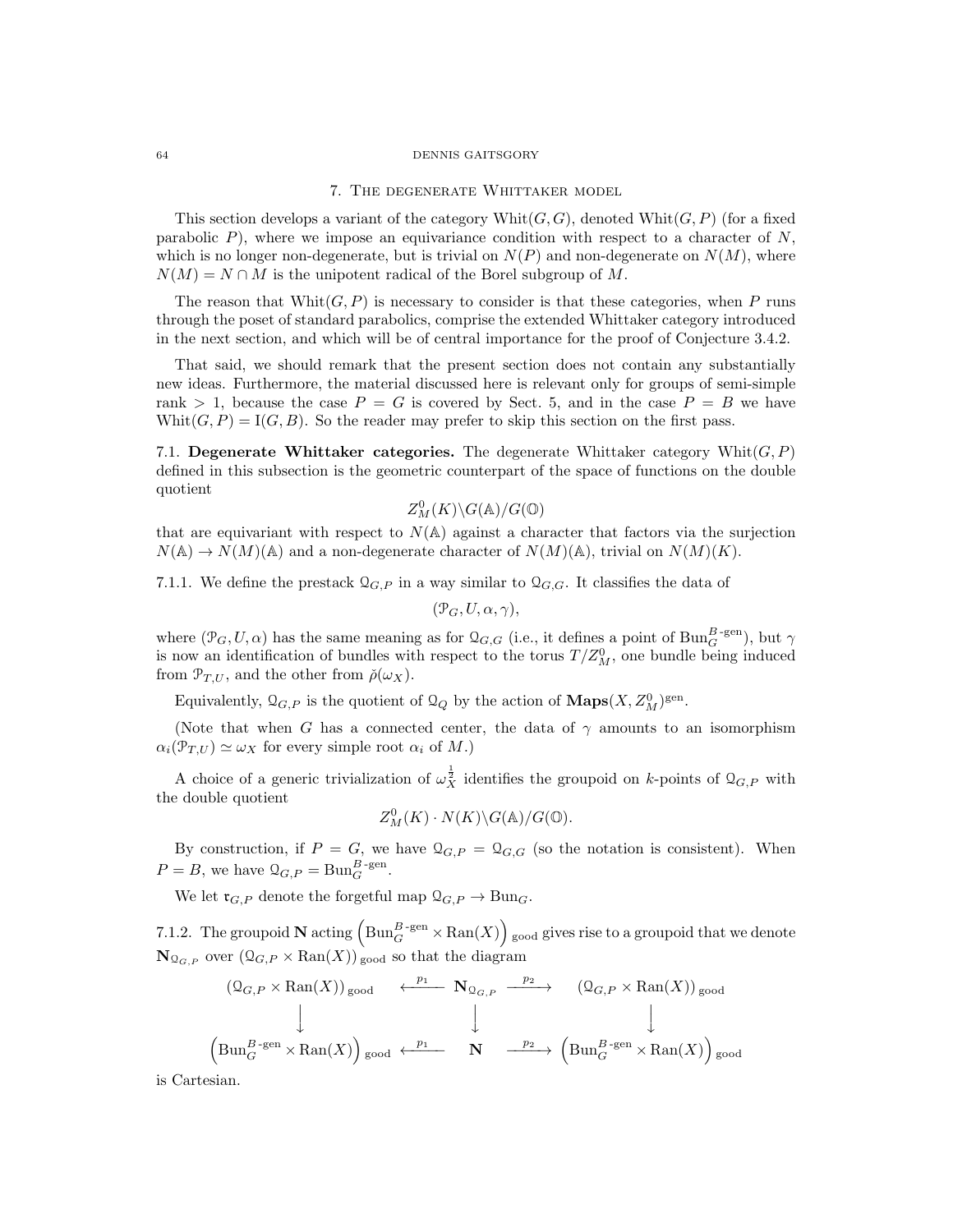The groupoid  $\mathbf{N}_{\mathbb{Q}_{G,P}}$  is endowed with a canonically defined character that we denote  $\chi_P$ . The definition of  $\chi_P$  is similar to that of  $\chi$  with the difference that we only use the simple roots that lie in M.

7.1.3. We consider the twisted  $\mathbf{N}_{\mathcal{Q}_{G,P}}$ -equivariant category of D-mod  $((\mathcal{Q}_{G,P} \times \text{Ran}(X))_{\text{good}})$ , denoted D-mod  $((\mathcal{Q}_{G,P} \times \mathrm{Ran}(X))_{\text{good}})^{\mathbf{N}_{\mathcal{Q}_{G,P}},\chi_P}.$ 

As in Proposition 5.6.2, the forgetful functor

$$
\mathrm{D\text{-}mod} \left( \left( \mathcal{Q}_{G,P} \times \mathrm{Ran}(X) \right)_{\mathrm{good}} \right)^{\mathbf{N}_{\mathcal{Q}_{G,P}},\chi_P} \to \mathrm{D\text{-}mod} \left( \left( \mathcal{Q}_{G,P} \times \mathrm{Ran}(X) \right)_{\mathrm{good}} \right)
$$

is fully faithful.

7.1.4. We define the *degenerate Whittaker category* Whit $(G, P)$  to be the full subcategory of D-mod $(\mathcal{Q}_{G,P})$  equal to the preimage of

$$
\mathrm{D\text{-}mod} \left( \left( \mathcal{Q}_{G,P} \times \mathrm{Ran}(X) \right)_{\mathrm{good}} \right)^{\mathbf{N}_{\mathcal{Q}_{G,P}},\chi_P} \subset \mathrm{D\text{-}mod} \left( \left( \mathcal{Q}_{G,P} \times \mathrm{Ran}(X) \right)_{\mathrm{good}} \right)
$$

under the pull-back functor

$$
\mathrm{D\text{-}mod}(\mathcal{Q}_{G,P}) \to \mathrm{D\text{-}mod}(\left(\mathcal{Q}_{G,P} \times \mathrm{Ran}(X)\right)_{\mathrm{good}}).
$$

In other words,

 $Whit(G, P) :=$  $= \mathrm{D\text{-}mod}(\mathbb{Q}_{G,P}) \underset{\mathrm{D\text{-}mod}((\mathbb{Q}_{G,P}\times \mathrm{Ran}(X))_{\mathrm{good}})}{\times} \mathrm{D\text{-}mod}((\mathbb{Q}_{G,P}\times \mathrm{Ran}(X))_{\mathrm{good}})^{\mathbf{N}_{\mathbb{Q}_{G,P}},\times P}.$ 

Note that for  $P = G$  we recover the category Whit $(G, G)$ ; for  $P = B$ , we recover the category  $I(G, B)$ .

7.1.5. As in the case of  $Whit(G, G)$ , the (fully faithful) forgetful functor

 $Whit(G, P) \to D-mod(\mathcal{Q}_{G, P})$ 

admits a right adjoint that we denote  $Av^{\mathbf{N},\chi_P}$ .

As in the case of  $Whit(G, G)$ , we have a canonical action of the monoidal category  $Rep(\check{G})_{\text{Ran}(X)}$  on D-mod $(\mathcal{Q}_{G,P})$ , and this action preserves the full subcategory

$$
Whit(G, P) \subset D\text{-mod}(\Omega_{G,P}).
$$

Furthermore, the functor  $Av^{\mathbf{N},\chi_P}$  commutes with the  $\text{Rep}(\check{G})_{\text{Ran}(X)}$ -action.

7.1.6. We define the functor of degenerate Whittaker coefficient

 $\mathrm{coeff}_G$   $_P : D\text{-mod}(Bun_G) \to \mathrm{Whit}(G, P)$ 

by

$$
\mathrm{coeff}_{G,P} := \mathrm{Av}^{\mathbf{N},\chi_P}\circ(\mathfrak{r}_{G,P})^{\dagger}.
$$

7.2. Relation between constant term and degenerate Whittaker coefficient functors. In this subsection we will show how to express the functor  $\operatorname{coeff}_{G,P}$ , introduced above, via the functor of enhanced constant term  $CT_P^{\text{enh}}$ , introduced in the previous section.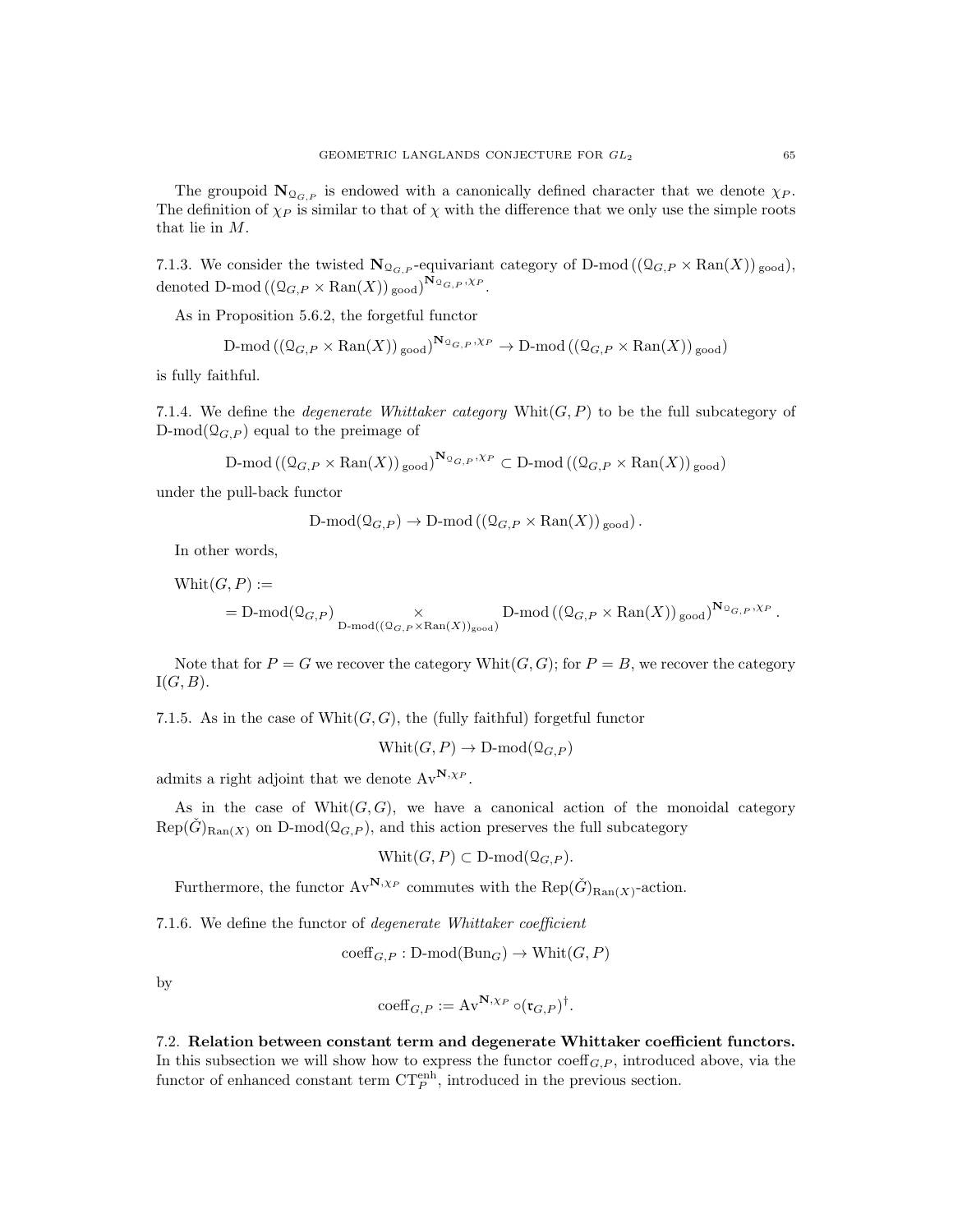7.2.1. Note that we have a naturally defined forgetful map

$$
\mathfrak{r}_{P,M}: \mathcal{Q}_{G,P} \to \text{Bun}_G^{P\text{-gen}},
$$

so that

$$
\mathsf{p}_P^{\text{enh}} \circ \mathfrak{r}_{P,M} = \mathfrak{r}_{G,P}.
$$

In addition to the groupoid  $\mathbf{N}_{\mathcal{Q}_{G,P}}$  over  $(\mathcal{Q}_{G,P} \times \text{Ran}(X))_{\text{good}}$ , there exists a canonically defined groupoid  $\mathbf{N}(\mathbf{P})_{\mathcal{Q}_{G,P}}$  that fits into a Cartesian diagram

$$
\begin{array}{ccc}\n\left(\mathfrak{Q}_{G,P}\times \mathrm{Ran}(X)\right)_{\mathrm{good}} & \xleftarrow{p_1} & \mathbf{N}(\mathbf{P})_{\mathfrak{Q}_{G,P}} \xrightarrow{p_2} & \left(\mathfrak{Q}_{G,P}\times \mathrm{Ran}(X)\right)_{\mathrm{good}} \\
\downarrow & \downarrow & \downarrow^{\mathfrak{r}_{G,P}} \\
\left(\mathrm{Bun}_{G}^{P\text{-gen}}\times \mathrm{Ran}(X)\right)_{\mathrm{good}} & \xleftarrow{p_1} & \mathbf{N}(\mathbf{P}) & \xrightarrow{p_2} & \left(\mathrm{Bun}_{G}^{P\text{-gen}}\times \mathrm{Ran}(X)\right)_{\mathrm{good}},\n\end{array}
$$

7.2.2. By a slight abuse of notation, let us denote by

 $\mathrm{D\text{-}mod}(\mathfrak{Q}_{G,P})^{\mathbf{N}(\mathbf{P})_{\mathfrak{Q}_{G,P}}} \subset \mathrm{D\text{-}mod}(\mathfrak{Q}_{G,P})$ 

the full subcategory, defined in the same way as  $Whit(G, P)$ , when instead of the groupoid  $\mathbf{N}_{\mathcal{Q}_{G,P}}$ , we use  $\mathbf{N}(\mathbf{P})_{\mathcal{Q}_{G,P}}$ . We shall denote by the

$$
\mathrm{Av}^{\mathbf{N}(\mathbf{P})} : \mathrm{D-mod}(\mathfrak{Q}_{G,P}) \to \mathrm{D-mod}(\mathfrak{Q}_{G,P})^{\mathbf{N}(\mathbf{P})_{\mathfrak{Q}_{G,P}}}
$$

the right adjoint to the embedding.

*Remark* 7.2.3. The category  $D\text{-mod}(\mathbb{Q}_{G,P})^{\mathbf{N}(\mathbf{P})_{\mathbb{Q}_{G,P}}}$  is the geometric counterpart of the space of functions on

$$
Z_M^0(K) \cdot N(P)(\mathbb{A}) \backslash G(\mathbb{A}) / G(\mathbb{O}).
$$

7.2.4. We have a commutative diagram of functors

$$
(7.1)
$$
\n
$$
\bigcap_{(T, P)} \text{Mod}(\mathfrak{Q}_{G, P})^{\mathbf{N}(\mathbf{P})_{\mathfrak{Q}_{G, P}}} \longrightarrow D\text{-mod}(\mathfrak{Q}_{G, P})
$$
\n
$$
\bigcap_{(T, P)} \text{Ind}(\text{Bun}_G^{P-\text{gen}}).
$$

By a slight abuse of notation, we shall denote the resulting functor

$$
I(G, P) \to \mathbf{D}\text{-mod}(\mathbf{Q}_{G, P})^{\mathbf{N}(\mathbf{P})_{\mathbf{Q}_{G, P}}}
$$

by  $(\mathfrak{r}_{G,P})^{\dagger}$ .

**Lemma 7.2.5.** The functor  $(\mathfrak{r}_{G,P})^{\dagger}$ : D-mod $(\text{Bun}_{G}^{P\text{-gen}}) \to \text{D-mod}(\mathfrak{Q}_{G,P})$  is fully faithful. . — Профессор — Профессор — Профессор — Профессор — Профессор — Профессор — Профессор — Профессор — Профессор <br>В профессор — Профессор — Профессор — Профессор — Профессор — Профессор — Профессор — Профессор — Профессор —

*Proof.* Follows from the homological contractibility of  $\mathbf{Maps}(X, M/Z_M^0)$ <sup>gen</sup>

Hence, we obtain that the above functor

$$
(\mathfrak{r}_{G,P})^{\dagger} : \mathrm{I}(G,P) \to \mathrm{D}\text{-}\mathrm{mod}(\mathfrak{Q}_{G,P})^{\mathbf{N}(\mathbf{P})_{\mathfrak{Q}_{G,P}}}
$$

is also fully faithful.

Finally, we note that the diagram

(7.2)  
\n
$$
\uparrow
$$
\n
$$
\uparrow
$$
\n
$$
\uparrow
$$
\n
$$
\uparrow
$$
\n
$$
\uparrow
$$
\n
$$
\uparrow
$$
\n
$$
\uparrow
$$
\n
$$
\uparrow
$$
\n
$$
\uparrow
$$
\n
$$
\downarrow
$$
\n
$$
\uparrow
$$
\n
$$
\downarrow
$$
\n
$$
\downarrow
$$
\n
$$
\downarrow
$$
\n
$$
\downarrow
$$
\n
$$
\downarrow
$$
\n
$$
\downarrow
$$
\n
$$
\downarrow
$$
\n
$$
\downarrow
$$
\n
$$
\downarrow
$$
\n
$$
\downarrow
$$
\n
$$
\downarrow
$$
\n
$$
\downarrow
$$
\n
$$
\downarrow
$$
\n
$$
\downarrow
$$
\n
$$
\downarrow
$$
\n
$$
\downarrow
$$
\n
$$
\downarrow
$$
\n
$$
\downarrow
$$
\n
$$
\downarrow
$$
\n
$$
\downarrow
$$
\n
$$
\downarrow
$$
\n
$$
\downarrow
$$
\n
$$
\downarrow
$$
\n
$$
\downarrow
$$
\n
$$
\downarrow
$$
\n
$$
\downarrow
$$
\n
$$
\downarrow
$$
\n
$$
\downarrow
$$
\n
$$
\downarrow
$$
\n
$$
\downarrow
$$
\n
$$
\downarrow
$$
\n
$$
\downarrow
$$
\n
$$
\downarrow
$$
\n
$$
\downarrow
$$
\n
$$
\downarrow
$$
\n
$$
\downarrow
$$
\n
$$
\downarrow
$$
\n
$$
\downarrow
$$
\n
$$
\downarrow
$$
\n
$$
\downarrow
$$
\n
$$
\downarrow
$$
\n
$$
\downarrow
$$
\n
$$
\downarrow
$$
\n
$$
\downarrow
$$
\n
$$
\downarrow
$$
\n
$$
\downarrow
$$
\n
$$
\downarrow
$$
\n
$$
\downarrow
$$
\n
$$
\downarrow
$$
\n
$$
\downarrow
$$
\n
$$
\downarrow
$$
\n
$$
\downarrow
$$
\n<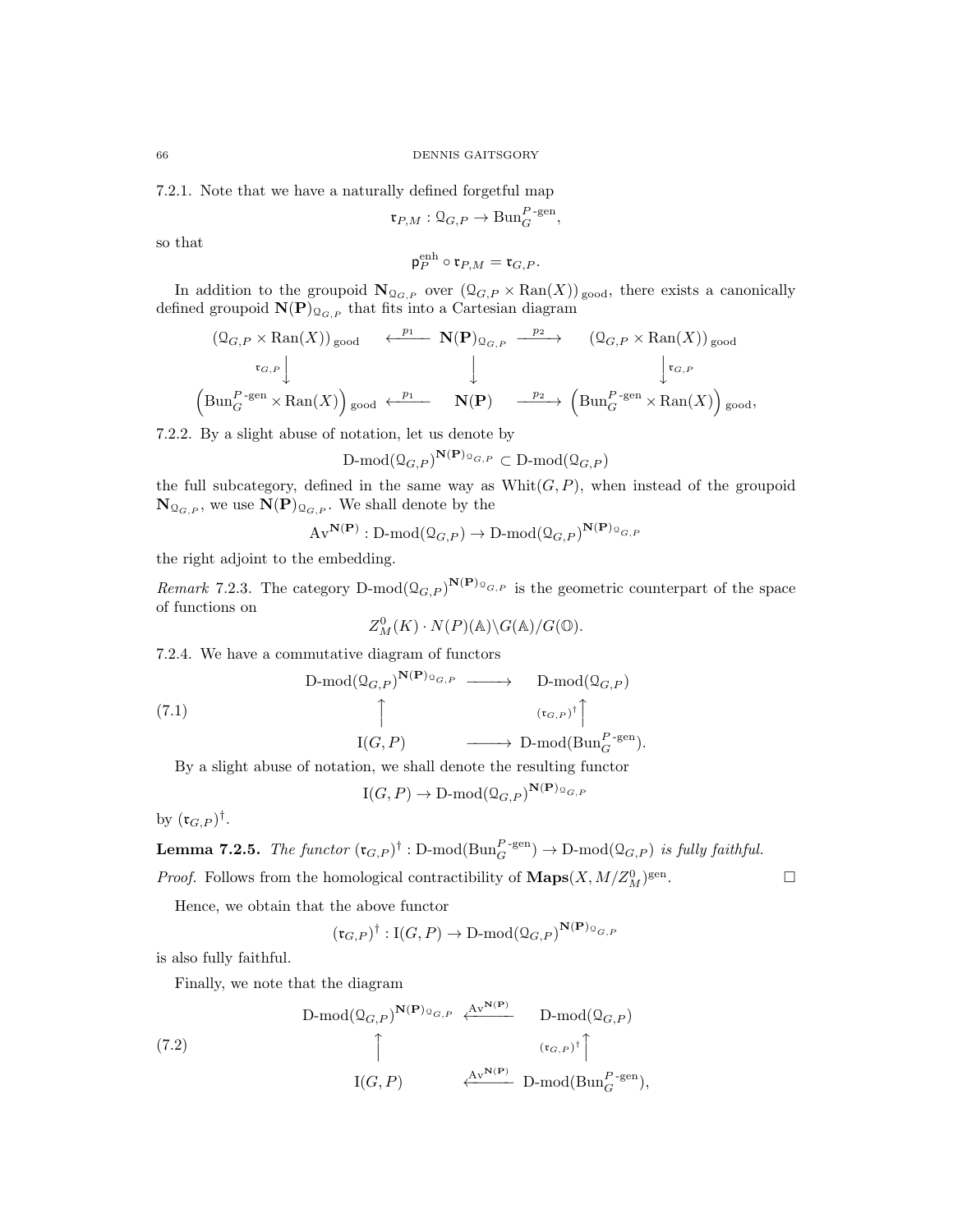obtained from (7.1) by passing to right adjoints along the horizontal arrows, is also commutative.

7.2.6. There is a canonical map of groupoids  $N(P)_{\mathcal{Q}_{G,P}} \to N_{\mathcal{Q}_{G,P}}$ , and the restriction of the character  $\chi_P$  under this map is trivial. Hence, we obtain an inclusion of full subcategories of  $D\text{-mod}(\mathcal{Q}_{G,P})$ :

$$
\text{Whit}(G, P) \hookrightarrow \text{D-mod}(\mathbf{Q}_{G,P})^{\mathbf{N}(\mathbf{P})_{\mathbf{Q}_{G,P}}}.
$$

This inclusion admits a right adjoint obtained by restricting the functor  $Av^{\mathbf{N},\chi_p}$  to  $\text{D-mod}(\mathfrak{Q}_{G,P})^{\mathbf{N}(\mathbf{P})_{\mathfrak{Q}_{G,P}}}.$ 

7.2.7. Hence, we obtain a functor

$$
\mathrm{coeff}_{P,M}:\mathrm{I}(G,P)\to\mathrm{Whit}(G,P),
$$

defined as

$$
\mathrm{coeff}_{P,M} := \mathrm{Av}^{\mathbf{N},\chi_P} \circ (\mathfrak{r}_{G,P})^{\dagger}.
$$

By construction, the functor  $\mathrm{coeff}_{P,M}$  respects the action of the monoidal category  $\operatorname{Rep}(\check{G})_{\operatorname{Ran}(X)}.$ 

Remark 7.2.8. The functor  $\mathrm{coeff}_{P,M}$  is not fully faithful. However, it follows from Quasi-Theorem 7.4.2 formulated below that its retsriction to the full subcategory

$$
I(G, P)_{temp} \subset I(G, P)
$$

is fully faithful, where  $I(G, P)_{temp}$  is defined via the pull-back square

$$
I(G, P)_{temp} \longrightarrow I(G, P)
$$
  
\n
$$
\downarrow \qquad \qquad \downarrow \qquad \qquad \downarrow \qquad \qquad \downarrow \qquad \qquad \downarrow \qquad \downarrow \qquad \downarrow \qquad \downarrow \qquad \downarrow \qquad \downarrow \qquad \downarrow \qquad \downarrow \qquad \downarrow \qquad \downarrow \qquad \downarrow \qquad \downarrow \qquad \downarrow \qquad \downarrow \qquad \downarrow \qquad \downarrow \qquad \downarrow \qquad \downarrow \qquad \downarrow \qquad \downarrow \qquad \downarrow \qquad \downarrow \qquad \downarrow \qquad \downarrow \qquad \downarrow \qquad \downarrow \qquad \downarrow \qquad \downarrow \qquad \downarrow \qquad \downarrow \qquad \downarrow \qquad \downarrow \qquad \downarrow \qquad \downarrow \qquad \downarrow \qquad \downarrow \qquad \downarrow \qquad \downarrow \qquad \downarrow \qquad \downarrow \qquad \downarrow \qquad \downarrow \qquad \downarrow \qquad \downarrow \qquad \downarrow \qquad \downarrow \qquad \downarrow \qquad \downarrow \qquad \downarrow \qquad \downarrow \qquad \downarrow \qquad \downarrow \qquad \downarrow \qquad \downarrow \qquad \downarrow \qquad \downarrow \qquad \downarrow \qquad \downarrow \qquad \downarrow \qquad \downarrow \qquad \downarrow \qquad \downarrow \qquad \downarrow \qquad \downarrow \qquad \downarrow \qquad \downarrow \qquad \downarrow \qquad \downarrow \qquad \downarrow \qquad \downarrow \qquad \downarrow \qquad \downarrow \qquad \downarrow \qquad \downarrow \qquad \downarrow \qquad \downarrow \qquad \downarrow \qquad \downarrow \qquad \downarrow \qquad \downarrow \qquad \downarrow \qquad \downarrow \qquad \downarrow \qquad \downarrow \qquad \downarrow \qquad \downarrow \qquad \downarrow \qquad \downarrow \qquad \downarrow \qquad \downarrow \qquad \downarrow \qquad \downarrow \qquad \downarrow \qquad \downarrow \qquad \downarrow \qquad \downarrow \qquad \downarrow \qquad \downarrow \qquad \downarrow \qquad \downarrow \qquad \downarrow \qquad \downarrow \qquad \downarrow \qquad \downarrow \qquad \downarrow \qquad \downarrow \qquad \downarrow \qquad \downarrow \qquad \downarrow \qquad \downarrow \qquad \downarrow \qquad \downarrow \qquad \downarrow \qquad \downarrow \qquad \downarrow \qquad \downarrow \qquad \down
$$

Remark 7.2.9. The analog of the functor coeff<sub>P,M</sub> at the level of functions takes a function on

$$
M(K) \cdot N(P)(\mathbb{A}) \backslash G(\mathbb{A}) / G(\mathbb{O})
$$

and averages it on the left with respect to  $N(M)(A)/N(M)(K)$  against the character  $\chi$ .

7.2.10. From (7.2) we obtain that there exists a canonical isomorphism of functors

$$
D\text{-mod}(Bun_G) \to \text{Whit}(G, P),
$$

namely

(7.3) 
$$
\operatorname{coeff}_{G,P} \simeq \operatorname{coeff}_{P,M} \circ \operatorname{CT}_P^{\text{enh}}.
$$

An intuitive picture behind the functor coeff<sub>G,P</sub> will be suggested in Remark 7.3.6.

## 7.3. A strata-wise description.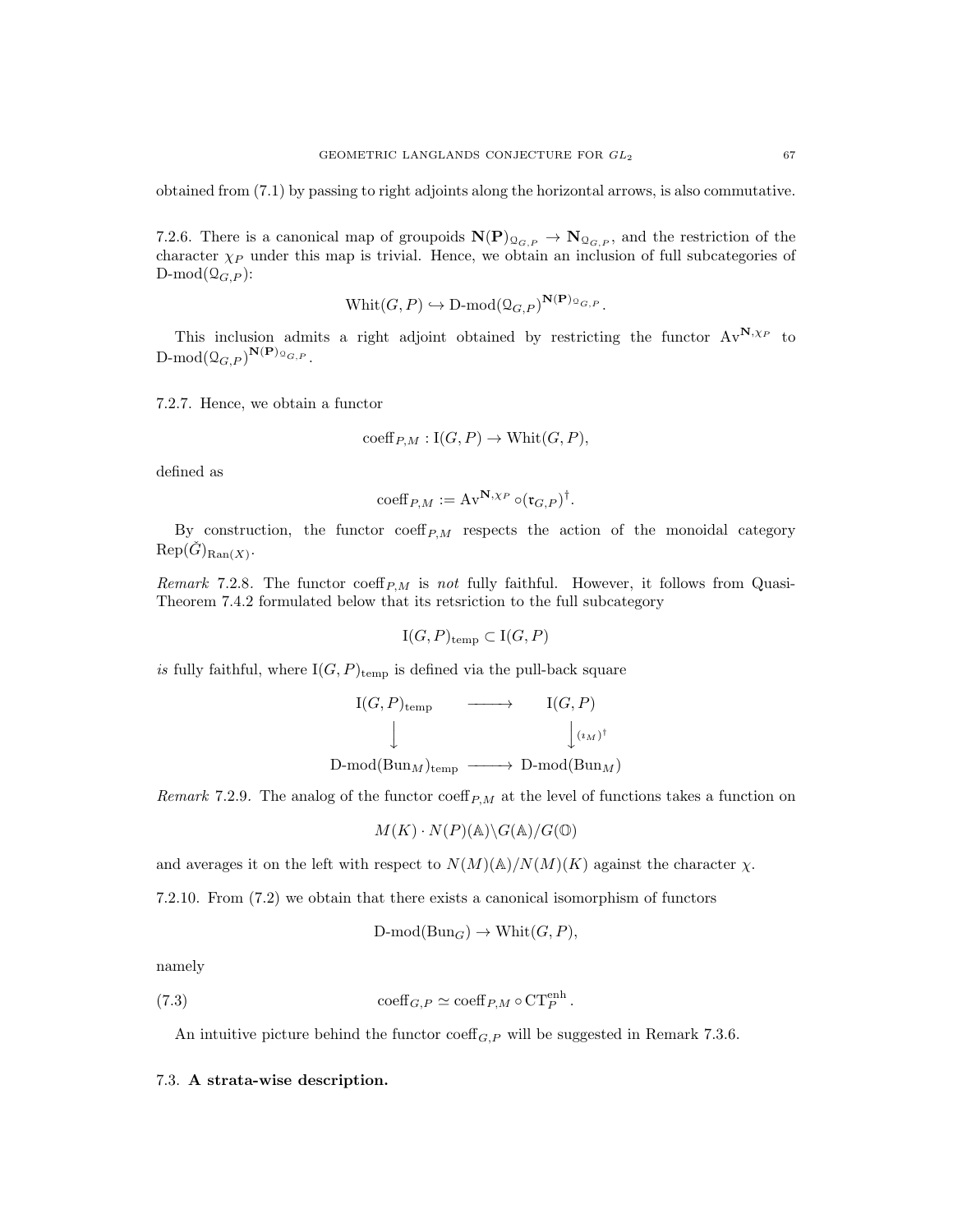7.3.1. Set

$$
\mathcal{Q}_{P,M}:=\mathcal{Q}_{G,P} \underset{\operatorname{Bun}_G^{P\text{-}\mathrm{gen}}} \times \operatorname{Bun}_P,
$$

where the map  $\text{Bun}_P \to \text{Bun}_G^{P\text{-gen}}$  is  $\imath_P$ . Denote the resulting map

$$
\mathcal{Q}_{P,M} \to \text{Bun}_P
$$

by ' ${\rm tr}_{P,M}$ , and the map  $\mathcal{Q}_{P,M} \to \mathcal{Q}_{G,P}$  by ' $i_P$ . I.e., we have a Cartesian diagram

$$
\mathbb{Q}_{G,P} \xleftarrow{\prime_{ip}} \mathbb{Q}_{P,M}
$$
\n
$$
\mathfrak{r}_{P,M} \downarrow \qquad \qquad \downarrow \prime \mathfrak{r}_{P,M}
$$
\n
$$
\text{Bun}_{G}^{P-\text{gen}} \xleftarrow{\iota_{P}} \text{Bun}_{P}.
$$

We have:

Lemma 7.3.2. There exists a canonically defined Cartesian square:

$$
\begin{array}{ccc}\n\mathbb{Q}_{P,M} & \xrightarrow{\cdot_{\mathbf{q}_M}} & \mathbb{Q}_{M,M} \\
\downarrow^{\cdot_{\mathbf{r}_{P,M}}} & & \downarrow^{\mathbf{r}_{M,M}} \\
\text{Bun}_{P} & \xrightarrow{\mathbf{q}_M} & \text{Bun}_{M}\n\end{array}
$$

7.3.3. Consider the stack Bun<sub>P</sub>. The groupoid  $N(P)$  gives rise to a groupoid  $N(P)_{\text{Bun}_P}$  acting on  $(\text{Bun}_P \times \text{Ran}(X))_{\text{good}}$ . Consider the corresponding full subcategory

$$
\text{D-mod}(\text{Bun}_P)^{\mathbf{N}(\mathbf{P})_{\text{Bun}_P}} \subset \text{D-mod}(\text{Bun}_P).
$$

The groupoid **N** gives rise to a groupoid  $N_{\mathcal{Q}_{P,M}}$  acting on  $(\mathcal{Q}_{P,M} \times \text{Ran}(X))_{\text{good}}$ . We let

$$
\operatorname{D-mod}(\mathcal{Q}_{P,M})^{\mathbf{N}_{\mathcal{Q}_{P,M}},\chi_P}\subset \operatorname{D-mod}(\mathcal{Q}_{P,M})
$$

denote the resulting full subcategory.

Consider again the map

$$
{}'q_M: \mathcal{Q}_{P,M} \to \mathcal{Q}_{M,M}.
$$

This map is smooth and has contractible fibers, and we consider the corresponding fully faithful functor

$$
({\operatorname{q}}_M)^\bullet: \operatorname{D-mod}(\mathfrak{Q}_{M,M}) \to \operatorname{D-mod}(\mathfrak{Q}_{P,M}).
$$

We have:

# Lemma 7.3.4.

(a) The functor  $(q_M)$ <sup>•</sup> defines an equivalence

 $\text{D-mod}(\text{Bun}_M) \to \text{D-mod}(\text{Bun}_P)^{\mathbf{N}(\mathbf{P})_{\text{Bun}_P}}$ .

(b) The functor  $({}^{\prime}$ **q**M)<sup>•</sup> defines an equivalence

 $\text{Whit}(M, M) \to \text{D-mod}(\mathbb{Q}_{P,M})^{\mathbf{N}_{\mathcal{Q}_{P,M}}, \chi_P}.$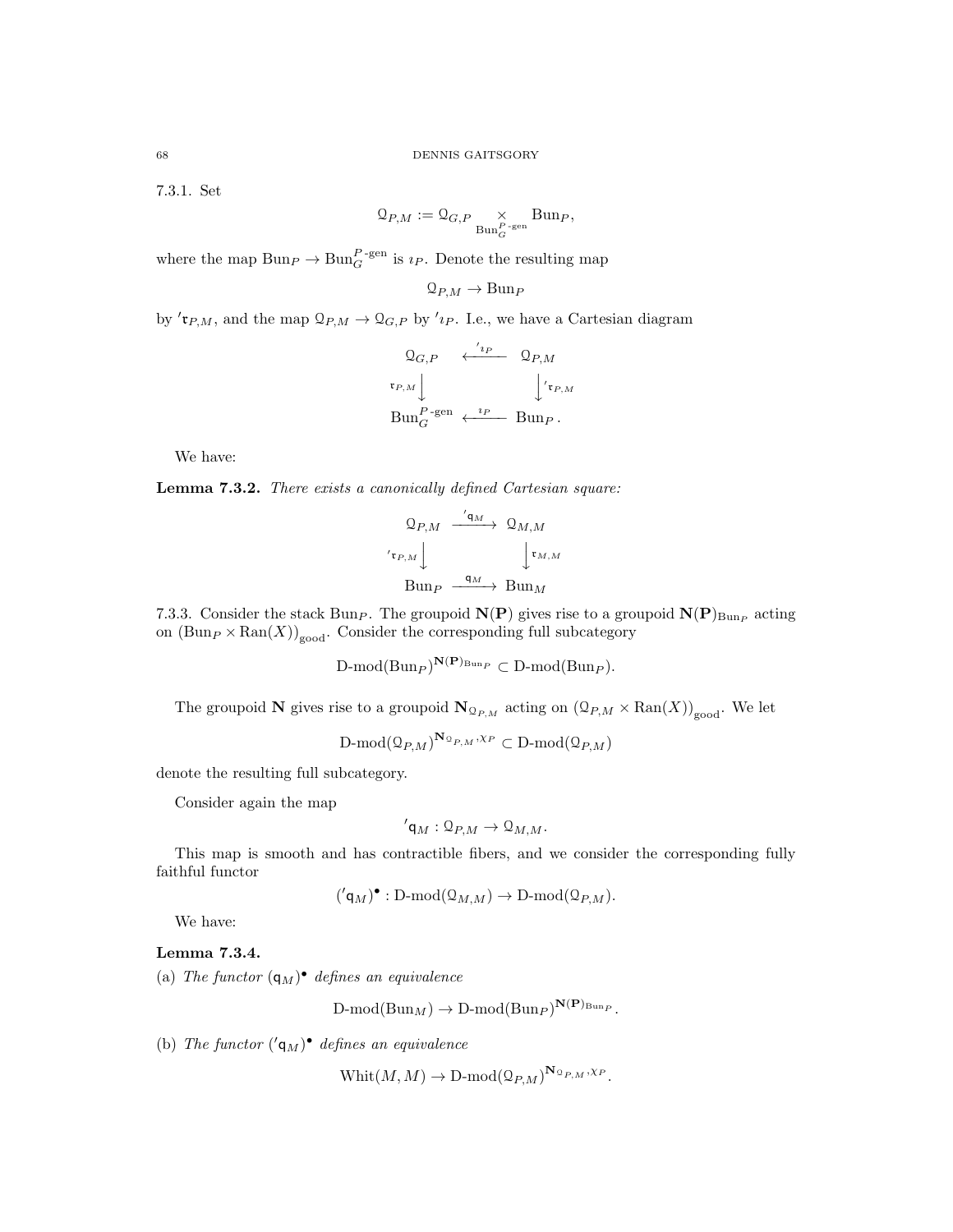7.3.5. The functor

$$
({'}_{P})^{\dagger} : D\text{-mod}(\mathcal{Q}_{G,P}) \to D\text{-mod}(\mathcal{Q}_{P,M})
$$

gives rise to a (conservative) functor

$$
Whit(G, P) \to \mathbf{D}\text{-mod}(\mathbf{Q}_{P,M})^{\mathbf{N}_{\mathbf{Q}_{P,M}}, \chi_P}.
$$

We denote the resulting functor

$$
Whit(G, P) \to D\text{-mod}(\mathcal{Q}_{P,M})^{\mathbf{N}_{\mathcal{Q}_{P,M}}, \chi_P} \simeq Whit(M, M)
$$

by  $('i<sub>M</sub>)<sup>†</sup>$ .

We have a canonical isomorphism of functors

(7.4) 
$$
({}^{\prime}u_M)^{\dagger} \circ \mathrm{coeff}_{G,P} \simeq \mathrm{coeff}_{M,M} \circ \mathrm{CT}_P.
$$

Remark 7.3.6. From (7.4) we obtain the following way of thinking about the functor coeff  $G.P$ :

In the same way as the functor  $CT_P^{\text{enh}}$  captures more information than the usual functor  $CT_P$ , the functor coeff<sub>G,P</sub> captures more information than the composition

 $\mathrm{coeff}_{M,M} \circ \mathrm{CT}_P : \mathrm{D\text{-}mod}(\mathrm{Bun}_G) \to \mathrm{Whit}(M,M).$ 

# 7.4. Spectral description of the degenerate Whittaker category.

7.4.1. We have the following assertion:

Quasi-Theorem 7.4.2. There exists a canonically defined fully faithful functor

$$
\mathbb{L}_{G,P}^{\mathrm{Whit}} : \mathsf{F}_{\check{P}}\text{-}\mathrm{mod}(\mathrm{QCoh}(\mathrm{LocSys}_{\check{P}})) \to \mathrm{Whit}(G,P),
$$

compatible with the actions of the monoidal category  $\text{Rep}(\check{G})_{\text{Ran}(X)}$ .

We note that Quasi-Theorem 7.4.2 does not assume Conjecture 3.4.2 for  $M$ ; in particular it includes the case of  $P = M = G$ .

Note that for  $P = G$ , the corresponding functor  $\mathbb{L}_{G,P}^{\text{White}}$  is the functor that we had earlier denoted  $\mathbb{L}_{G,G}^{\text{White}}$ , and it is fully faithful by Quasi-Theorem 5.9.2(b).

Note also that in the other extreme case, namely when  $P = B$ , the assertion of Quasi-Theorem 7.4.2 coincides with that of Quasi-Theorem 6.6.2.

7.4.3. The proof of Quasi-Theorem 7.4.2 is parallel but simpler than that of Quasi-Theorem 6.6.2.

Namely, we embed both sides into the corresponding local categories (i.e., ones living over  $\text{Ran}(X)$ ) and use Bezrukavnikov's theory to relate the resulting category of D-modules on the affine Grassmannian to the Langlands dual group.

7.4.4. From now on, until the end of this subsection, we will assume that Conjecture 3.4.2 holds for M, and will relate Quasi-Theorem 7.4.2 to Quasi-Theorem 6.6.2.

The following assertion comes along with the proof:

Proposition 7.4.5. We have a commutative diagram of functors:

$$
\begin{array}{ccc}\n\mathsf{F}_{\check{P}}\text{-mod}(\text{QCoh}(\text{LocSys}_{\check{P}})) & \xrightarrow{\mathbb{L}_{G,\check{P}}}\text{Whit}(G,P) \\
\downarrow^{\Psi_{\check{P}}}\uparrow & & \uparrow^{\text{coeff}_{P,M}} \\
\mathsf{F}_{\check{P}}\text{-mod}(\text{IndCoh}_{\text{Nilp}_{\check{P}}^{\text{glob}}}(\text{LocSys}_{\check{P}})) & \xrightarrow{\mathbb{L}_{P}} & \mathcal{I}(G,P).\n\end{array}
$$

 $W$ hit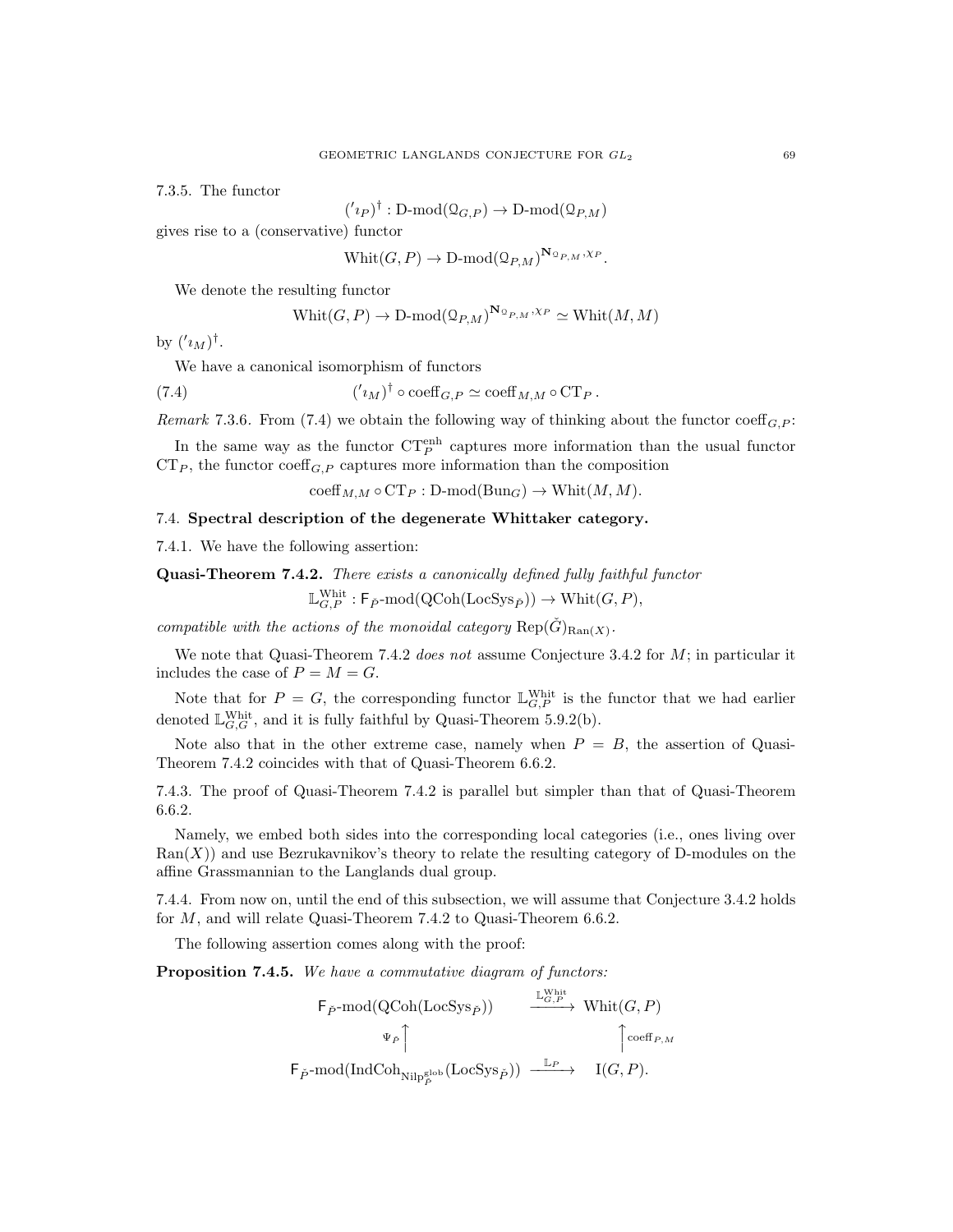7.4.6. We can now formulate the following property of the geometric Langlands functor  $\mathbb{L}_G$ that contains Property Wh as a particular case for  $P = G$ :

**Property Wh<sup>deg</sup>**: We shall say that the functor  $\mathbb{L}_G$  satisfies Property Wh<sup>deg</sup> for the parabolic P if the following diagram is commutative:

$$
\begin{array}{ccc}\n\mathsf{F}_{\check{P}}\text{-mod}(\text{QCoh}(\text{LocSys}_{\check{P}})) & \xrightarrow{\mathbb{L}_{G,P}^{\text{Whit}}} & \text{Whit}(G,P) \\
\downarrow^{\Psi_{\check{P}}}\uparrow & & \\
\mathsf{F}_{\check{P}}\text{-mod}(\text{IndCoh}_{\text{Nilp}_{\check{P}}^{\text{glob}}}\text{(LocSys}_{\check{P}})) & \uparrow^{\text{coeff}_{G,P}} \\
&\xrightarrow{\mathbf{C}\mathbf{T}_{\check{P},\text{spec}}^{\text{enh}}}\uparrow & \\
\text{IndCoh}_{\text{Nilp}_{\check{G}}^{\text{glob}}}\text{(LocSys}_{\check{G}}) & \xrightarrow{\mathbb{L}_{G}}\text{D-mod}(\text{Bun}_{G}).\n\end{array}
$$

Note, however, that Property Wh<sup>deg</sup> is a formal consequence of Property Ei<sup>enh</sup> and Proposition 7.4.5.

7.5. (Degenerate) Whittaker coefficients and Eisenstein series. Let  $P' \subset G$  be another parabolic. In this subsection we will assume that Conjecture 3.4.2 holds for its Levi quotient  $M'$ . However, we will not be assuming that Conjecture 3.4.2 holds for  $M$ .

7.5.1. By concatenating the commutative diagrams (7.5) and (6.11) we obtain a commutative diagram

$$
\begin{array}{ccc}\n\mathsf{F}_{\vec{P}}\text{-mod}(\text{QCoh}(\text{LocSys}_{\vec{P}})) & \xrightarrow{\mathbb{L}_{G,P}^{\text{Whit}}}\text{Whit}(G,P) \\
& \xrightarrow{\Psi_{\vec{P}}}\uparrow \\
& \mathsf{F}_{\vec{P}}\text{-mod}(\text{IndCoh}_{\text{Nilp}_{\vec{P}}^{\text{glob}}}\text{(LocSys}_{\vec{P}})) & \uparrow_{\text{coeff}_{G,P}} \\
& \text{Cr}_{\vec{P},\text{spec}}^{\text{enh}}\uparrow \\
& \text{IndCoh}_{\text{Nilp}_{\vec{G}}^{\text{glob}}}(\text{LocSys}_{\vec{G}}) & \text{D-mod}(\text{Bun}_G) \\
& \xrightarrow{\text{Eis}_{\vec{P}',\text{spec}}^{\text{enh}}}\uparrow \\
& \mathsf{F}_{\vec{P}'}\text{-mod}(\text{IndCoh}_{\text{Nilp}_{\text{glob},\vec{P}'}}(\text{LocSys}_{\vec{P}})) & \xrightarrow{\mathbb{L}_{P'}} \qquad \text{I}(G,P')\n\end{array}
$$

7.5.2. We have:

**Quasi-Theorem 7.5.3.** The diagram  $(7.6)$  commutes unconditionally (i.e., without assuming the validity of Conjecture 3.4.2 for G).

Remark 7.5.4. Note that if we do assume that Conjecture 3.4.2 holds for M, then in this case the assertion of Quasi-Theorem 7.5.3 follows from Quasi-Theorem 6.7.2 and Proposition 7.4.5.

7.5.5. Finally, we remark that for  $P = G$ , the assertion of Quasi-Theorem 7.5.3 is built in the proof of Quasi-Theorem 7.4.2 (for  $P'$ ).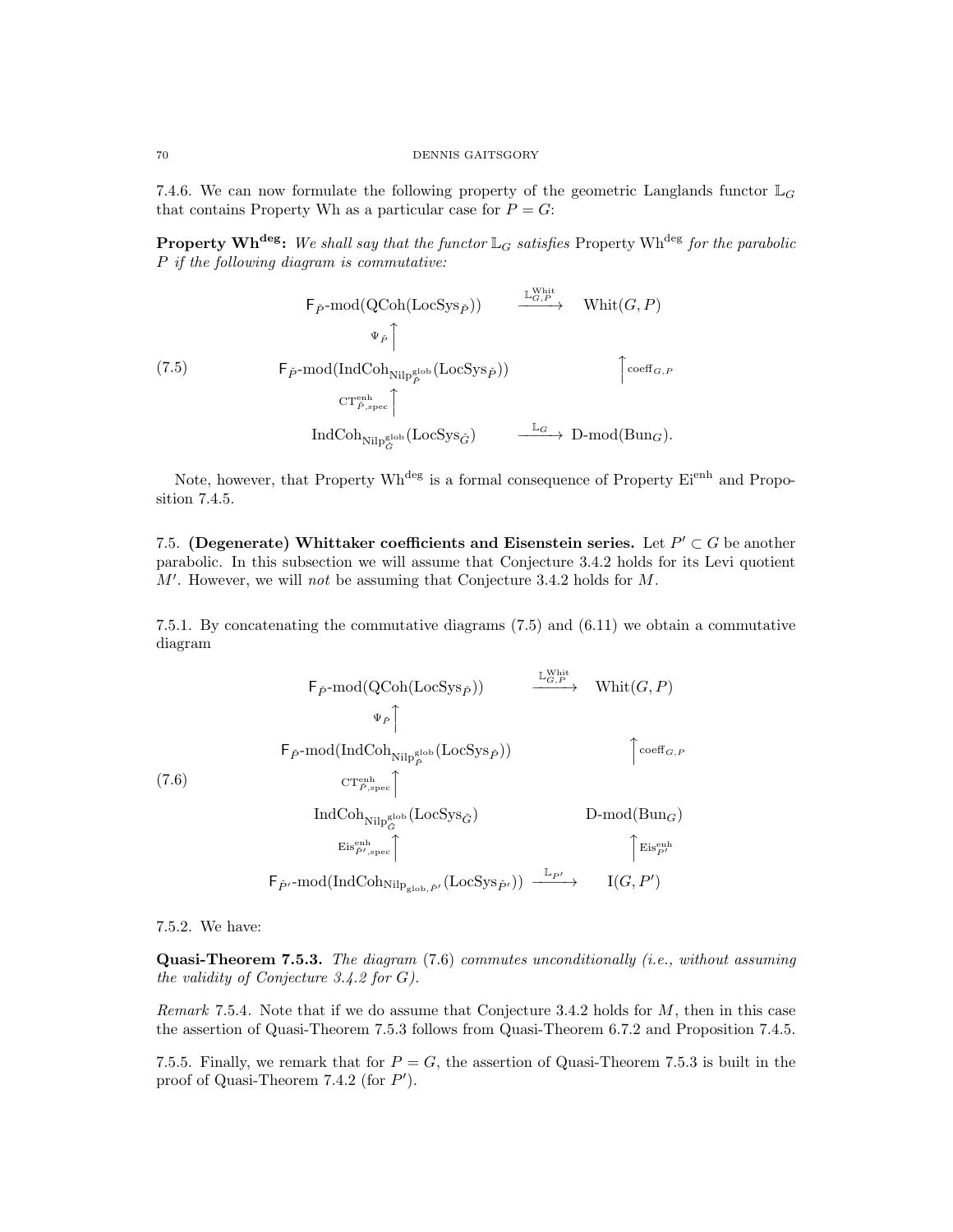#### 8. The extended Whittaker model

In this section we will introduce a crucial player for our approach to the geometric Langlands conjecture, the extended Whittaker category, denoted Whit $e^{ext}(G, G)$ . The idea is that, on the one hand, according to Conjecture 8.2.9, discussed below, the category Whit<sup>ext</sup> $(G, G)$  receives a fully faithful functor from the automorphic category  $D\text{-mod}(Bun_G)$ , and on the other hand, it can be related to the spectral side. How the latter is done will be the subject of Sect. 9.

8.1. The variety of characters. When defining degenerate Whittaker categories, we had to consider characters of the group  $N$ , whose degeneracies varied with the parabolic. In this subsection we will combine all these categories into one family.

8.1.1. Let  $\mathfrak{t}_{\text{adj}}$  denote the Lie algebra of the torus  $T/Z_G^0$ . In this subsection we will introduce a certain toric variety  $\mathfrak{ch}(G)$  endowed with a finite map

$$
(8.1) \t\t \t\t\t \mathfrak{ch}(G) \to \mathfrak{t}_{\mathrm{adj}}.
$$

The map  $(8.1)$  will be an isomorphism when G has a connected center.

8.1.2. Let  $\Lambda$  denote the weight lattice of  $G$ ; let

$$
\Lambda^{\rm pos}\subset \Lambda \text{ and } \Lambda^{\rm pos, \mathbb Q}\subset \Lambda^{\mathbb Q}:=\Lambda\underset{\mathbb Z}{\otimes} \mathbb Q
$$

be the sub-monoids of weights that can be expressed as integral (resp., rational) non-negative combinations of simple roots. Let  $\Lambda^{pos, \text{sat}_G}$  be the saturation of  $\Lambda^{pos}$ , i.e.,

$$
\Lambda^{\text{pos},\text{sat}_G}:=\Lambda\cap\Lambda^{\text{pos},\mathbb{Q}}.
$$

Note that the inclusion  $\Lambda^{pos} \hookrightarrow \Lambda^{pos, \text{sat}_G}$  is an equality if G has a connected center.

8.1.3. We define

$$
\mathfrak{ch}(G) := \operatorname{Spec}(k[\Lambda^{\operatorname{pos}, \operatorname{sat}_G}]).
$$

I.e., ch(G) classifies maps of monoids  $\Lambda^{pos, \text{sat}_G} \to \mathbb{A}^1$ , where  $\mathbb{A}^1$  is a monoid with respect to the operation of multiplication.

The group  $T/Z_G^0$ , which can be thought of that classifying maps of monoids  $\Lambda^{pos, \text{sat}_G} \to \mathbb{G}_m$ , acts on  $\mathfrak{ch}(G)$ .

Let  $\mathfrak{ch}(G) \subset \mathfrak{ch}(G)$  be the open subscheme corresponding to maps  $\Lambda^{pos, \text{sat}_G} \to (\mathbb{A}^1 - 0) = \mathbb{G}_m$ . It is clear that the action of  $T/Z_G^0$  on  $\mathfrak{ch}(G)$  is simply transitive.

8.1.4. Let  $P \subset G$  be a parabolic, with Levi quotient M. Consider the closed subscheme of ch(G) that corresponds to maps  $\Lambda^{pos, \text{sat}_G} \to \mathbb{A}^1$  that vanish on any element  $\mu$  with

$$
\mu \in \Lambda^{\text{pos}, \text{sat}_G} - \Lambda^{\text{pos}, \text{sat}_M}.
$$

It is easy to see that this subscheme identifies with the corresponding scheme  $\mathfrak{ch}(M)$ , in a way compatible with the actions of

$$
T/Z_G^0 \twoheadrightarrow T/Z_M^0.
$$

Furthermore, it is clear that  $\mathfrak{ch}(G)$  decomposes as a union of locally closed subschemes

$$
\mathfrak{ch}(G)\simeq \mathop{\sqcup}\limits_P\, \overset{\circ}{\mathfrak{ch}}(M).
$$

8.2. The extended Whittaker category. In this subsection we will finally define the extended Whittaker category Whit<sup>ext</sup> $(G, G)$ . The definition will follow the same pattern as in the case of Whit $(G)$ ,  $I(G, P)$  and Whit $(G, P)$ .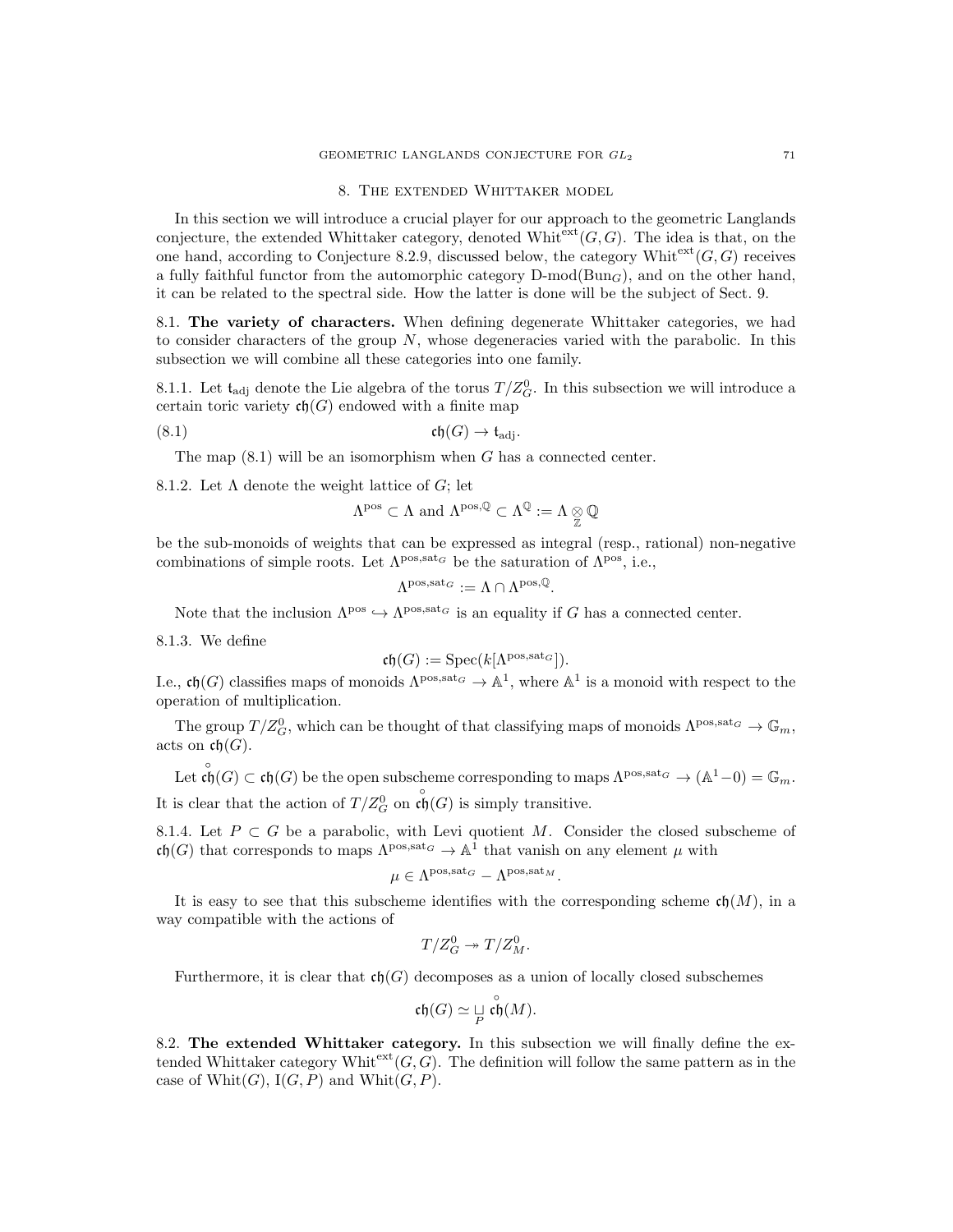8.2.1. We define the prestack  $Q_{G,G}^{\text{ext}}$  as follows. The definition repeats that of  $Q_{G,G}$  with the following difference: when considering quadruples  $(\mathcal{P}_G, U, \alpha, \gamma)$ , we let  $\gamma$  be a section over U of the scheme  $\mathfrak{ch}(G)_{\check{\rho}(\omega_X)|_U\otimes \mathcal{P}_T^{-1}}.$ 

In other words, the datum of  $\gamma$  assigns to every  $\mu \in \Lambda^{pos, \text{sat}_G}$  a map of line bundles over U:

(8.2) 
$$
\gamma(\mu): \mu(\mathcal{P}_T) \to (\omega_X^{\frac{1}{2}})^{\otimes \langle \mu, 2\check{\rho} \rangle} |_{U}.
$$

(Note that when G has a connected center, the datum of  $\gamma$  amounts to a map  $\alpha_i(\mathcal{P}_T) \to \omega_X|_U$ for every simple root  $\alpha_i$  of G.)

We let  $\mathfrak{r}_{G,G}^{\text{ext}}$  denote the forgetful map  $\mathcal{Q}_{G,G}^{\text{ext}} \to \text{Bun}_G$ .

8.2.2. The groupoid of k-points of  $\mathcal{Q}_{G,G}^{\text{ext}}$  identifies with the quotient

$$
T(K)\backslash \Big(N(K)\backslash G(\mathbb{A})/G(\mathbb{O})\times \mathfrak{ch}(G)(K)\Big),
$$

where T acts on ch via the projection  $T \to T/Z_G^0$ .

8.2.3. We let  $\mathbf{N}_{\mathbb{Q}_{G,G}^{\text{ext}}}$  the groupoid on  $(\mathbb{Q}_{G,G}^{\text{ext}} \times \text{Ran}(X))_{\text{good}}$  obtained by lifting the groupoid  $\mathbf{N}$ on  $\left(\text{Bun}_G^{B\text{-gen}}\times \text{Ran}(X)\right)$ good .

As in the case of  $\mathcal{Q}_{G,G}$ , the groupoid  $\mathbf{N}_{Q_{G,G}^{\text{ext}}}$  is endowed with a canonical character  $\chi^{\text{ext}}$  with values in  $\mathbb{G}_a$ .

8.2.4. We consider the twisted  $\mathbf{N}_{\mathcal{Q}_{G,G}^{\text{ext}}}$ -equivariant category of D-mod  $\left(\left(\mathcal{Q}_{G,G}^{\text{ext}} \times \text{Ran}(X)\right)_{\text{good}}\right)$ , and as in Proposition 5.6.2, the forgetful functor

$$
\mathrm{D\text{-}mod} \left( \left( \mathsf{Q}_{G,G}^{\mathrm{ext}} \times \mathrm{Ran}(X) \right)_\mathrm{good} \right)^{\mathbf{N}_{\mathsf{Q}_{G,G}^{\mathrm{ext}}},\chi^{\mathrm{ext}}} \to \mathrm{D\text{-}mod} \left( \left( \mathsf{Q}_{G,G}^{\mathrm{ext}} \times \mathrm{Ran}(X) \right)_\mathrm{good} \right)
$$

is fully faithful.

8.2.5. We define the *extended Whittaker category* Whit<sup>ext</sup> $(G, G)$  as the preimage of

$$
\displaystyle \operatorname{D-mod} \left( \left( \mathbb{Q}_{G,G}^{\operatorname{ext}} \times \operatorname{Ran}(X) \right)_{\operatorname{good}} \right)^{\mathbf{N}_{\mathbb{Q}_{G,G}^{\operatorname{ext}}},\chi^{\operatorname{ext}}} \subset \operatorname{D-mod} \left( \left( \mathbb{Q}_{G,G}^{\operatorname{ext}} \times \operatorname{Ran}(X) \right)_{\operatorname{good}} \right)
$$

under the pull-back functor

$$
\mathrm{D\text{-}mod}(\mathcal{Q}_{G,G}^{\mathrm{ext}}) \to \mathrm{D\text{-}mod}\left(\left(\mathcal{Q}_{G,G}^{\mathrm{ext}} \times \mathrm{Ran}(X)\right)_{\mathrm{good}}\right).
$$

I.e.,

$$
\begin{aligned} \textrm{Whit}^{\text{ext}}(G,G) := \\ & = \textrm{D-mod}\big(\mathbb{Q}_{G,G}^{\text{ext}}\big) \underset{\textrm{D-mod}\big(\big(\mathbb{Q}_{G,G}^{\text{ext}}\times \textrm{Ran}(X)\big)_{\text{good}}\big)}{\times} \textrm{D-mod}\left(\big(\mathbb{Q}_{G,G}^{\text{ext}}\times \textrm{Ran}(X)\big)_{\text{good}}\right)^{\mathbf{N}_{\mathcal{Q}_{G,G}^{\text{ext}}},\chi^{\text{ext}}}.\end{aligned}
$$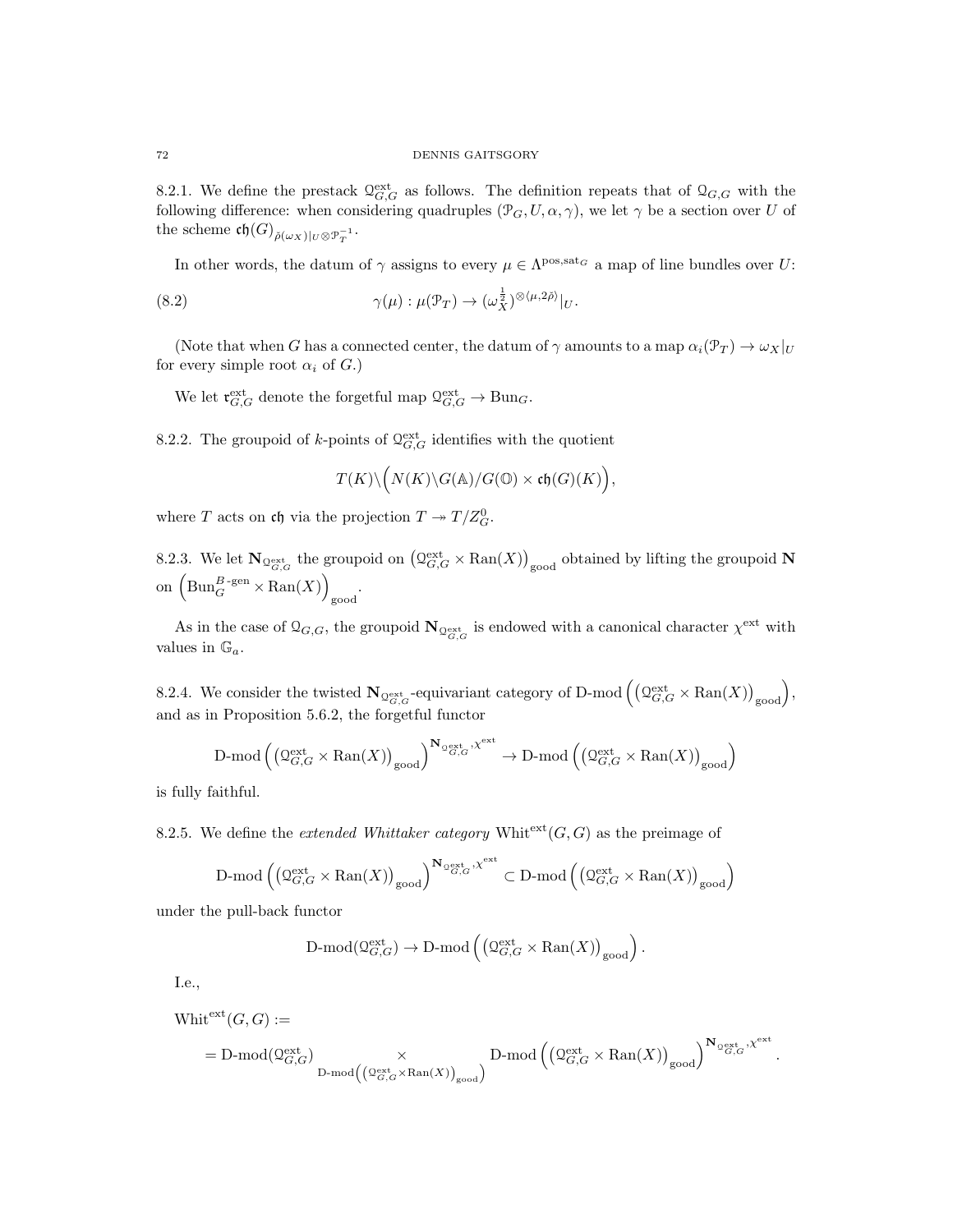8.2.6. As in the case of  $Whit(G, G)$ , the (fully faithful) forgetful functor

$$
Whit^{ext}(G, G) \to D\text{-mod}(\mathbb{Q}^{\text{ext}})
$$

admits a right adjoint, that we denote by  $Av^{\mathbf{N}, \chi^{\text{ext}}}.$ 

We observe that as in Proposition 5.6.5, we have a canonical action of the monoidal category  $Rep(\check{G})_{\text{Ran}(X)}$  on D-mod $(\mathbb{Q}^{\text{ext}})$  that preserves the full subcategory

 $\text{Whit}^{\text{ext}}(G, G) \subset \text{D-mod}(\mathcal{Q}^{\text{ext}})$ 

and commutes with the functor  $Av^{N,\chi^{ext}}$ .

8.2.7. We introduce the functor of extended Whittaker coefficient

$$
\mathrm{coeff}_{G,G}^{\mathrm{ext}}: \mathrm{D\text{-}mod}(\mathrm{Bun}_G) \to \mathrm{Whit}^{\mathrm{ext}}(G,G)
$$

to be

$$
\mathrm{coeff}_{G,G}^{\mathrm{ext}} := \mathrm{Av}^{\mathbf{N},\chi^{\mathrm{ext}}}\circ(\mathfrak{r}_{G,G}^{\mathrm{ext}})^{\dagger}.
$$

By construction, the functor  $\operatorname{coeff}_{G,G}^{\operatorname{ext}}$  is compatible with the action of the monoidal category  $\text{Rep}(\check{G})_{\text{Ran}(X)}.$ 

8.2.8. We propose the following crucial conjecture:

Conjecture 8.2.9. The functor coeffext is fully faithful.

We have:

**Theorem 8.2.10.** Conjecture 8.2.9 holds for  $G = GL_n$ .

This theorem has been recently established by D. Beraldo. The proof uses the mirabolic subgroup and the classical strategy of expressing the functor coeff<sup>ext</sup><sub>G,G</sub> as a composition of  $n-1$ Fourier transform functors.

#### 8.3. Extended vs. degenerate Whittaker models.

8.3.1. Let P be a parabolic in G with Levi quotient M. Note that we have a canonically defined locally closed embedding of prestacks:

$$
\mathbf{i}_P: \mathcal{Q}_{G,P} \to \mathcal{Q}_{G,G}^{\text{ext}}.
$$

Namely, it corresponds to the locally closed subscheme  $\mathfrak{ch}(M) \subset \mathfrak{ch}(G)$ . In other words,  $\text{Maps}(S, \mathcal{Q}_{G,P})$  is a subgroupoid of  $\text{Maps}(S, \mathcal{Q}_{G,G}^{\text{ext}})$ , corresponding to those  $(\mathcal{P}_G, U, \alpha, \gamma)$ , for which the maps  $\gamma(\mu)$  of (8.2) satisfy:

- For  $\mu \notin \Lambda^{\text{pos}, \text{sat}_M}$ , we have  $\gamma(\mu) = 0$ .
- For  $\mu \in \Lambda^{pos, sat_M}$ , the map  $\gamma(\mu)$  is an isomorphism (possibly, after shrinking the open subset  $U$ ).

8.3.2. For  $P = G$  we will sometimes use the notation j instead of  $i_G$ , to emphasize that we are dealing with an open embedding.

For the same reason, we will use the notation  $j^{\bullet}$  instead of  $j^{\dagger}$ . The functor  $j^{\bullet}$  admits a *right* adjoint, denoted  $j_{\bullet}$ , given by the D-module direct image.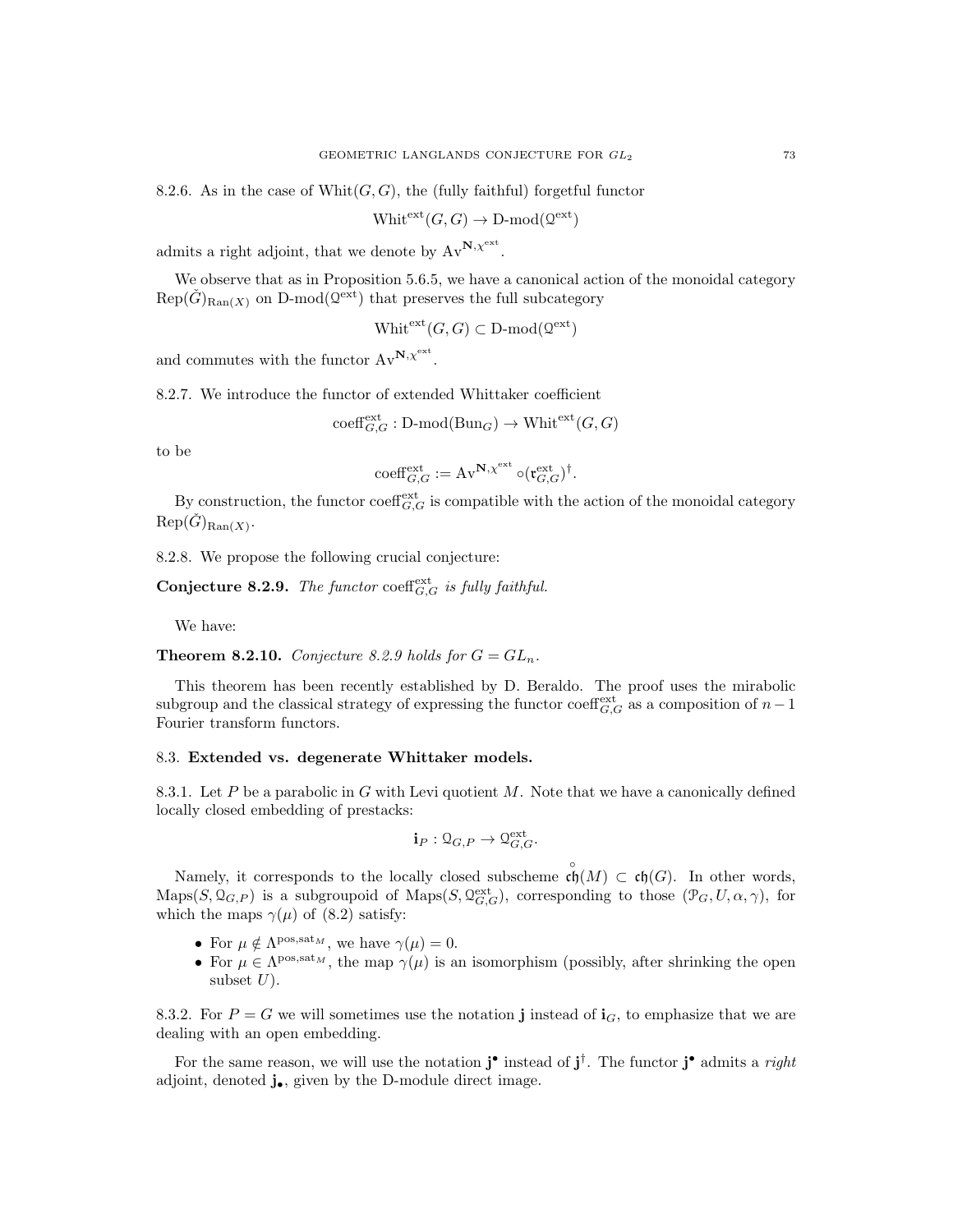8.3.3. The restriction of the groupoid  $\mathbf{N}_{\mathbb{Q}_{G,G}^{\text{ext}}}$  to

 $(\mathcal{Q}_{G,P} \times \text{Ran}(X))_{\text{good}}$ 

identifies with  $\mathbf{N}_{\mathbb{Q}_{G,P}}$ , and the character  $\chi^{\text{ext}}$  restricts to  $\chi_P$ .

Hence, the functor  $(i_P)^\dagger$  gives rise to a functor

$$
(i_P)^{\dagger}
$$
: Whit<sup>ext</sup> $(G, G) \rightarrow$  Whit $(G, P)$ .

One shows that the partially defined left adjoint  $(i_P)$ <sup>†</sup> to  $(i_P)$ <sup>†</sup> is well-defined on the full subcategory

 $\text{Whit}(G, P) \subset \text{D-mod}(\mathcal{Q}_{G, P}).$ 

Hence, we obtain a functor

 $(i_P)_f: \text{Whit}(G, P) \to \text{Whit}^{\text{ext}}(G, G),$ 

which is fully faithful, since  $i<sub>P</sub>$  is a locally closed embedding.

8.3.4. In particular, the functor coeff<sup>ext</sup><sub>G,G</sub> contains the information of all the functors coeff<sub>G,P</sub>:

(8.3) 
$$
\operatorname{coeff}_{G,P} \simeq (\mathbf{i}_P)^{\dagger} \circ \operatorname{coeff}_{G,G}^{\operatorname{ext}}.
$$

Note that we have the following consequence of Conjecture 8.2.9:

**Corollary-of-Conjecture 8.3.5.** Let  $\mathcal{M} \in D\text{-mod}(Bun_G)$  be such that  $\text{coeff}_G P(\mathcal{M}) = 0$  for all parabolics P (including  $P = G$ ). Then  $\mathcal{M} = 0$ .

## 8.4. Cuspidality.

8.4.1. We shall call an object  $\mathcal{M} \in \mathcal{D}$ -mod $(\text{Bun}_G)$  cuspidal if it is annihilated by the functors  $CT_P$  for all *proper* parabolics P of G. We let

D-mod( $Bun_G$ )<sub>cusp</sub> ⊂ D-mod( $Bun_G$ )

the full subcategory spanned by cuspidal objects.

8.4.2. Note that since for a given parabolic P, the functor  $i_P^{\dagger}$  is conservative, an object  $\mathcal{M} \in$ D-mod( $\text{Bun}_G$ ) is annihilated by  $CT_P$  if and only if it is annihilated by  $CT_P^{\text{enh}}$ .

From (7.3) we obtain that if M is cuspidal then all coeff<sub>G,P</sub>(M) (for P being a proper parabolic) are zero. In particular, we have:

**Corollary 8.4.3.** Let  $M \in D-mod(Bun_G)$  be cuspidal. Then the canonical map

$$
\mathrm{coeff}_{G,G}^{\mathrm{ext}}(\mathcal{M})\to \mathbf{j}_\bullet\circ\mathbf{j}^\bullet(\mathrm{coeff}_{G,G}^{\mathrm{ext}}(\mathcal{M}))
$$

is an isomorphism.

8.4.4. Note, however, that from (7.4) and Corollary 8.3.5 (applied to proper Levi subgroups of  $G$ , we obtain:

**Corollary-of-Conjecture 8.4.5.** If  $\mathcal{M} \in D\text{-mod}(Bun_G)$  is such that  $\text{coeff}_{G,P}(\mathcal{M}) = 0$  for all proper parabolics P, then M is cuspidal.

And, hence:

Corollary-of-Conjecture 8.4.6. Let  $\mathcal{M} \in \mathcal{D}$ -mod $(\text{Bun}_G)$  be such that the map

 $\mathrm{coeff}_{G,G}^{\mathrm{ext}}(\mathfrak{M}) \to \mathbf{j}_{\bullet} \circ \mathbf{j}^{\bullet}(\mathrm{coeff}_{G,G}^{\mathrm{ext}}(\mathfrak{M}))$ 

is an isomorphism. Then M is cuspidal.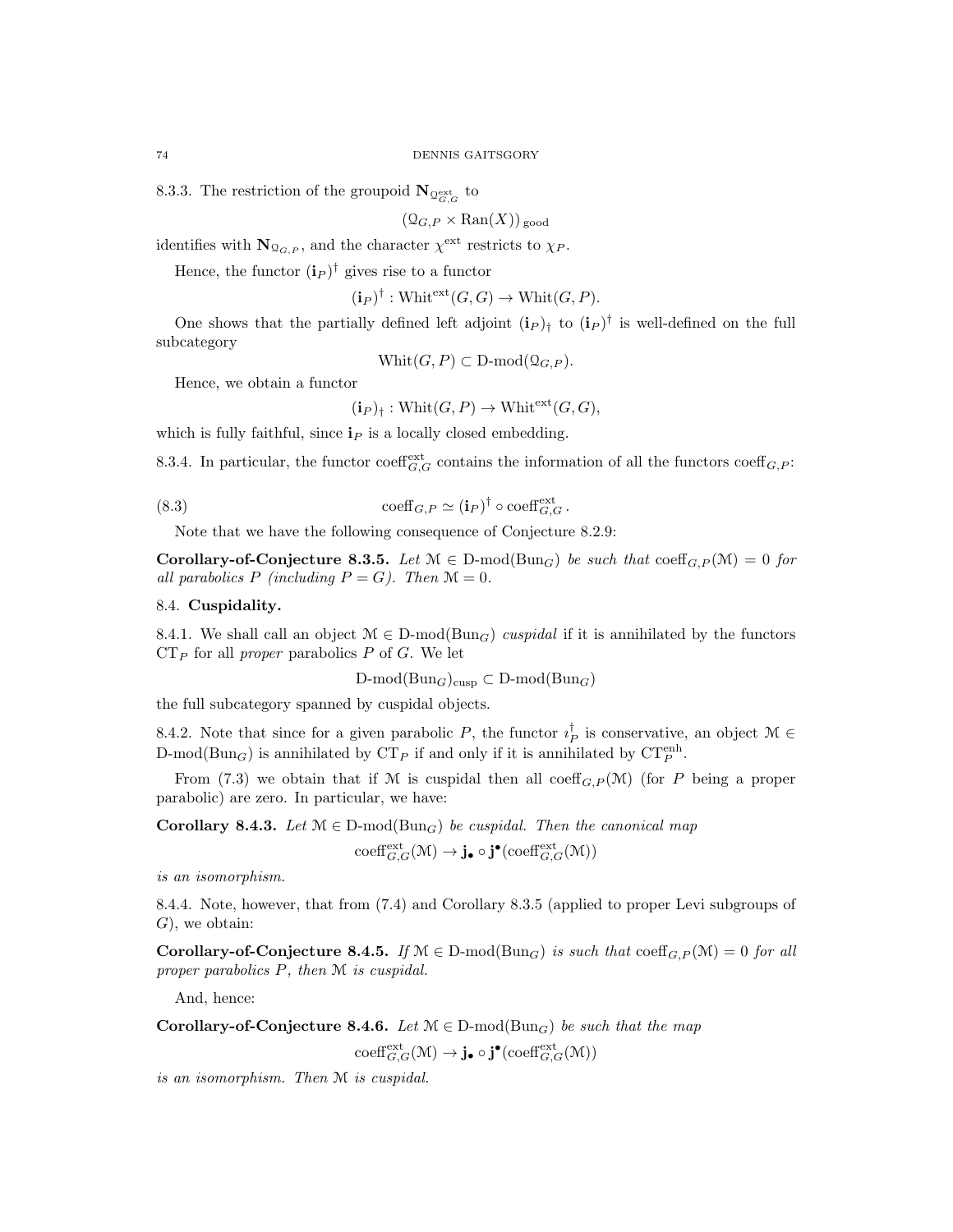#### 9. The gluing procedure

In this section we will match the category Whitext $(G, G)$  with a category that can be described purely in spectral terms.

9.1. Gluing of DG categories, a digression. In subsection we will describe the general paradigm in which one can define the procedure of gluing of DG categories.

9.1.1. Let  $A$  be an index category, and let  $C$ 

$$
(a \in A) \mapsto \mathbf{C}_a, \quad (a_1 \stackrel{\phi}{\to} a_2) \mapsto (\mathbf{C}_{a_1} \stackrel{\mathbf{C}_{\phi}}{\to} \mathbf{C}_{a_2})
$$

be a lax diagram of DG categories, parameterized by A.

Informally, this means that for a pair of composable arrows

$$
a_1 \xrightarrow{\phi} a_2 \xrightarrow{\psi} a_3
$$

we have a *natural transformation* (but not necessarily an isomorphism)

$$
C_{\psi} \circ C_{\phi} \to C_{\psi \circ \phi},
$$

equipped with a homotopy-coherent system of compatibilities for higher-order compositions.

In the  $\infty$ -categorical language, we should think of **C** as a category  $C_A$ , equipped with a functor to A, which is a locally co-Cartesian fibration.

9.1.2. To  $C$  as above we assign its *lax limit* 

$$
Glue(\mathbf{C}) \in \mathrm{DGCat}_{\mathrm{cont}}.
$$

In the  $\infty$ -categorical language, Glue(C) is the category of sections of the functor  $C_A \rightarrow A$ .

One can characterize Glue(C) by the following universal property. For  $D \in DGCat_{cont}$ , the datum of a continuous functor

$$
F:\mathbf{D}\to\operatorname{Glue}(\mathbf{C})
$$

is equivalent to that of a collection of continuous functors

$$
F_a: \mathbf{D} \to \mathbf{C}_a, \quad a \in A,
$$

equipped with a compatible system of natural transformations

$$
\mathbf{C}_{\phi} \circ F_{a_1} \xrightarrow{F_{\phi}} F_{a_2} \text{ for } a_1 \xrightarrow{\phi} a_2.
$$

Note, however, that we do not require that the natural transformations  $F_{\phi}$  be isomorphisms.

Taking **D** to be Vect, we obtain a description of the  $\infty$ -groupoid of objects of Glue(**C**). These are assignments

$$
(a\in A)\mapsto \mathbf{c}_a\in \mathbf{C}_a, \quad (a_1\stackrel{\phi}{\to} a_2)\mapsto (\mathbf{C}_{\phi}(\mathbf{c}_{a_1})\stackrel{\mathbf{c}_{\phi}}{\longrightarrow}\mathbf{c}_{a_2}),
$$

equipped with a homotopy-coherent system of compatibilities for higher-order compositions.

Remark 9.1.3. The category Glue(C) contains a full subcategory, denoted Glue( $\mathbf{C}$ )<sup>strict</sup>, that consists of those assigments for which the maps  $c_{\phi}$  above are isomorphisms.

If C was itself a strict functor  $A \to \text{DGCat}_{cont}$  (i.e., if the natural transformations (9.1) were isomorphisms, or equivalently  $\mathbf{C}_A \to A$  was a co-Cartesian fibration), then Glue(C)<sup>strict</sup> identifies with the limit of  $C$ ,

$$
\lim_{a \in A} \mathbf{C}_a \in \text{DGCat}_{\text{cont}} \, .
$$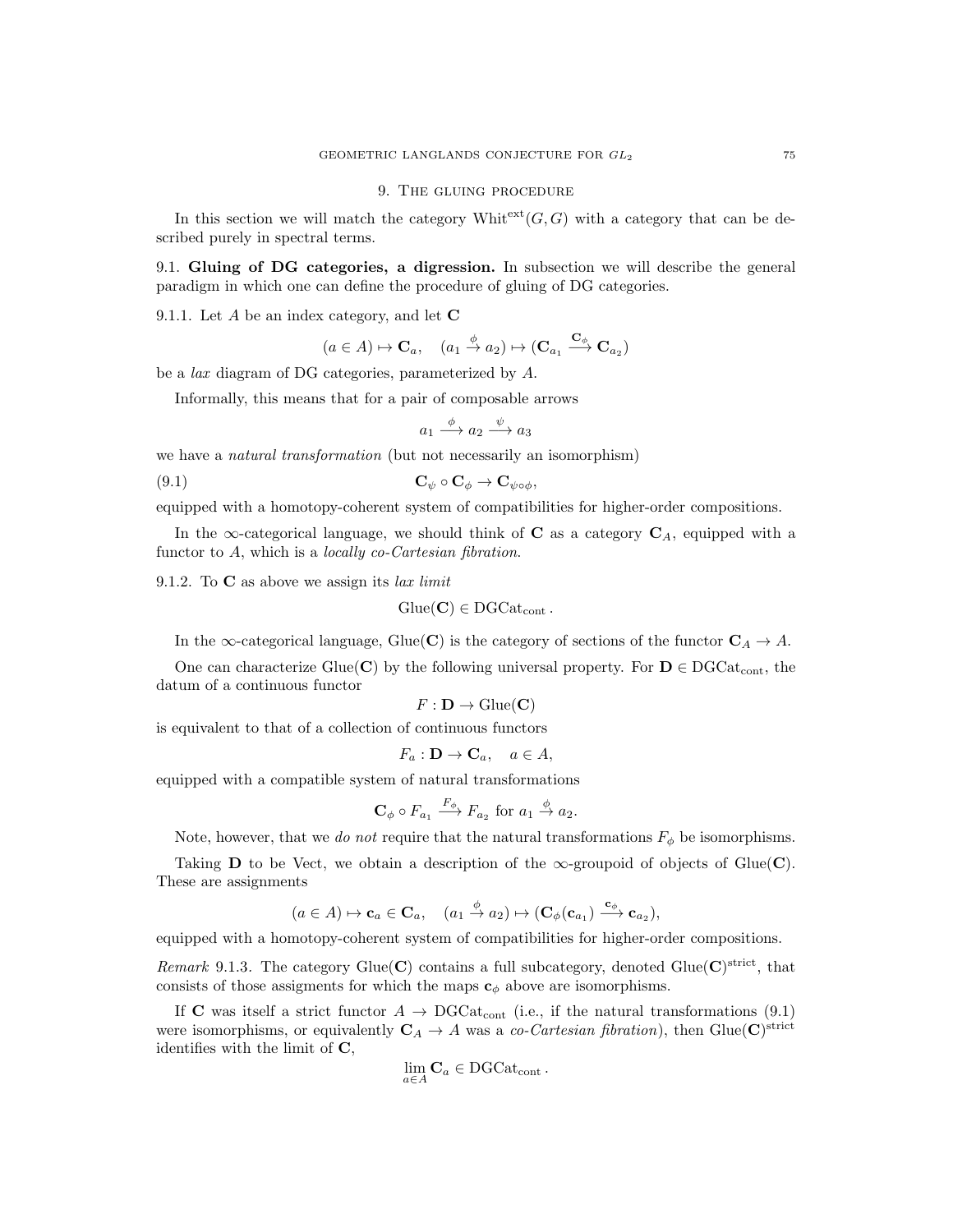9.1.4. We have the natural evaluation functors

$$
\mathrm{ev}_a: \mathrm{Glue}(\mathbf{C}) \to \mathbf{C}_a, \quad a \in A.
$$

These functors admit left adjoints, denoted  $ins_a$ <sup>18</sup>.

Explicitly, the composition

$$
\operatorname{ev}_{a_2} \circ \operatorname{ins}_{a_1} : \mathbf{C}_{a_1} \to \mathbf{C}_{a_2}
$$

is calculated as the colimit in  $Function(C_{a_1}, C_{a_2})$  over the  $\infty$ -groupoid  $Maps_A(a_1, a_2)$  of the functor

$$
(\phi \in \mathrm{Maps}_{A}(a_1, a_2)) \mapsto (\mathbf{C}_{\phi} \in \mathrm{Funct}_{\mathrm{cont}}(\mathbf{C}_{a_1}, \mathbf{C}_{a_2})).
$$

In particular, we have:

**Lemma 9.1.5.** Suppose that  $a \in A$  is such that  $\text{Maps}_{A}(a, a)$  contractible. Then the functor  $ins_a$  is fully faithful.

9.1.6. Here are is a typical example of the above situation. Let Y be a topological space and let

$$
\mathcal{Y} = \underset{a \in A}{\cup} \mathcal{Y}_a
$$

be its decomposition into locally closed subsets, indexed by a poset  $A$ , so that

$$
\mathcal{Y}_{a_1} \cap \overline{\mathcal{Y}}_{a_2} \neq \emptyset \Rightarrow a_1 \ge a_2.
$$

For each index  $a$  let  $\mathbf{i}_a$  denote the corresponding locally closed embedding, and let

$$
(\mathbf{i}_a)_\dagger : \operatorname{Shv}(\mathcal{Y}_a) \rightleftarrows \operatorname{Shv}(\mathcal{Y}) : (\mathbf{i}_a)^\dagger
$$

be the corresponding adjoint pair.

We define the diagram C by sending  $a \mapsto \text{Shv}(\mathcal{Y}_a)$  and  $(a_1 \leq a_2)$  to the functor

$$
(\mathbf{i}_{a_2})^{\dagger} \circ (\mathbf{i}_{a_1})_{\dagger} : \mathrm{Shv}(\mathcal{Y}_{a_1}) \to \mathrm{Shv}(\mathcal{Y}_{a_2}).
$$

Consider the resulting category  $Glue(\mathbf{C})$ . We have a naturally defined functor

(9.2) Shv(Y) → Glue(C),

given by sending  $a \mapsto (\mathbf{i}_a)^{\dagger}$  and  $(a_1 \le a_2)$  to the natural transformation

$$
(\mathbf{i}_{a_2})^{\dagger} \circ (\mathbf{i}_{a_1})_{\dagger} \circ (\mathbf{i}_{a_1})^{\dagger} \to (\mathbf{i}_{a_2})^{\dagger}.
$$

It is well known that the functor (9.2) is an equivalence. This is the source of the name "gluing" for the construction of Sect. 9.1.2.

9.1.7. Let now  $F: \mathbb{C}' \to \mathbb{C}''$  be a lax natural transformation. Informally, this means having a collection of functors

$$
F_a: \mathbf{C}'_a \to \mathbf{C}''_a, \quad a \in A,
$$

equipped with natural transformations

(9.3) 
$$
\mathbf{C}''_{\phi} \circ F_{a_1} \to F_{a_2} \circ \mathbf{C}'_{\phi}, \quad a_1 \stackrel{\phi}{\longrightarrow} a_2,
$$

and a homotopy-coherent system of compatibilities for higher-order compositions.

In the  $\infty$ -categorical language, the datum of F amounts to that of a functor  $F_A: \mathbf{C}'_A \to \mathbf{C}''_A$ , compatible with the projections to A.

We shall say that F is *strict* if the natural transformations  $(9.3)$  are isomorphisms. In the  $\infty$ -categorical language, this can be formulated as saying that  $F_A$  takes co-Cartesian arrows to co-Cartesian arrows.

<sup>18</sup>The notation "ins" is for "insert".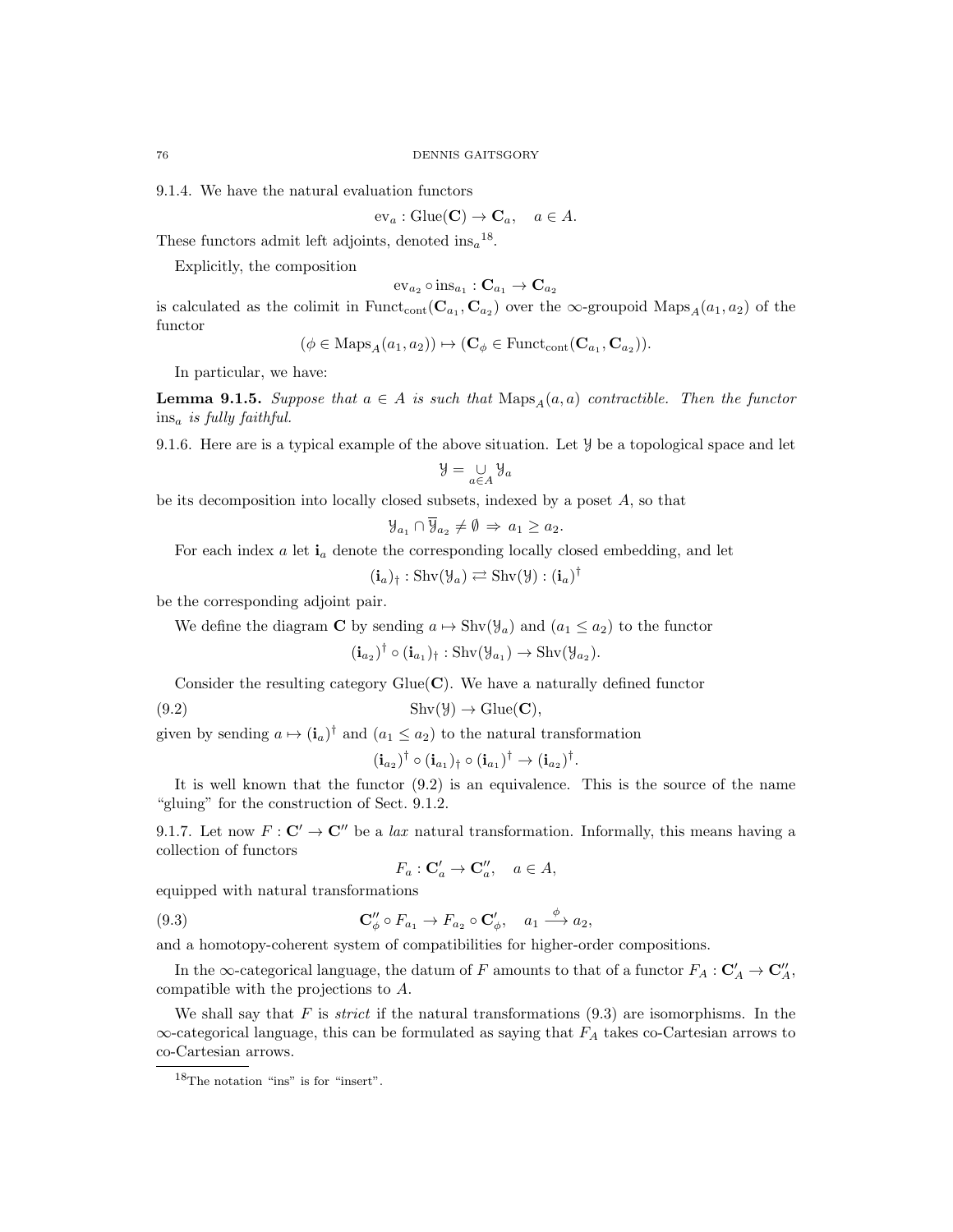Given  $F$  as above, we have a naturally defined functor

$$
Glue(F) : Glue(C') \to Glue(C'').
$$

We have:

**Lemma 9.1.8.** Assume that each of the functors  $F_a: \mathbb{C}'_a \to \mathbb{C}''_a$  is fully faithful and that F is strict. Then  $G\text{lu}(F)$  is fully faithful.

9.2. The extended Whittaker model as a glued category. In this subsection we will see that the category Whitext $(G, G)$ , introduced in Sect. 8, can be naturally obtained by a gluing procedure from the categories  $Whit(G, P)$ ,

9.2.1. We let A be the category  $\text{Par}(G)$  opposite to the poset of standard parabolics of G. For each parabolic we consider the category

Whit $(G, P)$ .

We extend the assignment  $P \mapsto \text{Whit}(G, P)$  to a lax diagram of DG categories, parameterized by  $Par(G)$ , by sending an inclusion  $P_1 \subset P_2$  to the functor

 $(\mathbf{i}_{P_1})^\dagger \circ (\mathbf{i}_{P_2})_\dagger.$ 

Let  $\text{Glue}(G)_{\text{geom}}$  denote the resulting lax limit category.

9.2.2. We have a naturally defined functor

$$
Whit^{ext}(G, G) \to Glue(G)_{\text{geom}}
$$

corresponding to the collection of functors  $(i_{P_1})^{\dagger}$ .

As in Sect. 9.1.6, we have:

**Lemma 9.2.3.** The above functor Whit<sup>ext</sup> $(G, G) \to$  Glue $(G)_{\text{geom}}$  is an equivalence.

By definition, the resulting adjoint pair of functors

 $ins_P: \text{Whit}(G, P) \rightleftarrows \text{Glue}(G)_{\text{geom}}: \text{ev}_P$ 

identifies with the adjoint pair  $(i_P)_{\dagger}$ ,  $(i_P)^{\dagger}$ .

9.3. The glued category on the spectral side. In this subsection we will perform another construction, crucial for our approach to geometric Langlands.

We will show that the category  $\text{IndCoh}_{\text{Nilp}_G^{\text{glob}}}(\text{LocSys}_{\check{G}})$ , appearing on the spectral side of the correspondence can be embedded into a category, obtained by a gluing procedure from the QCoh-categories for the parabolics of G.

This gives a precise expression to the idea that the difference between the categories  $\text{IndCoh}_{\text{Nilp}^{\text{glob}}_{G}}(\text{LocSys}_{\check{G}})$  and  $\text{QCoh}(\text{LocSys}_{\check{G}})$  is captured by the proper parabolics of  $G$ .

9.3.1. Consider again the category  $\text{Par}(G)$ . For each parabolic we consider the category

 $\mathsf{F}_{\check{P}}\text{-mod}(\mathrm{QCoh}(\mathrm{LocSys}_{\check{P}})).$ 

We are now going to upgrade the assignment

 $P \mapsto \mathsf{F}_{\check{P}}\text{-mod}(\mathrm{QCoh}(\mathrm{LocSys}_{\check{P}}))$ 

to a lax diagram of DG categories, parameterized by  $Par(G)$ .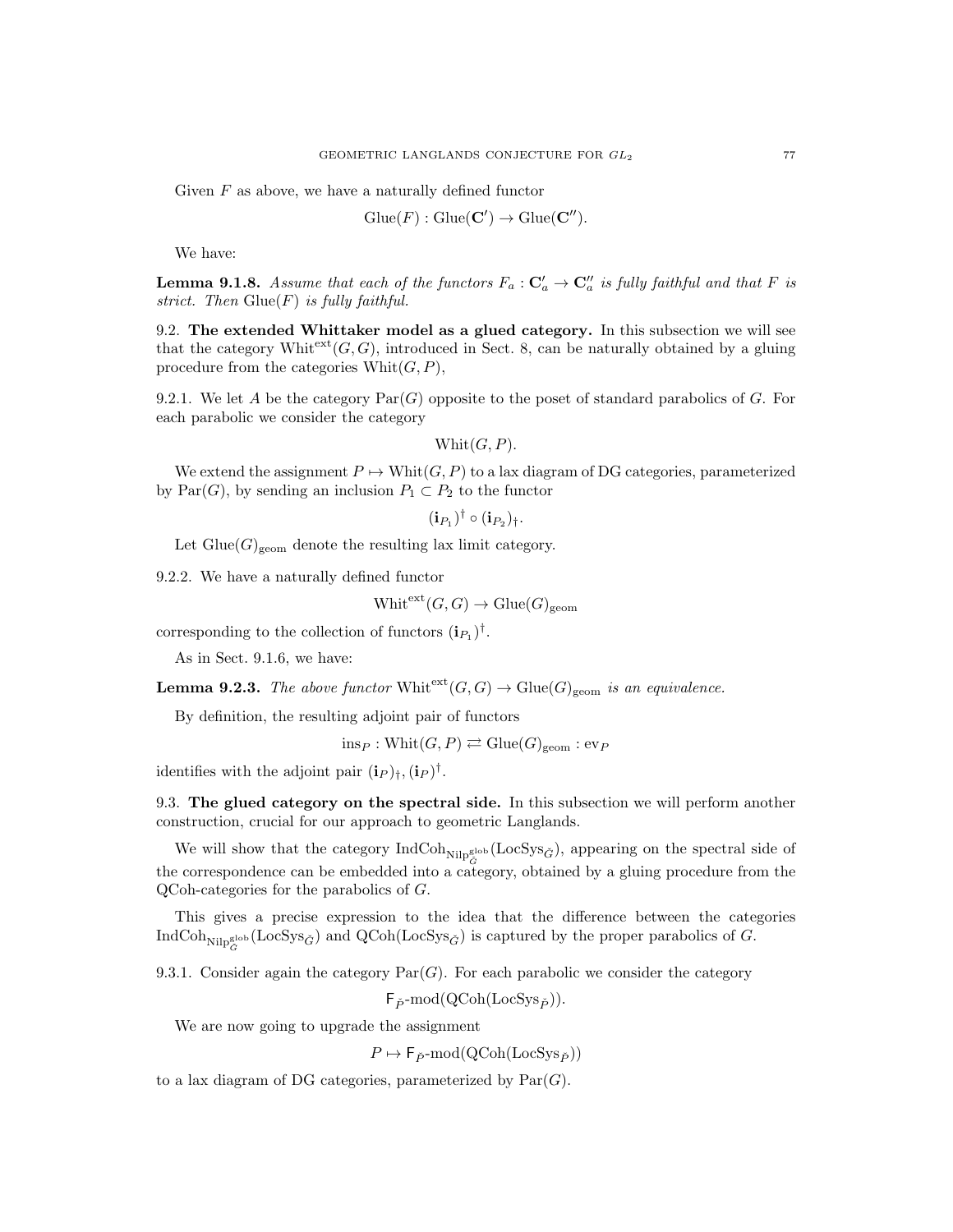9.3.2. For  $P_1 \subset P_2$ , let  $p_{P_1/P_2, \text{spec}}$  denote the corresponding map

$$
\text{LocSys}_{\check{P}_1} \to \text{LocSys}_{\check{P}_2}.
$$

As in Sect. 6.5, we have an adjoint pair of functors

$$
(\mathsf{p}_{P_1/P_2,\mathrm{spec}})_*^{\mathrm{IndCoh}}:\mathrm{IndCoh}_{\mathrm{Nilp}_{\check{P}_1}^{\mathrm{glob}}}( \mathrm{LocSys}_{\check{P}_1})\rightleftarrows \mathrm{IndCoh}_{\mathrm{Nilp}_{\check{P}_2}^{\mathrm{glob}}}( \mathrm{LocSys}_{\check{P}_2}): \mathsf{p}^!_{P_1/P_2,\mathrm{spec}},
$$

and the same-named pair of functors

$$
\begin{array}{c}\left(\mathfrak{p}_{P_1/P_2,\mathrm{spec}}\right)^{\mathrm{IndCoh}}_*: \mathsf{F}_{P_1}\text{-mod}(\mathrm{IndCoh}_{\mathrm{NilP}^{\mathrm{glob}}_{P_1}}(\mathrm{LocSys}_{\check{P}_1}))\rightleftarrows\\\hspace{25pt}\hspace{25pt}\mathsf{F}_{P_2}\text{-mod}(\mathrm{IndCoh}_{\mathrm{NilP}^{\mathrm{glob}}_{P_2}}(\mathrm{LocSys}_{\check{P}_2})) : \mathfrak{p}^!_{P_1/P_2,\mathrm{spec}}\end{array}
$$

that commute with the forgetful functors

$$
\mathbf{oblv}_{\mathsf{F}_{P_i}}:\mathsf{F}_{P_i}\text{-mod}(\mathrm{IndCoh}_{\mathrm{Nilp}_{P_i}^{\mathrm{glob}}}( \mathrm{LocSys}_{\check{P}_i}))\to \mathrm{IndCoh}_{\mathrm{Nilp}_{\check{P}_i}^{\mathrm{glob}}}( \mathrm{LocSys}_{\check{P}_i}).
$$

9.3.3. Recall also the functors

$$
\Xi_{\check{P}_i}:\mathsf{F}_{P_i}\text{-mod}(\text{QCoh}(\text{LocSys}_{\check{P}_i}))\rightleftarrows\mathsf{F}_{P_i}\text{-mod}(\text{IndCoh}_{\text{Nilp}_{\check{P}_i}^{\text{glob}}}(\text{LocSys}_{\check{P}_i})):\Psi_{\check{P}_i}.
$$

We define the functor

$$
\mathsf{F}_{P_2}\text{-mod}(\text{QCoh}(\text{LocSys}_{\check{P}_2})) \to \mathsf{F}_{P_1}\text{-mod}(\text{QCoh}(\text{LocSys}_{\check{P}_1}))
$$

to be the composition

(9.4) 
$$
\Psi_{\check{P}_1} \circ \mathsf{p}_{P_1/P_2,\text{spec}}^! \circ \Xi_{\check{P}_2}.
$$

9.3.4. We denote the resulting lax limit category by

$$
\text{Glue}(\check{G})_{\text{spec}}.
$$

For a parabolic P, we let  $ev_{\tilde{P}, \text{spec}}$  denote the corresponding evaluation functor

 $Glue(\check{G})_{\text{spec}} \to F_{\check{P}}\text{-mod}(QCoh(LocSys_{\check{P}})),$ 

and by  $ins_{\check{P}, \text{spec}}$  its left adjoint.

By Lemma 9.1.5, the functors ins $_{\check{P}, \text{spec}}$  are fully faithful.

Note that since the functors (9.4) are compatible with the action of the monoidal category  $QCoh(LocSys_{\check{G}})$ , the category Glue( $\check{G}$ )<sub>spec</sub> also acquires a  $QCoh(LocSys_{\check{G}})$ -action.

9.3.5. We now claim that there exists a canonically defined functor

$$
\mathrm{Glue}(\mathrm{CT}^{\mathrm{enh}}_{\mathrm{spec}}): \mathrm{IndCoh}_{\mathrm{NilP}_G^{\mathrm{glob}}}( \mathrm{LocSys}_{\check G}) \to \mathrm{Glue}(\check G)_{\mathrm{spec}}.
$$

Namely, it is given by the collection of functors for each parabolic  $P$ :

$$
\operatorname{IndCoh}_{\operatorname{Nilp}^{\operatorname{glob}}_{\check{G}}}(\operatorname{LocSys}_{\check{G}}) \stackrel{\operatorname{CT^{enh}}}{\longrightarrow}
$$

 $\rightarrow$   $\vdash_{\check{P}} \text{-mod}(\text{IndCoh}_{\text{Nilp}^{\text{glob}}_{\check{P}}}( \text{LocSys}_{\check{P}})) \xrightarrow{\Psi_{\check{P}}} \text{F}_{\check{P}} \text{-mod}(\text{QCoh}(\text{LocSys}_{\check{P}})).$ 

By construction, the functor  $\text{Glue}(\text{CT}_{\text{spec}}^{\text{enh}})$  respects the action of the monoidal category  $QCoh(LocSys_{\check{G}}).$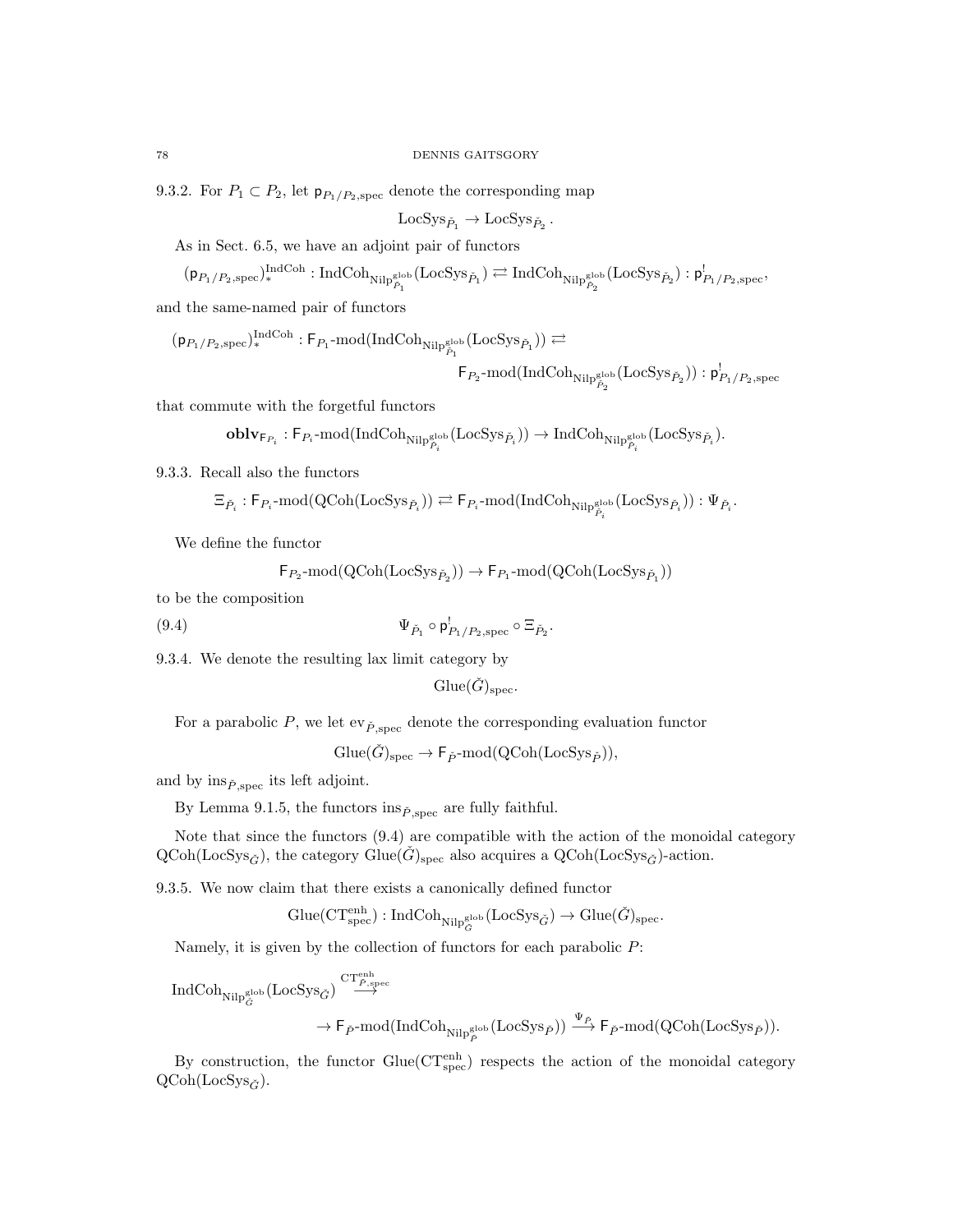9.3.6. We propose:

**Conjecture 9.3.7.** The functor Glue( $CT_{\text{spec}}^{\text{enh}}$ ) is fully faithful.

The following has been recently proved by D. Arinkin and the author:

Theorem 9.3.8. Conjecture 9.3.7 holds for all reductive groups G.

9.4. Extended Whittaker compatibility. Having expressed Whit $e^{i\omega t}(G, G)$  as a glued category, we can now relate it to the spectral side. This will be done in the present subsection.

9.4.1. We now make the following crucial statement:

### Quasi-Theorem 9.4.2.

(a) The assignment that sends a parabolic P to the functor

$$
\mathbb{L}_{G,P}^{\rm Whit}: \mathsf{F}_{\check{P}}\text{-}\mathrm{mod}(\mathrm{QCoh}(\mathrm{LocSys}_{\check{P}})) \to \mathrm{Whit}(G,P)
$$

extends to a strict natural transformation of the corresponding lax diagrams. (b) The resulting functor  $\mathbb{L}_{G,G}^{\text{Whit}^{\text{ext}}}$ 

$$
\mathrm{Glue}(\check{G})_{\mathrm{spec}}\rightarrow \mathrm{Glue}(G)_{\mathrm{geom}}\simeq \mathrm{Whit}^{\mathrm{ext}}(G,G)
$$

is compatible with the actions of  $\text{Rep}(\check{G})_{\text{Ran}(X)}$ .

Remark 9.4.3. In fact, Quasi-Theorem 9.4.2 is a theorem modulo Quasi-Theorem 6.6.2. By definition, its statement amounts to a compatible family of commutative diagrams

$$
\begin{array}{ccc}\n\mathsf{F}_{P_2}\text{-mod}(\text{QCoh}(\text{LocSys}_{\check{P}_2})) & \xrightarrow{\mathbb{L}_{G,P_2}^{\text{Whit}}} & \text{Whit}(G,P_2) \\
\downarrow^{\Psi_{\check{P}_1} \circ \mathsf{p}_{P_1/P_2,\text{spec}}^{\mathsf{I}} \circ \Xi_{P_2}} \Big\downarrow^{\mathbb{L}_{G,P_1}^{\text{Whit}}} & \downarrow^{\mathsf{lin}(G,P_2)} \\
\mathsf{F}_{P_1}\text{-mod}(\text{QCoh}(\text{LocSys}_{\check{P}_1})) & \xrightarrow{\mathbb{L}_{G,P_1}^{\text{Whit}}} & \text{Whit}(G,P_1)\n\end{array}
$$

for  $P_1 \subset P_2$ . Thus, the proof of Quasi-Theorem 9.4.2 amounts an explicit understanding of the gluing functors

$$
(\mathbf{i}_{P_1})^{\dagger} \circ (\mathbf{i}_{P_2})_{\dagger} : \text{Whit}(G, P_2) \to \text{Whit}(G, P_1).
$$

9.4.4. Combined with Lemmas 9.2.3 and 9.1.8, Quasi-Theorem 9.4.2 implies:

Quasi-Theorem 9.4.5. The functor

$$
\mathbb{L}^\mathrm{Whit^{ext}}_{G, G}: \mathrm{Glue}(\check{G})_{\mathrm{spec}} \to \mathrm{Whit^{ext}}(G, G)
$$

is fully faithful.

9.4.6. We are now ready to state Property Wh<sup>ext</sup> of the geometric Langlands functor  $\mathbb{L}_G$  in Conjecture 3.4.2:

**Property Wh<sup>ext</sup>:** We shall say that the functor  $\mathbb{L}_G$  satisfies Property Wh<sup>ext</sup> if the following diagram is commutative:

(9.5)  
\n
$$
\text{Glue}(\check{G})_{\text{spec}} \longrightarrow \text{Whit}^{\text{ext}}(G, G)
$$
\n
$$
\text{Glue}(\text{CT}_{\text{spec}}^{\text{enh}}) \qquad \qquad \uparrow \text{coeff}_{G, G}^{\text{ext}} \qquad \qquad \uparrow \text{coeff}_{G, G}^{\text{ext}}
$$
\n
$$
\text{IndCoh}_{\text{Nilp}_G^{\text{glob}}}(\text{LocSys}_{\check{G}}) \longrightarrow \text{D-mod}(\text{Bun}_G).
$$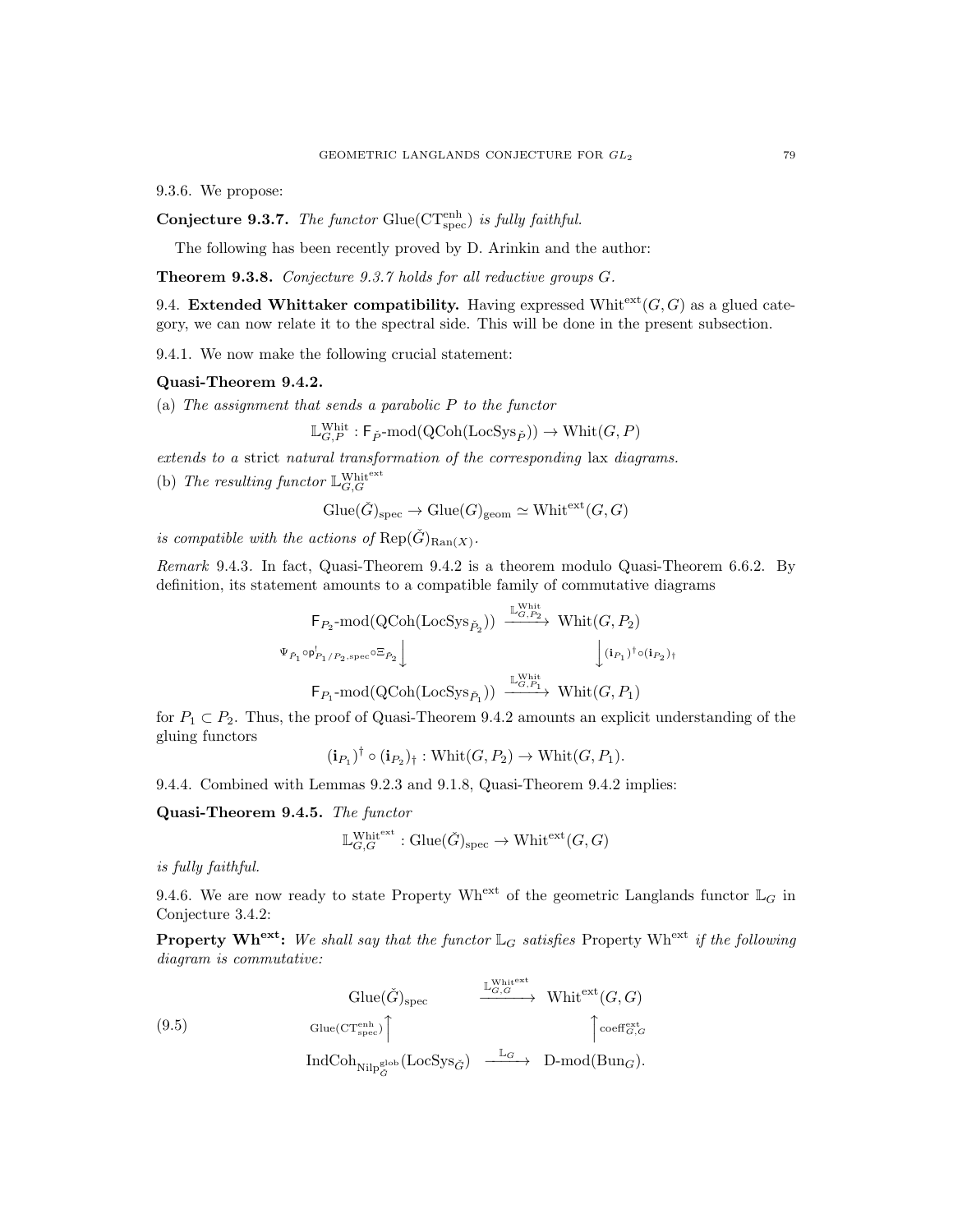Note that Property Wh<sup>ext</sup> contains as a particular case Property Wh<sup>deg</sup>, by concatenating (9.5) with the commutative diagram

$$
\begin{array}{ccc}\n\mathsf{F}_{\check{P}}\text{-mod}(\text{QCoh}(\text{LocSys}_{\check{P}})) & \xrightarrow{\mathbb{L}_{G,P}^{\text{White}}} & \text{Whit}(G,P) \\
&\xrightarrow{\text{ev}_{P}\uparrow} & \uparrow_{(\textbf{i}_{P})^{\dagger}} \\
\text{Glue}(\check{G})_{\text{spec}} & \xrightarrow{\mathbb{L}_{G,G}^{\text{Whiteext}}} & \text{Whit}^{\text{ext}}(G,G)\n\end{array}
$$

9.4.7. Note that by combining Conjecture 8.2.9, Theorem 9.3.8 and Quasi-Theorem 9.4.5, we obtain:

# Corollary-of-Conjecture 9.4.8.

(a) Property Wh<sup>ext</sup> determines the equivalence  $\mathbb{L}_G$  uniquely, and if the latter exists, it satisfies property He<sup>naive</sup>.

(b) The equivalence  $\mathbb{L}_G$  exists if and only if the essential images of

 $\text{IndCoh}_{\text{Nilp}^{\text{glob}}_{G}}(\text{LocSys}_{\check{G}})$  and  $\text{D-mod}(\text{Bun}_G)$ 

in Whit $e^{ext}(G, G)$  under the functors

$$
\mathbb{L}^{\text{Whit}^{\text{ext}}}_{G, G} \circ \text{Glue}(\text{CT}^{\text{enh}}_{\text{spec}}) \text{ and } \text{coeff}_{G, G}^{\text{ext}},
$$

respectively, coincide.

In Sect. 11.3 we will show (assuming Quasi-Theorem 9.4.2 and Quasi-Theorem 9.5.3 below) that the condition of Corollary 9.4.8(b) is satisfied for  $G = GL_2$ , thereby proving Conjecture 3.4.2 in this case.

9.4.9. Let us for a moment assume the validity of Conjecture 3.4.2. We obtain the following geometric characterization of the full subcategory

 $D\text{-mod}(Bun_G)_{temp} \subset D\text{-mod}(Bun_G).$ 

Corollary-of-Conjecture 9.4.10. An object  $\mathcal{M} \in \mathcal{D}\text{-mod}(\text{Bun}_G)$  belongs to the subcategory  $D\text{-mod}(Bun_G)_{temp}$  if and only if the canonical map

$$
\mathbf{j}_{\dagger}(\mathrm{coeff}_{G,G}(\mathfrak{M}))\rightarrow \mathrm{coeff}_{G,G}^{\mathrm{ext}}(\mathfrak{M})
$$

is an isomorphism.

9.5. Extended Whittaker coefficients and Eisenstein series compatibility. Let  $P' \subset G$ be another parabolic. In this subsection we will assume that Conjecture 3.4.2 holds for its Levi quotient  $M'$ .

9.5.1. By concatenating the commutative diagrams (9.5) and (6.11) we obtain the following commutative diagram

$$
\text{Glue}(\check{G})_{\text{spec}} \xrightarrow{\mathbb{L}_{G,G}^{\text{Whitext}}} \text{Whit}^{\text{ext}}(G, G)
$$
\n
$$
\text{Glue}(\text{CT}_{\text{spec}}^{\text{enh}}) \qquad \qquad \text{Unit}^{\text{cut}}(G, G)
$$
\n
$$
\text{IndCoh}_{\text{Nilp}_{\check{G}}^{\text{glob}}}(Loc\text{Sys}_{\check{G}}) \qquad \qquad \text{D-mod}(Bun_G)
$$
\n
$$
\text{Eis}_{P', \text{spec}}^{\text{enh}} \qquad \qquad \text{Eis}_{P'}^{\text{enh}} \qquad \qquad \text{Eis}_{P'}^{\text{enh}}
$$
\n
$$
\mathsf{F}_{\check{P}'}\text{-mod}(\text{IndCoh}_{\text{Nilp}_{\text{glob}, \check{P}'}}(Loc\text{Sys}_{\check{P}})) \xrightarrow{\mathbb{L}_{P'}} \qquad \text{I}(G, P').
$$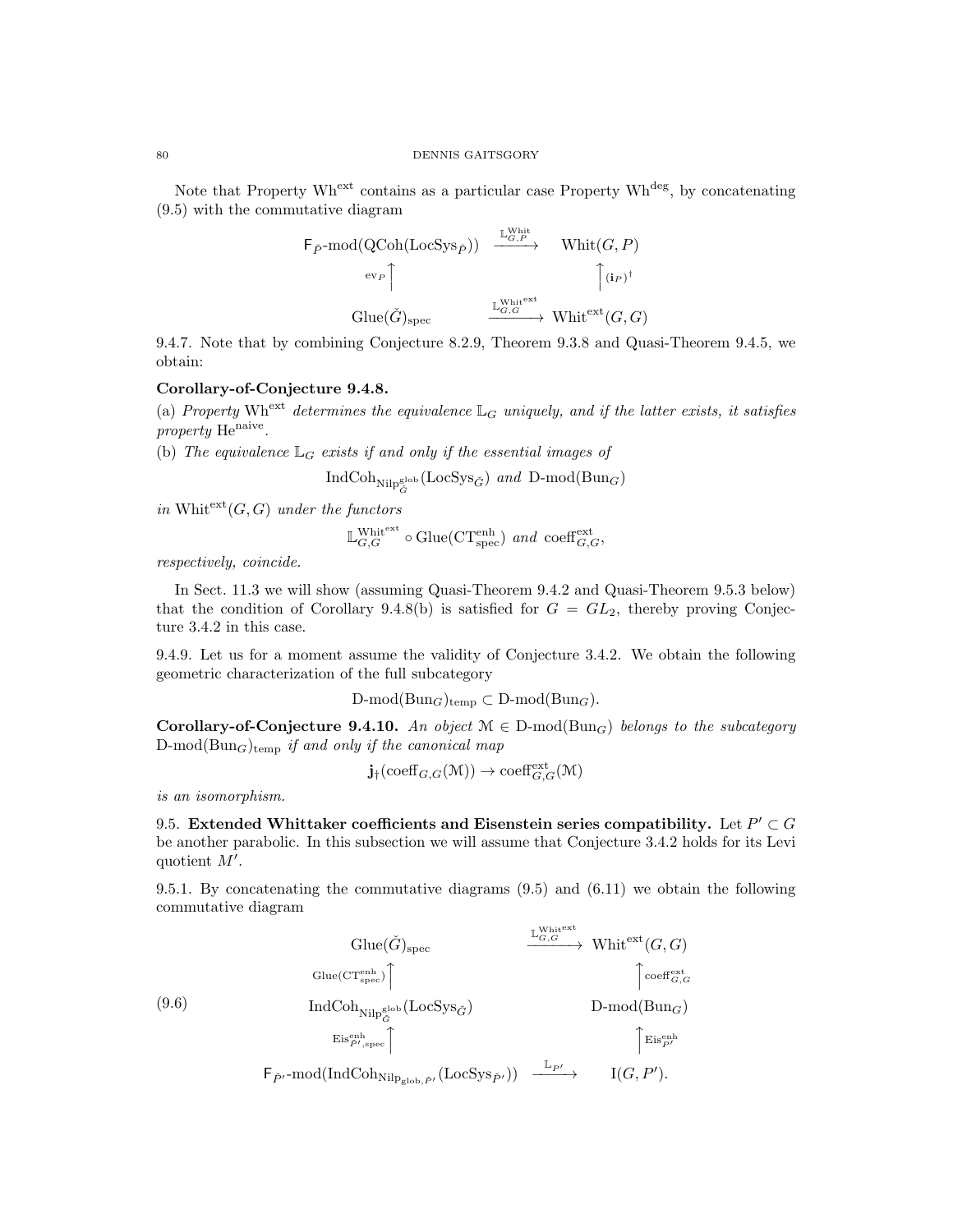9.5.2. We have:

**Quasi-Theorem 9.5.3.** The diagram  $(9.6)$  commutes unconditionally (i.e., without assuming the validity of Conjecture 3.4.2 for  $G$ ).

# 10. Compatibility with Kac-Moody localization and opers

We will now change gears and discuss a very different approach to the construction of objects of D-mod( $Bun_G$ ). This construction has to do with localization of modules over the Kac-Moody algebra, first explored by [BD2].

As was explained in the introduction, we need this other construction for our approach to the proof of geometric Langlands: some of the objects of  $D\text{-mod}(Bun_G)$  obtained in this way will provide generators of this category, on which the functor coeff<sup>ext</sup> can be calculated explicitly.

The spectral counterpart of the Kac-Moody localization construction has to do with the scheme of G-opers, also studied in this section.

10.1. The category of Kac-Moody modules. In this subsection we will define what we mean by the category of Kac-Moody modules.

Many of the objects discussed in this subsection do not, unfortunately, admit adequate references in the existing literature. Hopefully, these gaps will be filled soon.

10.1.1. Let  $\kappa$  be a level, i.e., a G-invariant quadratic form on g. We consider the corresponding affine Kac-Moody Lie algebra  $\hat{\mathfrak{g}}_{\kappa}$ , which is a central extension

$$
0 \to k \to \mathfrak{L}(\mathfrak{g}, \kappa) \to \mathfrak{g}(\!(t)\!)
$$

and the category  $\mathfrak{L}(\mathfrak{g},\kappa)$ -mod as defined in [FG2, Sect. 23.1].<sup>19</sup>

We consider the group-scheme  $\mathfrak{L}^+(G) := G[[t]]$ , and our primary interest is the category KL $(G, \kappa)$  of  $\mathfrak{L}^+(G)$ -equivariant objects in  $\mathfrak{L}(\mathfrak{g}, \kappa)$ -mod.

Remark 10.1.2. The eventually coconnective part of  $KL(G, \kappa)$  (the subcategory of objects that are  $> -\infty$  with respect to the natural t-structure) can be defined by the procedure of [FG3, Sect. 20.8. The entire  $KL(G, \kappa)$  is defined so that it is compactly generated by the Weyl modules.

10.1.3. For this paper we will need the following generalization of the category  $KL(G, \kappa)$ :

For a finite set I, we consider the variety  $X<sup>I</sup>$ . Over it there exists a group ind-scheme  $\mathfrak{L}(G)_{X^I}$ , equipped with a connection; and a group subscheme  $\mathfrak{L}^+(G)_{X^I}$ . Let  $\mathfrak{L}(\mathfrak{g})_{X^I}$  denote the corresponding sheaf of topological Lie algebras over  $(X^I)_{dr}$ .

We let  $\mathfrak{L}(\mathfrak{g},\kappa)_{X^I}$  be the central extension of  $\mathfrak{L}(\mathfrak{g})_{X^I}$  corresponding to  $\kappa$ , and we consider the corresponding category

$$
KL(G,\kappa)_{X^I} := \mathfrak{L}(\mathfrak{g})_{X^I} \text{-mod}^{\mathfrak{L}^+(G)_{X^I}}.
$$

 $19$ In loc.cit. it was referred to as the *renormalized* category of Kac-Moody modules.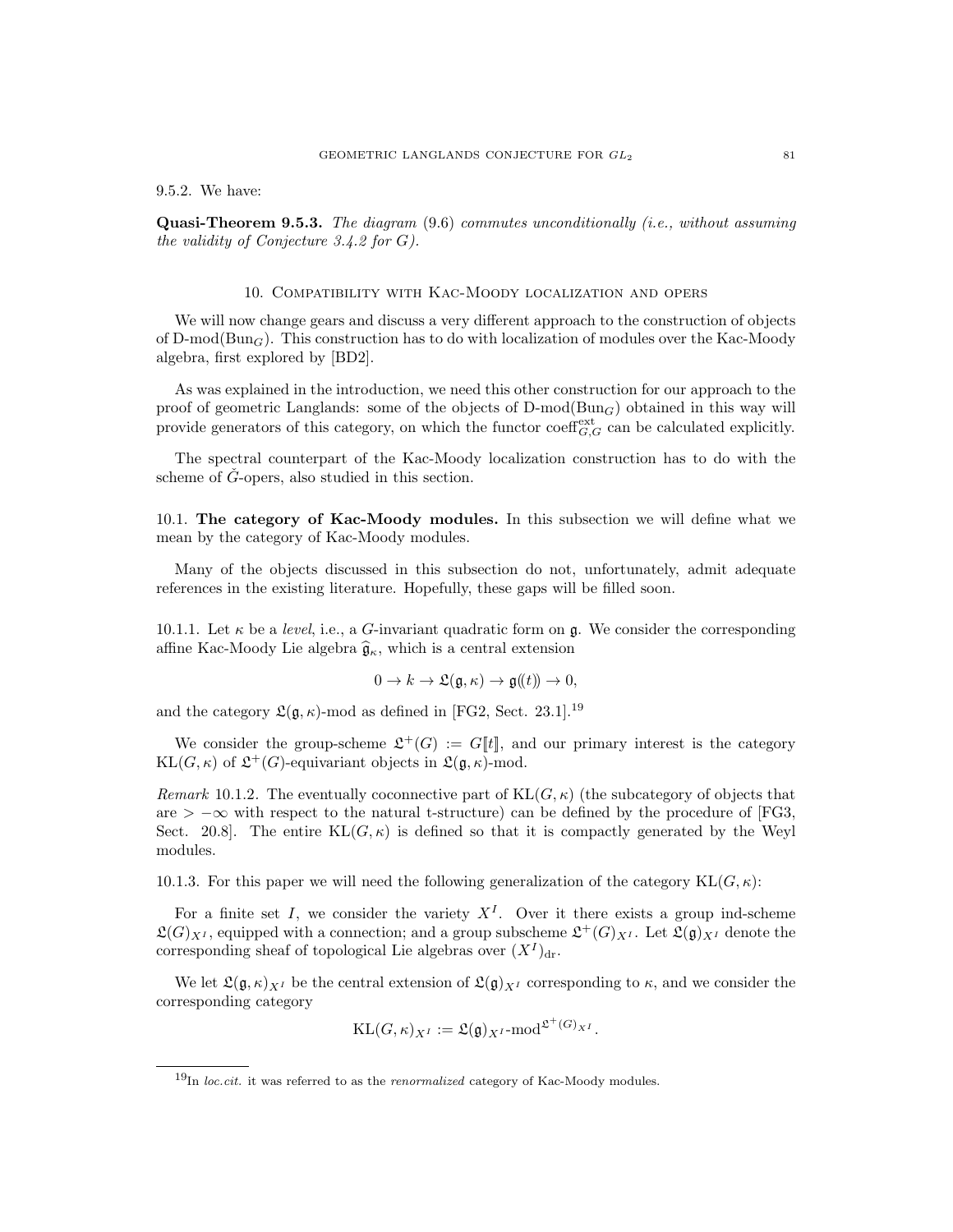10.1.4. For a surjective map of finite sets  $I_2 \rightarrow I_2$  there is a naturally defined functor

(10.1) 
$$
KL(G,\kappa)_{X^{I_1}} \to KL(G,\kappa)_{X^{I_2}}.
$$

The assignment  $I \mapsto \text{KL}(G, \kappa)_{X^I}$  extends to a functor

$$
(\mathrm{fSet}_{\mathrm{surj}})^\mathrm{op} \to \mathrm{DGCat}_{\mathrm{cont}}
$$

(see Sect. 4.1.2 for the notation) and we set

$$
KL(G,\kappa)_{\text{Ran}(X)} := \underset{I \in (\text{fSet}_{\text{surj}})^{\text{op}}}{\text{colim}} \text{KL}(G,\kappa)_{X^I}.
$$

10.1.5. Assume now that  $\kappa$  is integral, which means by definition, that the central exetension of Lie algebras

$$
0 \to k \to \mathfrak{L}(\mathfrak{g}, \kappa) \to \mathfrak{L}(\mathfrak{g}) \to 0
$$

comes from a central extension of group ind-schemes

$$
1 \to \mathbb{G}_m \to \mathfrak{L}(G,\kappa)_{X^I} \to \mathfrak{L}(G)_{X^I} \to 1,
$$

functorial in  $I \in \text{fSet}_{\text{surj}}$ .

In this case, for every finite set I, there exists a canonically localization functor

 $Loc_{G,X^I}: \text{KL}(G,\kappa)_{X^I} \to \text{D-mod}(\text{Bun}_G).$ 

These functors are compatible with the functors (10.1), and hence we obtain a functor

$$
Loc_G: KL(G, \kappa)_{\text{Ran}(X)} \to D\text{-mod}(Bun_G).
$$

We have the following assertion:

**Proposition 10.1.6.** Let  $U \subset \text{Bun}_G$  be an open substack such that its intersection with every connected component of  $Bun<sub>G</sub>$  is quasi-compact. Then the composed functor

$$
KL(G, \kappa)_{\text{Ran}(X)} \stackrel{\text{Loc}_G}{\longrightarrow} \text{D-mod}(\text{Bun}_G) \stackrel{\text{restriction}}{\longrightarrow} \text{D-mod}(\text{U})
$$

is a localization, i.e., admits a fully faithful right adjoint.

Note that from Proposition 10.1.6 we obtain:

Corollary 10.1.7. Let  $U \subset \text{Bun}_G$  be an open substack such that its intersection with every connected component of  $Bun_G$  is quasi-compact. Then the essential images of the functors

$$
\mathrm{KL}(G,\kappa)_{X^I} \stackrel{\mathrm{Loc}_{G,X^I}}{\longrightarrow} \mathrm{D}\text{-}\mathrm{mod}(\mathrm{Bun}_G) \to \mathrm{D}\text{-}\mathrm{mod}(\mathsf{U}),
$$

as I runs over fSet, generate D-mod(U).

Remark 10.1.8. For any  $\kappa$ , we have a functor  $Loc_G$  from  $KL(G, \kappa)_{\text{Ran}(X)}$  to the corresponding category of  $\kappa$ -twisted D-modules on Bun<sub>G</sub>, and the analog of Proposition 10.1.6 holds. The proof amounts to a calculation of chiral homology of the chiral algebra of differential operators on G, introduced in [ArkhG].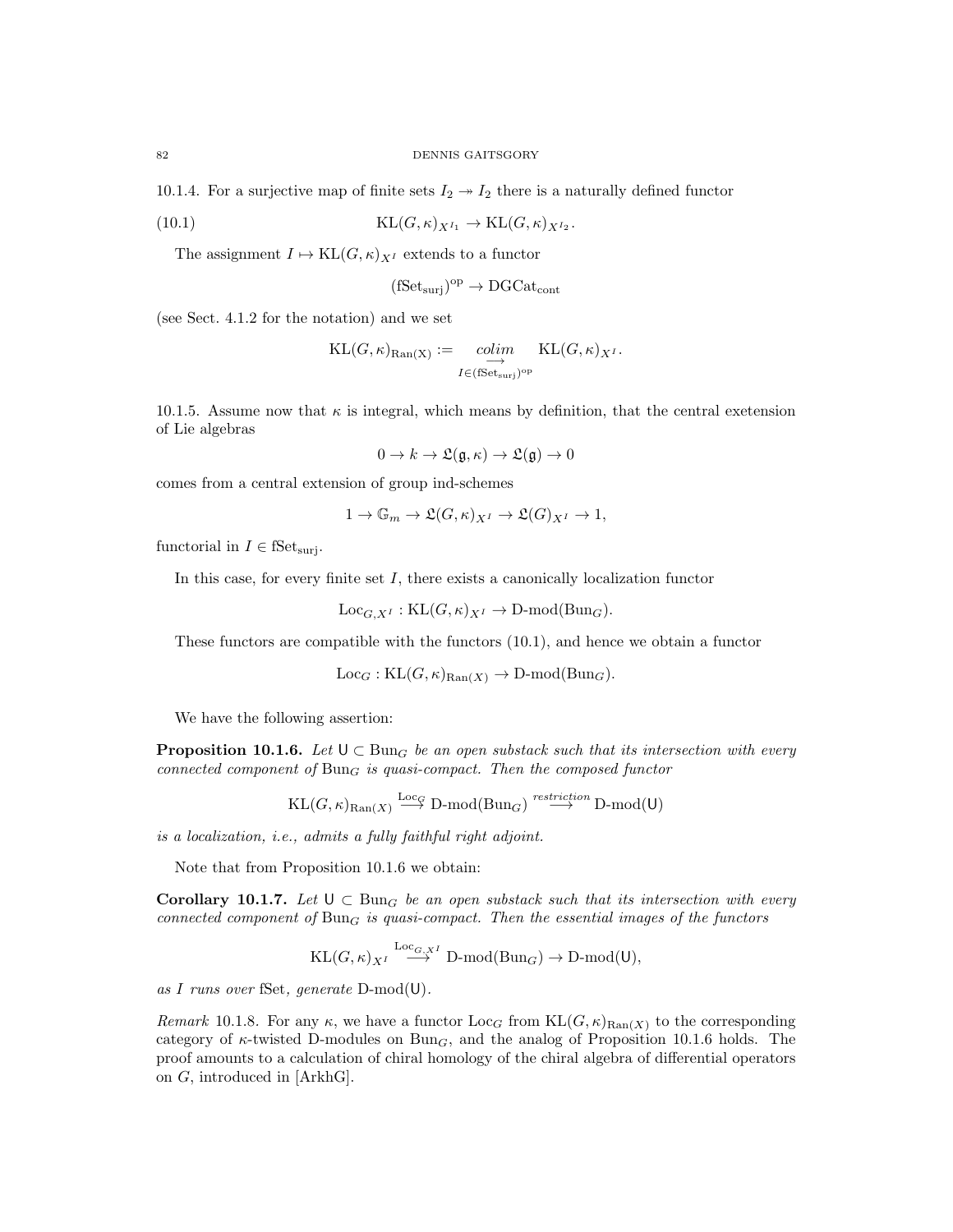10.1.9. From now on we will fix  $\kappa$  to be the critical level, i.e.,  $-\frac{\kappa_{\text{Kil}}}{2}$ , where  $\kappa_{\text{Kil}}$  is the Killing form.

Remark 10.1.10. Using an intrinsic characterization of the subcategory

D-mod( $Bun_G$ )<sub>temp</sub>  $\subset$  D-mod( $Bun_G$ )

described in Sect. 4.6.7, and using the properties of the category  $KL(G, crit)$  with respect to the Hecke action (essentially, given by [FG3, Theorem 8.22]), one shows that the essential image of the functor

$$
Loc_G : KL(G, crit)_{\text{Ran}(X)} \to D\text{-mod}(\text{Bun}_G)
$$

lands inside D-mod( $Bun_G$ )<sub>temp</sub>. For the latter it is crucial that the value of  $\kappa$  is critical (as opposed to arbitrary integral).

10.2. The spaces of local and global opers. In this subsection we will introduce the scheme of  $\check{G}$ -opers. Quasi-coherent sheaves on the scheme of opers will be the spectral counterpart of Kac-Moody representations.

10.2.1. Let I be again a finite non-empty set, and let  $\lambda^I$  be a map from I to the set  $\Lambda^+$  of dominant weights of  $G$ , which are the same as dominant co-weights of  $\check{G}$ .

Local  $\lambda^I$ -opers for the group  $\check{G}$  form a DG scheme mapping to  $X^I$ , denoted  $Op(\check{G})_{\lambda^I}^{\text{loc}}$ , defined as follows.

For  $S \in \text{DGSch}^{\text{aff}}$ , an S-point of  $\text{Op}(\check{G})_{\lambda^I}^{\text{loc}}$  is the data of

$$
(\underline{x},\mathcal{P}_{\check{G}},\mathcal{P}_{\check{B}},\alpha,\nabla),
$$

where:

- $\underline{x}$  is an S-point of  $X^I$ ; we let  $\mathcal{D}_{\underline{x}}$  be the corresponding parameterized family of formal discs over S.
- $\mathcal{P}_{\tilde{G}}$  is a  $\tilde{G}$ -bundle over  $\mathcal{D}_x$ .
- $\alpha$  is a datum of reduction of  $\mathcal{P}_{\check{G}}$  to a  $\check{B}$ -bundle  $\mathcal{P}_{\check{B}}$ , whose induced  $\check{T}$ -bundle  $\mathcal{P}_{\check{T}}$  is identified with  $\rho(\omega_X) \otimes (-\lambda^I \cdot \underline{x})|_{\mathcal{D}_{\underline{x}}}$ , where we regard  $\lambda^I \cdot \underline{x}$  as a  $\Lambda$ -valued Cartier divisor on  $S \times X$ .
- $\nabla$  is a datum of "vertical" connection on  $\mathcal{P}_{\check{G}}$  along the fibers of the map  $\mathcal{D}_{\underline{x}} \to S$ , i.e., a datum of lift of  $\mathcal{P}_{\check{G}}$  from a  $\check{G}$ -bundle on  $(\mathcal{D}_{\underline{x}})_{\text{dr}} \underset{S_{\text{dr}}}{\times} S$ .

Note that the discrepancy between  $\alpha$  and  $\nabla$  is given by a section of

$$
\nabla \bmod \check{B} \in (\check{\mathfrak{g}}/\check{\mathfrak{b}})_{\mathcal{P}_{\check{B}}} \otimes \omega_X|_{\mathcal{D}_{\underline{x}}}.
$$

We require that the following compatibility condition be satisfied:

- $\nabla$  mod  $\check{B}$  belongs to the sub-bundle  $(\check{\mathfrak{g}}^{-1}/\check{\mathfrak{b}})_{\mathcal{P}_{\check{B}}} \otimes \omega_X|_{\mathcal{D}_{\underline{x}}};$  where  $(\check{\mathfrak{g}}^{-1}/\check{\mathfrak{b}}) \subset (\check{\mathfrak{g}}/\check{\mathfrak{b}})$  is the  $\check{B}$ -subrepresentation spanned by negative simple roots.
- For each vertex of the Dynkin diagram  $i$ , the resulting section of

$$
(\check{\mathfrak{g}}^{-1,\check{\alpha}_i}/\check{\mathfrak{b}})_{{\mathcal{P}}_{\check{B}}}\otimes \omega_X|_{{\mathcal{D}}_{{\underline{x}}}}\simeq -\check{\alpha}_i({\mathcal{P}}_{\check{T}})\otimes \omega_X|_{{\mathcal{D}}_{{\underline{x}}}}
$$

is the canonical map

$$
\mathcal{O}_{\mathcal{D}_{\underline{x}}} \to \mathcal{O}(\langle \lambda^I, \check{\alpha}_i \rangle \cdot \underline{x})|_{\mathcal{D}_{\underline{x}}} \simeq -\check{\alpha}_i(\mathcal{P}_{\check{T}}) \otimes \omega_X|_{\mathcal{D}_{\underline{x}}}.
$$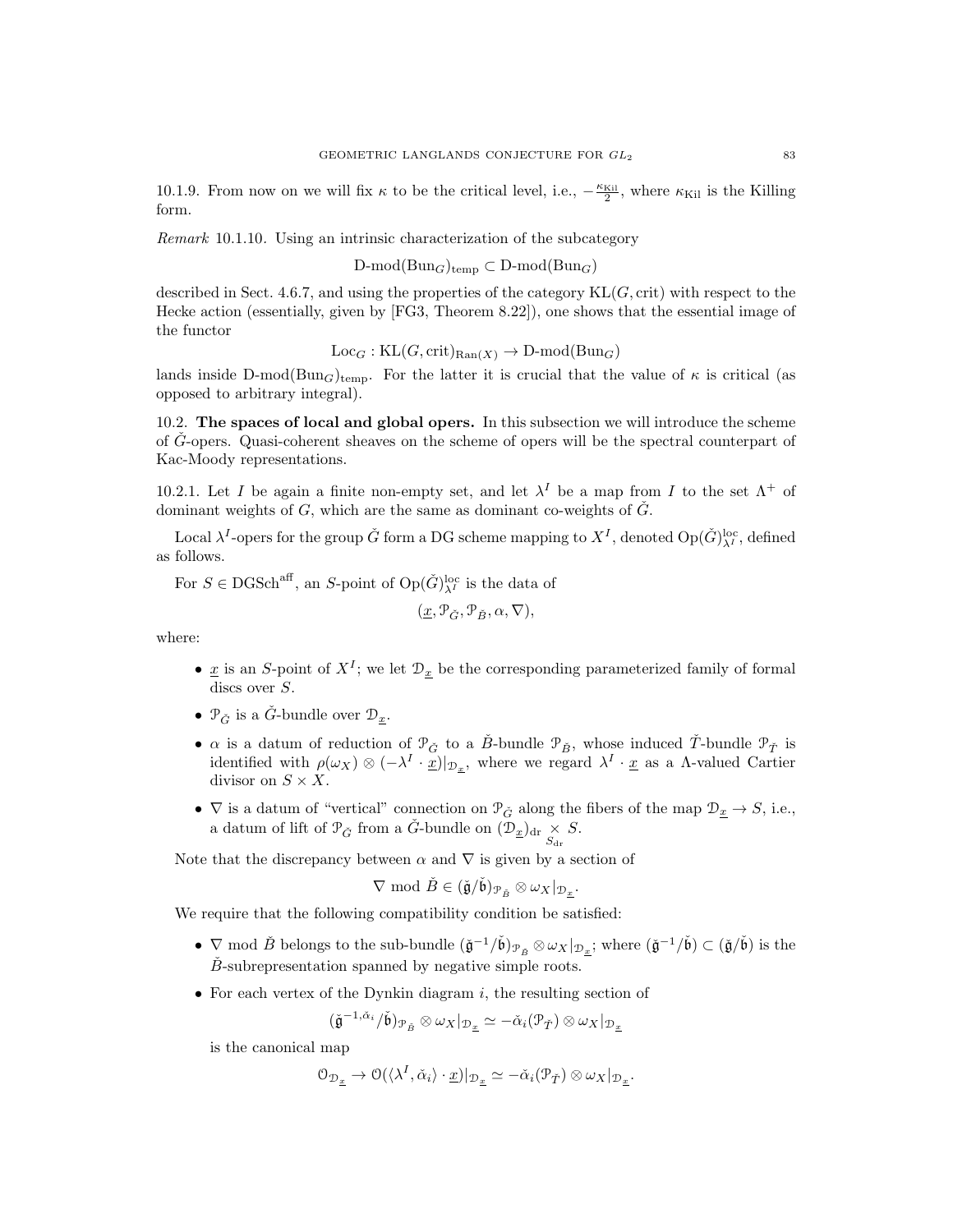Remark 10.2.2. As S is a derived scheme, some care is needed to makes sense of the expression  $\nabla$  mod  $\hat{B}$  (see, e.g., [AG, Sect. 10.5] for how to do this). However, a posteriori, one can show that the DG scheme  $Op(\check{G})^{\text{loc}}_{\lambda^I}$  is classical, so we could restrict our attention to those  $S \in \text{DGSch}^{\text{aff}}$  that are themselves classical.

10.2.3. We define the DG scheme  $Op(\check{G})_{\lambda^I}^{\text{glob}}$  similarly, with the only difference that instead of the parameterized formal disc  $\mathcal{D}_{x}$  we consider the entire scheme  $S \times X$ .

By construction, we have the forgetful maps

$$
\begin{array}{l}\n\text{LocSys}_{\check{G}} \\
\downarrow^{\vee_{\lambda^I}} \uparrow \\
\text{Op}(\check{G})_{\lambda^I}^{\text{glob}} \xrightarrow{\mathsf{u}_{\lambda^I}} \text{Op}(\check{G})_{\lambda^I}^{\text{loc}}.\n\end{array}
$$

Remark 10.2.4. We note that, unlike,  $Op(\check{G})_{\lambda^I}^{\text{loc}}$ , the DG scheme  $Op(\check{G})_{\lambda^I}^{\text{glob}}$  is typically not classical.

10.2.5. Let LocSys $_{\check{G}}^{\text{irred}}$   $\subset$  LocSys<sub> $_{\check{G}}$ </sub> be the open substack corresponding to irreducible local systems. Let

$$
\textnormal{Op}(\check{G})_{\lambda^I}^{\textnormal{glob}, \textnormal{irred}} \subset \textnormal{Op}(\check{G})_{\lambda^I}^{\textnormal{glob}}
$$

be the preimage of  $\text{LocSys}_{\check{G}}^{\text{irred}}$  under the map  $\mathsf{v}_{\lambda^I}$ .

We have:

Lemma 10.2.6. The map

$$
\mathsf{v}_{\lambda^I} : \operatorname{Op}(\check{G})_{\lambda^I}^{\operatorname{glob}, \text{irred}} \to \operatorname{LocSys}_{\check{G}}^{\text{irred}}
$$

is proper.

Consider the functor

(10.2) 
$$
(\mathsf{v}_{\lambda^I})^! : \mathrm{QCoh}(\mathrm{LocSys}_{\check{G}}^\mathrm{irred}) \to \mathrm{QCoh}(\mathrm{Op}(\check{G})_{\lambda^I}^\mathrm{glob,irred})
$$

right adjoint to

(10.3) 
$$
(\mathsf{v}_{\lambda^I})_* : \mathrm{QCoh}(\mathrm{Op}(\check{G})_{\lambda^I}^{\mathrm{glob}, \mathrm{irred}}) \to \mathrm{QCoh}(\mathrm{Loc} \mathrm{Sys}_{\check{G}}^{\mathrm{irred}}).
$$

10.2.7. The next conjecture, along with Conjecture 8.2.9, is the second element in the proof of geometric Langlands that still remains mysterious in the case of an arbitrary group G:

**Conjecture 10.2.8.** Let  $\mathcal{F} \in \text{QCoh}(\text{LocSys}_{\tilde{G}}^{\text{irred}})$  be such that  $(v_{\lambda^I})^!(\mathcal{F}) = 0$  for all finite sets I and  $\lambda^I: I \to \Lambda^+$ . Then  $\mathfrak{F} = 0$ .

However, we have:

**Theorem 10.2.9.** Conjecture 10.2.8 holds for  $G = GL_n$ .

We also note that recent progress made by D. Kazhdan and T. Schlank implies that Conjecture 10.2.8 holds also for  $G = Sp(2n)$ .

10.2.10. We can reformulate Conjecture 10.2.8 as follows:

Corollary-of-Conjecture 10.2.11. The union of the essential images of the functors

$$
(\mathsf{v}_{\lambda^I})_*:{\rm QCoh}({\rm Op}(\check{G})^{\rm glob,irred}_{\lambda^I})\rightarrow{\rm QCoh}({\rm LocSys}_{\check{G}}^{\rm irred})
$$

over all finite sets I and  $\lambda^I : I \to \Lambda^+$ , generates  $Q\text{Coh}(\text{LocSys}_{\check{G}}^{\text{irred}})$ .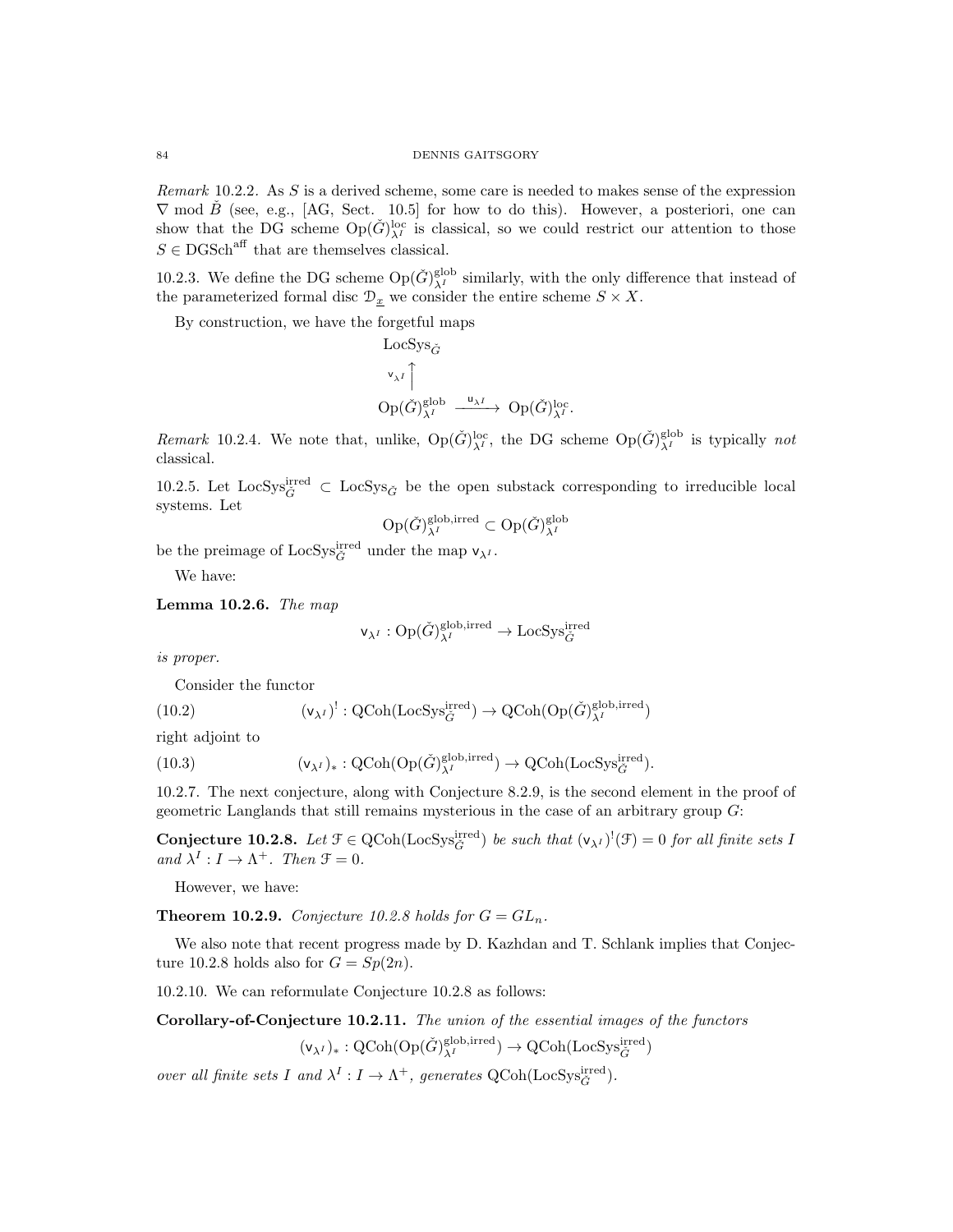10.3. Compatibility between opers and Kac-Moody localization. In this subsection we will match the local category on the geometric side, i.e.,  $KL(G, crit)_{X^I}$ , with the local category on the spectral side, i.e.,  $\text{QCoh}(\text{Op}(\check{G})_{\lambda^I}^{\text{loc}})$ .

10.3.1. The following is an extension of [FG1, Proposition 3.5]:

## Proposition 10.3.2.

(a) For a finite set I and  $\lambda^I: I \to \Lambda^+$  there exists a canonically defined functor

$$
\mathbb{L}_G^{\text{Op}_{\lambda^I}}: \text{QCoh}(\text{Op}(\check{G})_{\lambda^I}^{\text{loc}}) \to \text{KL}(G, \text{crit})_{X^I}.
$$

(b) For a fixed finite set I, the union of essential images of the functors  $\mathbb{L}_G^{\text{Op}_{\lambda^I}}$  over  $\lambda^I:I\to\Lambda^+$ generates  $KL(G, crit)_{X^I}$ .

10.3.3. The next theorem is a moving-point version of [BD2, Theorem 5.2.9]:

## Theorem 10.3.4.

(a) The composed functor

$$
\operatorname{QCoh}(\operatorname{Op}(\check{G})_{\lambda^I}^{\operatorname{loc}}) \stackrel{\mathbb{L}_{G}^{\operatorname{Op}_{\lambda^I}}}{\longrightarrow} \operatorname{KL}(G,\operatorname{crit})_{X^I} \stackrel{\operatorname{Loc}_{G,X^I}}{\longrightarrow} \operatorname{D-mod}(\operatorname{Bun}_G)
$$

canonically factors as

$$
\text{QCoh}(\text{Op}(\check{G})_{\lambda^I}^{\text{loc}}) \stackrel{(\mathsf{u}_{\lambda^I})^*}{\longrightarrow} \text{QCoh}(\text{Op}(\check{G})_{\lambda^I}^{\text{glob}}) \stackrel{q\text{-Hitch}_{\lambda^I}}{\longrightarrow} \text{D-mod}(\text{Bun}_G).
$$

(b) The resulting functor  $^{20}$ 

$$
\operatorname{q-Hitch}_{\lambda^I} : \operatorname{QCoh}(\operatorname{Op}(\check{G})^{\operatorname{glob}}_{\lambda^I}) \to \operatorname{D-mod}(\operatorname{Bun}_G)
$$

respects the action of  $\text{Rep}(\check{G})_{\text{Ran}(X)}$ , where the latter acts on  $\text{QCoh}(\text{Op}(\check{G})_{\lambda^I}^{\text{glob}})$  via the composition  $(v_{\lambda^I})^* \circ \text{Loc}_{\check{G}, \text{spec}}$  and on D-mod( $\text{Bun}_G$ ) via the functor  $\text{Sat}(G)_{\text{Ran}(X)}^{\text{naive}}$ .

10.3.5. We are finally ready to state Property Km<sup>prel</sup> of the geometric Langlands functor  $\mathbb{L}_G$ in Conjecture 3.4.2 ("Km" stands for Kac-Moody):

**Property Km<sup>prel</sup>:** We shall say that the functor  $\mathbb{L}_G$  satisfies Property Km<sup>prel</sup> if for every finite set I and  $\lambda^I: I \to \Lambda^+$ , the following diagram is commutative:

$$
\text{IndCoh}_{\text{Nilp}_{\tilde{G}}^{\text{glob}}}\left(\text{LocSys}_{\tilde{G}}\right) \xrightarrow{\mathbb{L}_G} \text{D-mod}(\text{Bun}_G)
$$
\n
$$
\equiv_{\tilde{G}} \uparrow
$$
\n
$$
\text{QCoh}(\text{LocSys}_{\tilde{G}}) \qquad \qquad \uparrow_{q\text{-Hitch}_{\lambda^I}}
$$
\n
$$
\text{QCoh}(\text{Op}(\check{G})_{\lambda^I}^{\text{glob}}) \xrightarrow{\text{Id}} \text{QCoh}(\text{Op}(\check{G})_{\lambda^I}^{\text{glob}}).
$$

10.4. The oper vs. Whittaker compatibility. The reason the localization procedure is useful is that one can explicitly control the Whittaker coefficients of D-modules obtained in this way. How this is done will be explained in the present subsection.

<sup>20</sup>The notation "q-Hitch" stands for "quantized Hitchin map".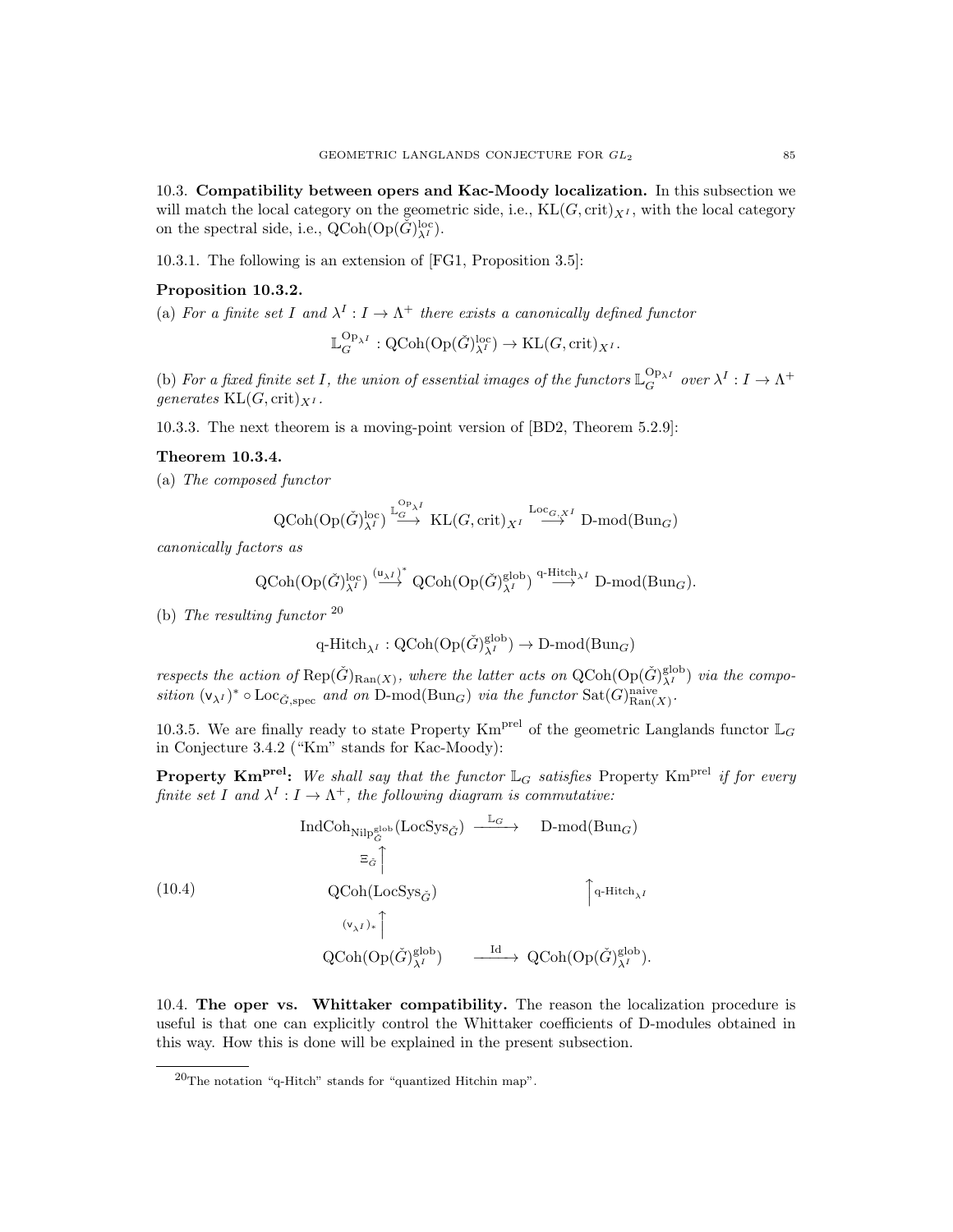10.4.1. For a finite set I and a map  $\Lambda^I: I \to \Lambda^+$  let us concatenate the diagrams (10.4) and  $(5.7).$ 

Using the fact that  $\Psi_{\check{G}} \circ \Xi_{\check{G}} \simeq Id$ , we obtain a commutative diagram

(10.5)  
\n
$$
\operatorname{Rep}(\check{G})_{\text{Ran}(X)} \xrightarrow{\otimes} \operatorname{Vect} \xrightarrow{\mathbb{L}_G^{\text{Whit}}} \operatorname{Whit}(G)
$$
\n
$$
\operatorname{co-Loc}_{G,\text{spec}}^{\text{unital}} \uparrow \qquad \qquad \qquad \text{Whit}(G)
$$
\n
$$
\operatorname{QCoh}(\text{LocSys}_{\check{G}}) \qquad \qquad \qquad \text{D-mod}(\text{Bun}_G)
$$
\n
$$
\operatorname{QCoh}(\text{LocSys}_{\check{G}}) \qquad \qquad \qquad \text{D-mod}(\text{Bun}_G)
$$
\n
$$
\operatorname{QCoh}(\text{Op}(\check{G})_{\lambda^I}^{\text{glob}}) \qquad \qquad \xrightarrow{\text{Id}} \qquad \operatorname{QCoh}(\text{Op}(\check{G})_{\lambda^I}^{\text{glob}}).
$$

We claim:

**Theorem 10.4.2.** The diagram  $(10.5)$  commutes unconditionally, i.e., without assuming the validity of Conjecture 3.4.2.

Remark 10.4.3. The proof of Theorem 10.4.2 amounts to a computation of chiral homology of the chiral algebra responsible for the scheme of opers, and the Feigin-Frenkel isomorphism that identifies it with the Whittaker BRST reduction of the chiral algebra corresponding to  $\mathfrak{L}(\mathfrak{g}, \mathrm{crit}).$ 

10.4.4. As a corollary of Theorem 10.4.2 we obtain:

Corollary 10.4.5. The following diagram is commutative

$$
\begin{array}{ccc}\n\text{QCoh}(\text{LocSys}_{\check{G}}) & \xrightarrow{\mathbb{L}_{G,G}^{\text{Whit}}}\n\text{Whit}(G, G) \\
\downarrow^{\psi_G} \uparrow & \uparrow^{\text{coeff}_{G, G}} \\
\text{IndCoh}_{\text{Nilp}_{\check{G}}^{\text{glob}}}(\text{LocSys}_{\check{G}}) & \text{D-mod}(\text{Bun}_G) \\
\cong_{\check{G}^{\circ(\mathsf{v}_{\lambda}I) *}} \uparrow & \uparrow^{\text{q-Hitch}_{\lambda^I}} \\
\text{QCoh}(\text{Op}(\check{G})_{\lambda^I}^{\text{glob}}) & \xrightarrow{\text{Id}}\n\end{array}
$$
 
$$
\text{QCoh}(\text{Op}(\check{G})_{\lambda^I}^{\text{glob}}).
$$

10.5. Full compatibility with opers. The material in this subsection will not be used elsewhere in the paper. We will discuss a stronger version of Property Km<sup>prel</sup> of the geometric Langlands functor  $\mathbb{L}_G$  that we call Property Km. As adequate references are not available, we will only indicate the formal structure of the theory once the appropriate definitions are given.

10.5.1. For every finite set I one can introduce prestacks  $Op(\check{G})_{X}^{\text{loc}}$  and  $Op(\check{G})_{X}^{\text{glob}}$ , by considering "opers with singularities but without monodromy", instead of  $\lambda^I$ -opers for a specified  $\lambda^I : I \to \Lambda^+$ . For  $I = \{1\}$  the local version is defined in [FG1, Sect. 2.2].

We have a diagram

$$
\begin{array}{l}\n\text{LocSys}_{\check{G}} \\
\downarrow^{\vee} \text{X}^I \upharpoonright \\
\text{Op}(\check{G})_{X^I}^{\text{glob}} \xrightarrow{\mathsf{u}_{X^I}} \text{Op}(\check{G})_{X^I}^{\text{loc}}.\n\end{array}
$$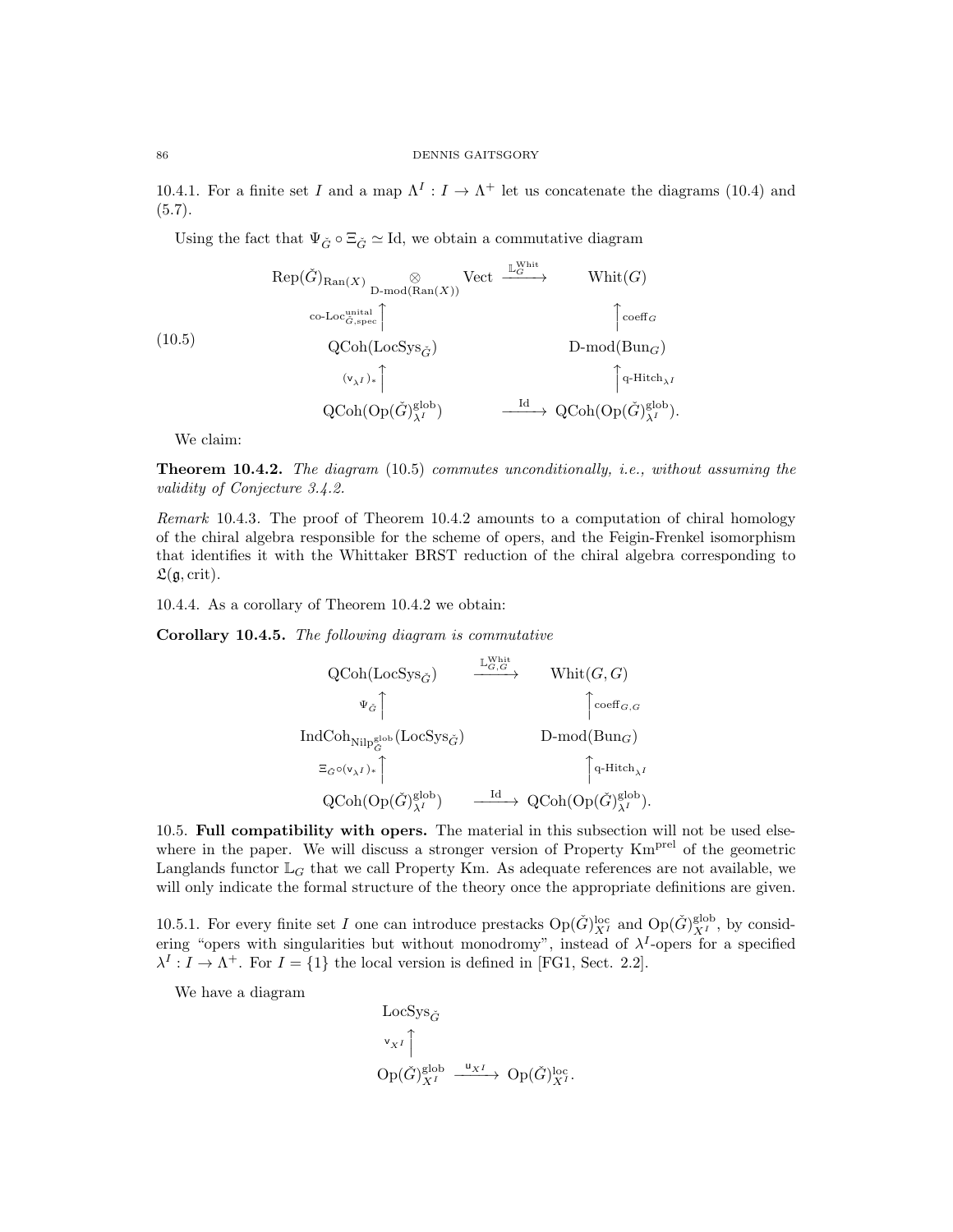10.5.2. We have:

Conjecture 10.5.3. There exists a canonically defined equivalence

$$
\mathbb{L}_G^{\text{Op}_{X^I}}: \text{QCoh}(\text{Op}(\check{G})_{X^I}^{\text{loc}}) \to \text{KL}(G, \text{crit})_{X^I},
$$

extending the functors  $\mathbb{L}_G^{\mathcal{O}_{P_{\lambda^I}}}$  of Proposition 10.3.2(a).

10.5.4. Passing to the limit over  $I \in (\text{Set}_{\text{surj}})^{\text{op}}$ , we obtain a diagram

 $LocSys_{\check{C}}$ 

(10.6) 
$$
\exp\left(\tilde{G}\right)_{\text{Ran}(X)}^{\text{v}_{\text{Ran}(X)}} \xrightarrow{u_{\text{Ran}(X)}} \text{Op}(\tilde{G})_{\text{Ran}(X)}^{\text{loc}}
$$

and an equivalence

$$
\mathbb{L}_G^{\mathrm{Op}_{\mathrm{Ran}(X)}}: \mathrm{QCoh}(\mathrm{Op}(\check{G})_{\mathrm{Ran}(X)}^{\mathrm{loc}}) \to \mathrm{KL}(G, \mathrm{crit})_{\mathrm{Ran}(X)}.
$$

Push-pull along (10.6) defines a functor

$$
\text{Poinc}_{\check{G}, \text{spec}} : \text{QCoh}(\text{Op}(\check{G})_{\text{Ran}(X)}^{\text{loc}}) \to \text{QCoh}(\text{LocSys}_{\check{G}}).
$$

10.5.5. The full Property Km of the geometric Langlands functor  $\mathbb{L}_G$  reads:

**Property Km:** We shall say that the functor  $\mathbb{L}_G$  satisfies Property Km if the diagram is commutative:

IndCohNilpglob Gˇ (LocSysGˇ) <sup>L</sup><sup>G</sup> −−−−→ D-mod(BunG) ΞG<sup>ˇ</sup> x QCoh(LocSysGˇ) x Loc<sup>G</sup> PoincG, <sup>ˇ</sup> spec x QCoh(Op(Gˇ) loc Ran(X) ) L OpRan(X) <sup>G</sup> −−−−−−−→ KL(G, crit)Ran(X) .

10.5.6. Finally, we propose the following two closely related conjectures:

**Conjecture 10.5.7.** The fibers of the map  $v_{\text{Ran}(X)}$  are 0-contractible, i.e., the functor

$$
\mathsf{v}^*_\mathrm{Ran}(X) : \mathrm{QCoh}(\mathrm{LocSys}_{\check{G}}) \to \mathrm{QCoh}(\mathrm{Op}(\check{G})_\mathrm{Ran}(X)^\mathrm{glob})
$$

is fully faithful.

Remark 10.5.8. Conjecture 10.5.7 can be reformulated as saying that the functor

$$
(\mathsf{v}_{\text{Ran}(X)})_* : \text{QCoh}(\text{Op}(\check{G})_{\text{Ran}(X)}^{\text{glob}}) \to \text{QCoh}(\text{LocSys}_{\check{G}})
$$

is a co-localization, i.e., it identifies the homotopy category of  $QCoh(LocSys_{\check{G}})$  with a Verdier quotient of  $Q\text{Coh}(\text{Op}(\check{G})_{\text{Ban}}^{\text{glob}}$  $\lim_{\text{Ran}(X)}$ ). Note that this equivalent to  $(v_{\text{Ran}(X)})_*$  being a *localization*, i.e., that its (not necessarily continuous) right adjoint is fully faithful.

Remark 10.5.9. Note that Conjecture 10.5.7 is a strengthening of Conjecture 10.2.8, and it should be within reach for  $G = GL_n$ . The recent work of D. Kazhdan and T. Schlank indicates that it also holds for  $G = Sp(2n)$ .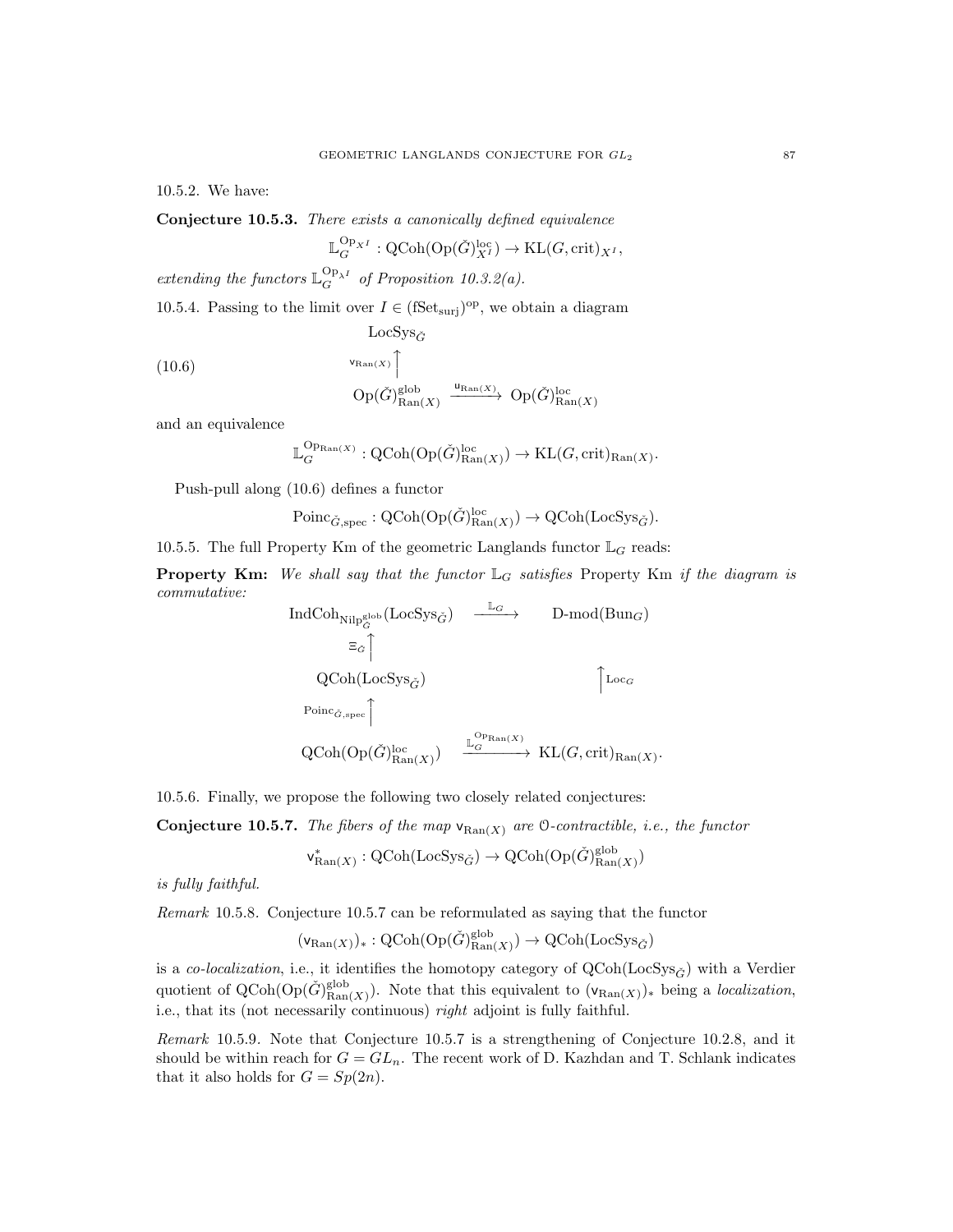**Conjecture 10.5.10.** The functor  $\text{Poinc}_{\check{G}, \text{spec}}$  is a localization, *i.e.*, *it identifies the homotopy* category of  $Q\text{Coh}(\text{LocSys}_{\check{G}})$  with a Verdier quotient of  $Q\text{Coh}(\text{Op}(\check{G})_{\text{Ran}(X)}^{\text{loc}})$ .

# 11. The proof modulo the conjectures

In this section we will assemble the ingredients developed in the previous sections to prove Conjecture 3.4.2, assuming Conjectures 8.2.9 and 10.2.8 and all the quasi-theorems.

11.1. Proof of the vanishing theorem. One of the steps in the proof of Conjecture 3.4.2 is Theorem 4.5.2. The proofs of both Theorem 4.5.2 of Conjecture 3.4.2 rely on the following description of generators of the category  $D\text{-mod}(Bun_G)$ :

Theorem 11.1.1. The union of the essential images of the functors

 $Loc_{G,X^I}: \text{KL}(G,\kappa)_{X^I} \to \text{D-mod}(\text{Bun}_G)$ 

and

 $Eis_P : D-mod(Bun_M) \to D-mod(Bun_G)$ 

for proper parabolics  $P \subset G$ , generates D-mod(Bun<sub>G</sub>).

Sketch of proof. Let  $\mathcal{M} \in \mathcal{D}$ -mod $(\text{Bun}_G)$  be right-orthogonal to both the essential image of Eis<sub>P</sub> for all proper parabolics  $P \subset G$  and  $\text{Loc}_{G,X^I}$ . We need to show that  $\mathcal{M} = 0$ .

Reduction theory (see [DrGa3, Proposition 1.4.6]) implies that there exists an open substack

$$
\mathsf{U} \stackrel{f}{\hookrightarrow} \operatorname{Bun}_G
$$

such that its intersection with every connected component of  $Bun<sub>G</sub>$  is quasi-compact, and which has the following property:

For every object  $\mathcal{M}' \in \mathbb{D}\text{-mod}(\text{Bun}_G)_{\text{cusp}}$ , the canonical arrow

(11.1) 
$$
\mathcal{M}' \to f_{\bullet} \circ f^{\bullet}(\mathcal{M}')
$$

is an isomorphism.

On the one hand, the assumption that M is right-orthogonal to the essential image of  $Eis_P$ for all proper parabolics  $P \subset G$ , implies that  $\mathcal{M} \in D\text{-mod}(Bun_G)_{\text{cusp}}$ . Now the fact that  $\mathcal{M} = 0$ follows from (11.1) and Corollary 10.1.7.

 $\Box$ 

11.1.2. We are now ready to prove Theorem 4.5.2:

*Proof.* Let  $\mathcal{F} \in \text{Rep}(\check{G})_{\text{Ran}(X)}$  be an object such that  $\text{Loc}_{\check{G}, \text{spec}}(\mathcal{F}) = 0$ . We need to show that the action of F on D-mod( $Bun_G$ ) is also zero. For that it is sufficient to show that F acts by zero on a subcategory of  $D\text{-mod}(Bun_G)$  that generates it.

By Theorem 10.3.4(b), the action of  $\mathcal F$  on objects in the essential image of the functor q-Hitch<sub> $\lambda^I$ </sub> (for any finite set I and  $\lambda^I: I \to \Lambda^+$ ) is zero. Combined with Proposition 10.3.2, this implies that F acts by zero on the essential image of  $\text{Loc}_{G, X^I}$  for any finite set I.

By Theorem 11.1.1, it remains to show that  $\mathcal F$  acts by zero on the essential image of Eis<sub>P</sub> for all proper parabolics  $P \subset G$ .

This follows from the next assertion, which is itself a particular case of Quasi-Theorem 6.6.2, but can be proved in a more elementary way by generalizing the argument of [BG, Theorem 1.11]: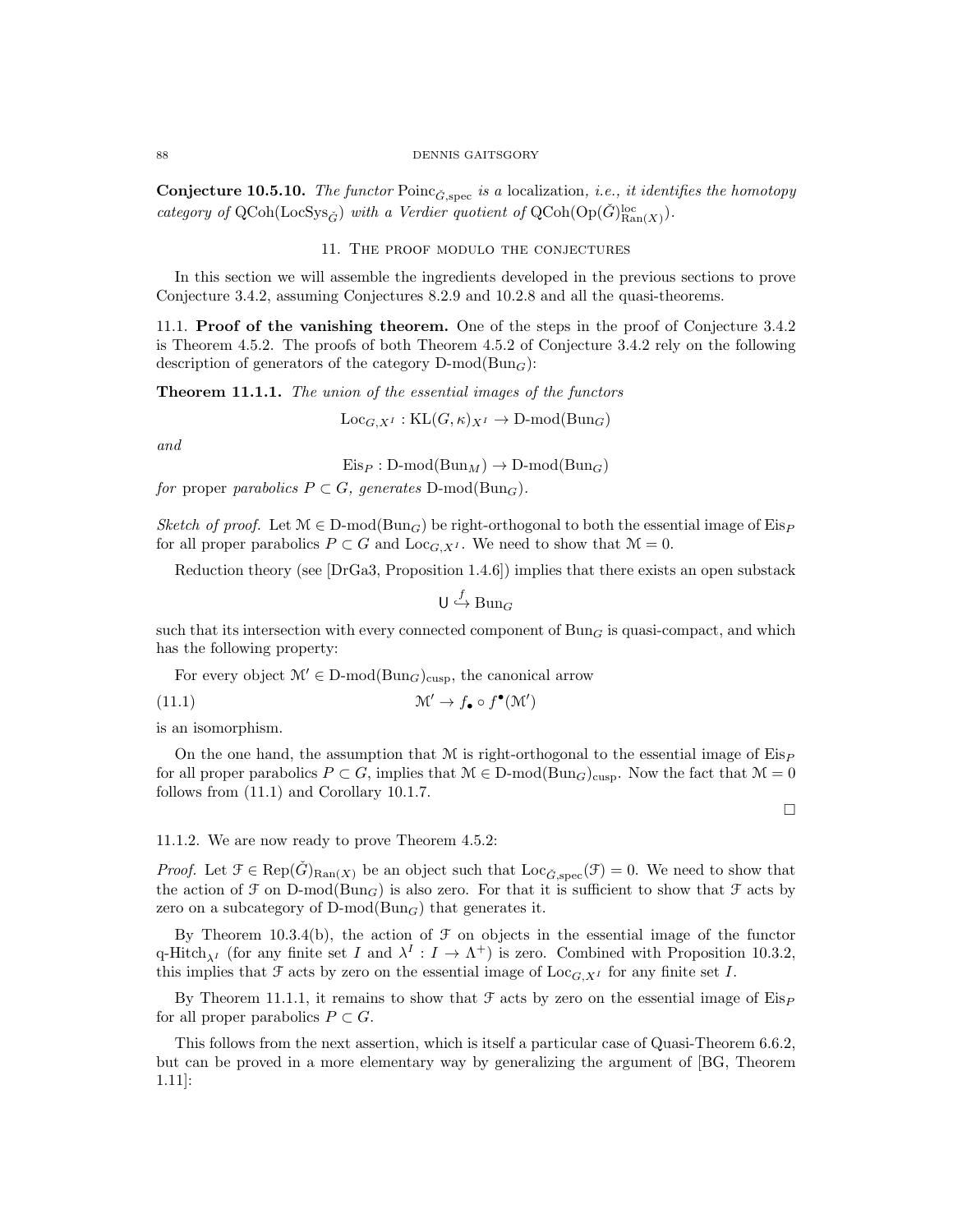**Proposition 11.1.3.** Assume that Theorem 4.5.2 holds for the Levi quotient  $M$ ; in particular we have an action of  $QCoh(LocSys_{\tilde{M}})$  on  $D\text{-mod}(Bun_M)$ . (a) The functor

$$
Eis_P : D\text{-mod}(Bun_M) \to D\text{-mod}(Bun_G)
$$

canonically factors as

$$
\operatorname{D-mod}(\operatorname{Bun}_M) \stackrel{\mathfrak{q}_{P,\operatorname{spec}}^* \otimes \operatorname{Id}}{\longrightarrow} \operatorname{QCoh}(\operatorname{LocSys}_{\check{P}}) \underset{\operatorname{QCoh}(\operatorname{LocSys}_{\check{M}})}{\otimes} \operatorname{D-mod}(\operatorname{Bun}_M) \stackrel{\operatorname{Eis}_P^{\operatorname{int}}}{\longrightarrow} \to \operatorname{D-mod}(\operatorname{Bun}_G).
$$

(b) For  $\mathcal{F} \in \text{Rep}(\check{G})_{\text{Ran}(X)}$  and  $\mathcal{M} \in \text{QCoh}(\text{LocSys}_{\check{P}}) \underset{\text{QCoh}(\text{LocSys}_{\check{M}})}{\otimes}$  D-mod( $\text{Bun}_M$ ), we have a canonical isomorphism

$$
\mathcal{F} \star \mathrm{Eis}_P^{\mathrm{int}}(\mathcal{M}) \simeq \mathrm{Eis}_P^{\mathrm{int}}\left(p_{\check{P}, \mathrm{spec}}^*(\mathrm{Loc}_{\check{G}, \mathrm{spec}}(\mathcal{F})) \otimes \mathcal{M}\right),
$$

where  $-\star$  – denotes the monoidal action of  $\text{Rep}(\check{G})_{\text{Ran}(X)}$  on D-mod( $\text{Bun}_G$ ).

Remark 11.1.4. The functor  $\text{Eis}_{P}^{\text{int}}$  can also be interpreted as a composition of  $\text{Eis}_{P}^{\text{enh}}$  with a canonically defined functor

$$
\operatorname{QCoh}(\operatorname{LocSys}_{\check{P}}) \underset{\operatorname{QCoh}(\operatorname{LocSys}_{\check{M}})}{\otimes} \operatorname{IndCoh}_{\operatorname{Nilp}^{\operatorname{glob}}_{\check{M}}}(\operatorname{LocSys}_{\check{M}}) \to \operatorname{I}(G, P),
$$

which in terms of the equivalence  $\mathbb{L}_P$  corresponds to

$$
\begin{array}{ccc} \displaystyle \mathrm{QCoh}(\mathrm{LocSys}_{\check{P}}) \underset{\mathrm{QCoh}(\mathrm{LocSys}_{\check{M}})}{\otimes} \mathrm{IndCoh}_{\mathrm{Nilp}^{\mathrm{glob}}_{\check{M}}}(\mathrm{LocSys}_{\check{M}}) \overset{\mathfrak{q}^*_{\check{P}, \mathrm{spec}}}{\longrightarrow} \\ & \to \mathrm{IndCoh}_{\mathrm{Nilp}^{\mathrm{glob}}_{\check{P}}}(\mathrm{LocSys}_{\check{P}}) \overset{\mathbf{ind}_{F_{\check{P}}}}{\longrightarrow} \mathbf{ind}_{F_{\check{P}}} \textrm{-mod}(\mathrm{IndCoh}_{\mathrm{Nilp}^{\mathrm{glob}}_{\check{P}}}(\mathrm{LocSys}_{\check{P}})), \end{array}
$$

up to an auto-equivalence of  $D\text{-mod}(Bun_M)$ .

11.2. Construction of the functor. From now on, we shall assume the validity of Conjectures 8.2.9 and 10.2.8 (which are theorems for  $GL_n$ ) and all the Quasi-Theorems, and deduce Conjecture 3.4.2.

By induction on the rank, we can assume the validity of Conjecture 3.4.2 for proper Levi subgroups of  $G$ .

11.2.1. By Conjecture 8.2.9, the existence of the functor  $\mathbb{L}_G$  amounts to showing that the essential image of the functor

$$
\text{Glue}(\check{G})_{\text{spec}} \xrightarrow{\mathbb{L}_{G,G}^{\text{Whitext}}} \text{Whit}^{\text{ext}}(G,G)
$$
\n
$$
\text{Glue}(\text{CT}_{\text{spec}}^{\text{enh}}) \biguparrow
$$
\n
$$
\text{IndCoh}_{\text{Nilp}_G^{\text{glob}}}(\text{LocSys}_{\check{G}})
$$
\nis contained in the essential image of the functor

Whit<sup>ext</sup> $(G, G)$  $\bigcap_{G,G} \mathrm{coeff}_{G,G}^{\mathrm{ext}}$  $D\text{-mod}(Bun_G)$ .  $\Box$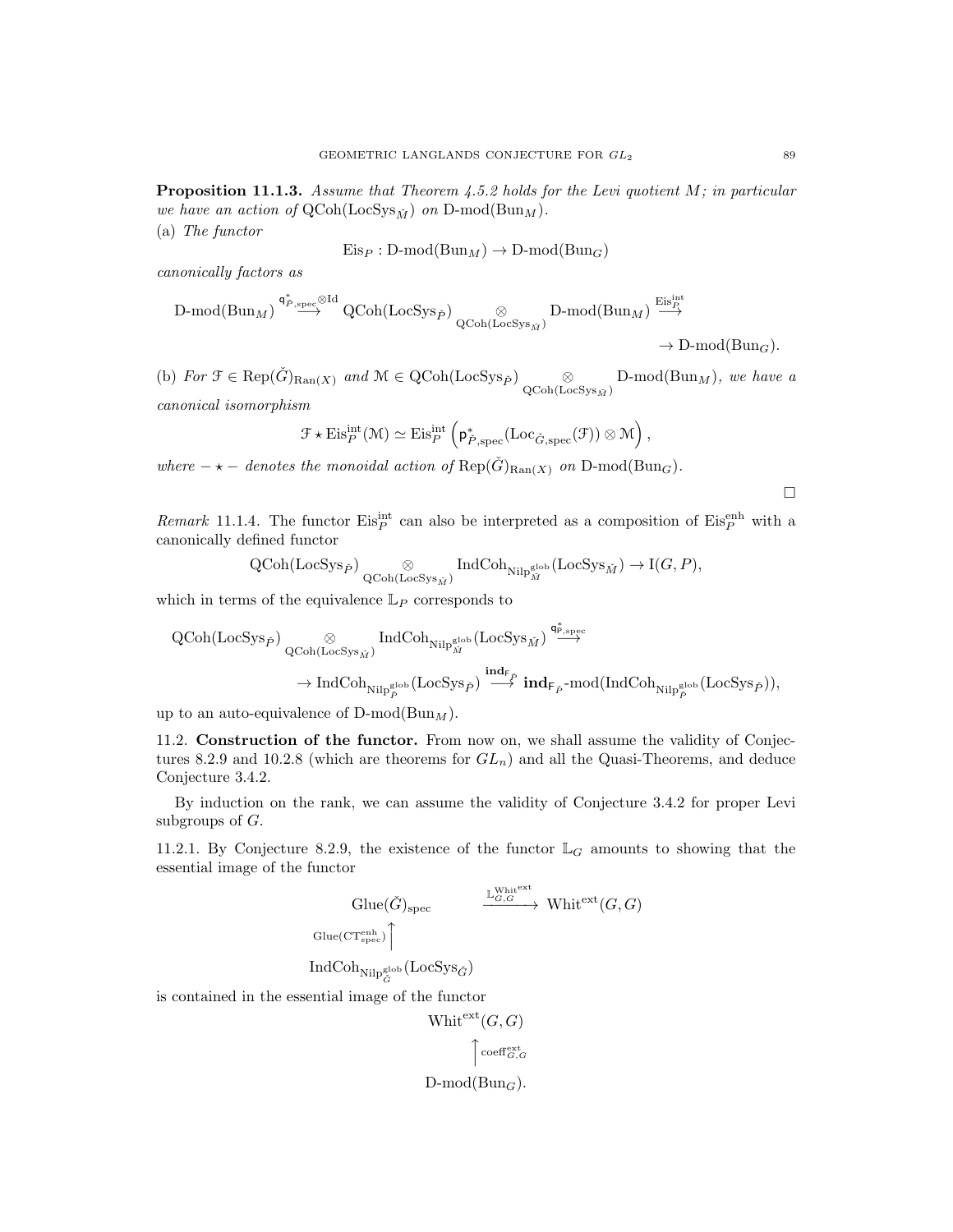The latter is enough to check on the generators of  $\text{IndCoh}_{\text{Nilp}_G^{\text{glob}}}(\text{LocSys}_{\check{G}})$ .

By Conjecture 10.2.11 and Proposition 6.4.7(b), the category  $\text{IndCoh}_{\text{NilP}_G^{\text{glob}}}(\text{LocSys}_{\check{G}})$  is generated by the union of the essential images of the following functors:

- Eis $\tilde{P}_{\beta, \text{spec}}$ : IndCoh $_{\text{Nilp}_{\tilde{M}}^{\text{glob}}}$ (LocSys<sub> $\tilde{M}$ </sub>)  $\rightarrow$  IndCoh<sub>Nilpglob</sub>(LocSys<sub> $\tilde{G}$ </sub>) for all proper parabolics  $P \subset G$ .
- $\Xi_{\check{G}} \circ \jmath_* \circ (\mathsf{v}_{\lambda^I})_* : \mathrm{QCoh}(\mathrm{Op}(\check{G})_{\lambda^I}^{\mathrm{glob},\mathrm{irred}}) \to \mathrm{IndCoh}_{\mathrm{Nilp}_{\check{G}}^{\mathrm{glob}}}(\mathrm{LocSys}_{\check{G}})$  for all finite sets I and  $\lambda^I: I \to \Lambda^+$ , where *j* denotes the open embedding  $\text{LocSys}_{\check{G}}^{\text{irred}} \hookrightarrow \text{LocSys}_{\check{G}}$ .

11.2.2. The containment of Sect. 11.2.1 for the functors

$$
\mathrm{Eis}_{\check{P}, \mathrm{spec}}: \mathrm{IndCoh}_{\mathrm{NilP}^{\mathrm{glob}}_{\check{M}}}(\mathrm{LocSys}_{\check{M}}) \to \mathrm{IndCoh}_{\mathrm{NilP}^{\mathrm{glob}}_{\check{G}}}(\mathrm{LocSys}_{\check{G}})
$$

is equivalent to that for the functors

$$
\mathrm{Eis}^{\mathrm{enh}}_{\check{P},\mathrm{spec}}: \mathsf{F}_{\check{P}}\text{-}\mathrm{mod}(\mathrm{IndCoh}_{\mathrm{NilP}^{\mathrm{glob}}_{\check{P}}}( \mathrm{LocSys}_{\check{P}})) \to \mathrm{IndCoh}_{\mathrm{NilP}^{\mathrm{glob}}_{\check{G}}}( \mathrm{LocSys}_{\check{G}}).
$$

For the latter, it follows from Quasi-Theorem 9.5.3.

11.2.3. It remains to show the containment of Sect. 11.2.1 for the functor

$$
\Xi_{\check G}\circ \jmath_*\circ (\mathsf v_{\lambda^{\mathcal I}})_*:{\rm QCoh}({\rm Op}(\check G)^{{\rm glob},\rm irred}_{\lambda^{\mathcal I}})\rightarrow {\rm IndCoh}_{\rm Nilp^{\rm glob}_{{\check G}}}( {\rm LocSys}_{\check G})
$$

for a fixed finite set I and  $\lambda^I: I \to \Lambda^+$ .

Let  $\mathcal F$  be an object of  $QCoh(Op(\check{G})_{\lambda^I}^{\text{glob},\text{irred}})$ . We claim that

(11.2) 
$$
\mathbb{L}^{\text{Whit}^{\text{ext}}}_{G, G} \circ \text{Glue}(\text{CT}^{\text{enh}}_{\text{spec}}) \circ \Xi_{\check{G}} \circ \jmath_{*} \circ (\mathsf{v}_{\lambda^{I}})_{*}(\mathcal{F}) \simeq \text{coeff}_{G, G}^{\text{ext}} \circ \text{q-Hitch}_{\lambda^{I}}(\mathcal{F}).
$$

Clearly, (11.2) would imply the required assertion.

11.2.4. First, we note that the isomorphsim

$$
\mathbf{j}^\bullet\left(\mathbb{L}^{\mathrm{Whit}^{\mathrm{ext}}}_{G, G}\circ \mathrm{Glue}(\mathrm{CT}^{\mathrm{enh}}_{\mathrm{spec}})\circ \Xi_{\check{G}}\circ \jmath_*\circ (\mathsf{v}_{\lambda^I})_*(\mathfrak{F})\right)\simeq \mathbf{j}^\bullet\left(\mathrm{coeff}_{G, G}^{\mathrm{ext}}\circ \mathrm{q}\text{-Hitch}_{\lambda^I}(\mathfrak{F})\right)
$$

follows from Corollary 10.4.5.

Second, we note that, by definition,

$$
\mathbb{L}^{\mathrm{Whit}^{\mathrm{ext}}}_{G,G} \circ \mathrm{Glue}(\mathrm{CT}^{\mathrm{enh}}_{\mathrm{spec}}) \circ \Xi_{\check{G}} \circ (\mathsf{v}_{\lambda^I})_*(\mathfrak{F}) \simeq \mathbf{j}_\dagger \circ \mathbf{j}^\bullet \left(\mathbb{L}^{\mathrm{Whit}^{\mathrm{ext}}}_{G,G} \circ \mathrm{Glue}(\mathrm{CT}^{\mathrm{enh}}_{\mathrm{spec}}) \circ \Xi_{\check{G}} \circ (\mathsf{v}_{\lambda^I})_*(\mathfrak{F})\right).
$$

Hence, it is enough to show that the canonical map

(11.3) 
$$
\mathbf{j}_{\dagger} \circ \mathbf{j}^{\bullet} \left( \mathrm{coeff}_{G,G}^{\mathrm{ext}} \circ \mathrm{q}\text{-Hitch}_{\lambda^{I}}(\mathcal{F}) \right) \to \mathrm{coeff}_{G,G}^{\mathrm{ext}} \circ \mathrm{q}\text{-Hitch}_{\lambda^{I}}(\mathcal{F})
$$

is an isomorphism.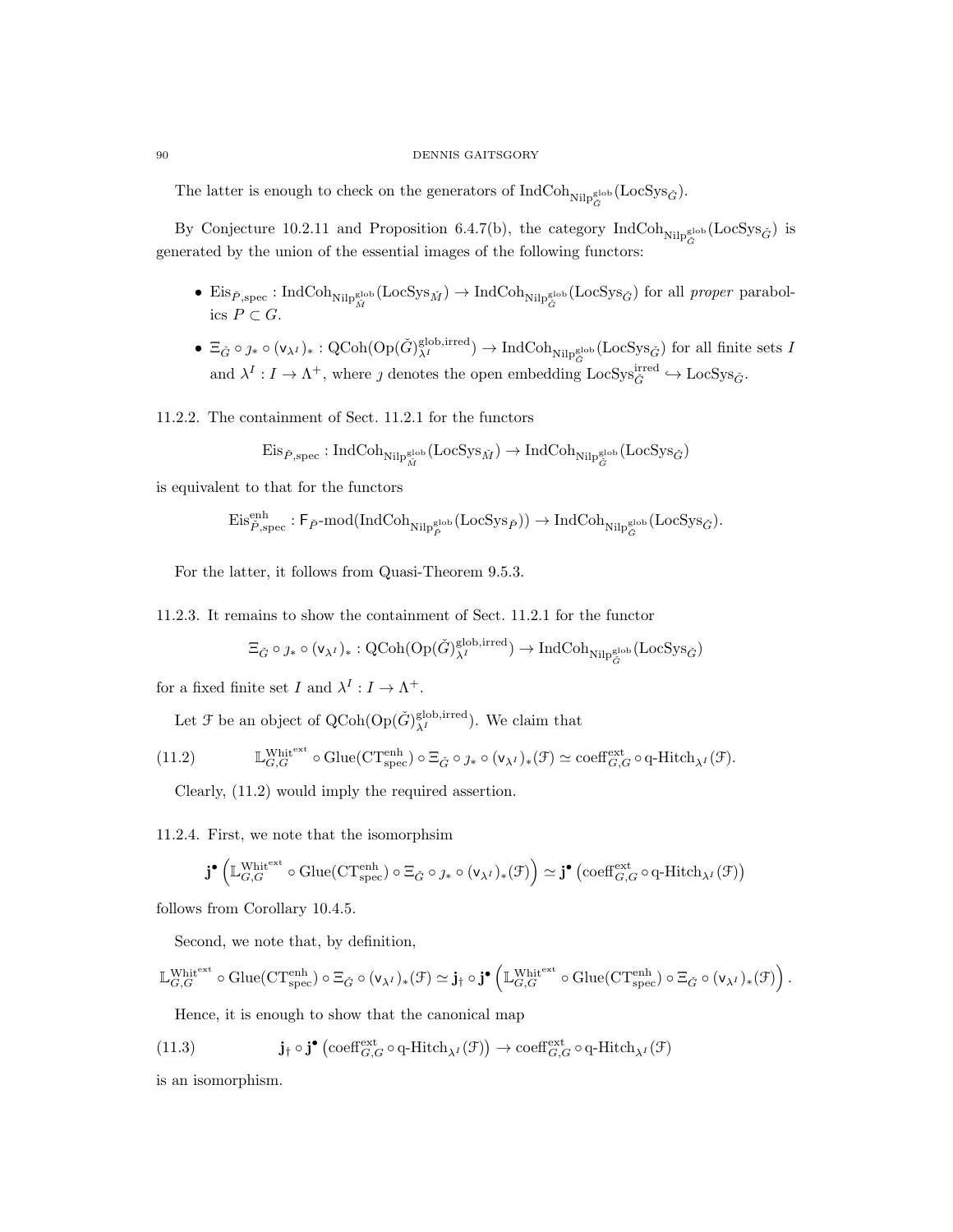11.2.5. We consider the category Whitext $(G, G)$  as acted on by the monoidal category  $Rep(\check{G})_{\text{Ran}(X)}$ , and recall that the functor coeff<sup>ext</sup> respects this action.

Consider the cone of the map  $(11.3)$ ; denote it by  $\mathcal{M}'$ . On the one hand, by Theorem 10.3.4(b), the action of  $\operatorname{Rep}(\check{G})_{\operatorname{Ran}(X)}$  on  $\mathcal{M}'$  factors through

$$
\mathrm{Rep}(\check{G})_{\mathrm{Ran}(X)} \stackrel{\mathrm{Loc}_{\check{G},\mathrm{spec}}}{\longrightarrow} \mathrm{QCoh}(\mathrm{Loc} \mathrm{Sys}_{\check{G}}) \stackrel{j^*}{\longrightarrow} \mathrm{QCoh}(\mathrm{Loc} \mathrm{Sys}_{\check{G}}^{\mathrm{irred}}).
$$

On the other hand, we claim that for any  $\mathcal{M} \in \mathcal{D}\text{-mod}(\text{Bun}_G)$ , the action of  $\text{Rep}(\check{G})_{\text{Ran}(X)}$ on

$$
\mathcal{M}' := \mathrm{Cone}\left(\mathbf{j}_\dagger \circ \mathbf{j}^\bullet(\mathrm{coeff}_{G,G}^{\mathrm{ext}}(\mathcal{M})) \to \mathrm{coeff}_{G,G}^{\mathrm{ext}}(\mathcal{M})\right)
$$

factors through

$$
\mathrm{Rep}(\check{G})_{\mathrm{Ran}(X)} \stackrel{\mathrm{Loc}_{\check{G},\mathrm{spec}}}{\longrightarrow} \mathrm{QCoh}(\mathrm{LocSys}_{\check{G}}) \to \mathrm{QCoh}(\mathrm{LocSys}_{\check{G}})_{\mathrm{LocSys}_{\check{G}}^{\mathrm{red}}},
$$

where  $QCoh(LocSys_{\check{G}})_{LocSys_{\check{G}}^{red}}$  is quotient of  $QCoh(LocSys_{\check{G}})$  by the monoidal ideal given by the embedding  $QCoh(LocSys_{\check{G}}^{\text{irred}}) \stackrel{\jmath_*}{\hookrightarrow} QCoh(LocSys_{\check{G}})$ .

This would imply that  $\mathcal{M}' = 0$ .

11.2.6. The object  $\mathcal{M}'$  admits a filtration with subquotients of the form

 $(\mathbf{i}_P)_\dagger \circ (\mathbf{i}_P)^\dagger(\mathrm{coeff}_{G,G}^{\mathrm{ext}}(\mathcal{M})) \simeq (\mathbf{i}_P)_\dagger \circ \mathrm{coeff}_{G,P}(\mathcal{M})$ 

for the proper parabolics  $P$  of  $G$ .

Hence, it suffices to check that for any proper parabolic  $P \subset G$ , the action of  $Rep(\check{G})_{\text{Ran}(X)}$ on

$$
\mathrm{coeff}_{G,P}(\mathcal{M}) \in \mathrm{Whit}(G,P)
$$

factors through

$$
\text{Rep}(\check{G})_{\text{Ran}(X)} \stackrel{\text{Loc}_{\check{G}, \text{spec}}}{\longrightarrow} \text{QCoh}(\text{LocSys}_{\check{G}}) \stackrel{\mathfrak{p}^*_{\check{P}, \text{spec}}}{\longrightarrow} \text{QCoh}(\text{LocSys}_{\check{P}}).
$$

By (7.3), it suffices to establish the said factorization for the object

$$
\mathbf{CT}_P^{\text{enh}}(\mathcal{M}) \in \mathcal{I}(G, P).
$$

Now the required assertion follows from Quasi-Theorem 6.6.2(b).

11.3. **Proof of the equivalence.** We will now show that the functor  $\mathbb{L}_G$ , whose existence was proved above, is an equivalence.

11.3.1. First, we claim that  $\mathbb{L}_G$  is fully faithful. This follows from Theorem 9.3.8 and Conjecture 8.2.9.

To prove that  $\mathbb{L}_G$  is essentially surjective, it is enough to show that the generators of  $D\text{-mod}(Bun_G)$  belong to the essential image of  $\mathbb{L}_G$ .

By Theorem 11.1.1 and Proposition 10.3.2(b), the category  $D\text{-mod}(Bun_G)$  is generated by the union of the essential images of the following functors:

- Eis<sub>P</sub> : D-mod(Bun<sub>M</sub>)  $\rightarrow$  D-mod(Bun<sub>G</sub>) for all proper parabolics  $P \subset M$ .
- q-Hitch<sub> $\lambda^I$ </sub>:  $Q\text{Coh}(\text{Op}(\check{G})_{\lambda^I}^{\text{glob}}) \to D\text{-mod}(\text{Bun}_G)$  for all finite sets  $I$  and  $\lambda^I: I \to \Lambda^+$ .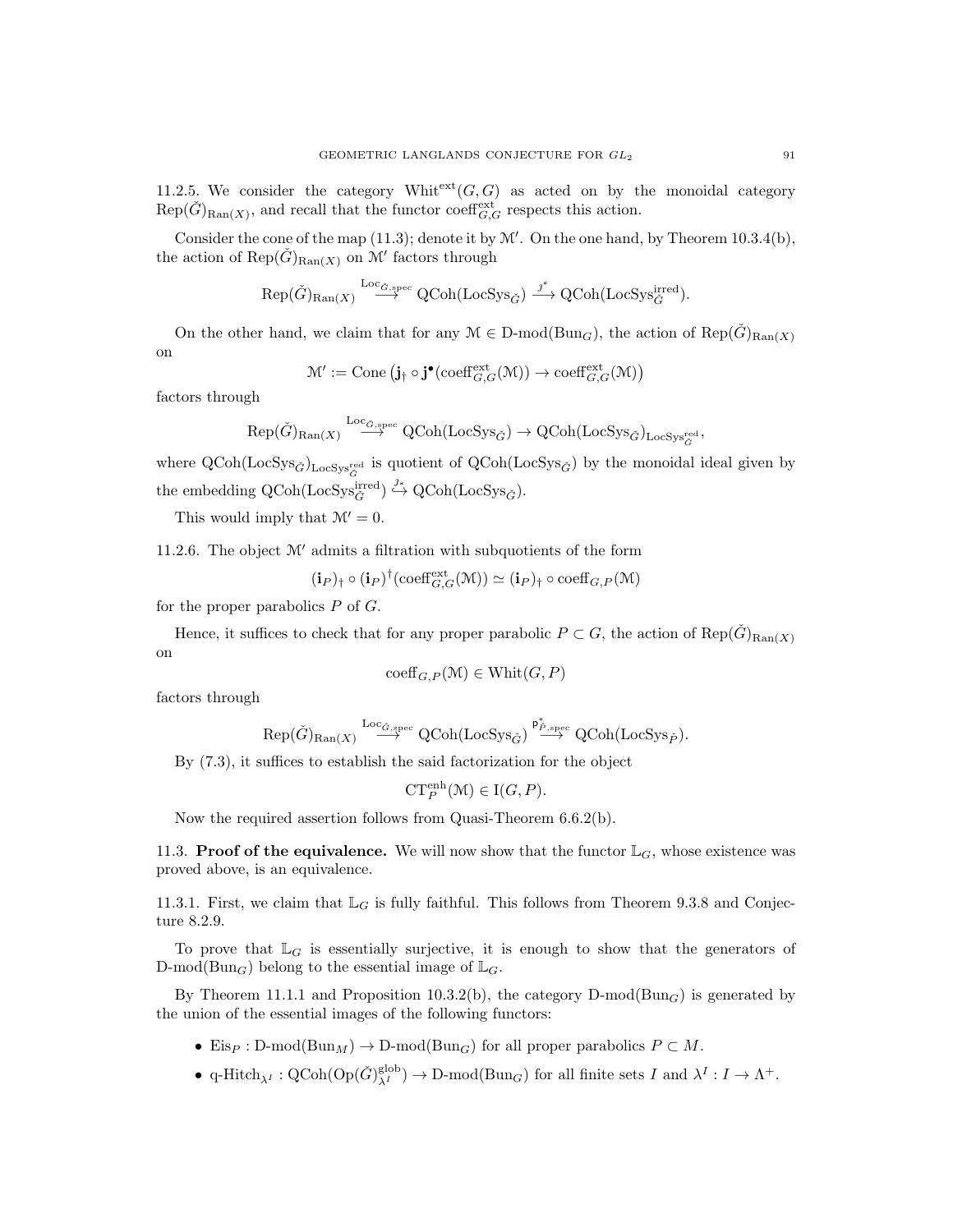11.3.2. First, we claim that the essential image of  $Eis<sub>P</sub>$  is contained in the essential image of  $\mathbb{L}_G$ . This is equivalent for the corresponding assertion for the functor  $\mathrm{Eis}_P^{\mathrm{enh}}$ .

For the latter it suffices to show that the essential image of the functor

$$
\begin{array}{c}\n\text{Whit}^{\text{ext}}(G, G) \\
\qquad \int \text{coeff}_{G, G}^{\text{ext}} \\
\text{D-mod}(\text{Bun}_G) \\
\qquad \text{Eis}_{P}^{\text{enh}}\bigg\uparrow \\
\qquad \qquad \text{I}(G, P)\n\end{array}
$$

is contained in the essential image of the functor

$$
\begin{array}{ccc}\n\text{Glue}(\check{G})_{\text{spec}} & \xrightarrow{\mathbb{L}_{G,G}^{\text{Whiteext}}} \text{Whit}^{\text{ext}}(G,G) \\
\text{Glue}(\text{CT}^{\text{enh}}_{\text{spec}}) \bigup\}\n\text{IndCoh}_{\text{Nilp}^{\text{glob}}_{\check{G}}}(\text{LocSys}_{\check{G}}).\n\end{array}
$$

However, this follows from from Quasi-Theorem 9.5.3.

11.3.3. A digression. Let  $D\text{-mod}(Bun_G)_{Eis}$  denote the full subcategory of  $D\text{-mod}(Bun_G)$  generated by the essential images of the functors  $E$ is<sub>P</sub>, for all proper parabolics  $P \subset G$ . By the above, the subcategory  $D\text{-mod}(Bun_G)_{Eis}$  is contained in the essential image of the functor  $\mathbb{L}_G$ .

This, every  $\mathcal{M} \in \mathcal{D}\text{-mod}(\text{Bun}_G)$  canonically fits in an exact triangle

$$
\mathcal{M}_{\mathrm{Eis}} \to \mathcal{M} \to \mathcal{M}_{\mathrm{cusp}},
$$

where  $\mathcal{M}_{Eis} \in D\text{-mod}(Bun_G)_{Eis}$  and  $\mathcal{M}_{cusp} \in D\text{-mod}(Bun_G)_{cusp}$ .

11.3.4. It remains to show that for a finite set  $I, \lambda^I: I \to \Lambda^+$ , and  $\mathcal{F} \in \text{QCoh}(\text{Op}(\check{G})_{\lambda^I}^{\text{glob}})$ , the object q-Hitch<sub> $\lambda$ I</sub> (F) belongs to the essential image of  $\mathbb{L}_G$ .

By the above, it is sufficient to show that the object

$$
\left(\text{q-Hitch}_{\lambda^I}(\mathcal{F})\right)_{\text{cusp}}
$$

belongs to the essential image of  $\mathbb{L}_G.$ 

We will construct an isomorphism

$$
\left(\mathbb{L}_G(\Xi_{\check G}\circ (\mathsf{v}_{\lambda^I})_*(\mathcal{F}))\right)_\mathrm{cusp}\simeq \left(\text{$\mathrm{q$-Hitch}_{\lambda^I}(\mathcal{F})}\right)_\mathrm{cusp}.
$$

Remark 11.3.5. It will follow a posteriori that we actually have an isomorphism

$$
\mathbb{L}_G(\Xi_{\check G}\circ(\mathsf{v}_{\lambda^I})_*(\mathcal{F}))\simeq \text{$\mathsf{q}$-Hitch}_{\lambda^I}(\mathcal{F}),
$$

which amounts to Property Km<sup>prel</sup> in Conjecture 3.4.2.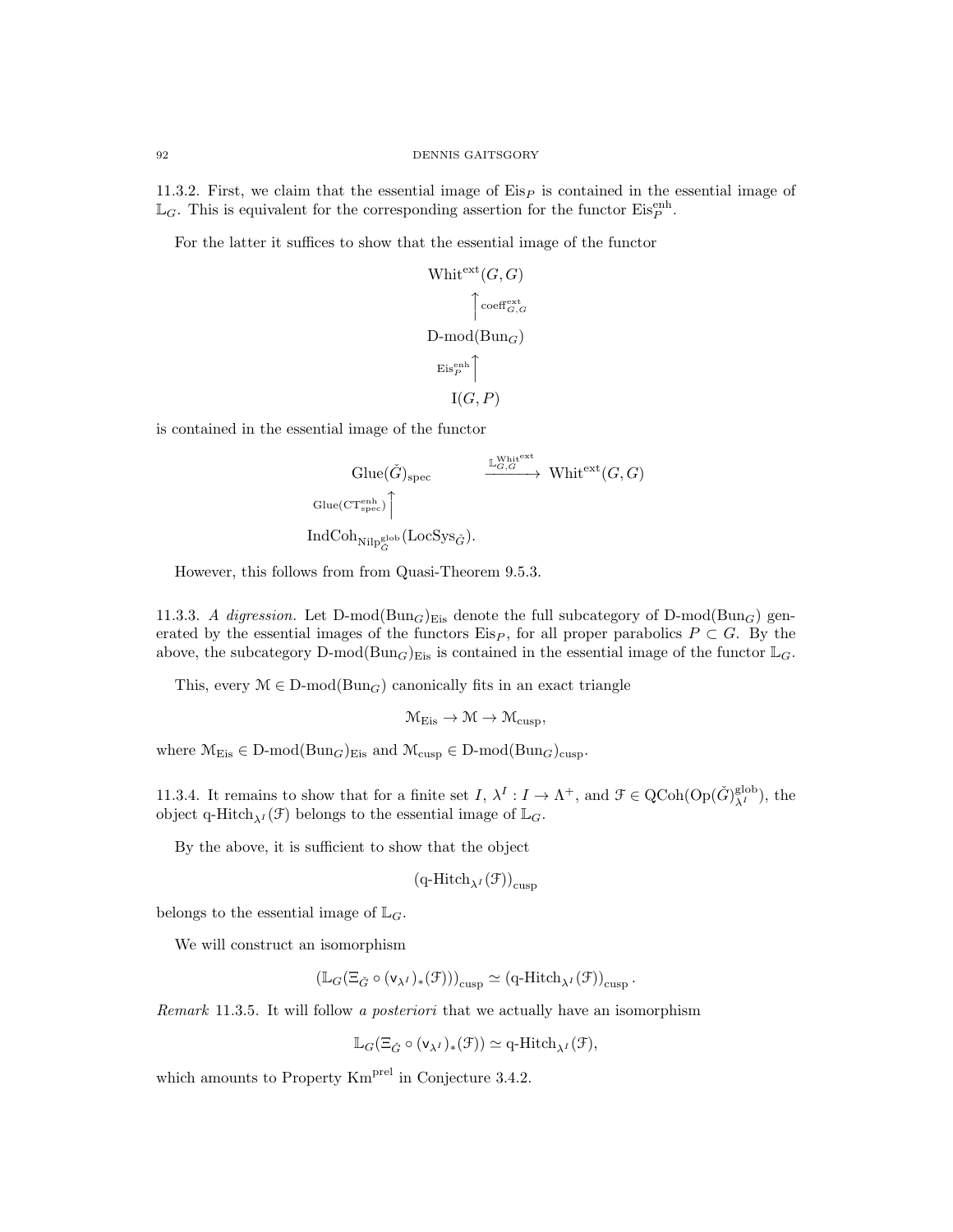11.3.6. Let us construct a map

(11.4) 
$$
\mathbb{L}_G(\Xi_{\check{G}} \circ (\mathsf{v}_{\lambda^I})_*(\mathcal{F})) \to \mathrm{q}\text{-Hitch}_{\lambda^I}(\mathcal{F}).
$$

By Conjecture 8.2.9, this amounts to a map

(11.5) 
$$
\mathrm{coeff}_{G,G}^{\mathrm{ext}} \circ \mathbb{L}_G(\Xi_{\check{G}} \circ (\mathsf{v}_{\lambda^I})_*(\mathcal{F})) \to \mathrm{coeff}_{G,G}^{\mathrm{ext}}(\mathrm{q}\text{-Hitch}_{\lambda^I}(\mathcal{F})).
$$

Note that by Corollary 10.4.5, we have an isomorphism

$$
\mathrm{coeff}_{G,G}\circ\mathbb{L}_G(\Xi_{\check{G}}\circ(\mathsf{v}_{\lambda^I})_*(\mathfrak{F}))\stackrel{\sim}{\to}\mathrm{coeff}_{G,G}(\textrm{q-Hitch}_{\lambda^I}(\mathfrak{F})).
$$

Furthermore, by construction, the map

$$
\mathbf{j}_\dagger \circ \mathbf{j}^\bullet \left( \mathrm{coeff}_{G,G}^{\mathrm{ext}} \circ \mathbb{L}_G(\Xi_{\check G} \circ (\mathsf{v}_{\lambda^I})_*(\mathfrak{F})) \right) \to \mathrm{coeff}_{G,G}^{\mathrm{ext}} \circ \mathbb{L}_G(\Xi_{\check G} \circ (\mathsf{v}_{\lambda^I})_*(\mathfrak{F}))
$$

is an isomorphism.

This gives rise to the desired map in (11.5).

11.3.7. Let M denote the cone of the map (11.4). By construction,

 $j^{\bullet} \circ \mathrm{coeff}_{G,G}^{\mathrm{ext}}(\mathcal{M}) = \mathrm{coeff}_{G,G}(\mathcal{M}) = 0.$ 

We wish to show that  $\mathcal{M}_{\text{cusp}} = 0$ , which is equivalent to showing that the canonical map

 $\mathcal{M} \to \mathcal{M}_{\text{cusp}}$ 

vanishes.

By Conjecture 8.2.9, it suffices to show that the map

$$
\mathrm{coeff}_{G,G}^{\mathrm{ext}}(\mathcal{M})\to \mathrm{coeff}_{G,G}^{\mathrm{ext}}(\mathcal{M}_{\mathrm{cusp}})
$$

vanishes.

However, since  $\mathcal{M}_{\text{cusp}} \in D\text{-mod}(Bun_G)_{\text{cusp}}$ , the canonical map

$$
\mathrm{coeff}_{G,G}^{\mathrm{ext}}(\mathcal{M}_\mathrm{cusp})\to \mathbf{j}_\bullet\circ\mathbf{j}^\bullet(\mathrm{coeff}_{G,G}^\mathrm{ext}(\mathcal{M}_\mathrm{cusp}))
$$

is an isomorphism (see Corollary 8.4.3).

Hence, the required vanishing holds by the  $(j^{\bullet}, j_{\bullet})$ -adjunction.

## 11.4. Proof of the properties and further remarks.

11.4.1. Thus, the equivalence  $\mathbb{L}_G$ , satisfying Property Wh<sup>ext</sup>, claimed in Conjecture 3.4.2(a) has been constructed. Let us now prove the properties claimed in Conjecture 3.4.2(b).

Property He<sup>naive</sup> follows from Corollary 9.4.8.

Property Ei<sup>enh</sup> follows from Property Wh<sup>ext</sup> and Quasi-Theorem 9.6.

Property Km<sup>prel</sup> follows from Property Wh<sup>ext</sup> and Theorem 10.4.5, combined with the fact that the essential image of the functor  $Loc_G$  belongs to  $D\text{-mod}(Bun_G)_{temp}$ , using the intrinsic characterization of the latter given in Sect. 4.6.7 (see Remark 10.1.10).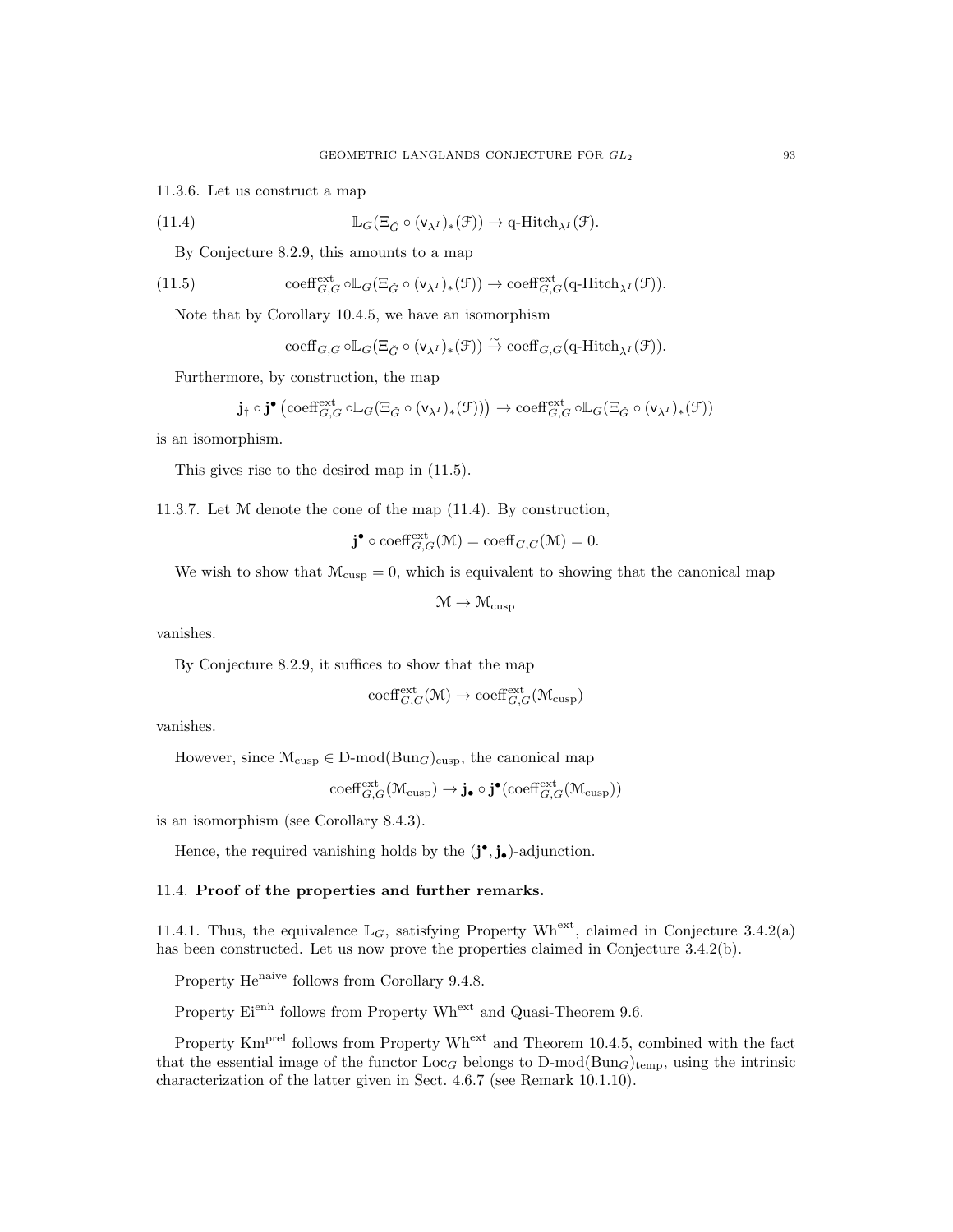#### 94 DENNIS GAITSGORY

11.4.2. Interdependence of the conjectures. Recall, however, that the above proof of Conjecture 3.4.2 was conditional on the validity of Conjectures 8.2.9 and 10.2.8.

Let us now assume Conjecture 3.4.2 and comment on the above supporting conjectures.

First, we note that Conjecture 10.2.8 follows formally from Theorem 11.1.1 modulo Conjecture 3.4.2.

Second, we note that Conjecture 8.2.9 is equivalent to Theorem 9.3.8 modulo Conjecture 3.4.2.

I.e., we obtain that Conjectures 8.2.9 and 10.2.8 are forced by Conjecture 3.4.2.

11.4.3. Implications for the cuspidal category. Let

 $\mathrm{IndCoh}_{\mathrm{Nilp}^{\mathrm{glob}}_{\check{G}}}(\mathrm{LocSys}_{\check{G}})_{\mathrm{cusp}}\subset \mathrm{IndCoh}_{\mathrm{Nilp}^{\mathrm{glob}}_{\check{G}}}(\mathrm{LocSys}_{\check{G}})$ 

be the full subcategory equal to the right orthogonal of the essential images of the functors

 ${\rm Eis}_{\check{P}, {\rm spec}}: {\rm IndCoh}_{\rm Nilp}_{\check{M}}^{\rm glob}({\rm LocSys}_{\check{M}}) \to {\rm IndCoh}_{\rm Nilp}_{\check{G}}^{\rm glob}({\rm LocSys}_{\check{G}})$ 

for proper parabolics  $P \subset G$ .

The following results, e.g., from Proposition 6.4.7:

**Corollary 11.4.4.** The subcategory  $\text{IndCoh}_{\text{Nilp}^{\text{glob}}_{\tilde{G}}}(\text{LocSys}_{\tilde{G}})_{\text{cusp}}$  equals the image of

$$
\operatorname{QCoh}(\operatorname{LocSys}^{\operatorname{irred}}_{\check{G}}) \xrightarrow{\jmath_*} \operatorname{QCoh}(\operatorname{LocSys}_{\check{G}}) \xrightarrow{\Xi_{\check{G}}} \operatorname{IndCoh}_{\operatorname{Nilp}^{\operatorname{glob}}_{\check{G}}}(\operatorname{LocSys}_{\check{G}})_{\operatorname{cusp}}.
$$

Hence, assuming Conjecture 3.4.2, we obtain:

### Corollary-of-Conjecture 11.4.5.

(a) We have an inclusion D-mod $(\text{Bun}_G)_{\text{cusp}} \subset D\text{-mod}(\text{Bun}_G)_{\text{temp}}$ .

(b) We have:

$$
\text{D-mod}(\text{Bun}_G)_{\text{cusp}} = \text{QCoh}(\text{LocSys}_{\check{G}}^{\text{irred}}) \underset{\text{QCoh}(\text{LocSys}_{\check{G}})}{\otimes} \text{D-mod}(\text{Bun}_G)
$$

as subcategories of  $D\text{-mod}(Bun_G)$ .

11.4.6. Generation by Kac-Moody representations. Finally, we note that if we accept Conjecture 10.5.10, by combining with Conjecture 3.4.2, we obtain:

## Corollary-of-Conjecture 11.4.7. The functor

$$
Loc_G : KL(G, \kappa)_{\text{Ran}(X)} \to D\text{-mod}(\text{Bun}_G)_{\text{temp}}
$$

is a localization, i.e., identifies the homotopy category of the target with a Verdier quotient of the source.

#### **REFERENCES**

- [AG] D. Arinkin and D. Gaitsgory, Singular support of coherent sheaves and the geometric Langlands conjecture, arXiv: 1201.6343.
- [ArkhG] S. Arkhipov and D. Gaitsgory, *Differential operators on the loop group via chiral algebras*, Internat. Math. Res. Notices, 2002-4, 165–210 (2002).
- [Bar] J. Barlev, D-modules on spaces of rational maps and on other generic data, arXiv: 1204.3469.
- [BB] A. Beilinson and J. Bernstein, Localisation de g-modules, C.R. Acad. Sci. Paris Ser. I Math. 292, 15–18 (1981).
- [BD1] A. Beilinson and V. Drinfeld, Chiral algebras, AMS Colloquium Publications 51, AMS (2004).
- [BD2] A. Beilinson and V. Drinfeld, Quantization of Hitchins integrable system and Hecke eigensheaves, available at http://math.uchicago.edu/ mitya/langlands.html.